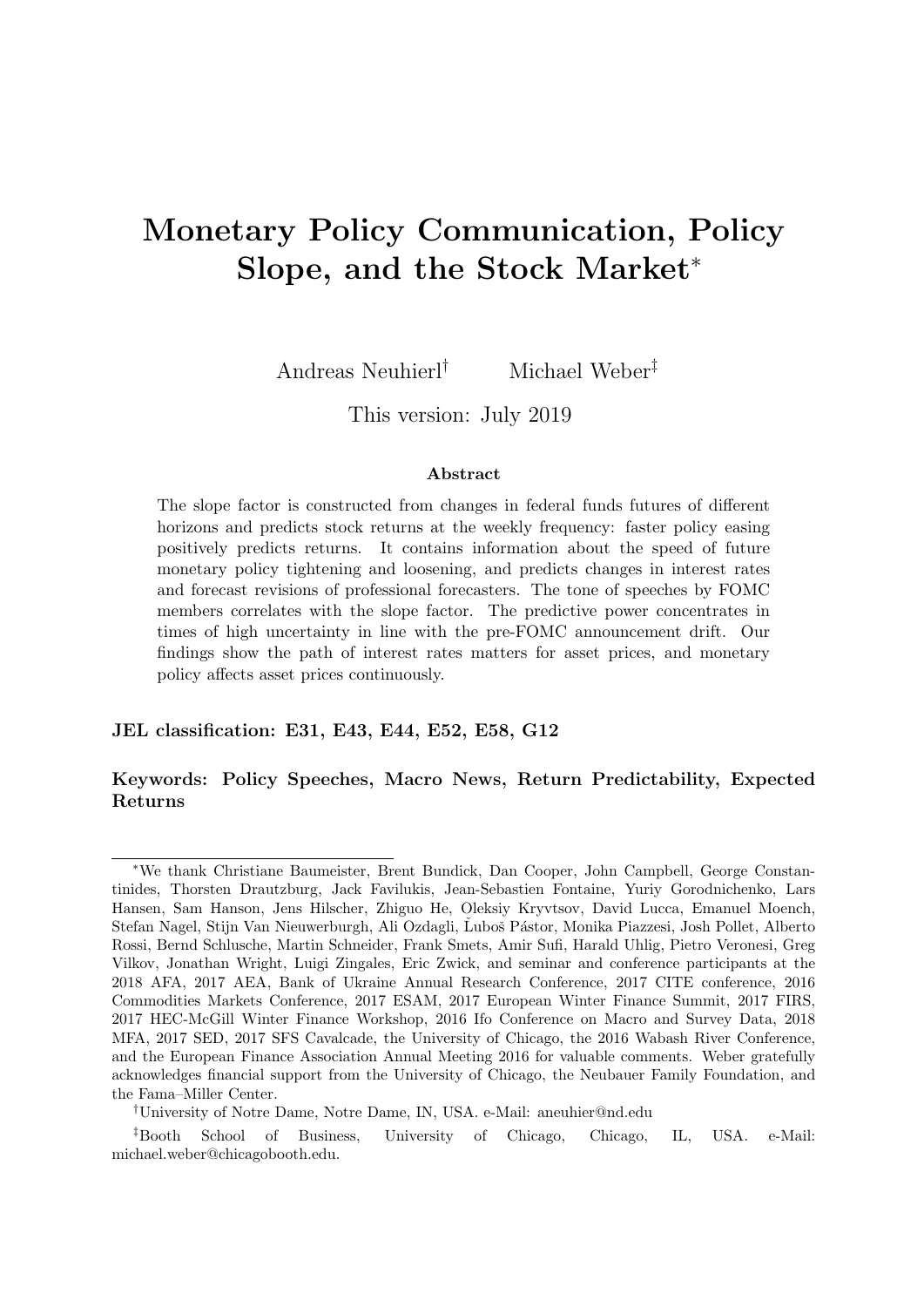# I Introduction

The main objectives of the Federal Reserve (Fed) under its dual mandate are price stability and maximum employment. The fed funds rate is the Fed's main conventional policy tool to achieve those goals. But whereas real consumption, investment, and GDP only respond with a lag to changes in the target rate, a large literature documents that asset prices respond directly and immediately to monetary policy in narrow event windows around FOMC rate changes (see [Bernanke and Kuttner](#page-27-0) [\(2005\)](#page-27-0)). Yet asset prices might react not only to changes in short-term interest rates, but also to changes in expectations about the speed of monetary policy loosening and tightening, in the words of former Chairwomen Yellen: "The FOMC will, of course, carefully deliberate about when to begin the process of removing policy accommodation. But the significance of this decision should not be overemphasized, because what matters for financial conditions and the broader economy is the entire expected path of short-term interest rates and not the precise timing of the first rate increase." Moreover, monetary policy decisions happen throughout the year rather than only on eight scheduled Federal Open Market Committee (FOMC) meetings that are the focus of a large event-study literature as stressed by former governor Warsh: "policy deliberations happen on a rather continuous basis." Finally, former Chairman Bernanke emphasizes "monetary policy is 98 percent talk and only two percent action."

We use weekly changes in the one-month and three-month federal funds futuresimplied rates to test for the effect of changes in the future path of monetary policy on asset prices throughout the year.<sup>[1](#page-0-0)</sup> Specifically, we argue that changes in one-month futures,  $ff_{t,1}$ , affect all future target rates, and we can interpret it as a level factor. Changes in the three-month futures,  $f_{t,3}$ , instead also contain information about the future path of monetary policy. We regress changes in the three-month futures-implied rate on the changes in the one-month futures-implied rate to get a purified measure of

<sup>1</sup>We focus on the one- and three-month futures because longer-term futures either did not exist at the beginning of our sample (1994) or were not heavily traded (see discussion in Gürkaynak, Sack, and [Swanson](#page-28-0) [\(2005b\)](#page-28-0). In robustness checks, we also replicate our results with longer-dates futures). In addition, [Gertler and Karadi](#page-28-1) [\(2015\)](#page-28-1) instrument for monetary policy shocks using different proxies and find that the change in the three-month federal fund futures has the strongest explanatory power.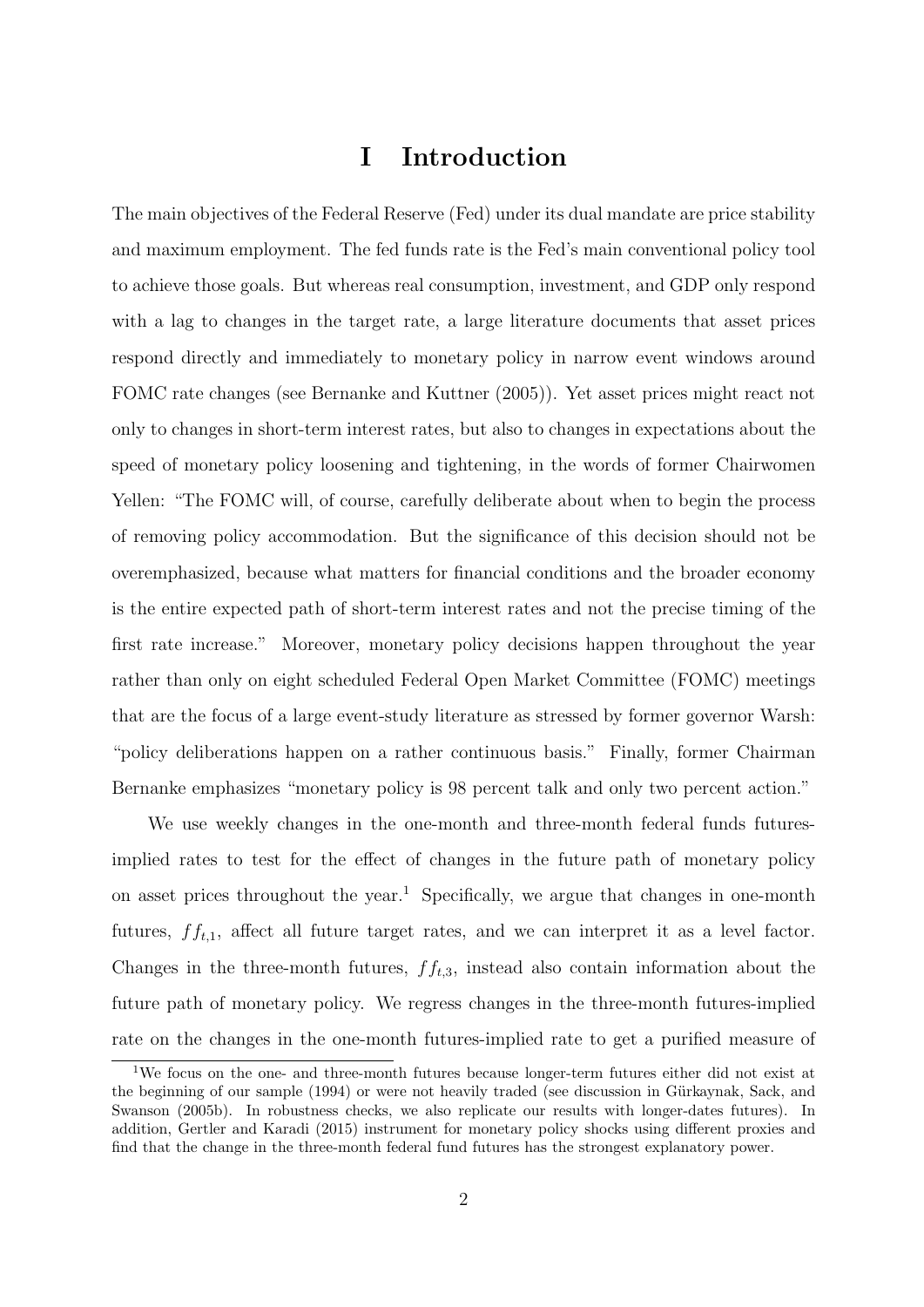changes in expectations of the path of future monetary policy. We refer to the residual of this regression as the slope factor or simply slope. Slope robustly predicts excess returns of the Center for Research in Security Prices (CRSP) value-weighted index over the following week and explains around 2% of the weekly variation in stock returns. The predictive power is especially strong in times of heightened market uncertainty as proxied by the VIX which is also the time during which the pre-FOMC announcement drift of [Lucca and](#page-29-0) [Moench](#page-29-0) [\(2015\)](#page-29-0).

A positive slope, that is, expectations of faster future monetary policy tightening, predict negative stock returns. Excluding weeks with FOMC meetings does not change the predictability which is stable throughout the year. In fact, we find speeches of the chair or vice chair – which only occur outside of the blackout periods before FOMC meetings – systematically predict the slope factor consistent with the Bernanke hypothesis.

Our findings suggest that the whole future path of monetary policy being important for the real economy and that the FOMC releases most of the news about monetary policy outside of scheduled FOMC meetings throughout the year. This interpretation is consistent with evidence in [Gorodnichenko and Weber](#page-28-2) [\(2016\)](#page-28-2) who document most monetary policy shocks within narrow event windows around FOMC decisions are tiny. Our findings open up exciting new avenues for future research. Through which channels do future changes in target rates matter for financial markets, such as a risk-free rate, inflation, or risk-premium channel? How does the FOMC communicate and transmit news about monetary policy to the public outside of FOMC meetings? How do financial markets interpret these news?

When we regress the change in the three-month futures on the change in the one-month futures, we find a coefficient estimate of close to 1; therefore, at a basic level, we can think of slope as a difference in differences:  $slope = [\mathbb{E}_{t+1}(r_3) - \mathbb{E}_{t+1}(r_1)]$  $[\mathbb{E}_t(r_3) - \mathbb{E}_t(r_1)]$ . A positive slope factor reflects market expectations of a faster monetary policy tightening, or markets assume that interest rates three months from now,  $\mathbb{E}_{t+1}(r_3)$ , will be higher relative to what the market expected last week and relative to the change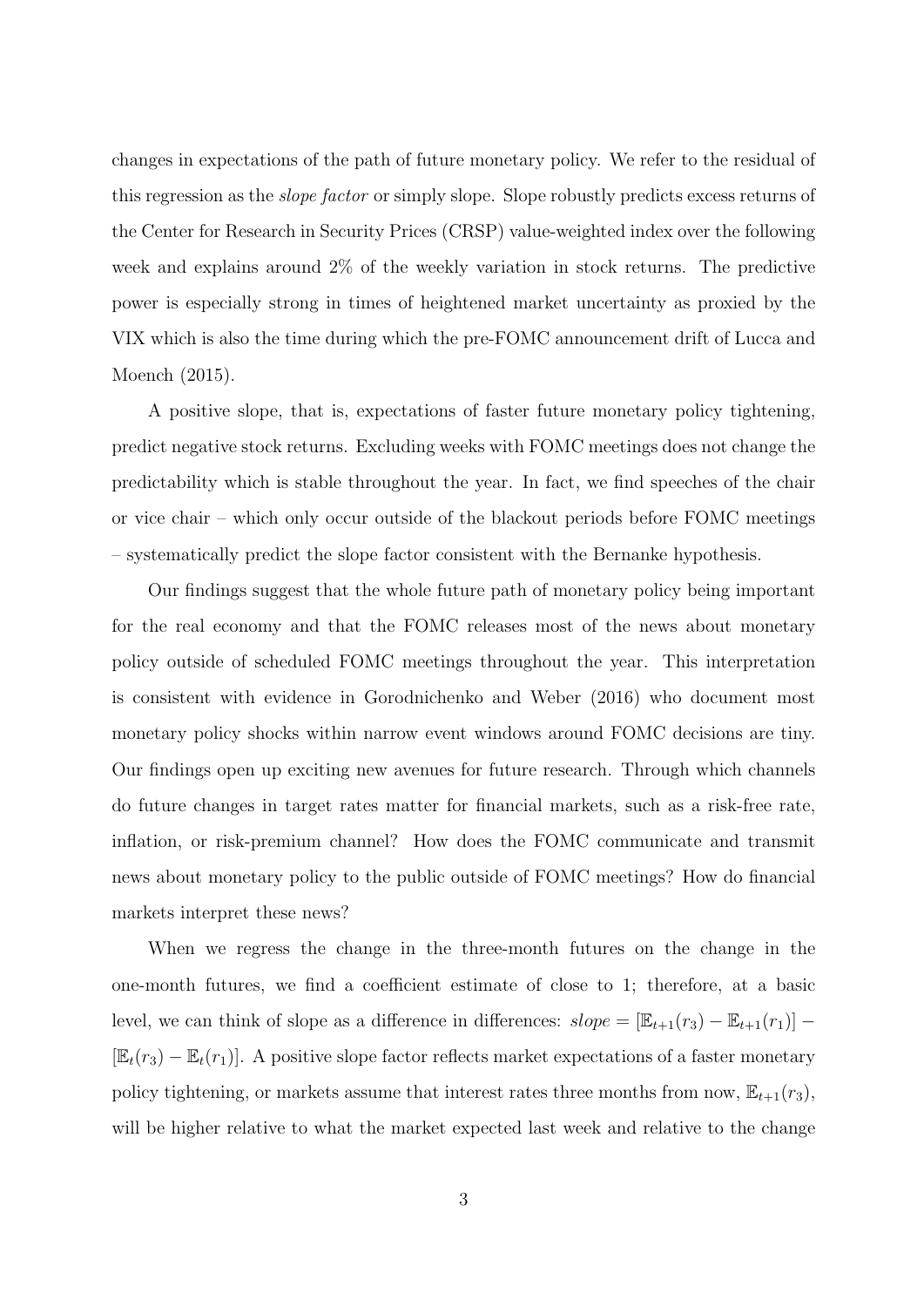in expectations for the federal funds rate in one month. In Section [II,](#page-7-0) we motivate the regression and our choice of terminology in a simple factor model.

Empirically, we create the slope factor using end-of-day data from Wednesday of week t to Wednesday of week  $t + 1$  following [Lo and MacKinlay](#page-29-1) [\(1988\)](#page-29-1). The Wednesday to Wednesday convention is standard in the literature, because it minimizes the number of missing observations. We use slope to predict returns over the following week starting with Wednesday of week  $t + 1<sup>2</sup>$  $t + 1<sup>2</sup>$  $t + 1<sup>2</sup>$ . The predictability we uncover is economically large and is robust to the inclusion of lagged weekly returns.[3](#page-0-0) The predictability is contained in the following week and is a robust finding across subsamples from 1988 (the beginning of the federal fund futures market) to  $2007<sup>4</sup>$  $2007<sup>4</sup>$  $2007<sup>4</sup>$ . The weekly predictability is of similar magnitude and is orthogonal to the predictive power of other standard return predictors such as the dividend-price ratio, the VIX, the variance risk premium, or the term spread. We follow [Welch and Goyal](#page-29-2) [\(2007\)](#page-29-2) and find the predictability holds out-of-sample and beats a naive forecast throughout the sample period contrary to the predictability by the dividend-price ratio which is one of the most successful return predictors in the literature.

The FOMC has eight scheduled meetings per year, and a large literature studies the effects of monetary policy shocks on financial markets in narrow event windows bracketing those eight meetings. Since the first meeting in 1994, the FOMC has released a press statement after meetings and policy decision explaining the decision and discussing the future stance of monetary policy. Our findings are similar in magnitude when we exclude weeks with FOMC meetings and decisions, and does not vary with turning points in monetary policy or policy decisions during unscheduled meetings.

During the same time period, the FOMC changed the conduct of monetary policy and shifted to a more granular, inertial approach. This increased transparency has decreased the size of monetary policy shocks around FOMC meetings over time (see,

<sup>2</sup>Equity markets close after the close of futures markets and market participants could trade on the predictions of the slope factor.

<sup>3</sup>Weekly stock returns are autocorrelated; see [Lo and MacKinlay](#page-29-1) [\(1988\)](#page-29-1).

<sup>4</sup>The zero lower bounds on nominal interest rates determine the end of our sample period. We use longer-dated futures contracts to construct a slope factor during the zero-lower-bound period and find results consistent with our baseline analysis (see discussion in the Online Appendix).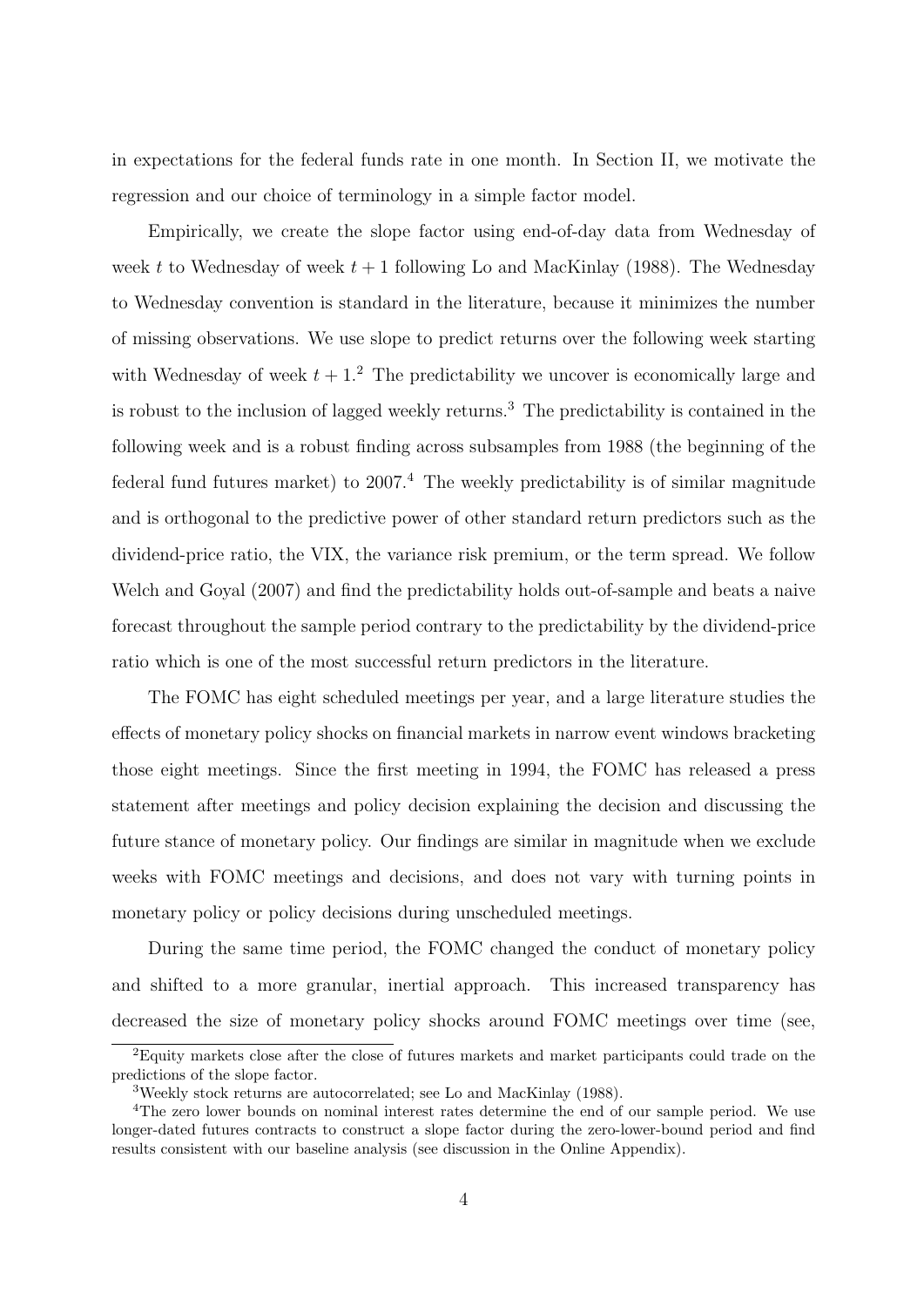e.g., [Gorodnichenko and Weber](#page-28-2) [\(2016\)](#page-28-2)). We find that small values of the slope factor do not drive our findings.

But policymakers also attempt to guide financial markets throughout the year and not only during scheduled meetings. We use linguistic analysis and find that a more hawkish tone in speeches by the chair or vice chair predicts a faster monetary policy tightening. Our findings are consistent with the idea that monetary policy became more transparent in the 1990s. In fact, repeating the introductory quote, Ben Bernanke states in his blog that "monetary policy is 98 percent talk and only two percent action."[5](#page-0-0)

[Ozdagli and Weber](#page-29-3) [\(2016\)](#page-29-3) find a larger effect of surprise monetary easing on financial markets than of surprise tightening. We also find a larger forecasting power of slope in periods with negative slope values, that is, when market participants expect faster monetary policy easing.

One channel through which our slope factor might affect stock returns is through changing expectations about changes in future short-term interest rates. The slope factor predicts changes in future federal funds rates over the following two months and forecast revisions of professional forecasters over the next quarter. Macro news explains 9% of the variation in the slope factor but does not drive our return predictability. Hence, news about the economy is unlikely to drive the predictability of weekly stock returns by the slope factor; rather, news about the stance on monetary policy is likely to drive the predictability.

The predictability we uncover is economically large. Using insights from [Campbell](#page-27-1) [and Thompson](#page-27-1) [\(2008\)](#page-27-1) and [Cochrane](#page-27-2) [\(1999\)](#page-27-2), we show that an investor conditioning on the slope factor can increase his weekly Sharpe ratio by more than 20% compared to a buy-and-hold investor. We argue below that trading based on the predictions of the slope factor is feasible and transaction costs are small.

Our results are consistent with a delayed market reaction to monetary policy news and short-run monetary policy momentum [\(Neuhierl and Weber](#page-29-4) [\(2018\)](#page-29-4)). [Greenwood, Hanson,](#page-28-3)

<sup>5</sup>[See: http://www.brookings.edu/blogs/ben-bernanke/posts/2015/03/30-inaugurating-new-blog](#page-28-3)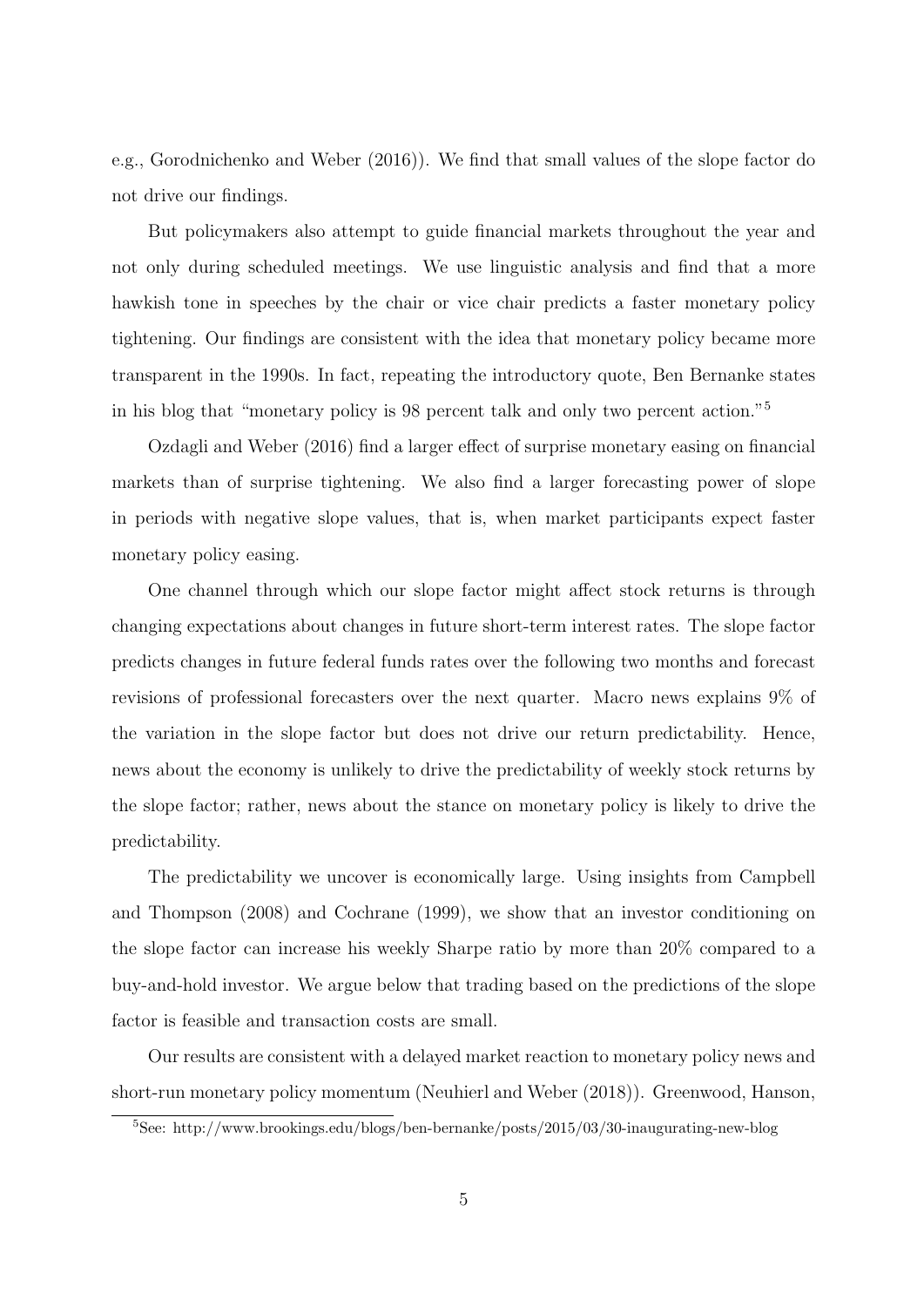[and Liao](#page-28-3) [\(2016\)](#page-28-3) develop a model of market segmentation with slow-moving capital across markets in which investors might react with a delay to news in markets others than the one they trade in.

### A. Related Literature

A large literature at the intersection of macroeconomics and finance investigates the effect of monetary policy shocks on asset prices in an event-study framework. In a seminal study, [Cook and Hahn](#page-27-3) [\(1989\)](#page-27-3) examine the effects of changes in the federal funds rate on bond rates using a daily event window. They show that changes in the federal funds target rate are associated with changes in interest rates in the same direction, with larger effects at the short end of the yield curve. [Bernanke and Kuttner](#page-27-0) [\(2005\)](#page-27-0)—also using a daily event window—focus on unexpected changes in the federal funds target rate. They find that an unexpected interest rate cut of 25 basis points leads to an increase in the CRSP value-weighted market index of about 1 percentage point. [G¨urkaynak, Sack, and Swanson](#page-28-0) [\(2005b\)](#page-28-0) focus on intraday event windows and find effects of similar magnitudes for the S&P500. [Lucca and Moench](#page-29-0) [\(2015\)](#page-29-0) document that stock returns already appreciate in the twenty-four hours before the actual FOMC announcement. [Savor and Wilson](#page-29-5) [\(2013\)](#page-29-5) show that 60%-80% of the realized equity premium is earned around scheduled macroeconomic news announcements such as the FOMC meetings. [Ozdagli and Weber](#page-29-3) [\(2016\)](#page-29-3) decompose the overall response into a direct demand effect and higher-order network effects using spatial autoregressions, and find that more than 50% of the overall market response comes from indirect effects. [Hanson and Stein](#page-28-4) [\(2015\)](#page-28-4) study the effect of monetary policy shocks on future long-term real rates[.Fontaine](#page-28-5) [\(2016\)](#page-28-5) estimates a dynamic term structure model and finds that uncertainty about future rate changes is cyclical.

Besides the effect on the level of the stock market, researchers have recently also studied cross-sectional differences in the response to monetary policy. [Ehrmann and](#page-27-4) [Fratzscher](#page-27-4) [\(2004\)](#page-27-4) and [Ippolito, Ozdagli, and Perez](#page-28-6) [\(2017\)](#page-28-6), among others, show that firms with high bank debt, low cash flows, small firms, firms with low credit ratings, low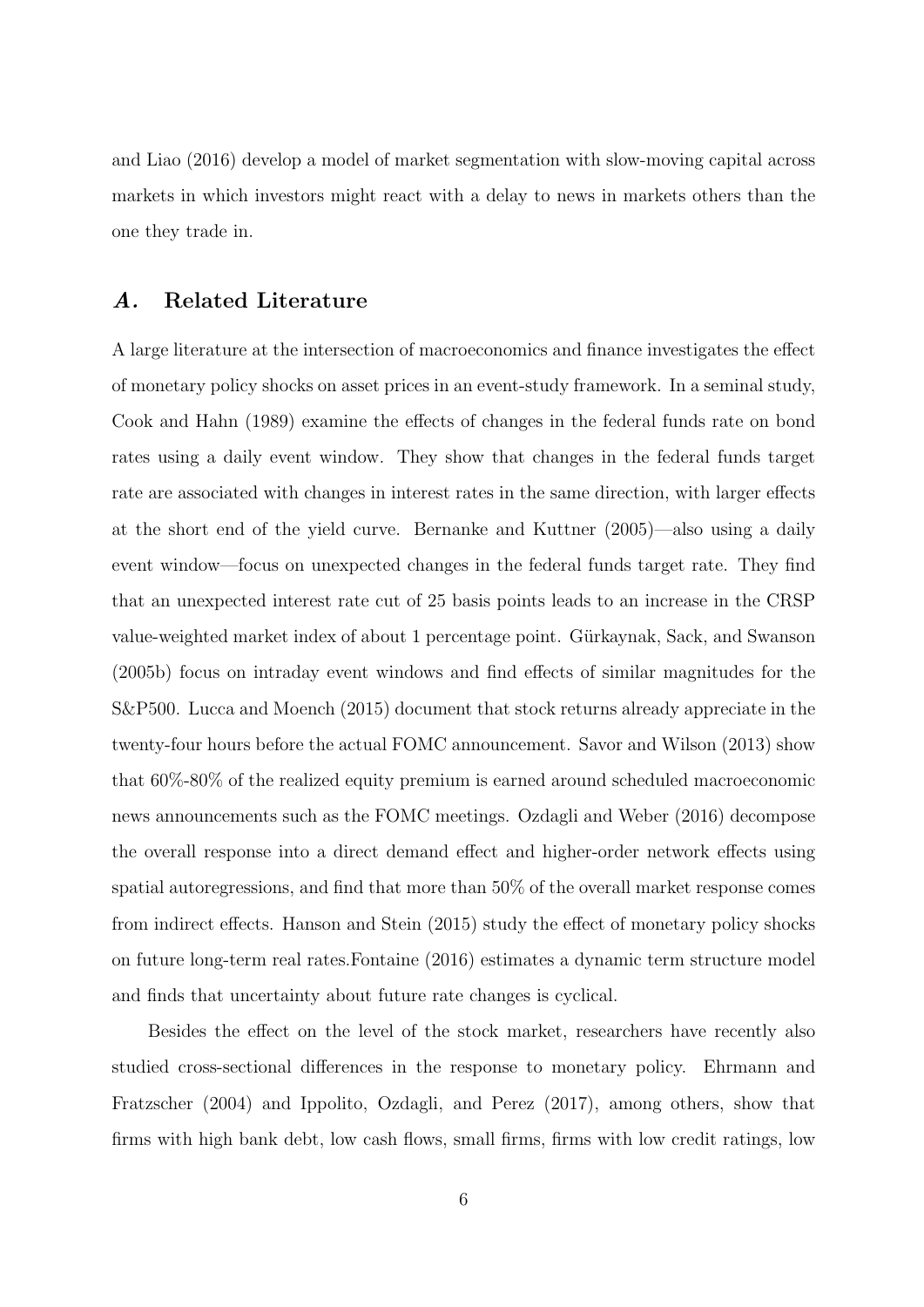financial constraints, high price-earnings multiples, and Tobin's q show a higher sensitivity to monetary policy shocks, which is in line with bank-lending, balance sheet, and interest rate channels of monetary policy. [Gorodnichenko and Weber](#page-28-2) [\(2016\)](#page-28-2) show that firms with stickier output prices have more volatile cash flows and high conditional volatility in narrow event windows around FOMC announcements. [Weber](#page-29-6) [\(2015\)](#page-29-6) studies how firmlevel and portfolio returns vary with measured price stickiness, and shows that sticky-price firms have higher systematic risk and are more sensitive to monetary policy shocks.

We also contribute to a long literature on return predictability. [Campbell](#page-27-5) [\(1991\)](#page-27-5) and [Cochrane](#page-27-6) [\(1992\)](#page-27-6) start from a first-order Taylor series approximation of the definition of returns, and show that variation in the dividend-price ratio has to predict either future cash flows or expected returns. Empirically, they find that the dividend-price ratio is a strong predictor of stock returns, especially at horizons longer than one year, whereas they do not find any cash-flow predictability. [Lettau and Ludvigson](#page-28-7) [\(2001\)](#page-28-7) provide evidence for return predictability using a proxy for the consumption-wealth ratio. Evidence for return predictability by the dividend-price ratio has declined in recent years (see, e.g., ?). [Lettau and Van Nieuwerburgh](#page-29-7) [\(2008\)](#page-29-7), [Cochrane](#page-27-7) [\(2008\)](#page-27-7), and [Van Binsbergen and Koijen](#page-29-8) [\(2010\)](#page-29-8) allow for structural breaks in the process for the dividend-price ratio, impose theoretical predictions, or estimate a latent process and find strong evidence in favor of return predictability. [Ang and Bekaert](#page-27-8) [\(2007\)](#page-27-8) and [Fama and French](#page-27-9) [\(1988\)](#page-27-9) show that short-term interest rates, term spreads, and default spreads are strong predictors of aggregate market returns, whereas [Kelly and Pruitt](#page-28-8) [\(2013\)](#page-28-8) use information in the cross section of book-to-market ratios. [Bianchi, Lettau, and Ludvigson](#page-27-10) [\(2016\)](#page-27-10) show low frequency shifts in the consumption-wealth ratio of [Lettau and Ludvigson](#page-28-7) [\(2001\)](#page-28-7) and relate it to changes in the long run expected value of the real federal funds rate. They show a consumption-wealth ratio corrected for structural breaks strong predictive power for future stock returns. All these studies find evidence for return predictability at longer horizons typically larger than a few quarters and up to several years.

A recent literature studies the effect of macro announcements on financial markets.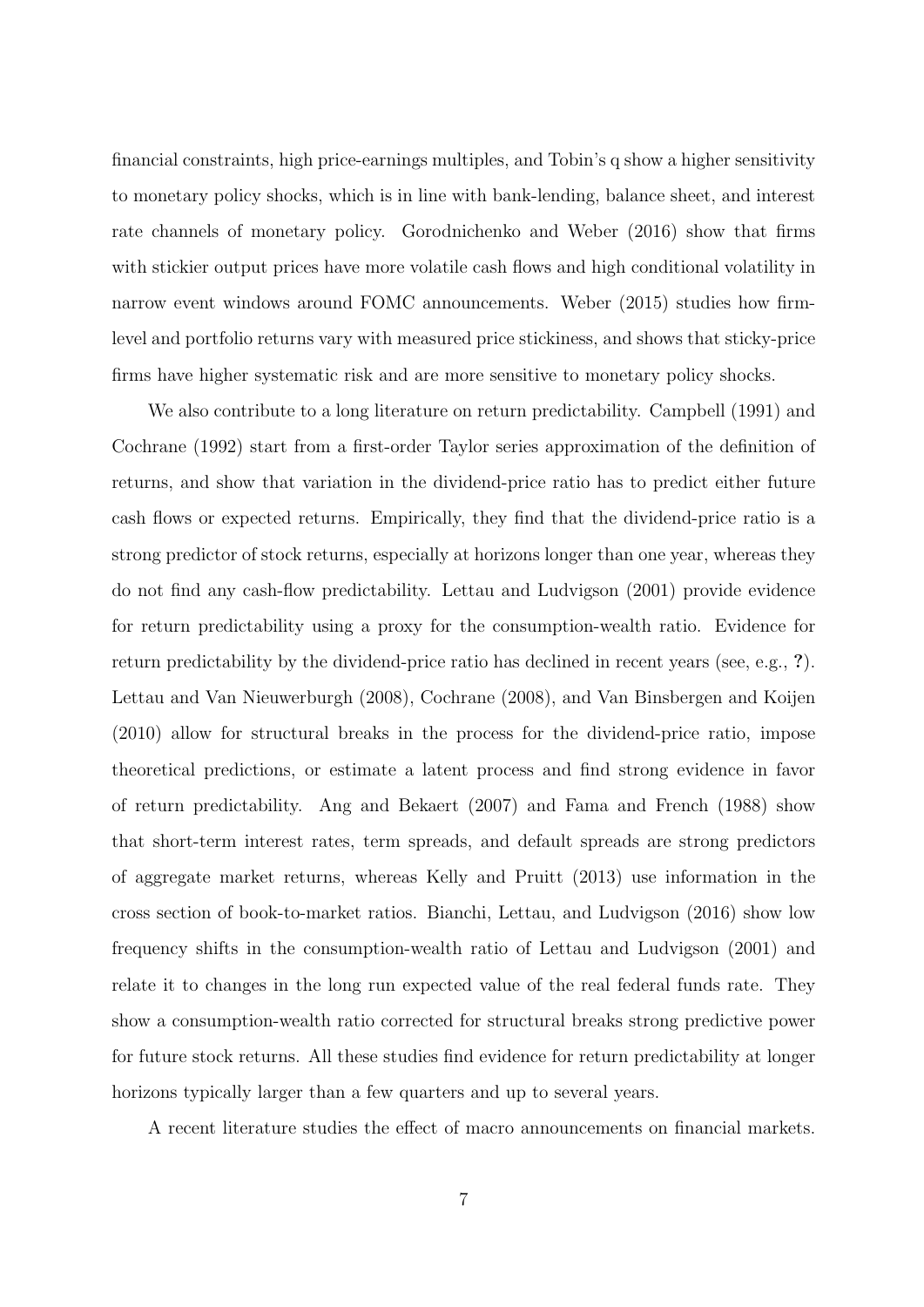[Andersen, Bollerslev, Diebold, and Vega](#page-27-11) [\(2003\)](#page-27-11) construct surprises from Money Market Services and show that the conditional mean of six exchange rate jumps following the announcement surprises. Gürkaynak, Sack, and Swanson [\(2005a\)](#page-28-9) use the same surprise data and find a strong impact of macro surprises on long-term yields. [Gilbert](#page-28-10) [\(2011\)](#page-28-10) shows that the reaction of the S&P500 to these surprises is consistent with predictions of rational expectations trading models, whereas [Gilbert, Scotti, Strasser, and Vega](#page-28-11) [\(2017\)](#page-28-11) show that the intrinsic value of macro surprises drives the financial markets response. [Ghosh and](#page-28-12) [Constantinides](#page-28-12) [\(2016\)](#page-28-12) show innovations in macroeconomic variables are highly correlated with the dividend-price ratio. We also use data from Money Market Services to study the impact of macro surprises on the slope factor and show that financial forecasters adjust their forecasts for federal funds rates following changes in the slope factor.

We make the following contributions to the literature. First, we document that monetary policy has large effects on asset prices outside of the eight scheduled FOMC meetings. Second, we find that changes in expectations about the future path of shortterm interest rates are important for the response of stock returns, providing evidence in favor of the effectiveness of forward guidance outside of liquidity traps. Third, we find that speeches by the chair affect the slope factor, which then predicts future changes in short-term interest rates. But ultimately, the question remains why financial markets react so strongly to macroeconomic surprises in general and monetary policy news in particular. Does monetary policy news predict future consumption growth, do market participants reach for yield, or does monetary policy directly affect risk premia?

# II Data

# <span id="page-7-0"></span>A. Stock Returns

We sample daily returns for the CRSP value-weighted index including dividends directly from CRSP. The index is an average of all common stocks trading on NYSE, Amex, or Nasdaq. We then subtract the risk-free rate to obtain excess returns and compound those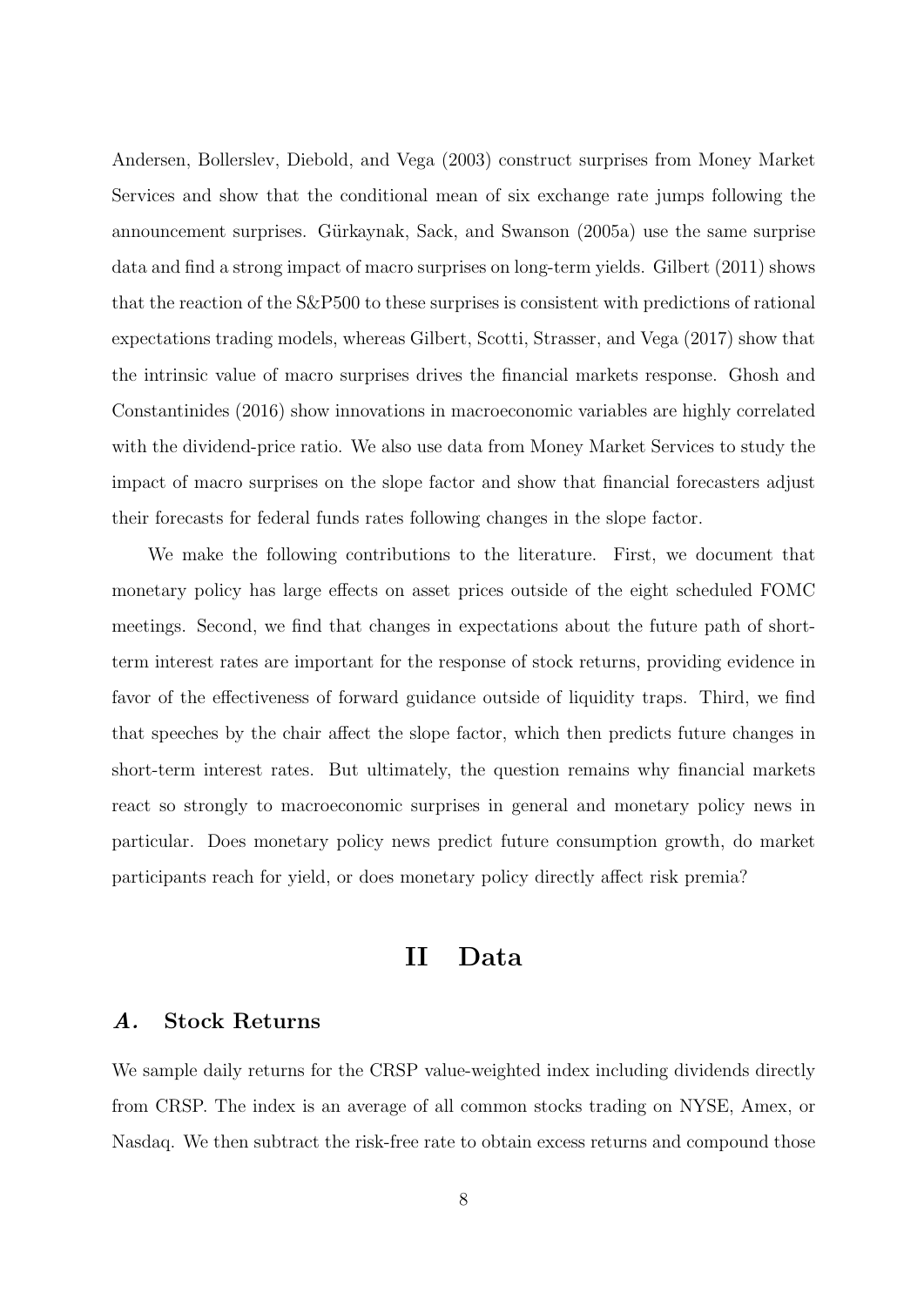from Thursday of week  $t + 1$  to Wednesday of week  $t + 2$  in line with [Lo and MacKinlay](#page-29-1) [\(1988\)](#page-29-1) to minimize the number of missing observations due to exchange closure. If the Wednesday in week  $t+2$  is missing, we use Thursday's closing price, and if both Wednesday and Thursday (in week  $t + 2$ ) are missing, we use Tuesday's closing price. If Tuesday, Wednesday, and Thursday are missing, we report the return as missing for that particular week.<sup>[6](#page-0-0)</sup>

### B. Federal Funds Futures Data

Federal funds futures started trading on the Chicago Board of Trade in October 1988. These contracts have a face value of \$5,000,000. Prices are quoted as 100 minus the daily average federal funds rate as reported by the Federal Reserve Bank of New York. Federal funds futures face limited counterparty risk due to daily marking to market and collateral requirements by the exchange. We use end-of-day data of the federal funds futures directly from the Chicago Mercantile Exchange (CME). Futures contracts with maturity of up to three years trade on the CME, but futures with maturities longer than six months are not very liquid.<sup>[7](#page-0-0)</sup>

Our sample period starts in 1994 and ends in 2007 for a total of 725 weeks. We start in 1994 to be comparable to the large event-study literature. With the first meeting in 1994, the FOMC started to communicate its decision by issuing press releases after meetings and policy decisions. The liquidity trap and zero lower bound on nominal interest rates determine the end of our sample because there is little variation in federal funds futures-implied rates. In robustness checks, we employ data going back to 1988, when federal funds futures were introduced, and we study changes in longer-term futures during the liquidity trap period for a sample until 2018.

<sup>&</sup>lt;sup>6</sup>We lose approximately  $0.6\%$  of all observations due to this convention. Most of these observations are around Christmas and New Year.

 $7G$ ürkaynak et al. [\(2005b\)](#page-28-0) argue that federal fund futures with maturity beyond three months were illiquid before 1998.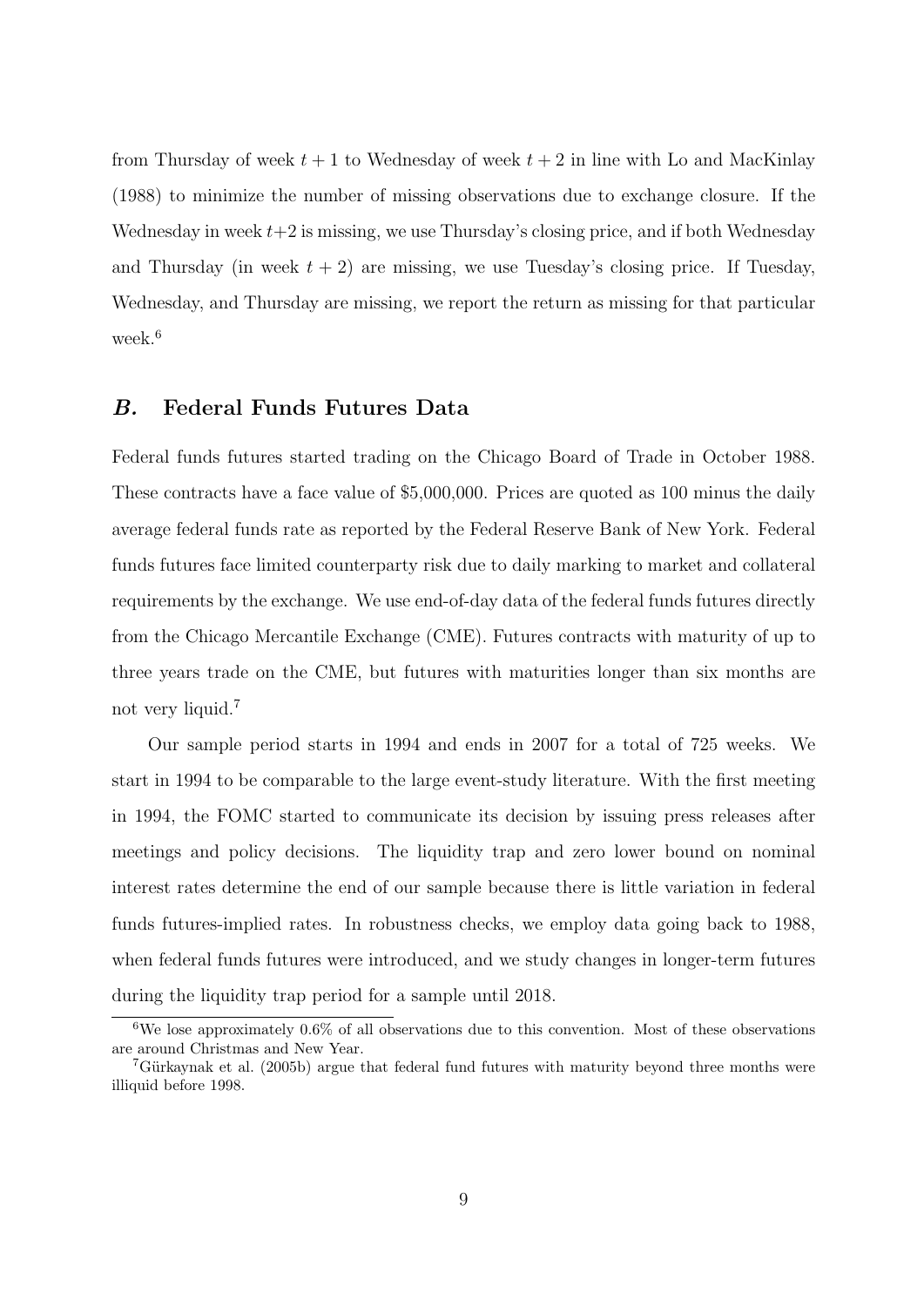# C. Slope Factor

Most previous papers have studied the relationship between monetary policy surprises and stock returns in an event study around FOMC press releases. [Kuttner](#page-28-13) [\(2001\)](#page-28-13) shows that scaled changes of the current-month futures allow isolating the surprise component of monetary policy.[8](#page-0-0) The FOMC has eight scheduled meetings per year and, starting with the first meeting in 1994, most press releases are issued around 2:15 p.m. E.T.

We instead are interested in whether monetary policy also matters for asset prices outside of narrowly defined event windows and whether changes in expectations for the path of future short-term rates are important drivers of future stock returns.

Let  $f_{t,1}$  denote the rate implied by the one-month federal funds futures on date t and assume an FOMC meeting takes place during that month.  $d_1$  is the day of the FOMC meeting and  $m_1$  is the number of days in the month. We can then write  $ff_{t,1}$  as a weighted average of the prevailing federal funds target rate,  $r_0$ , and the expectation of the target rate after the meeting,  $r_1$ :

$$
f f_{t,1} = \frac{d_1}{m_1} r_0 + \frac{m_1 - d_1}{m_1} \mathbb{E}_t(r_1) + \mu_{t,1},
$$
\n(1)

where  $\mu_{t,1}$  is a risk premium.<sup>[9](#page-0-0)</sup> Gürkaynak et al. [\(2007\)](#page-28-14) estimate risk premia of one to three basis points, and [Piazzesi and Swanson](#page-29-9) [\(2008\)](#page-29-9) show that they only vary at business cycle frequencies. We focus on weekly changes and neglect risk premia in the following as is common in the literature.

The one-week change in the one-month futures implied rate in months with FOMC meetings is:

$$
\Delta f f_{t,t+1,1} = \frac{m_1 - d_1}{m_1} \left[ \mathbb{E}_{t+1}(r_1) - r_0 \right]. \tag{2}
$$

When t and  $t + 1$  are in different months, we already use the next month's future;

<sup>8</sup>The scaling is necessary because of the settlement terms of the futures contracts; see [Kuttner](#page-28-13) [\(2001\)](#page-28-13).

<sup>&</sup>lt;sup>9</sup>We implicitly assume the beginning of week t is after the previous FOMC meeting. Meetings are typically around six to eight weeks apart.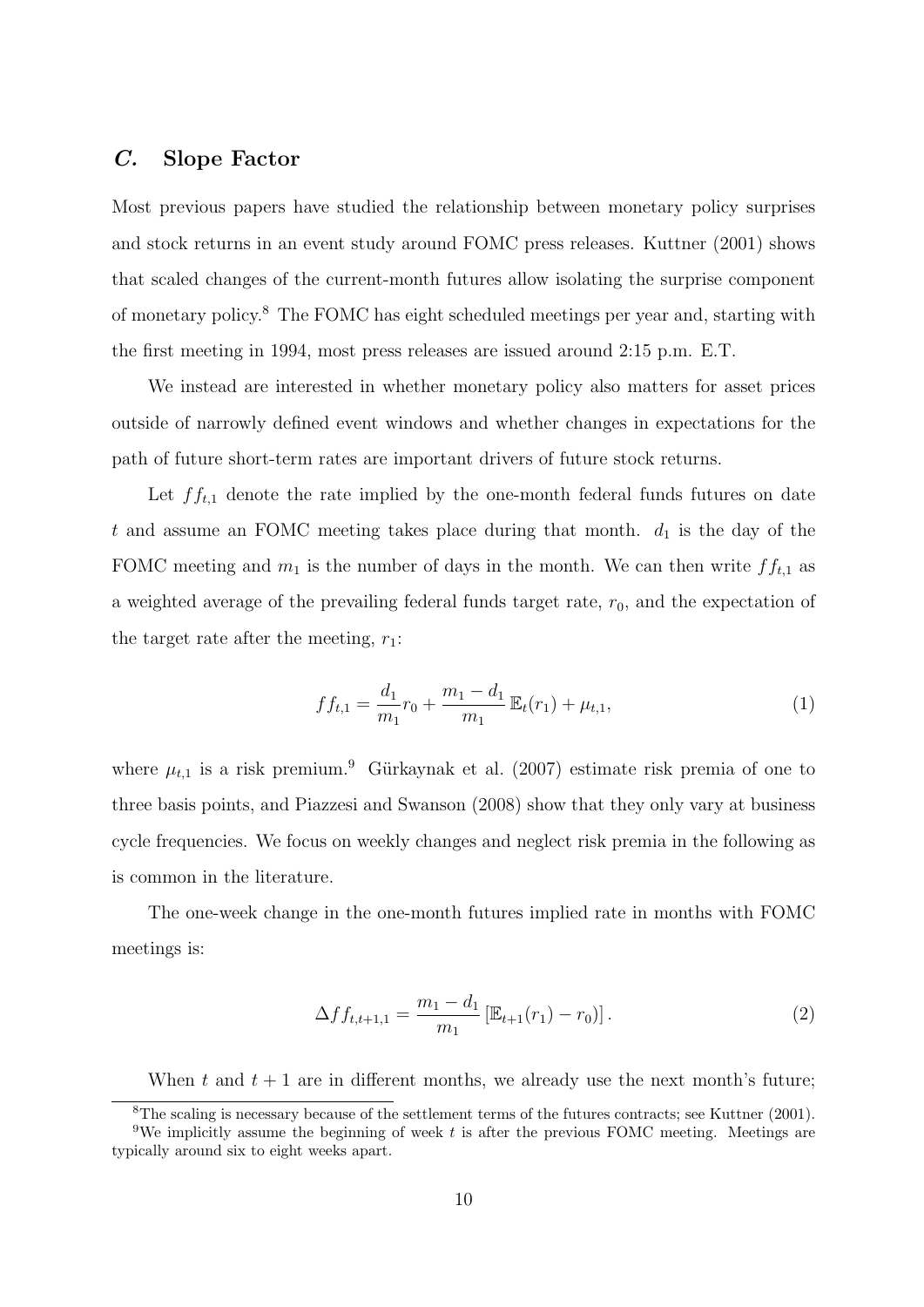that is, we roll the contract forward.

Similarly, we can write the one-week change in the three-month futures implied rate in months with FOMC meetings as:

$$
\Delta f f_{t,t+1,3} = \frac{d_3}{m_3} \left[ \mathbb{E}_{t+1}(r_{3-}) - \mathbb{E}_t(r_{3-}) \right] + \frac{m_3 - d_3}{m_3} \left[ \mathbb{E}_{t+1}(r_3) - \mathbb{E}_t(r_3) \right],\tag{3}
$$

where  $r_{3-}$  denotes the federal funds target rate prevailing before the FOMC meeting, which in most cases will coincide with  $r_1$ .

Changes in the near-term futures contract contain information affecting the level of all future federal funds target rates, whereas changes in the longer-term futures also contain information about the path of future short-term rate changes. We assume

$$
\Delta f f_{t,t+1,1} = level_{t,t+1} \tag{4}
$$

$$
\Delta f f_{t,t+1,3} = \beta level_{t,t+1} + slope_{t,t+1}.
$$
\n
$$
(5)
$$

We can now define the slope factor as the residual of a regression of weekly changes in the three-month federal funds futures-implied rate,  $\Delta ff_{t,t+1,3},$  on a constant and changes in the one-month futures-implied rate:

<span id="page-10-0"></span>
$$
\Delta f f_{t,t+1,3} = \alpha + \beta \Delta f f_{t,t+1,1} + slope_{t,t+1}.\tag{6}
$$

The definition of our slope factor is similar in spirit to structural vector autoregressions (VAR), and we identify slope by imposing a zero restriction. Of course, similar to identified VARs, different assumptions are possible.

The point estimate of  $\alpha$  is -0.00 and is indistinguishable from 0, and the point estimate of  $\beta$  is 1.17 with a standard deviation of 0.03:

$$
\Delta f f_{t,t+1,3} = -0.00 + 1.17 \Delta f f_{t,t+1,1} + slope_{t,t+1}.
$$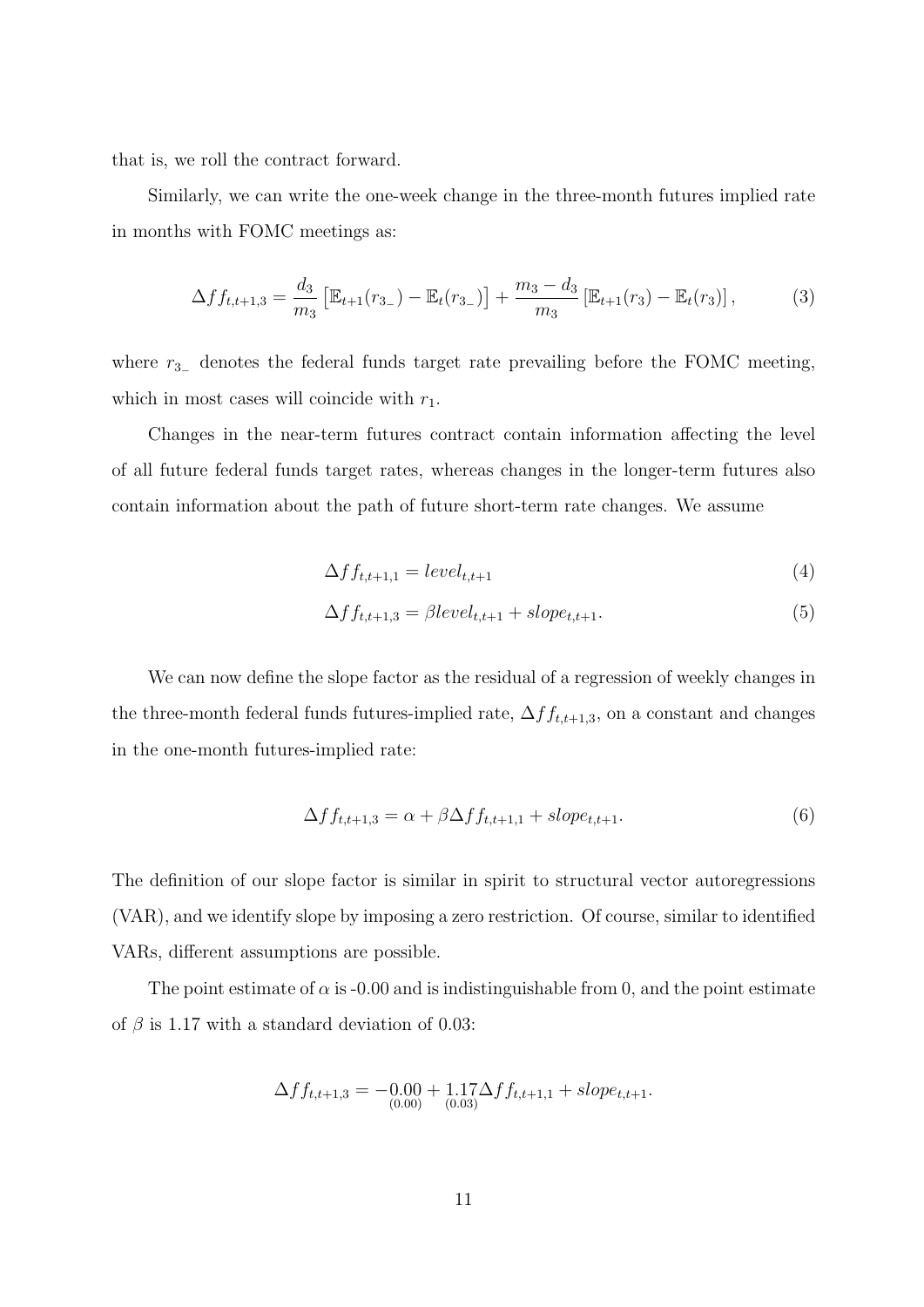The  $R^2$  of the regression is 67%, which indicates that the slope factor explains around one third of the variation in three-month futures changes.

Figure [1](#page-30-0) plots the times series of slope in the top panel, together with the time series for changes in the one-month and three-month futures-implied rates in the middle and bottom panel, respectively. By construction, slope is orthogonal to the change in the one-month futures-implied rate but exhibits a correlation of 57% with changes in the three-month futures-implied rate, indicating that the slope factor contains useful information about the path of future monetary policy changes.

Figure [A.1](#page-30-0) in the Online Appendix plots the regression coefficient of equation [\(6\)](#page-10-0) for a rolling estimating. The red dashed line uses a constant window of 250 weeks, whereas the blue solid line indicates estimates from an expanding window sample. The regression estimate is stable through time and varies between 1.07 and 1.33.

The autocorrelation of the slope factor is 0.11 and spurious predictability arising from highly persistent regressors is no concern in our setting (see [Stambaugh](#page-29-10) [\(1999\)](#page-29-10)).

In our empirical analysis, we use a regression residual to predict excess returns. Fullsample estimates incorporate forward-looking information, and the estimation of slope requires a correction of standard errors. Economically, the point estimate is close to 1. We exploit this feature and construct as robustness a slope factor as a simple difference in differences:  $slope = \Delta(f_{t+1,3} - ff_{t,3}) - \Delta(f_{t+1,1} - ff_{t,1})$ . This slope has the advantage that we do not use forward-looking information and it does not require any estimation. It also allows a simple interpretation of slope as indicating faster future monetary policy tightening and easing:  $slope = \Delta(f f_{t+1,3} - f f_{t+1,1}) - \Delta(f f_{t,3} - f f_{t,1})$ . A positive slope factor reflects market expectations of a faster monetary policy tightening, or markets assume that interest rates three months from now will be higher relative to what the market expected last week and relative to the change in expectations for the federal funds rate in one month.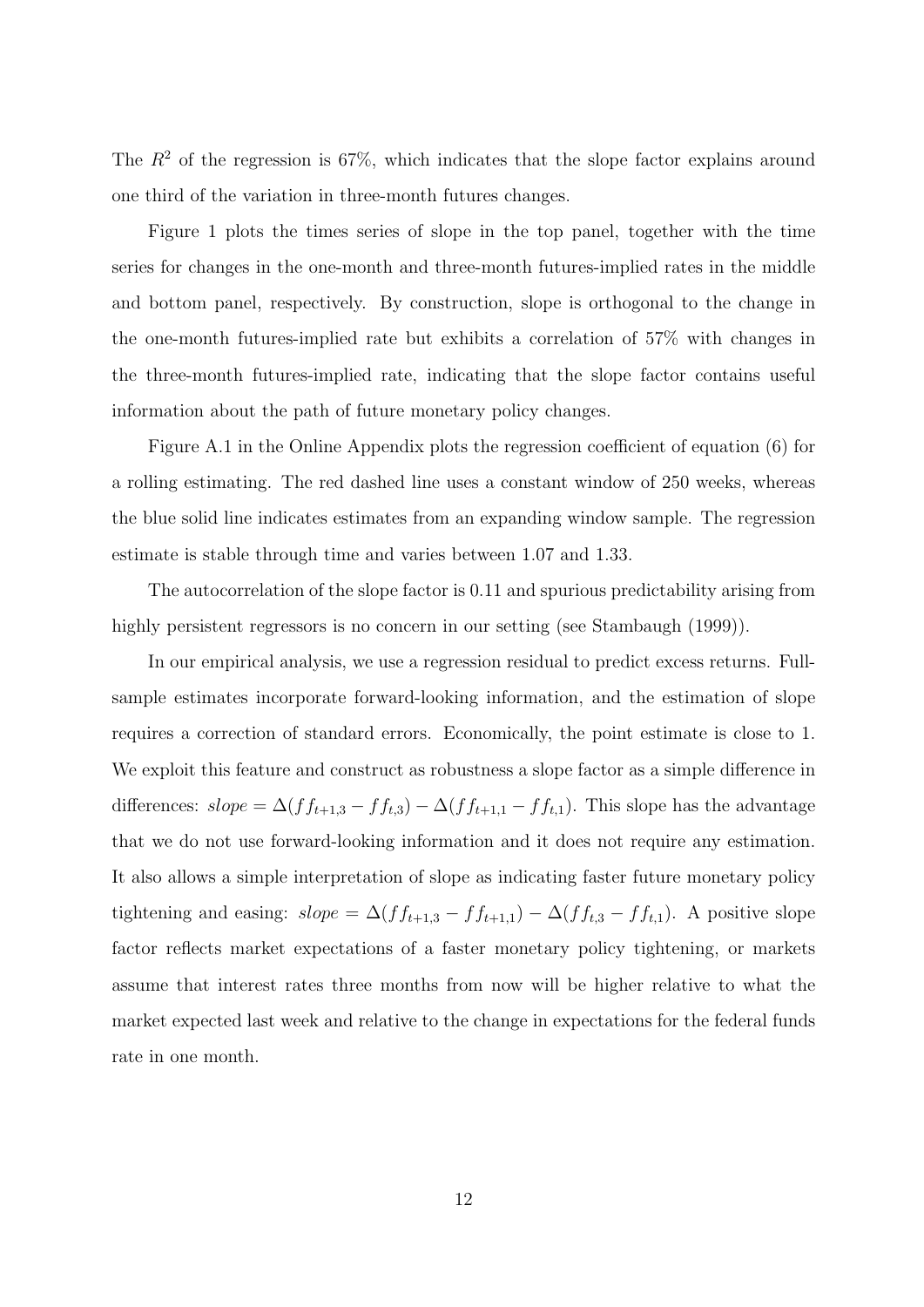### D. Descriptive Statistics

Table [1](#page-33-0) reports descriptive statistics of weekly changes in the futures-implied rate, the slope factor, and weekly stock returns. The slope is a regression residual and has a mean of 0. The federal funds rate implied by the one- and three-month federal funds futures are 4.23% and 4.29%, respectively, with average weekly changes of -0.01 for both. The average federal funds target rate was 4.20% during our sample period, and the CRSP value-weighted index had an average weekly excess return of 0.12%.

# III Empirical Results

# A. Methodology

We focus on one-week predictability of stock returns by the slope factor to establish an effect from changes in the future path of monetary policy on stock returns. Contemporaneous windows might cause concerns of reverse causality. Stock prices are the present discounted value of future dividends, and the CRSP value-weighted index captures almost 100% of the overall market capitalization in the United States. In the long run, economy-wide dividends and GDP are co-integrated, good news about future dividends is good news about the economy, and market participants might expect a faster tightening of future interest rates following good news. In this case, we would find a positive contemporaneous relationship between our slope factor and stock returns. [Rigobon and Sack](#page-29-11) [\(2003\)](#page-29-11) use a heteroskedasticity-based identification method and indeed find monetary policy systematically reacting to movements in stock prices.<sup>[10](#page-0-0)</sup>

Another potential concern of studying the contemporaneous relationship between the slope factor and stock returns is the fact that both might react to macroeconomic announcements during the week. Weaker-than-expected unemployment numbers might lead to a drop in stock prices and expectations that the FOMC might lower the speed of

<sup>10</sup>We also find a positive contemporaneous association of the slope factor and stock returns at the weekly frequency which is, however, fully driven by conventional monetary policy shocks (see discussion in the Online Appendix).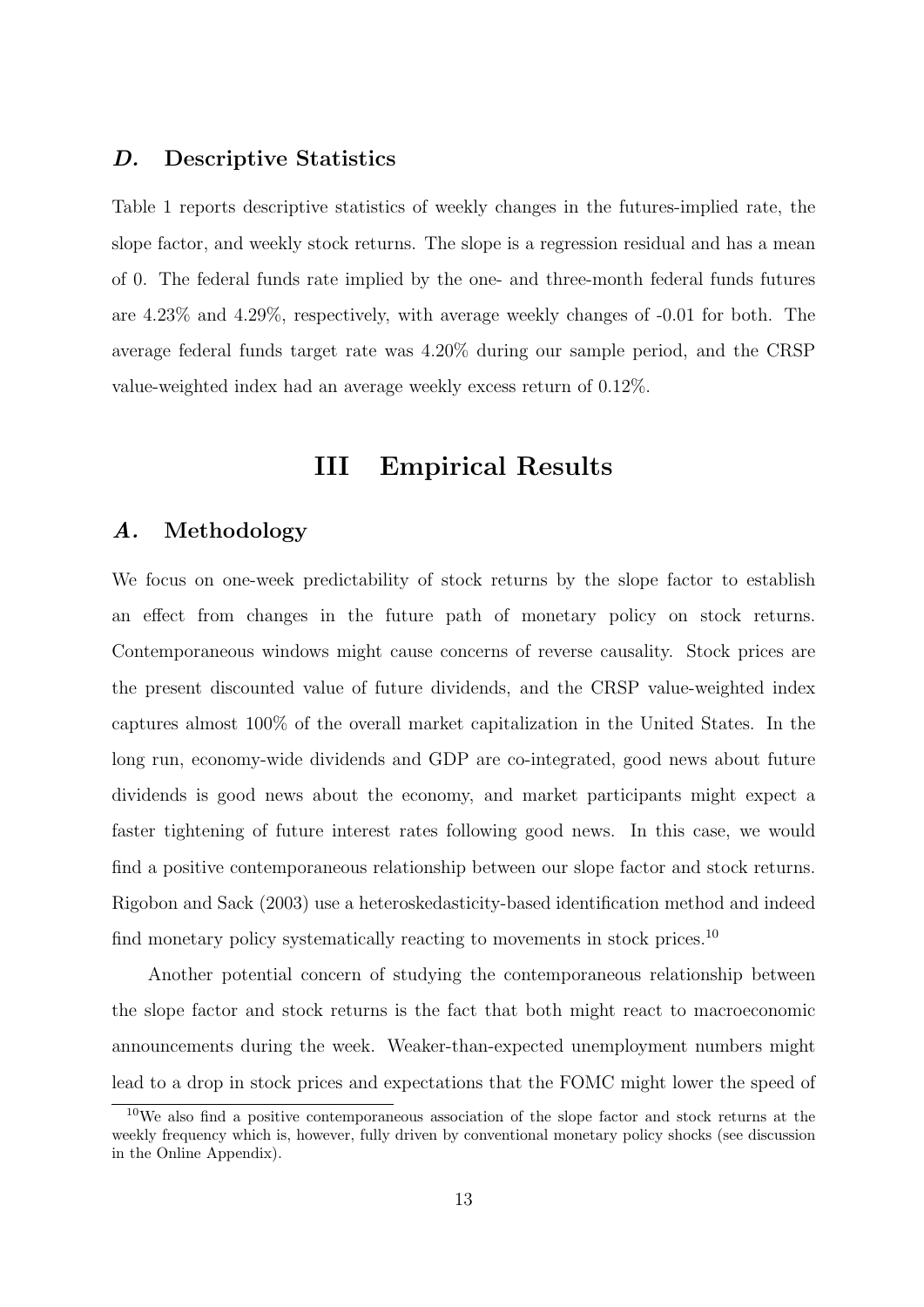interest rate increases. We would find a positive contemporaneous association between slope and stock returns which would, however, be an endogenous response to news about the economy.

Changes in slope could still reflect changes in economic fundamentals. An upward adjustment in inflation expectations or GDP growth could lead to a positive slope factor.<sup>[11](#page-0-0)</sup> We would expect a positive association between slope and future stock returns if slope captures positive news about the macroeconomy, but we find instead slope predicting negative returns. We might expect no reaction of subsequent stock returns to slope if slope captures news of changes in inflation expectations, because stocks are claims to real assets and should be less affected by inflation.[12](#page-0-0)

In section [IV](#page-19-0)[D.](#page-23-0), we show that speeches by the chair and vice chair, instead, affect the slope factor. Macro news also affects the slope factor, but has no independent predictive power for future stock returns conditional on the slope factors (see section [IV](#page-19-0)[H.](#page-44-0)). Professional forecasters instead change their forecasts about future federal funds rates as a response to changes in the slope factor (see section [IV](#page-19-0)[B.](#page-20-0)). Our results are consistent with a delayed market reaction to monetary policy news and short-run monetary policy time series momentum.

#### B. Baseline

Table [2](#page-34-0) presents our baseline finding regressing weekly excess returns in percent of the CRSP value-weighted index starting in week  $t + 1$ ,  $R_{t+1}$ , on the slope factor of week t,  $slope_t$ , calculated according to equation  $(6)$  and additional covariates measured at the end of week  $t, X_t$ :

$$
R_{t+1} = \alpha + \beta slope_t + \gamma X_t + \varepsilon_t. \tag{7}
$$

 $11$ Empirically, a [Taylor](#page-29-12) [\(1993\)](#page-29-12) rule in which nominal interest rates respond positively to inflation and output growth is a good description of actual nominal rates in the data.

 $12$ For a discussion, see [Katz, Lustig, and Nielsen](#page-28-15) [\(2017\)](#page-28-15) but also [Fama and Schwert](#page-27-12) [\(1977\)](#page-27-12).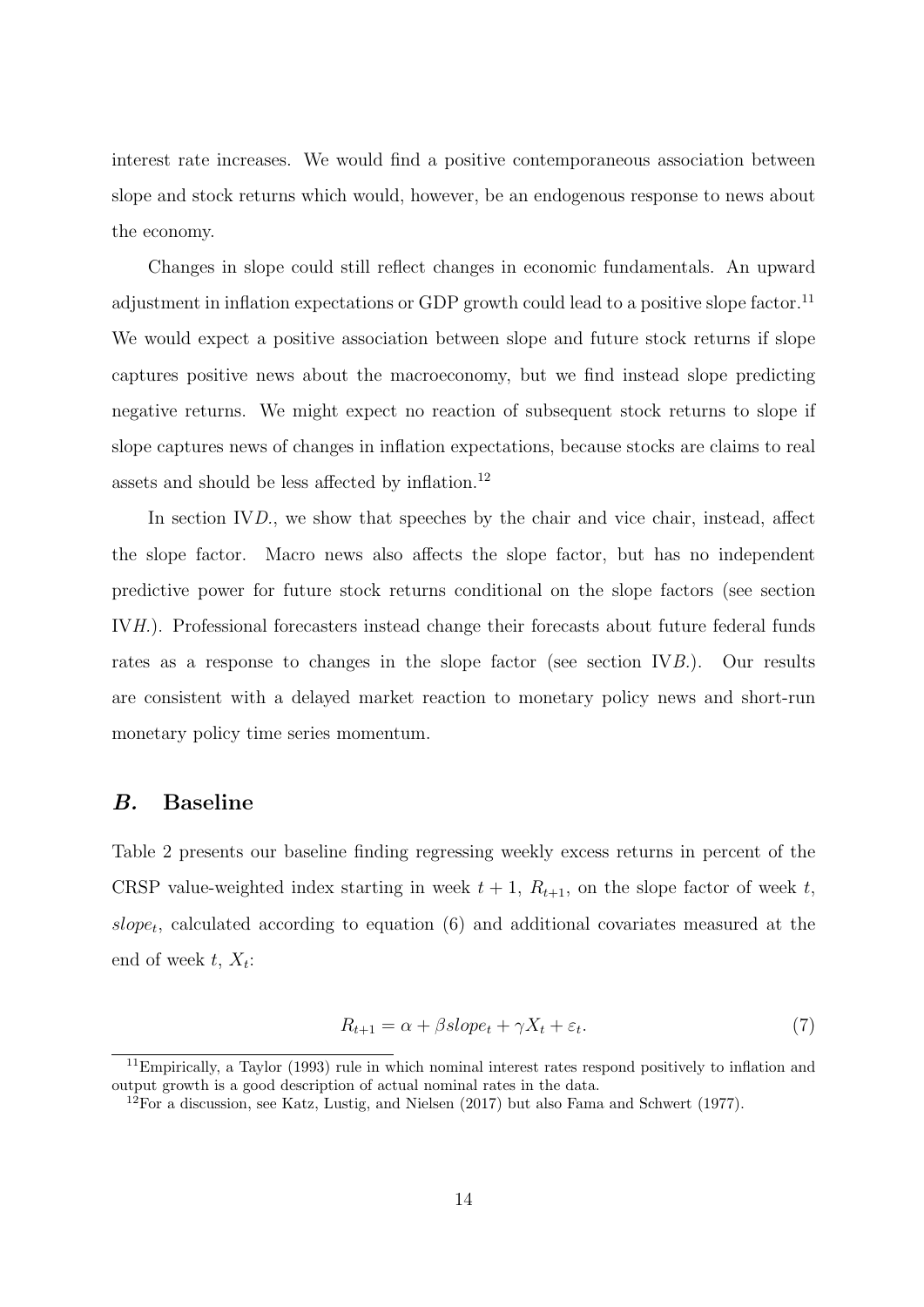We use in-sample slope estimates in our baseline specification but show results for rolling out-of sample estimations below. We address the first-stage estimation of the slope factor by reporting bootstrapped standard errors in parentheses. We resample changes in federal funds futures and returns simultaneously. For each sample we draw, we re-estimate the slope factor and then estimate the predictive regression (on the re-sampled data). We repeat this process 1,000 times to obtain standard errors for the regression coefficients in the predictive regression.<sup>[13](#page-0-0)</sup>

The point estimate of  $\beta$  is negative and highly statistically significant. Economically, a one-standard-deviation increase in the slope factor (0.04) leads to a drop in weekly returns of 0.3%, which is 1.5 times the average weekly return and 13.5% of a one-standarddeviation move in returns (2.19%). The slope factor explains around 2% of the weekly variation in stock returns.

[Campbell, Lo, and MacKinlay](#page-27-13) [\(1997\)](#page-27-13) document that weekly stock returns are negatively autocorrelated in the modern period. We add the lagged excess return of the CRSP value-weighted index in column (2). We also find negative autocorrelation for our sample period. However, adding the lagged excess return has little influence on our point estimate of  $\beta$  and adds little explanatory power. Interestingly, the lagged return only explains around 1% of the weekly variation in excess returns when it is the only explanatory variable.

The remaining columns of Table [2](#page-34-0) study the robustness of the predictive power of the slope factor when we add other, standard return predictors, which are available at sufficiently high frequencies.

The dividend-price ratio predicts variation in risk premia at the business-cycle frequency (see [Campbell](#page-27-5) [\(1991\)](#page-27-5) and [Cochrane](#page-27-6) [\(1992\)](#page-27-6)). We add the dividend-price ratio of the CRSP value-weighted index  $(dp_t)$  as a return predictor in column (3). We also find that high  $dp_t$  predicts high weekly returns but barely changes the point estimate of the slope factor.

<sup>&</sup>lt;sup>13</sup>We do not detect any significant error-term autocorrelation, which is why we do not block bootstrap the data.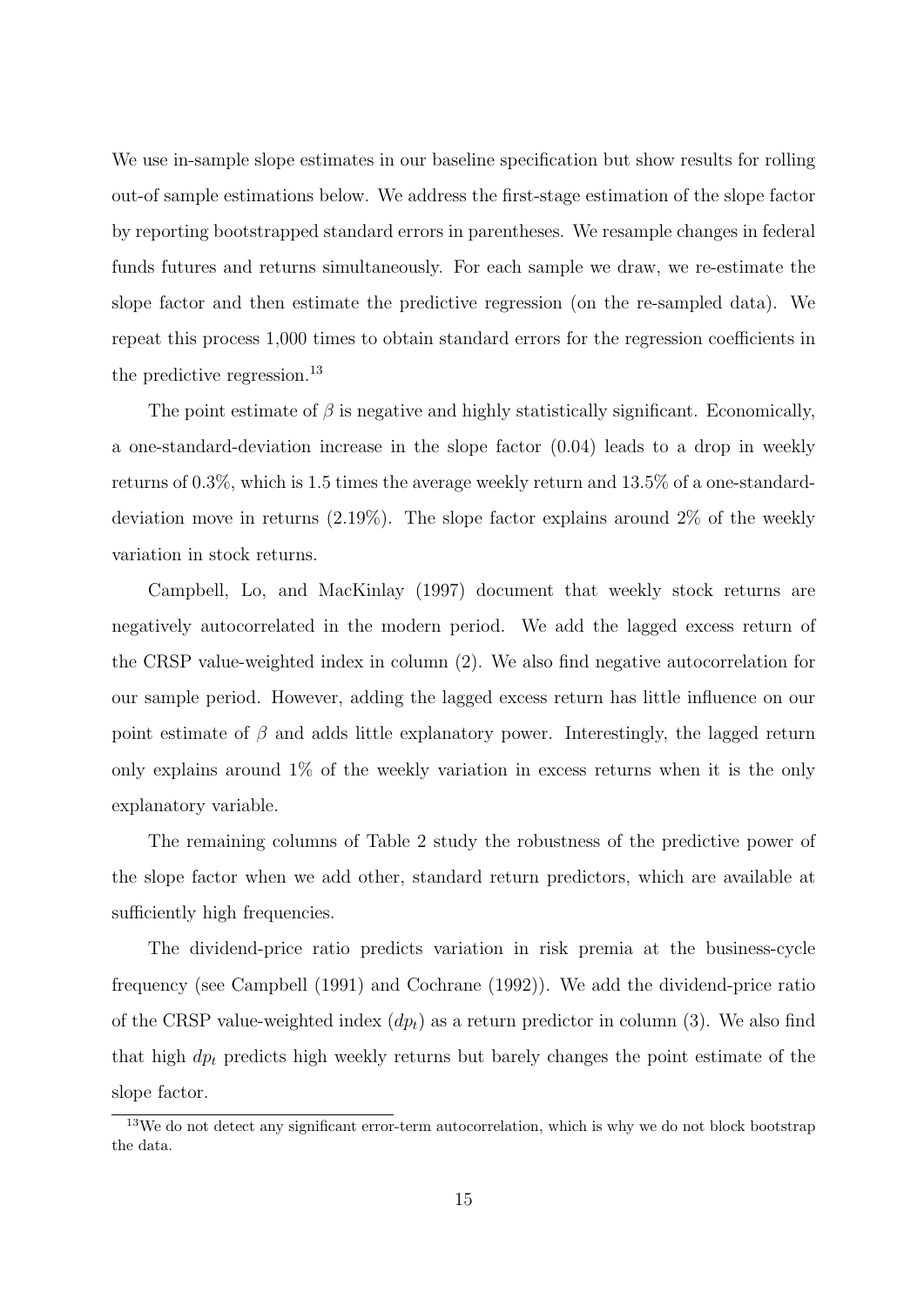[Bollerslev et al.](#page-27-14) [\(2009\)](#page-27-14) argue that time-varying economic uncertainty affects risk premia, and they provide evidence of predictability of quarterly excess returns by the variance risk premium. We add the level of the VIX index  $(VIX<sub>t</sub>)$  in column (4), realized variance  $(RV_t)$  in column (5), and the variance risk premium  $(VRP_t)$  as the difference between  $VIX_t$  and  $RV_t$  in column (6). We do not find evidence for predictability of weekly stock returns by any of the three variance-related measures, and adding them has little impact on the predictability by the slope factor.

Both stock returns and the slope might vary with the level of the federal funds rate. To ensure our baseline regression does not capture these effects, we add the federal funds target rate as covariate in column (7). We find little evidence supporting this consideration. The point estimate is statistically insignificant, the point estimate of  $\beta$ barely changes, and the explanatory power of the regression remains identical.

The slope of the yield curve might be a useful predictor of recessions and economic activity. [Fama and French](#page-27-9) [\(1988\)](#page-27-9) and [Lettau and Ludvigson](#page-29-13) [\(2010\)](#page-29-13) document the forecasting power of the term spread for stock returns. We add the term spread from the Federal Reserve Bank of Cleveland in column (8). The term spread has no predictive power for weekly excess returns, and adding it as an additional covariate has little impact on our point estimate of interest.

In column  $(9)$ , we add the 30-minute monetary policy shock around FOMC announcements from [Gorodnichenko and Weber](#page-28-2) [\(2016\)](#page-28-2),  $(mp_t)$ .<sup>[14](#page-0-0)</sup> Tighter monetary policy negatively predicts the next weeks' stock returns but has little impact on the forecasting power of the slope factor.

Column (10) adds all covariates jointly and supports our baseline finding. All predictors jointly explain 7.5% of the weekly variation in stock returns, with the slope factor remaining highly statistically and economically significant. We find in unreported results the explanatory power decreases by 1.5% when we exclude the slope factor from  $column (10).$ 

<sup>&</sup>lt;sup>14</sup>We merge the monetary policy shock during the week over which we calculate the slope factor and set it to zero for weeks without a meeting.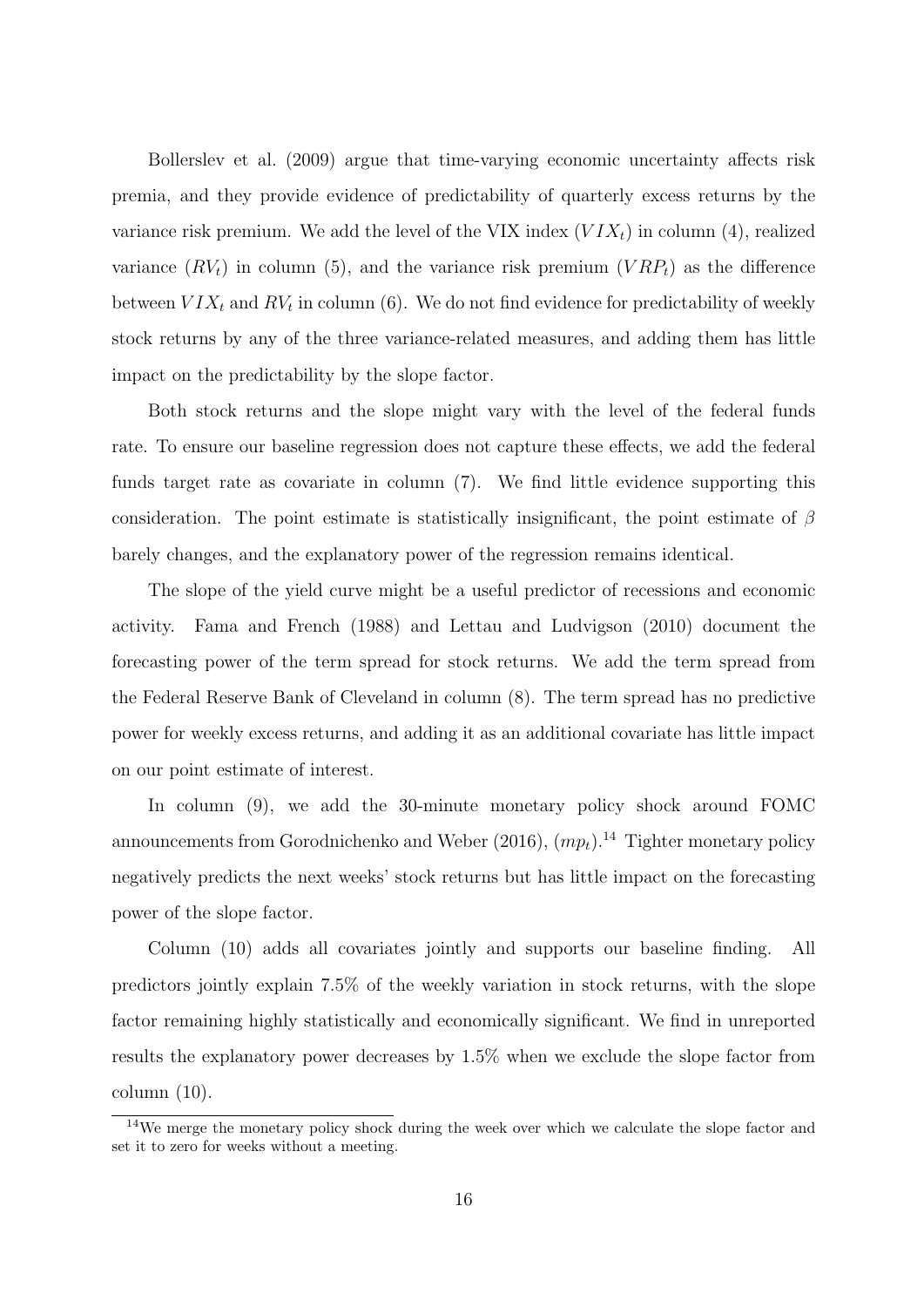Our baseline analysis stops in 2007 because the federal funds target rate hit the zero lower bound on nominal interest rates. Table [A.1](#page-33-0) in the Online Appendix report a specification in which we extend the sample until the last week of 2018 and use a slope factor constructed from changes in six-months fed funds futures implied rates regressed on changes in the implied rates of three-months fed funds futures. Results are consistent with our baseline findings. We also report in Table [A.2](#page-34-0) in the Online Appendix results a slope factor constructed on six-months and one-months futures and results are similar.

# C. Subsample Analysis

Stock markets react strongly to monetary policy surprises in tight windows around FOMC press releases [\(Bernanke and Kuttner](#page-27-0) [\(2005\)](#page-27-0)), but an upward drift occurs in stock returns in the twenty-four hours before scheduled FOMC meetings (see [Lucca and Moench](#page-29-0) [\(2015\)](#page-29-0)). We study in Table [3](#page-35-0) whether a systematic response of stock returns to monetary policy surprises around FOMC press releases or an upward drift in stock returns before the release might drive our findings. Column (1) repeats our baseline estimation. Column (2) removes all weeks from our sample that contain a scheduled or unscheduled FOMC meeting during the period over which we measure stock returns. This restriction removes 118 weeks from our sample but has little impact on our point estimates, statistical significance, or explanatory power of the slope factor. Column (3), instead, removes weeks with FOMC meetings during the period over which we estimate the slope factor. Again, we find little evidence for FOMC weeks driving our findings. Lastly, column (4) removes weeks with meetings in either week t or week  $t + 1$ , reducing our sample size by  $1/3$ . The point estimate is now slightly reduced to -6.10 from our baseline estimate of -6.96, but statistical significance and explanatory power are unchanged. Hence, FOMC meetings do not drive our results.

The sensitivity of stock returns to monetary policy shocks varies across types of events. [Ozdagli and Weber](#page-29-3) [\(2016\)](#page-29-3) find larger sensitivities of stock returns to monetary policy shocks on turning points in monetary policy compared to regular meetings, and no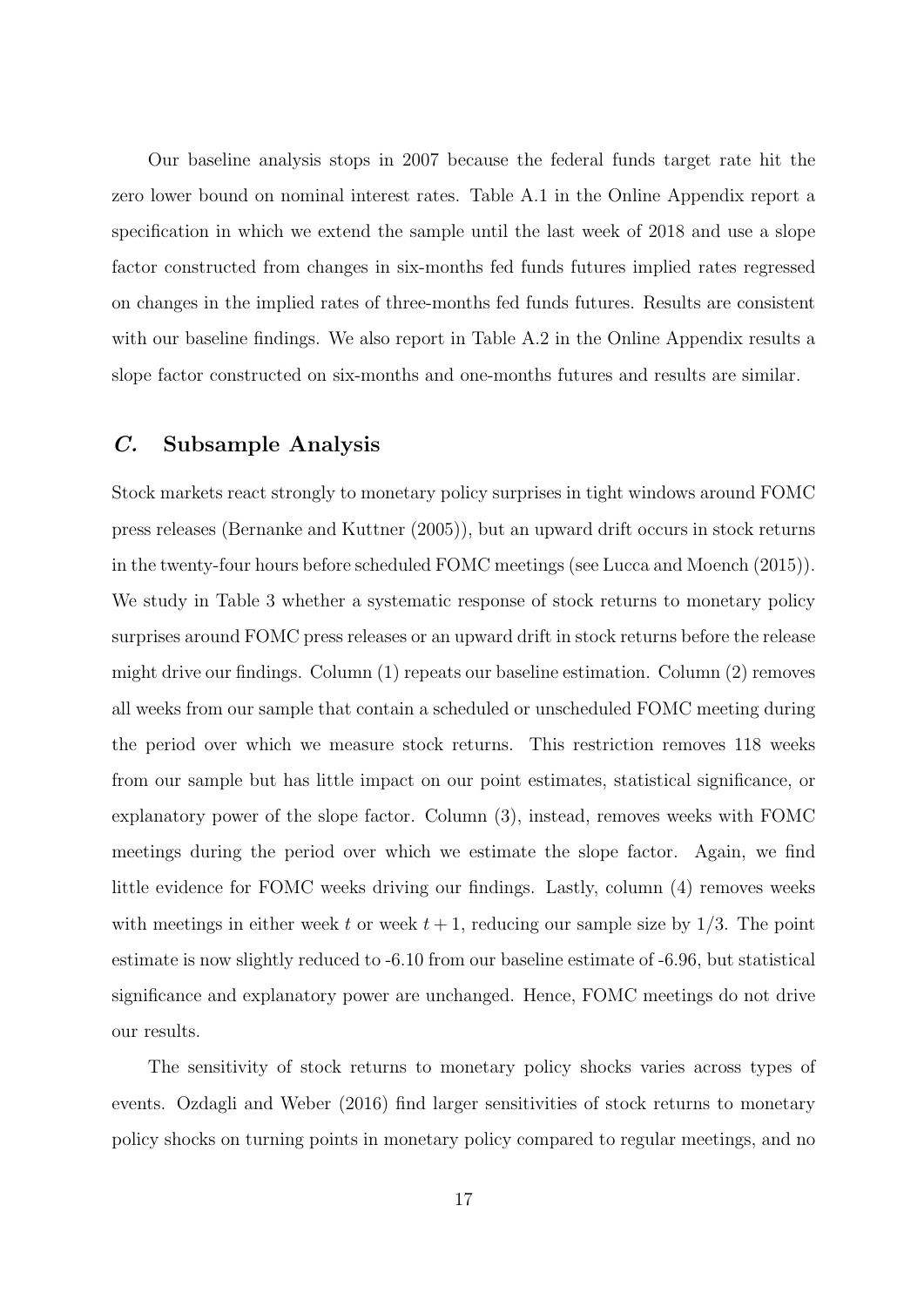sensitivity on intermeeting policy decisions. Turning points are target-rate changes in the direction opposite to the previous target-rate change. Turning points signal changes in the current and future stance on monetary policy [\(Jensen, Mercer, and Johnson](#page-28-16) [\(1996\)](#page-28-16); [Piazzesi](#page-29-14) [\(2005\)](#page-29-14); [Coibion and Gorodnichenko](#page-27-15) [\(2012\)](#page-27-15)). Intermeeting policy decisions are changes in target rates on unscheduled meetings of the FOMC. [Faust et al.](#page-27-16) [\(2004\)](#page-27-16) argue that intermeeting policy decisions are likely to reflect new information about the state of the economy, and hence, the stock market might react to news about the economy rather than changes in monetary policy.

Table [A.3](#page-35-0) in the Online Appendix adds dummy variables equal to 1 if the week during which we create the slope factor contains any meeting *(meeting)*, a regular meeting (regular), an unscheduled meeting (intermeeting), and if the policy decision was a turning point (turningpoint), as well as interactions with the slope factor. Stock returns are negative following any meetings, weeks of regular FOMC meetings, intermeetings, and weeks in which the decision was a turning point (columns (2) to (5)). However, we do not find any variation of the slope factor as a function of meeting types.

Faster monetary policy easing might have different effects than an expected increase in the speed of tightening. [Ozdagli and Weber](#page-29-3) [\(2016\)](#page-29-3) show for a sample similar to ours that the stock market reacts mainly to surprise cuts in interest rates. Table [A.4](#page-36-0) in the Online Appendix conditions the slope factor on positive and negative realizations. We see in columns (1) and (2) that most of the predictive power comes from negative realizations of slope: increases in the speed of monetary policy easing are more than three times as important as positive values of slope. Defining upside and downside slope factors as realizations more than one standard deviation above or below 0 similar to [Lettau et al.](#page-29-15) [\(2014\)](#page-29-15) leads to similar conclusions (see columns (3) and (4)).

Monetary policy has become more predictable over time, and many slope observations are small in absolute value. To ensure these observations do not drive our results, we follow [Gorodnichenko and Weber](#page-28-2) [\(2016\)](#page-28-2) and restrict our sample to weeks with values of the slope factor larger than 0.015 in absolute value in column (5), cutting our sample almost in half.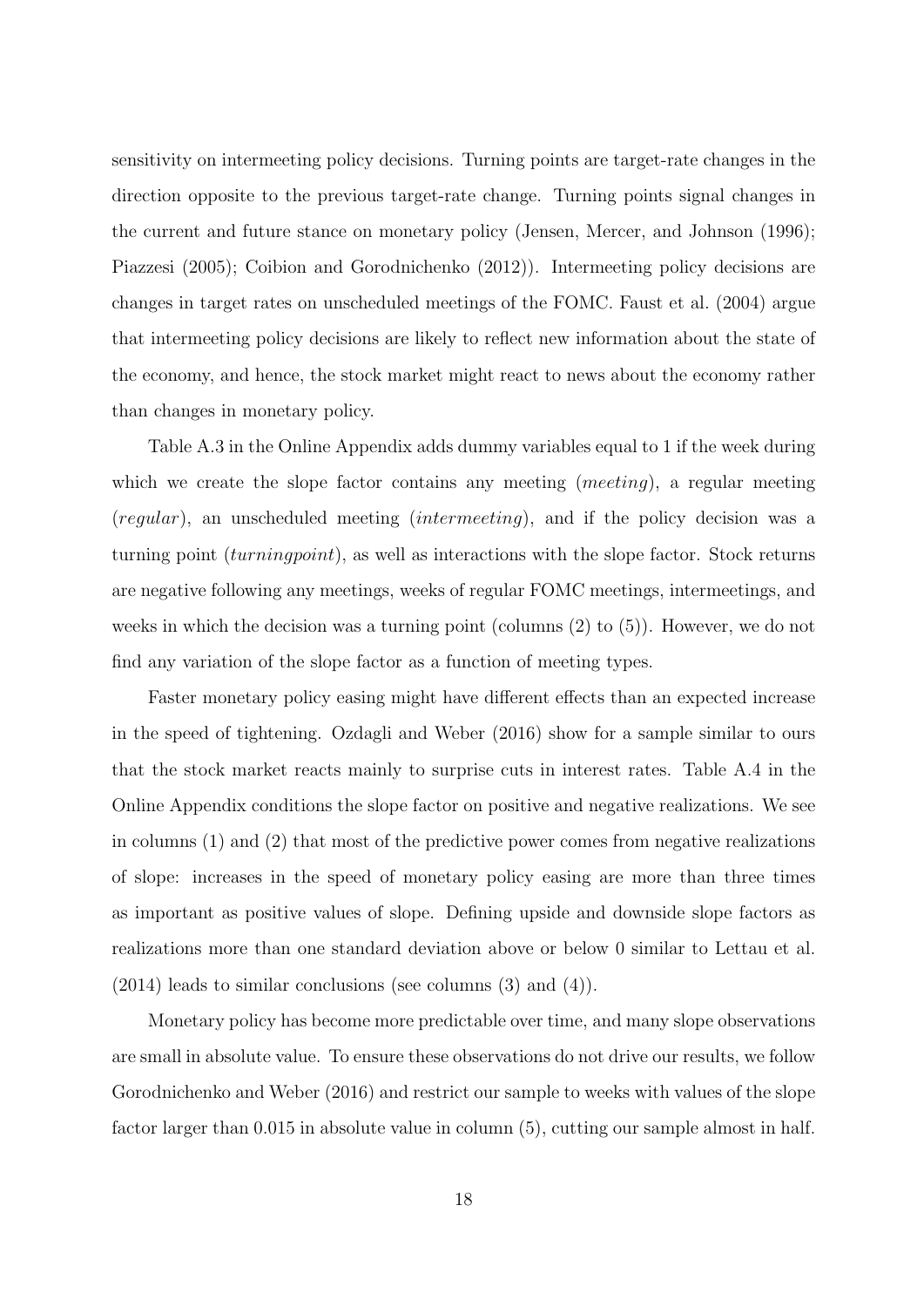Economic and statistical significance increases when we exclude small values of the slope factor.

Section [II](#page-7-0) in the Online Appendix contains extensive robustness checks including the simple-difference slope, controlling for principal components for federal funds futures and the target and path of Gürkaynak et al. [\(2005b\)](#page-28-0) and report results for different subsamples and forecast horizons. Across sample cuts, controls, and variations, we find a robust predictive power of slope and no predictive power beyond the one-week horizon.

# D. Uncertainty and Predictability

Periods of heightened uncertainty tend to be periods when stock return predictability is especially strong (see [Cujean and Hasler](#page-27-17) [\(2017\)](#page-27-17)). To study whether stock economic uncertainty is also important for the predictability of the slope factor, we first interact slope with the VIX [\(Bloom](#page-27-18)  $(2009)$ ) in Table [4.](#page-36-0)<sup>[15](#page-0-0)</sup> We repeat our baseline specification in column (1) for convenience. In column (2) we indeed see that the predictive power of slope is concentrated in times of high uncertainty: the interaction term with VIX is negative and the slope in level loses statistical significance. Columns  $(3)$ – $(5)$  introduce interaction terms with dummy variables that equal 1 when the VIX is above the  $50^{th}$ ,  $75<sup>th</sup>$ , and  $90<sup>th</sup>$  percentile in our sample. In these specifications, we find large and negative estimates for the interaction terms but also negative point estimates for the slope factor in levels. These results suggest that the predictability of the slope factor is highest in times of high economic uncertainty.

A different way of studying time variation in the predictability is an out-of-sample forecasting exercise following [Welch and Goyal](#page-29-2) [\(2007\)](#page-29-2). These authors study the outof-sample predictive power of popular return predictors and find none of the popular predictors beats the rolling-windows mean return out of sample. We follow [Welch and](#page-29-2) [Goyal](#page-29-2) [\(2007\)](#page-29-2) and plots the cumulative out-of-sample difference in the squared forecast errors (SSE) for the naive mean forecast and forecast by the slope in Figure [2.](#page-31-0) The top

<sup>15</sup>We thank Oleksiy Kryvtsov for this excellent suggestion.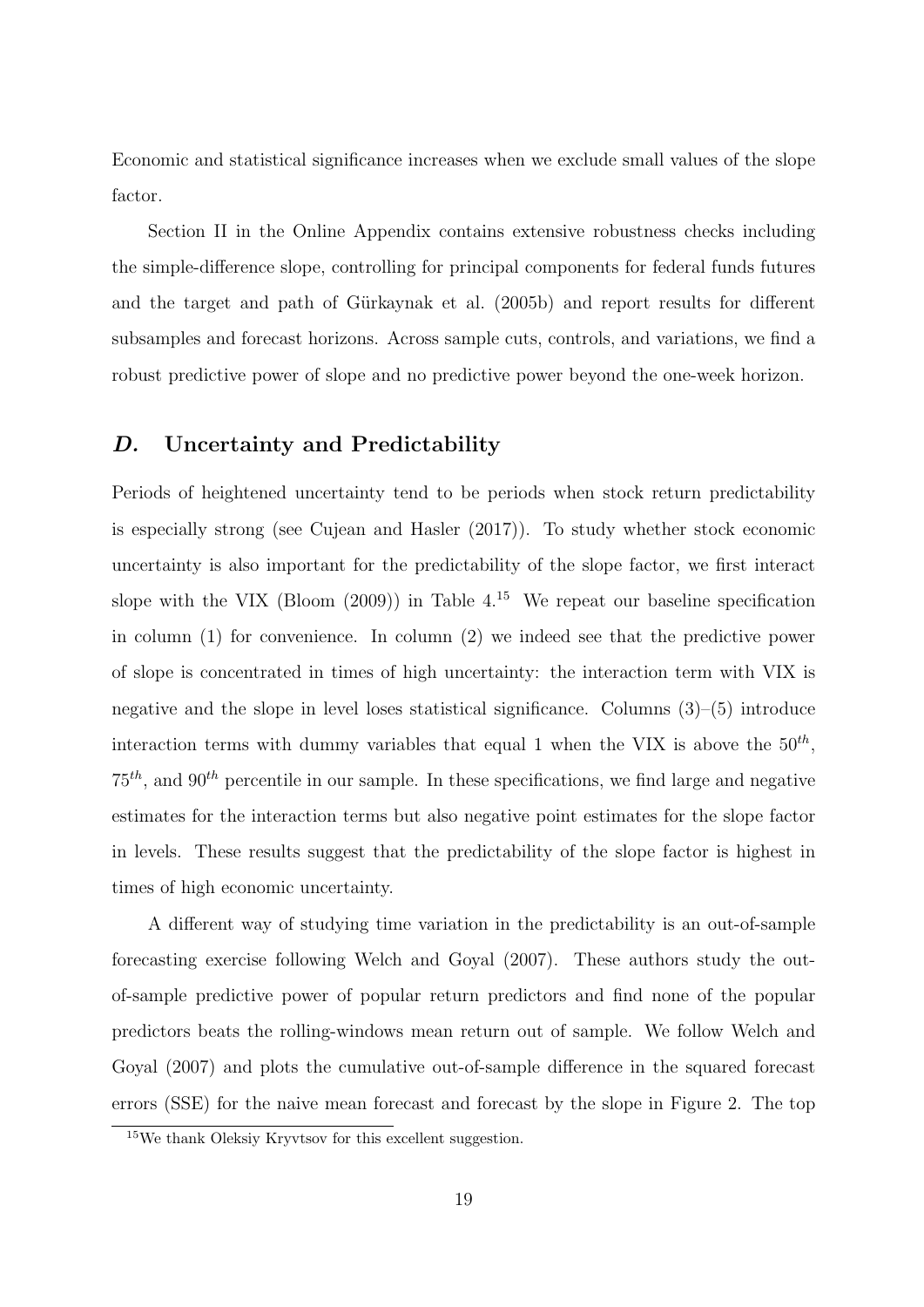red line plots the SSE for the slope factor and the blue line repeats the exercise for the dividend-price ratio, the most popular return predictor in the asset pricing literature. We see that slope reliably beats the naive sample mean forecast, that is, the cumulative sum is reliably positive, starting already in 1994. The predictability is especially strong starting in 1999 until 2004 and then levels off. The dividend-price ration, instead, does not outperform the simple mean forecast and results in a negative SSE during the whole sample period.

The results so far suggest that the slope factor is a reliable return predictor and has especially strong predictive power in times of high uncertainty. To better understand whether uncertainty matters more generally for the monetary policy–stock return nexus, we revisit the pre-FOMC announcement drift of [Lucca and Moench](#page-29-0) [\(2015\)](#page-29-0). These authors show that large parts of the realized equity premium in a sample starting in 1994 is earned in the 24 hours before the FOMC decisions. Figure [3](#page-32-0) replicates their finding plotting the cumulative return of all 24 hour windows before all scheduled FOMC meeting for a sample starting in 1994. We use the SPDR S&P500 ETF tick data from NYSE taq to construct the returns in the 24 hours before FOMC meetings following [Gorodnichenko and Weber](#page-28-2) [\(2016\)](#page-28-2). We find returns for the pre-FOMC announcement drift are large and positive for a sample from 1997 until 2002 and then again for a sample from 2007 until 2009 before the announcement drift levels off until the end of the sample in 2018.

The results in this subsection suggest economic uncertainty is an important determinant for the monetary policy–stock market nexus and more research is indeed to fully understand the interplay.

# <span id="page-19-0"></span>IV Economic Mechanism and Magnitudes

#### A. Future Changes

We argue that changes in the whole future path of short-term interest rates matter for changes in asset prices and create a slope factor using changes of federal fund futures of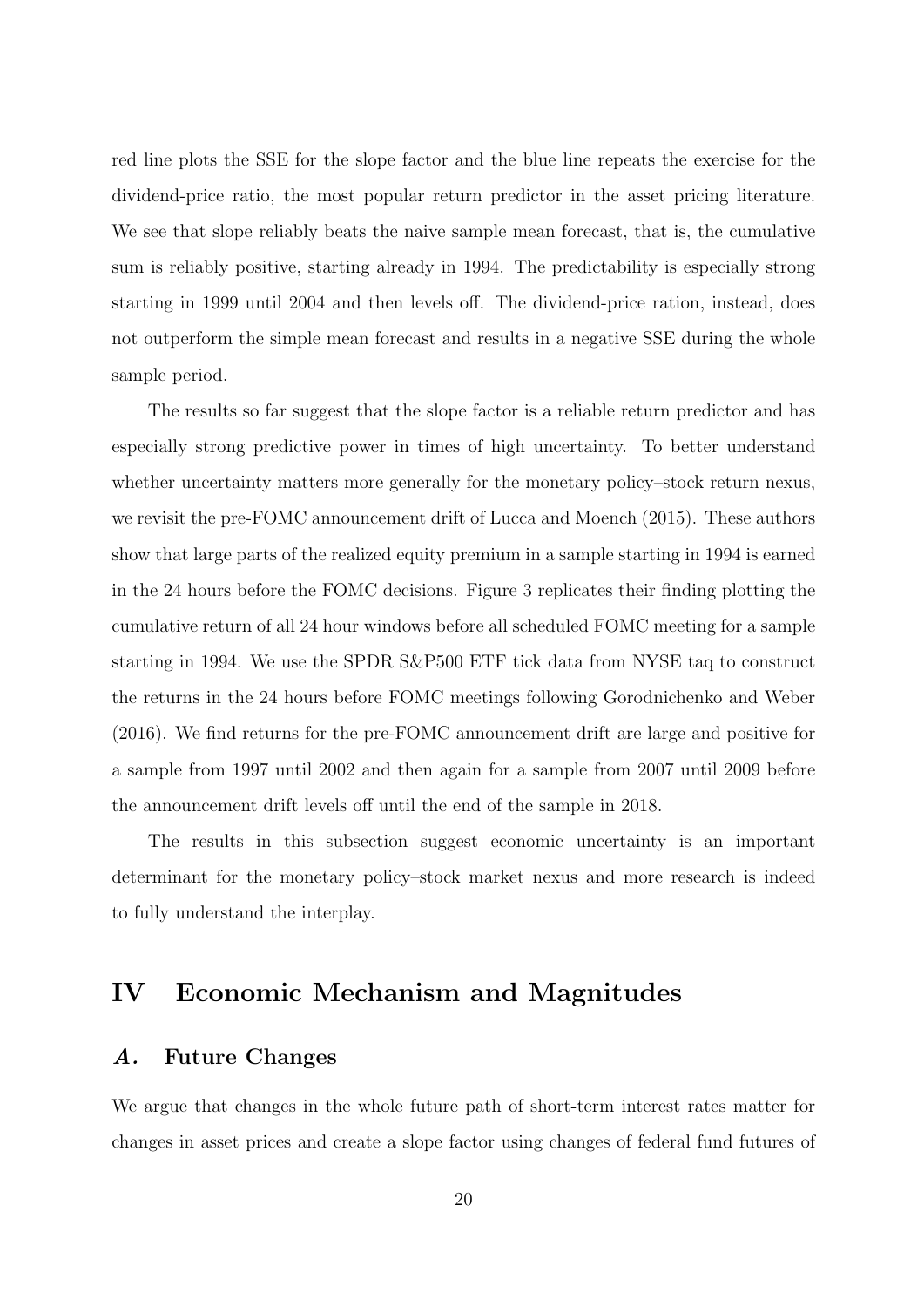different horizons. We indeed find that slope can predict stock returns: increases in slope result in lower future stock returns. However, we have not shown that changes in the slope factor are related to future changes in federal funds rates.

Table [5](#page-37-0) regresses future changes in target rates on the slope factor. We define the one-month change in the target rate as the difference in the actual federal funds target rate over the 21-trading-day period after the period over which we calculate the slope factor. We define longer-period changes accordingly. We see in column (1) that slope predicts one-month changes in federal funds target rates with a positive sign. In column (2), we predict two-month changes in federal funds rates orthogonal to the one-month change. The slope factor predicts two-month changes with a positive sign and adds predictive power to the one-month change. In the remaining columns, we regress future changes of up to six months orthogonalized to the one-month change. We do not detect any predictability in these changes once we condition on the two-month change.[16](#page-0-0)

# <span id="page-20-0"></span>B. Changes in Expectations

The slope factor has predictive power for future equity returns but also predicts changes in future federal funds rates, whereas speeches by the FOMC chair affects the slope factor as we show below. One interpretation of these results is that members of the FOMC communicate news about their monetary policy stance throughout the year outside of scheduled FOMC meetings through speeches and testimonies. If the slope factor reveals news about the future monetary policy stance to the public, we should see market participants updating their expectations for future federal funds rates.

To test for this channel, we regress changes in expectations for future federal funds rates on the slope factor in Table [6.](#page-38-0) We obtain monthly forecasts for the federal funds rate one to three quarters ahead from Blue Chip financial forecasts. Blue Chip surveys leading business and financial economists typically in a period between the  $22<sup>nd</sup>$  and  $25<sup>th</sup>$ of the previous months, and releases the forecasts on the first of the month. We create

<sup>&</sup>lt;sup>16</sup>Recall we only use futures of up to three months to create the slope factor.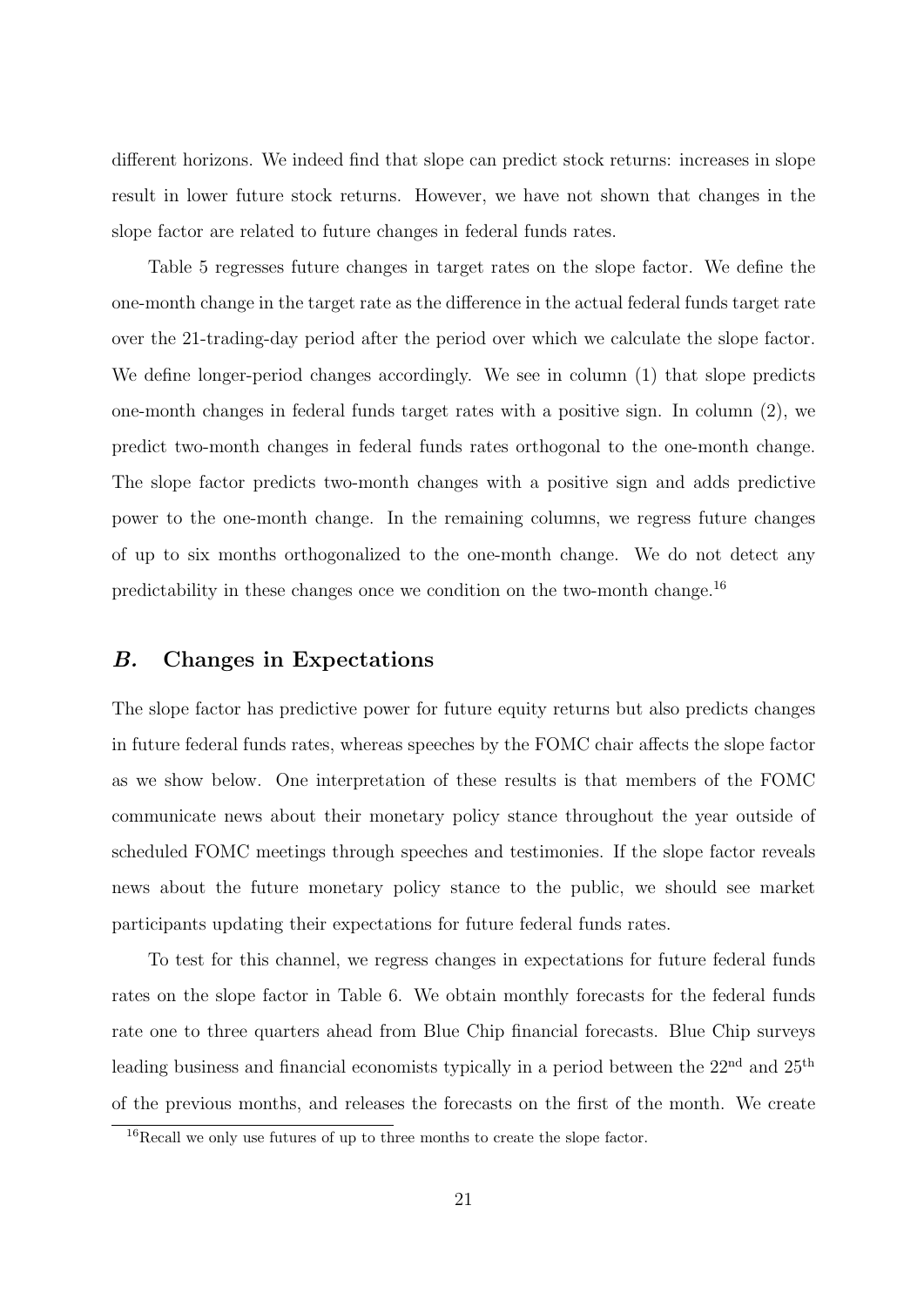one-month changes in these forecasts and regress them on the three-week cumulative slope factor ending on or before the  $20<sup>th</sup>$  of the previous month.<sup>[17](#page-0-0)</sup>

We see in columns  $(1)$ – $(3)$  that the three-week slope factor significantly predicts forecast revisions of professional forecasters for future federal funds rates over the next three quarters and explains around 12% of the variation. The coefficient on the slope factor is indistinguishable from 1. Slope loses its forecasting power more than one quarter ahead, once we condition on the forecast revision for the first quarter (see columns (4) and (5)), which we would expect because the slope factor only contains information for future federal funds target rates of up to three months ahead. The one-quarter-ahead forecast revision explains more than 80% of the changes in two- and three-quarters-ahead predictions, indicating high persistence in forecast revisions.

Financial market participants update forecasts for future federal funds rates following changes in slope. This finding is consistent with the idea that changes in slope reveal information about the speed of future monetary policy tightening and loosening, and professional forecasters update their forecast to the new information.

# C. Narrative Evidence: Speeches, Speed, and Momentum

A positive slope factor predicts negative stock returns over the next week. We also find below that macro news has little impact on the predictability, but market participants instead update their expectations about future federal funds rates. These findings are consistent with delayed market reaction to the monetary policy news, that is, short-run monetary policy momentum, and provide evidence that monetary policy news comes out throughout the year and not only during scheduled FOMC meetings. The FOMC has increased the transparency of their decisions and manages expectations of participants in financial markets in speeches and testimonies. One way the FOMC might affect market expectations about the speed of future monetary policy easing and tightening might be through the tone of speeches, which we might capture with our slope factor. We now

<sup>&</sup>lt;sup>17</sup>The timing ensures Blue Chip collected the forecasts after the period over which we calculate the slope factor.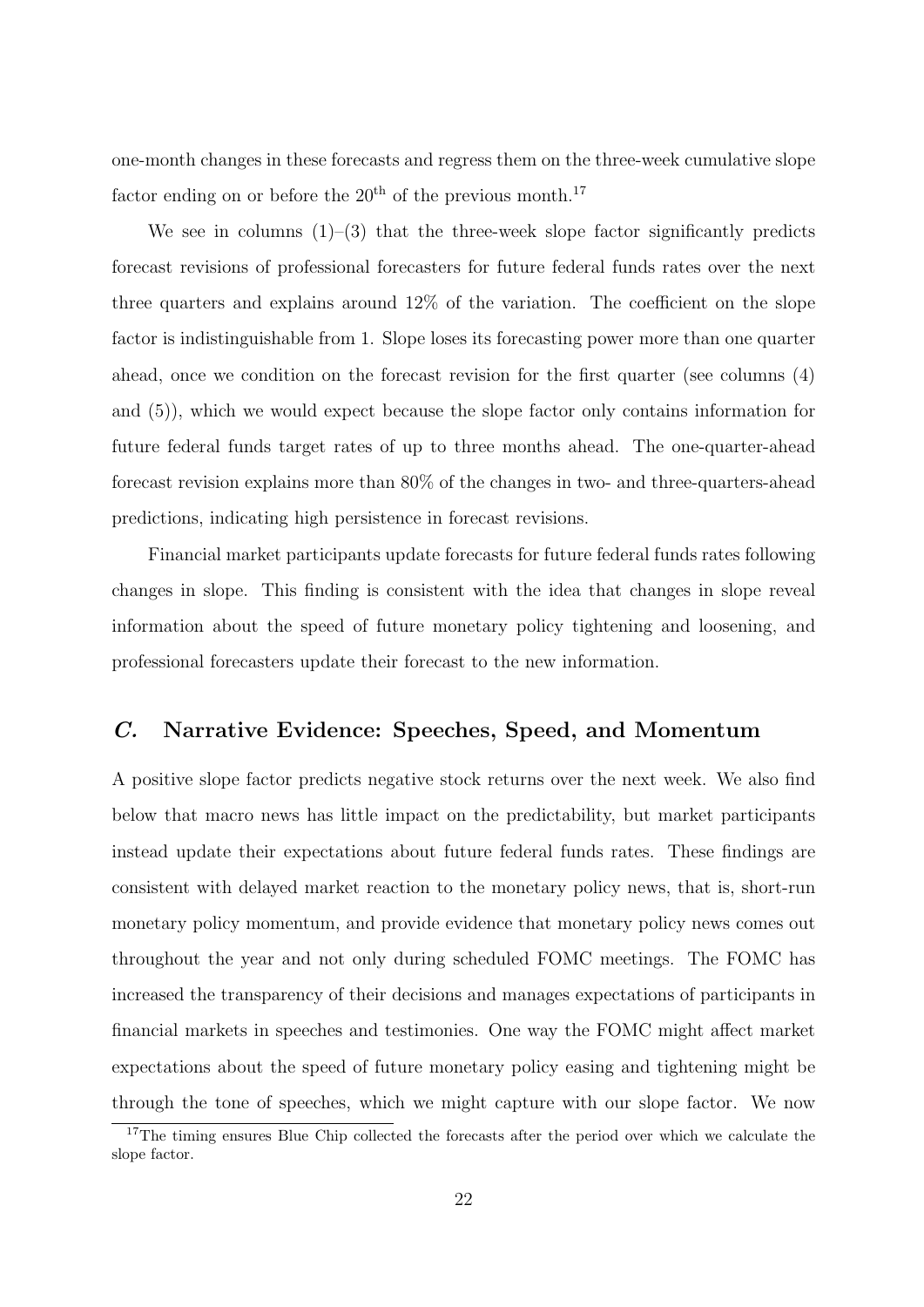discuss as representative example the narrative background for a week in which the slope factor was large in absolute value (above the  $95<sup>th</sup>$  percentile).

On September 26, 2005, Chairman Alan Greenspan gave a speech to the American Bankers Association Annual Convention in Palm Dessert. He started off with,

In my remarks today, I plan, in addition, to focus on one of the key factors driving the U.S. economy in recent years: the sharp rise in housing valuations and the associated buildup in mortgage debt. Over the past decade, the market value of the stock of owner-occupied homes has risen annually by approximately 9 percent on average, from \$8 trillion at the end of 1995 to \$18 trillion at the end of June of this year. Home mortgage debt linked to these structures has risen at a somewhat faster rate.

The Washington Post article, "Concerns Raised as Home Sales, Prices Rise Again; Greenspan Issues Sternest Warning Yet to Bankers Group," says,

U.S. home sales and prices surged again last month, an industry group reported yesterday, as Federal Reserve Chairman Alan Greenspan warned that the growing use of riskier new mortgages could result in 'significant losses' for lenders and borrowers if the market cools. And some cooling is likely, Greenspan suggested in remarks delivered via satellite to the American Bankers Association convention in Palm Desert, Calif., repeating his view that 'home prices seem to have risen to unsustainable levels' in certain local markets. [...] The Fed [...] indicated it will keep moving the rate higher in coming months to keep inflation under control.

The slope factor is 0.08 in the week ending on September 28, 2005, and the following week's excess return is -1.50%.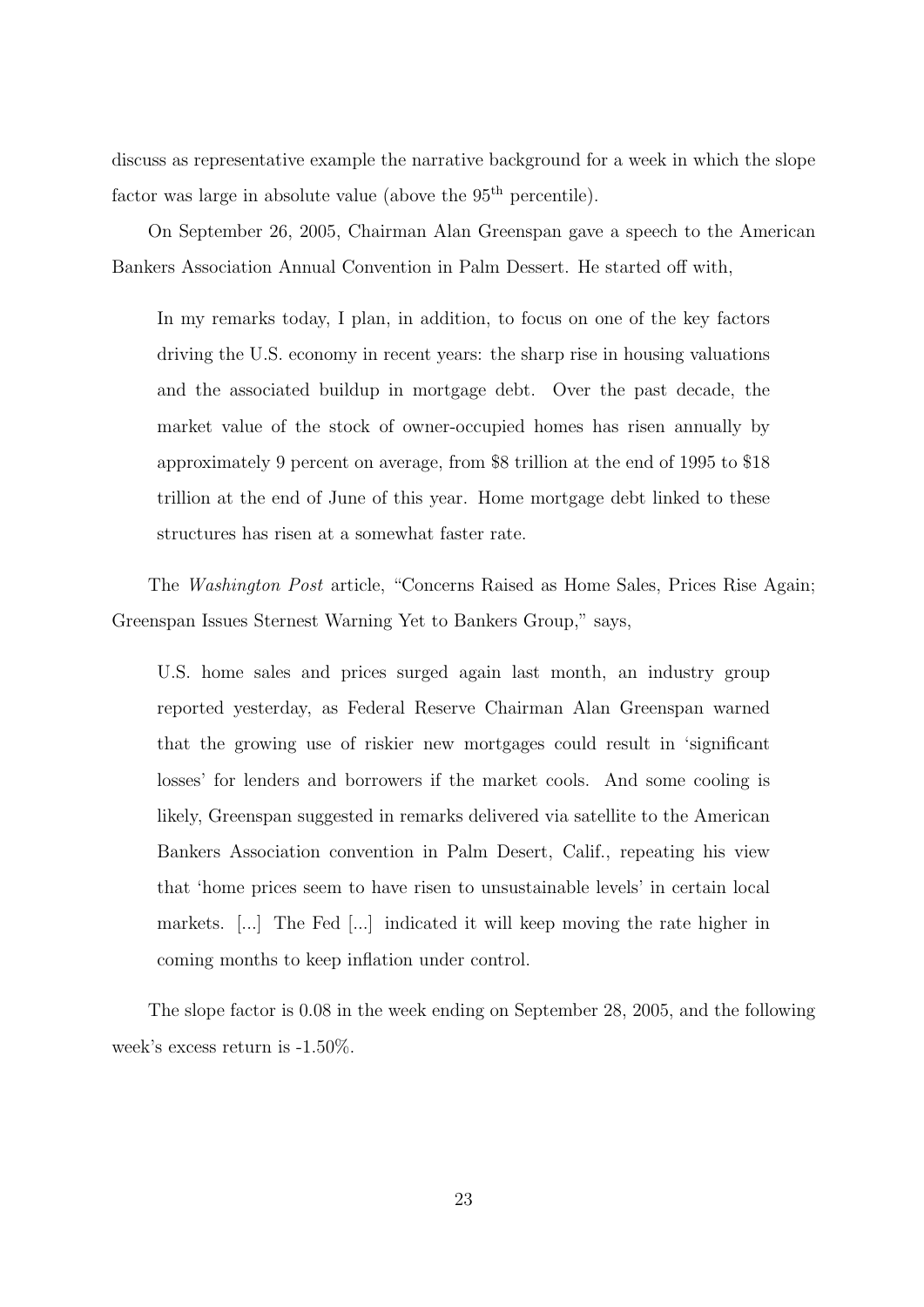# <span id="page-23-0"></span>D. Policy Speeches: Linguistic Analysis

The example in the previous section is suggestive, but by no means conclusive. We now systematically study whether the tone of speeches correlates with the slope factor. We collect all speeches for members of the FOMC from http://www.federalreserve.gov/newsevents/. To classify the tone of speeches, we use a "search-and-count" approach as in [Apel and Grimaldi](#page-27-19) [\(2012\)](#page-27-19). Search-and-count is an automated method to classify text into categories. A pre-specified word list which classifies speeches as "hawkish" or "dovish" is the central input. Using this word list, we can count the hawkish and dovish terms within one speech and aggregate over the document. Following this procedure, we obtain a classification if a speech is on average more hawkish or dovish.[18](#page-0-0)

As in [Apel and Grimaldi](#page-27-19) [\(2012\)](#page-27-19), we also compute a net index, to determine if a speech is on average more hawkish, dovish, or possibly neutral. We calculate the net index by

$$
NetIndex = \left[ \left( \frac{\#hawk}{\#hawk + \#dove} \right) - \left( \frac{\#dove}{\#hawk + \#dove} \right) \right] + 1.
$$

A value above 1 implies the speech contains more hawkish than dovish terms, and we would expect a faster future monetary policy tightening; that is, a positive coefficient when we regress the slope on the net index.

We test in Table [7](#page-39-0) whether the tone of speeches by FOMC officials affects the slope factor. We see in columns (1) and (2) that more hawkish speeches by any member of the FOMC result in an increase in the slope factor, independent of whether we use the net index or the number of hawkish and dovish terms. Neither the coefficient on the net index nor the coefficient on the components is statistically significant, however.

The media and market participants might not focus on all speeches by all FOMC members equally, and not every FOMC member might convey equally important

<sup>&</sup>lt;sup>18</sup>The online appendix contains more details on the procedure, the actual classification we use in Table [A.13,](#page-61-0) and the speeches in Table [A.8.](#page-56-0)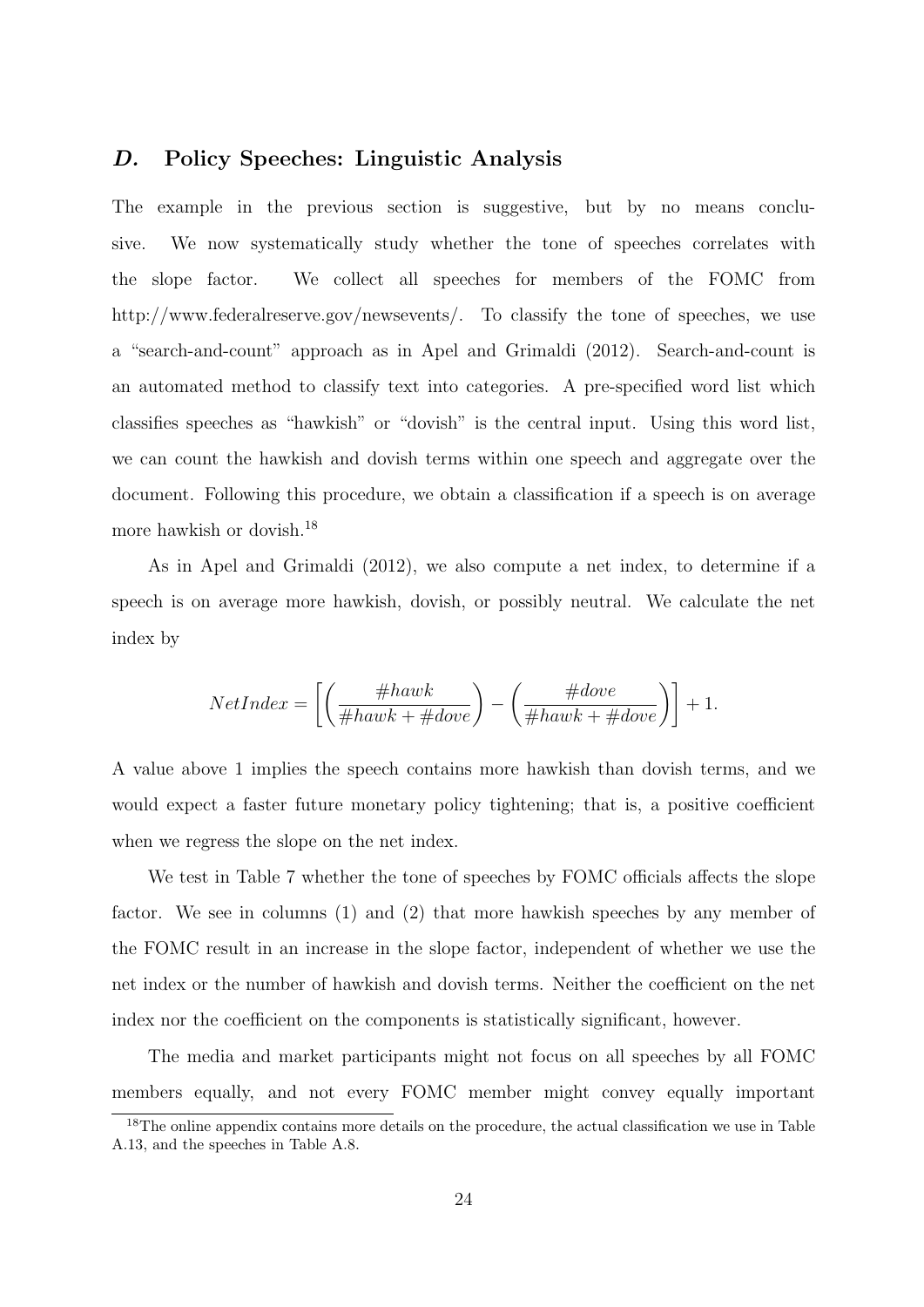information on the stance of future monetary policy. At the same time, some FOMC members might be more powerful and able to affect the future path of actual federal funds target rates. In columns (3) and (4), we only study speeches by the chair and vice chair. We see that a more hawkish tone as indicated by the net index is positively correlated with the slope factor. When we split the net index, we see that a more frequent mention of hawkish words by the chair signals faster monetary tightening, whereas a more dovish speech is negatively correlated with the slope factor. We see similar results in columns (5) and (6) when we restrict our sample to speeches by the chair or vice chair that contain at least one of the hawkish or dovish terms of our classification. Speeches now explain more than 12% of the variation in the slope factor, which is a regression residual. In column (7), we interact the hawk and dove classification with a dummy variable which equals 1 when the speech is by the chair or vice chair and results are similar.

In line with the interpretation that speeches are a major driver of the variation in the slope factor, we find only four speeches during the blackout period that have at least one hawkish or dovish classification. The slope factor is economically small in absolute value in all four weeks and well within one standard deviation of 0.

The results on the effect of speeches on the slope factor, the slope factor predicting future interest-rate changes, and the fact that market participants update their forecasts for future federal funds rates, combined, suggest monetary policy predictability and shortrun monetary policy momentum.

In Section [II.](#page-7-0)[H.](#page-44-0) of the Online Appendix, we also show the reaction of stock returns to the slope factor does not constitute a reaction to news about the macro economy rather than monetary policy shocks.

# E. Economic Magnitudes

We employ the results in [Campbell and Thompson](#page-27-1) [\(2008\)](#page-27-1) to assess the economic significance of our findings. Specifically, we assess how much an investor could possibly gain following the predictions the slope factor generates, to create a link between statistical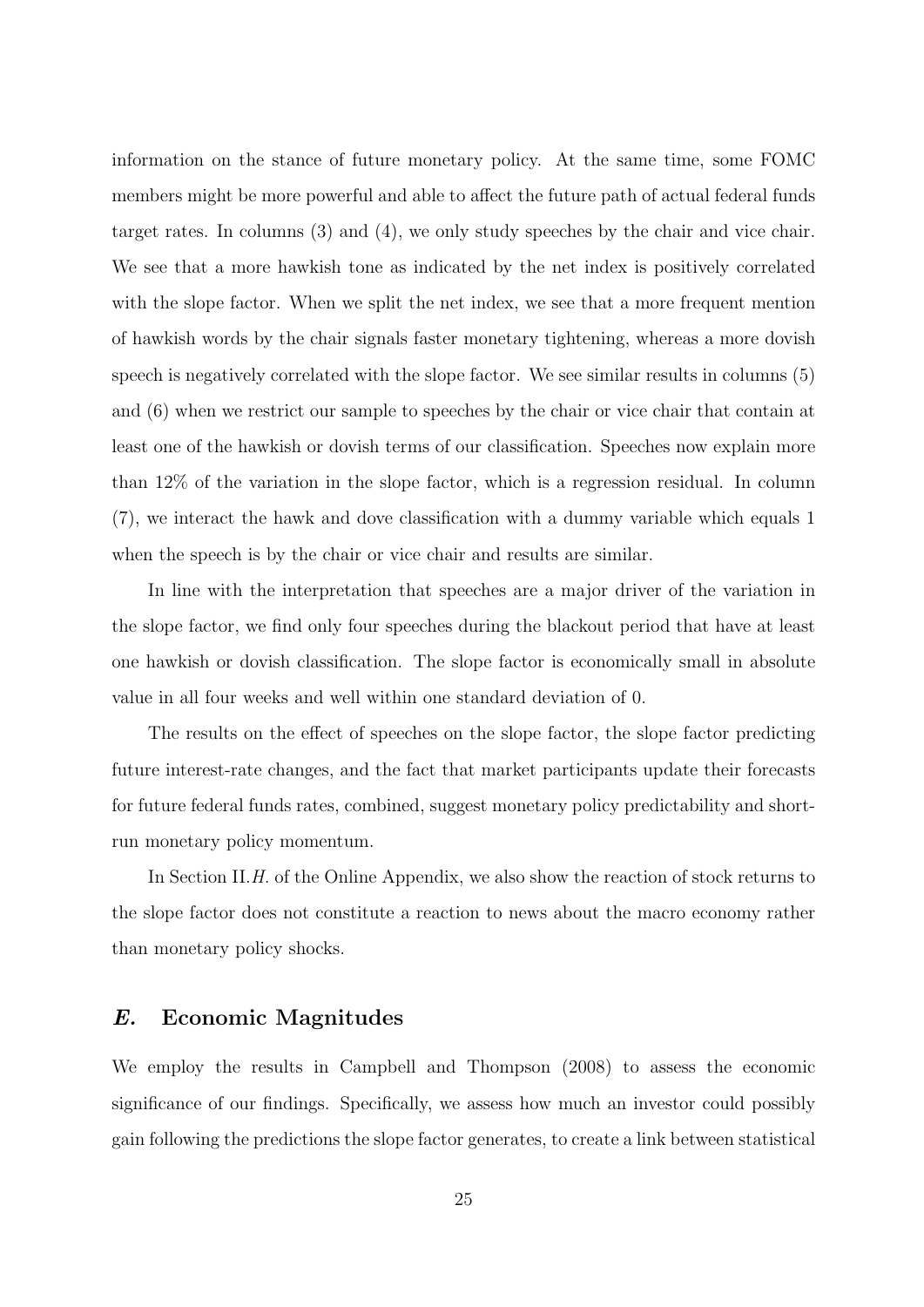measures of forecast performance (out-of-sample  $R^2$ ) and more interesting economic quantities, such as gains in excess returns or increases in Sharpe ratios. The Online Appendix contains details of the calculations.

We find that an investor with mean-variance preferences and unit risk aversion can increase the average weekly excess returns to 0.81% when trading on the predictions of the slope factor relative to a weekly excess return of 0.53% a buy-and-hold investor earns.

[Cochrane](#page-27-2) [\(1999\)](#page-27-2) suggests an alternative methodology to evaluate the economic significance of return predictability. When we follow the method in [Cochrane](#page-27-2) [\(1999\)](#page-27-2), we get an increase in the weekly Sharpe ratio of almost 20% from 7.31% to 9.00% when trading on slope.

Slope is a regression residual and one concern is that trading based on information about the speed of future monetary policy tightening and loosening might not be profitable due to transaction costs [\(Freyberger et al.](#page-28-17) [\(2017\)](#page-28-17)). The average percentage bid-ask spread of the SPDR S&P 500 (SPY) between 2002 and 2015 is 0.01% and the median spread is 0.008%. The average absolute weekly excess return instead is 1.7%, indicating transaction costs are not a major concern.

# V Concluding Remarks

Stock prices are the present discounted value of future cash flows and should be sensitive to changes in market expectations of the whole path of future short-term interest rates. We construct a slope factor from changes in federal funds futures-implied rates of different maturities. Increases in the slope factor predict future increases in federal funds target rates and negative stock returns at the weekly frequency. The stock return predictability is a robust feature of the data, holds out-of-sample and during subsamples, and has predictive power similar to or larger than standard return predictors.

The predictive power of the slope factor is large in economic terms. An investor who conditions on the slope factor when making portfolio decisions can increase his weekly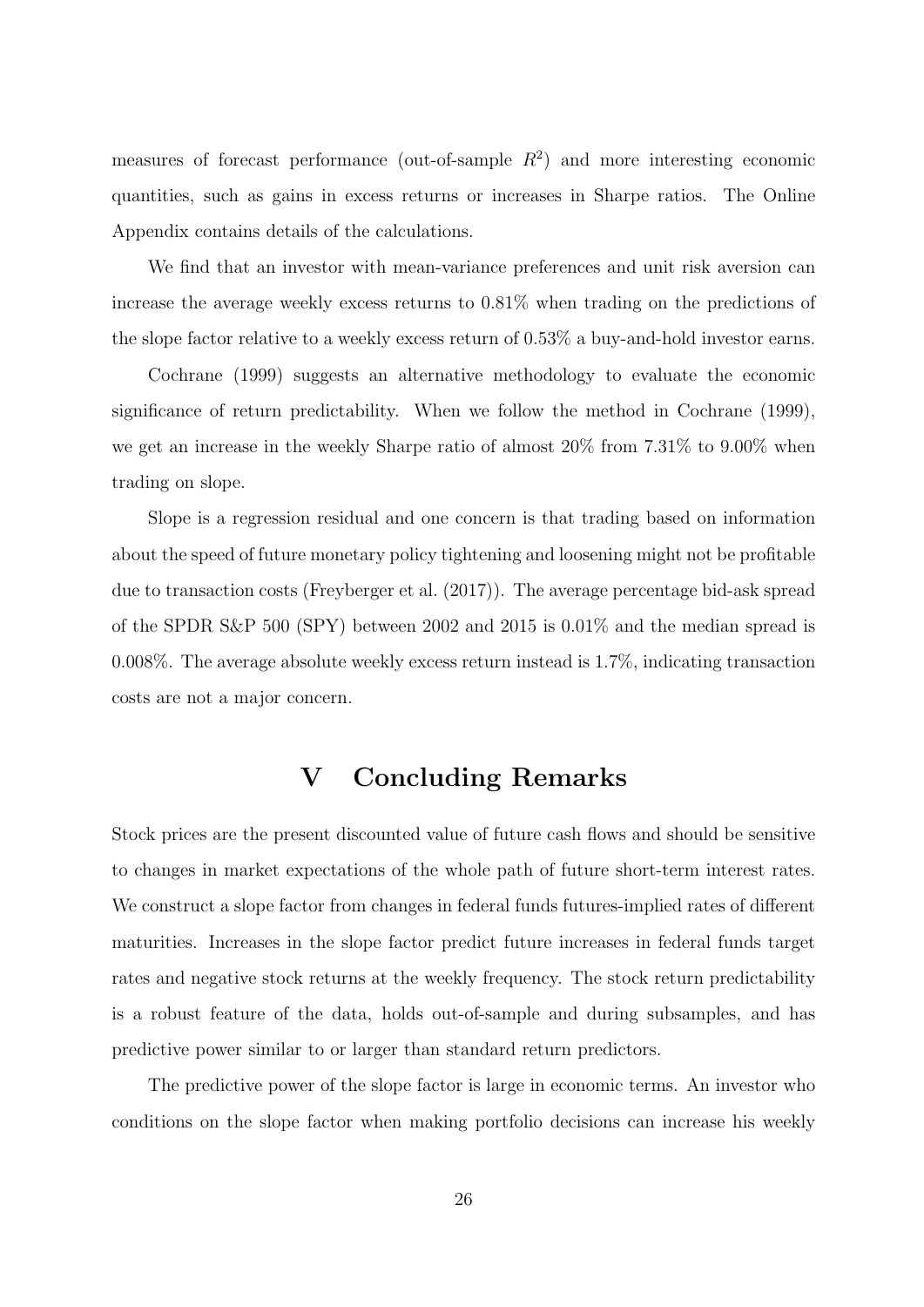Sharpe ratio by 20% compared to a buy-and-hold investor.

Consistent with the idea that "monetary policy is 98 percent talk and only two percent action,"[19](#page-0-0) we find that speeches by the chair and vice chair change the slope factor, which predicts future changes in federal funds target rates as well as forecast revisions by professional forecasters. Our findings indicate that monetary policy affects the real economy and financial markets continuously throughout the year, rather than only during eight scheduled FOMC meetings that have been the focus of an extensive event-study literature.

Speeches affect stock returns via their effect on market participants' expectations about the speed of future monetary policy loosening or tightening. Our findings provide evidence for the power of forward guidance and committing to future interest rate policies outside of liquidity-trap periods.

<sup>19</sup>See: http://www.brookings.edu/blogs/ben-bernanke/posts/2015/03/30-inaugurating-new-blog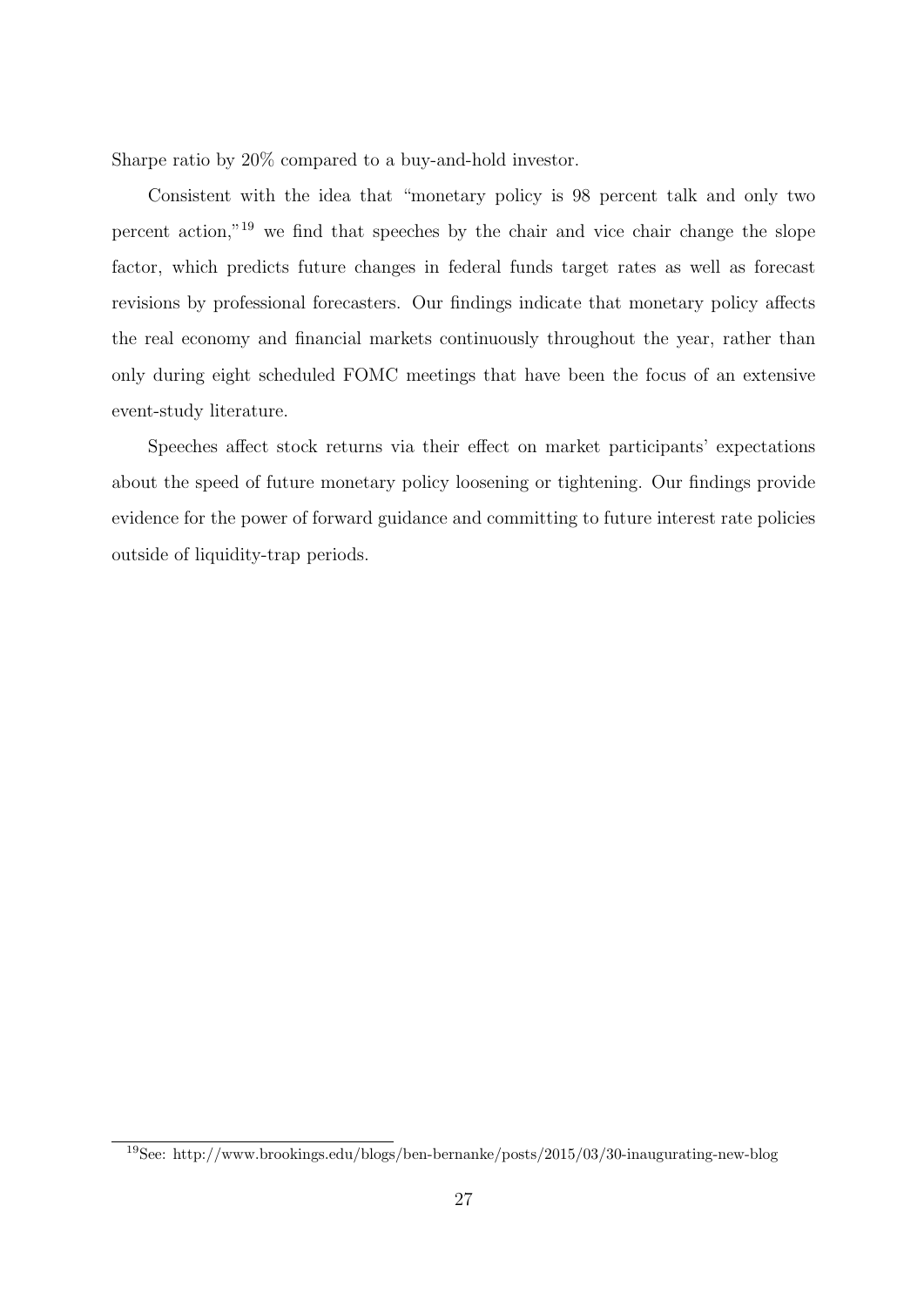# References

- <span id="page-27-11"></span>Andersen, T. G., T. Bollerslev, F. X. Diebold, and C. Vega (2003). Micro effects of macro announcements: Real-time price discovery in foreign exchange. The American Economic Review  $93(1)$ , 38–62.
- <span id="page-27-8"></span>Ang, A. and G. Bekaert (2007). Stock return predictability: Is it there? Review of Financial Studies  $20(3)$ , 651–707.
- <span id="page-27-19"></span>Apel, M. and M. Grimaldi (2012). The information content of central bank minutes. Riksbank Research Paper Series (92).
- <span id="page-27-0"></span>Bernanke, B. S. and K. N. Kuttner (2005). What explains the stock market's reaction to Federal Reserve policy? The Journal of Finance  $60(3)$ , 1221–1257.
- <span id="page-27-10"></span>Bianchi, F., M. Lettau, and S. C. Ludvigson (2016). Monetary policy and asset valuation: Evidence from a Markov-switching cay. Technical report, National Bureau of Economic Research.
- <span id="page-27-18"></span>Bloom, N. (2009). The impact of uncertainty shocks. *Econometrica*  $77(3)$ , 623–685.
- <span id="page-27-14"></span>Bollerslev, T., G. Tauchen, and H. Zhou (2009). Expected stock returns and variance risk premia. Review of Financial Studies 22 (11), 4463–4492.
- <span id="page-27-5"></span>Campbell, J. Y. (1991). A variance decomposition for stock returns. Economic Journal 101 (405), 157–179.
- <span id="page-27-13"></span>Campbell, J. Y., A. W.-C. Lo, and A. C. MacKinlay (1997). The econometrics of financial markets, Volume 2. Princeton, NJ: Princeton University Press.
- <span id="page-27-1"></span>Campbell, J. Y. and S. B. Thompson (2008). Predicting excess stock returns out of sample: Can anything beat the historical average? Review of Financial Studies  $21(4)$ , 1509–1531.
- <span id="page-27-6"></span>Cochrane, J. H. (1992). Explaining the variance of price-dividend ratios. Review of Financial Studies  $5(2)$ , 243–280.
- <span id="page-27-2"></span>Cochrane, J. H. (1999). New facts in finance. Federal Reserve Bank of Chicago Economic Perspectives 23 (3), 36–58.
- <span id="page-27-7"></span>Cochrane, J. H. (2008). The dog that did not bark: A defense of return predictability. Review of Financial Studies 21 (4), 1533–1575.
- <span id="page-27-15"></span>Coibion, O. and Y. Gorodnichenko (2012). Why are target interest rate changes so persistent? American Economic Journal: Macroeconomics 4 (4), 126–162.
- <span id="page-27-3"></span>Cook, T. and T. Hahn (1989). The effect of changes in the federal funds rate target on market interest rates in the 1970s. Journal of Monetary Economics  $24(3)$ ,  $331 - 351$ .
- <span id="page-27-17"></span>Cujean, J. and M. Hasler (2017). Why does return predictability concentrate in bad times? The Journal of Finance  $72(6)$ , 2717–2758.
- <span id="page-27-4"></span>Ehrmann, M. and M. Fratzscher (2004). Taking stock: Monetary policy transmission to equity markets. Journal of Money, Credit, and Banking 36 (4), 719–737.
- <span id="page-27-9"></span>Fama, E. F. and K. R. French (1988). Dividend yields and expected stock returns. Journal of Financial Economics 22 (1), 3–25.
- <span id="page-27-12"></span>Fama, E. F. and G. W. Schwert (1977). Asset returns and inflation. Journal of Financial Economics  $5(2)$ , 115–146.
- <span id="page-27-16"></span>Faust, J., E. T. Swanson, and J. H. Wright (2004). Do Federal Reserve policy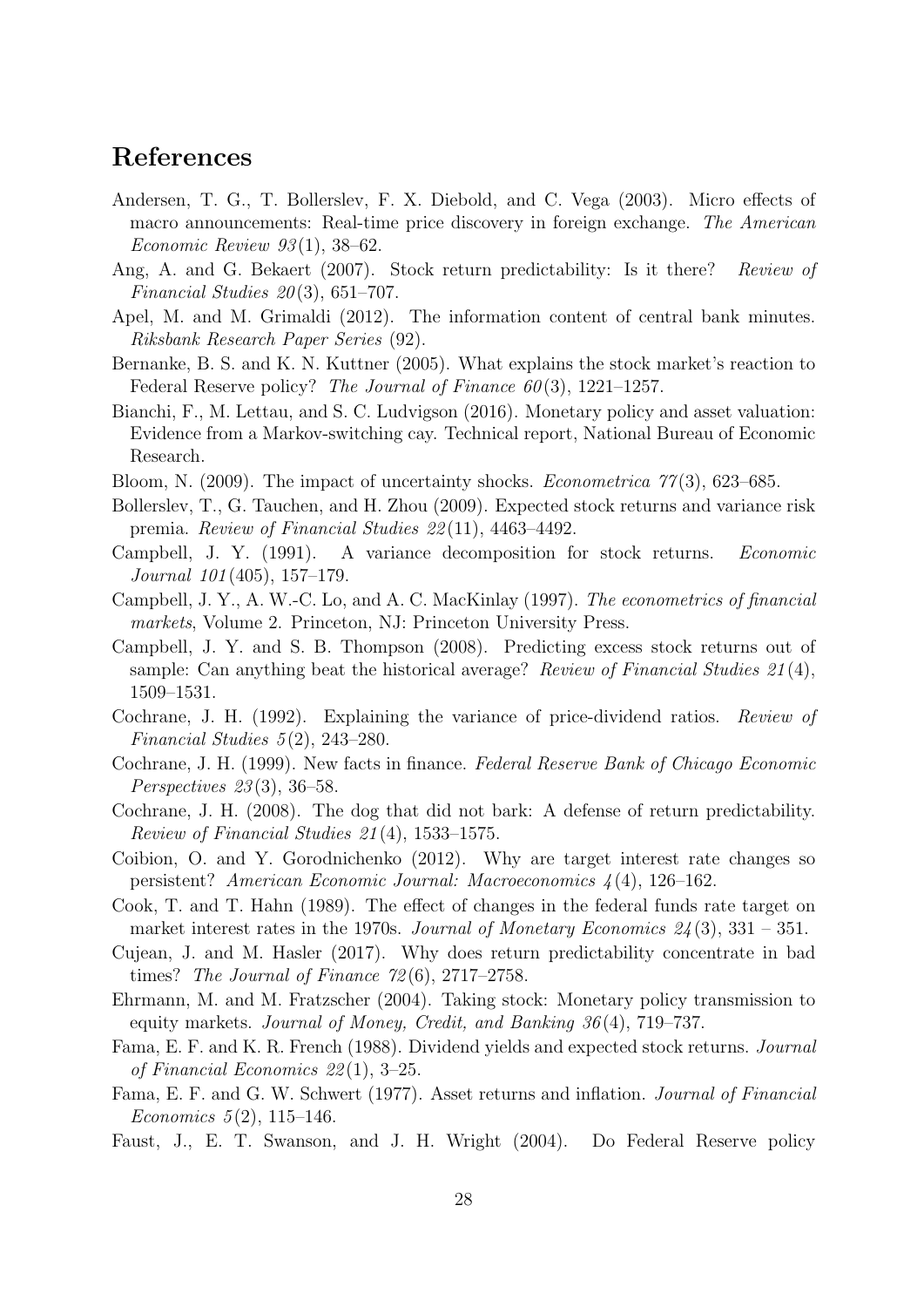surprises reveal superior information about the economy? Contributions to Macroeconomics  $\frac{1}{4}(1)$ , 1–29.

- <span id="page-28-5"></span>Fontaine, J.-S. (2016). What fed funds futures tell us about monetary policy uncertainty. Unpublished Manuscript, Bank of Canada.
- <span id="page-28-17"></span>Freyberger, J., A. Neuhierl, and M. Weber (2017). Dissecting characteristics nonparametrically. Technical report, National Bureau of Economic Research.
- <span id="page-28-1"></span>Gertler, M. and P. Karadi (2015). Monetary policy surprises, credit costs, and economic activity. American Economic Journal: Macroeconomics  $\tilde{\gamma}(1)$ , 44–76.
- <span id="page-28-12"></span>Ghosh, A. and G. M. Constantinides (2016). What information drives asset prices. Unpublished Manuscript, University of Chicago.
- <span id="page-28-10"></span>Gilbert, T. (2011). Information aggregation around macroeconomic announcements: Revisions matter. Journal of Financial Economics 101 (1), 114–131.
- <span id="page-28-11"></span>Gilbert, T., C. Scotti, G. Strasser, and C. Vega (2017). Is the intrinsic value of a macroeconomic news announcement related to its asset price impact? *Journal of* Monetary Economics 92, 78 – 95.
- <span id="page-28-2"></span>Gorodnichenko, Y. and M. Weber (2016). Are sticky prices costly? Evidence from the stock market. American Economic Review 106 (1), 165–199.
- <span id="page-28-3"></span>Greenwood, R., S. G. Hanson, and G. Y. Liao (2016). Asset price dynamics in partially segmented markets. Technical report, Review of Financial Studies (forthcoming).
- <span id="page-28-9"></span>Gürkaynak, R. S., B. Sack, and E. Swanson (2005a). The sensitivity of long-term interest rates to economic news: Evidence and implications for macroeconomic models. The American Economic Review 95 (1), 425–436.
- <span id="page-28-0"></span>Gürkaynak, R. S., B. P. Sack, and E. T. Swanson (2005b). Do actions speak louder than words? The response of asset prices to monetary policy actions and statements. International Journal of Central Banking 1(1), 55–93.
- <span id="page-28-14"></span>Gürkaynak, R. S., B. P. Sack, and E. T. Swanson (2007). Market-based measures of monetary policy expectations. Journal of Business  $\mathcal C$  Economic Statistics 25(2), 201– 212.
- <span id="page-28-4"></span>Hanson, S. G. and J. C. Stein (2015). Monetary policy and long-term real rates. Journal of Financial Economics 115 (3), 429–448.
- <span id="page-28-6"></span>Ippolito, F., A. K. Ozdagli, and A. Perez (2017). Is bank debt special for the transmission of monetary policy? Evidence from the stock market. Journal of Monetary Economics (forthcoming).
- <span id="page-28-16"></span>Jensen, G. R., J. M. Mercer, and R. R. Johnson (1996). Business conditions, monetary policy, and expected security returns. Journal of Financial Economics  $40(2)$ , 213–237.
- <span id="page-28-15"></span>Katz, M., H. N. Lustig, and L. N. Nielsen (2017). Are stocks real assets? Review of Financial Studies  $30(2)$ , 539–587.
- <span id="page-28-8"></span>Kelly, B. and S. Pruitt (2013). Market expectations in the cross-section of present values. The Journal of Finance  $68(5)$ , 1721–1756.
- <span id="page-28-13"></span>Kuttner, K. (2001). Monetary policy surprises and interest rates: Evidence from the Fed funds futures market. Journal of Monetary Economics  $47(3)$ , 523–544.
- <span id="page-28-7"></span>Lettau, M. and S. Ludvigson (2001). Consumption, aggregate wealth, and expected stock returns. Journal of Finance  $56(3)$ , 815–849.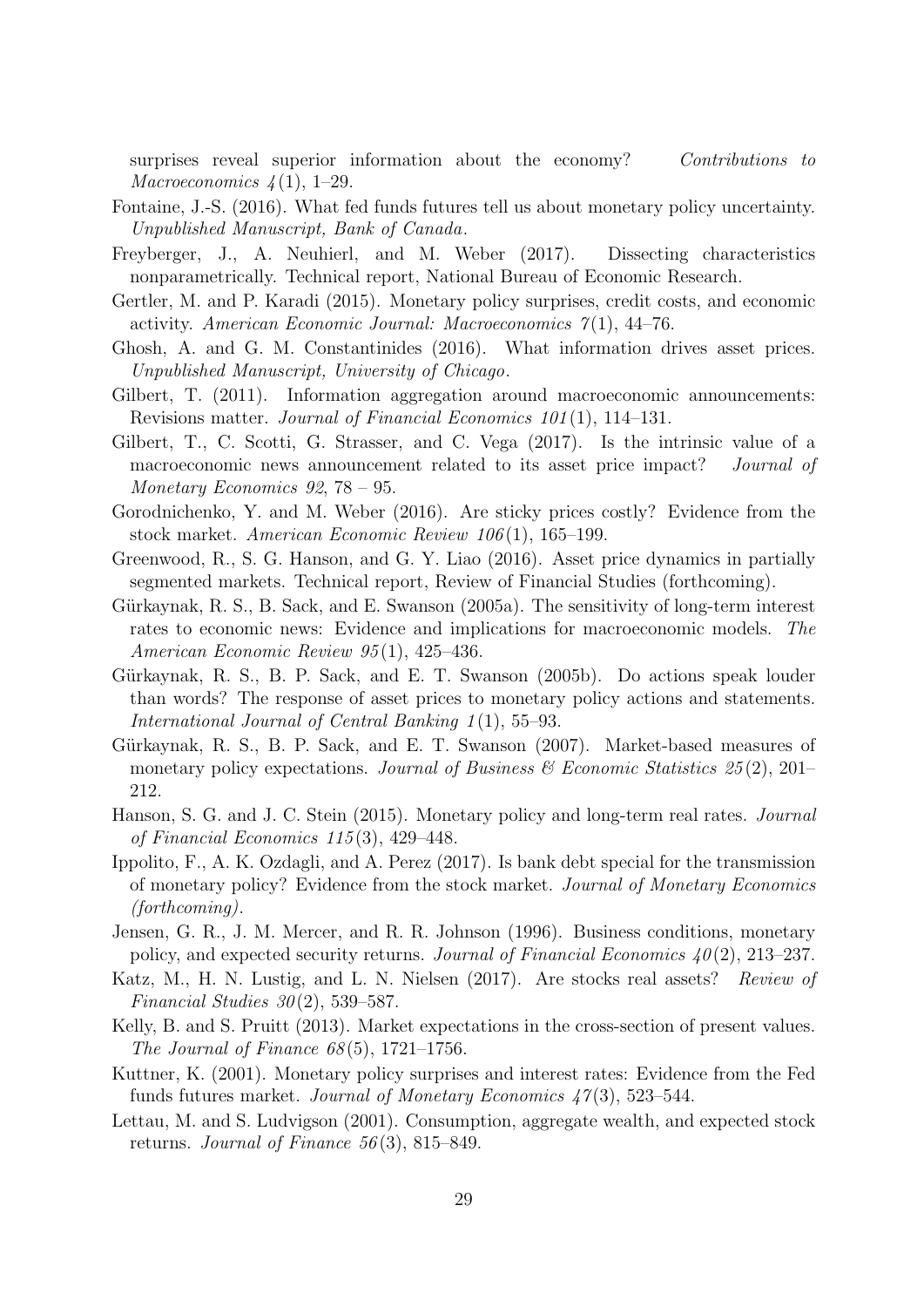- <span id="page-29-13"></span>Lettau, M. and S. C. Ludvigson (2010). Measuring and modeling variation in the riskreturn trade-off. In L. P. Hansen and Y. Ait-Sahalia (Eds.), Handbook of Financial Econometrics: Tools and Techniques, Volume 1 of Handbooks in Finance, Chapter 11, pp. 617 – 690. San Diego: North-Holland.
- <span id="page-29-15"></span>Lettau, M., M. Maggiori, and M. Weber (2014). Conditional risk premia in currency markets and other asset classes. Journal of Financial Economics  $114(2)$ , 197–225.
- <span id="page-29-7"></span>Lettau, M. and S. Van Nieuwerburgh (2008). Reconciling the return predictability evidence. Review of Financial Studies 21 (4), 1607–1652.
- <span id="page-29-1"></span>Lo, A. W. and A. C. MacKinlay (1988). Stock market prices do not follow random walks: Evidence from a simple specification test. Review of Financial Studies 1 (1), 41–66.
- <span id="page-29-0"></span>Lucca, D. O. and E. Moench (2015). The pre-FOMC announcement drift. The Journal of Finance  $70(1)$ , 329–371.
- <span id="page-29-4"></span>Neuhierl, A. and M. Weber (2018). Monetary momentum. Technical report, National Bureau of Economic Research.
- <span id="page-29-3"></span>Ozdagli, A. and M. Weber (2016). Monetary policy through production networks: Evidence from the stock market. Unpublished Manuscript, University of Chicago.
- <span id="page-29-14"></span>Piazzesi, M. (2005). Bond yields and the Federal Reserve. Journal of Political Economy  $113(2)$ , 311–344.
- <span id="page-29-9"></span>Piazzesi, M. and E. Swanson (2008). Futures prices as risk-adjusted forecasts of monetary policy. Journal of Monetary Economics 55 (4), 677–691.
- <span id="page-29-11"></span>Rigobon, R. and B. Sack (2003). Measuring the reaction of monetary policy to the stock market. Quarterly Journal of Economics  $118(2)$ , 639–669.
- <span id="page-29-5"></span>Savor, P. and M. Wilson (2013). How much do investors care about macroeconomic risk? Evidence from scheduled economic announcements. Journal of Financial and Quantitative Analysis  $48(2)$ , 343–375.
- <span id="page-29-10"></span>Stambaugh, R. F. (1999). Predictive regressions. Journal of Financial Economics 54 (3), 375–421.
- <span id="page-29-12"></span>Taylor, J. B. (1993). Discretion versus policy rules in practice. In Carnegie-Rochester conference series on public policy, Volume 39, pp. 195–214. Elsevier.
- <span id="page-29-8"></span>Van Binsbergen, Jules, H. and R. S. Koijen (2010). Predictive regressions: A present-value approach. The Journal of Finance  $65(4)$ , 1439–1471.
- <span id="page-29-6"></span>Weber, M. (2015). Nominal rigidities and asset pricing. Unpublished manuscript, University of Chicago Booth School of Business.
- <span id="page-29-2"></span>Welch, I. and A. Goyal (2007). A comprehensive look at the empirical performance of equity premium prediction. The Review of Financial Studies 21 (4), 1455–1508.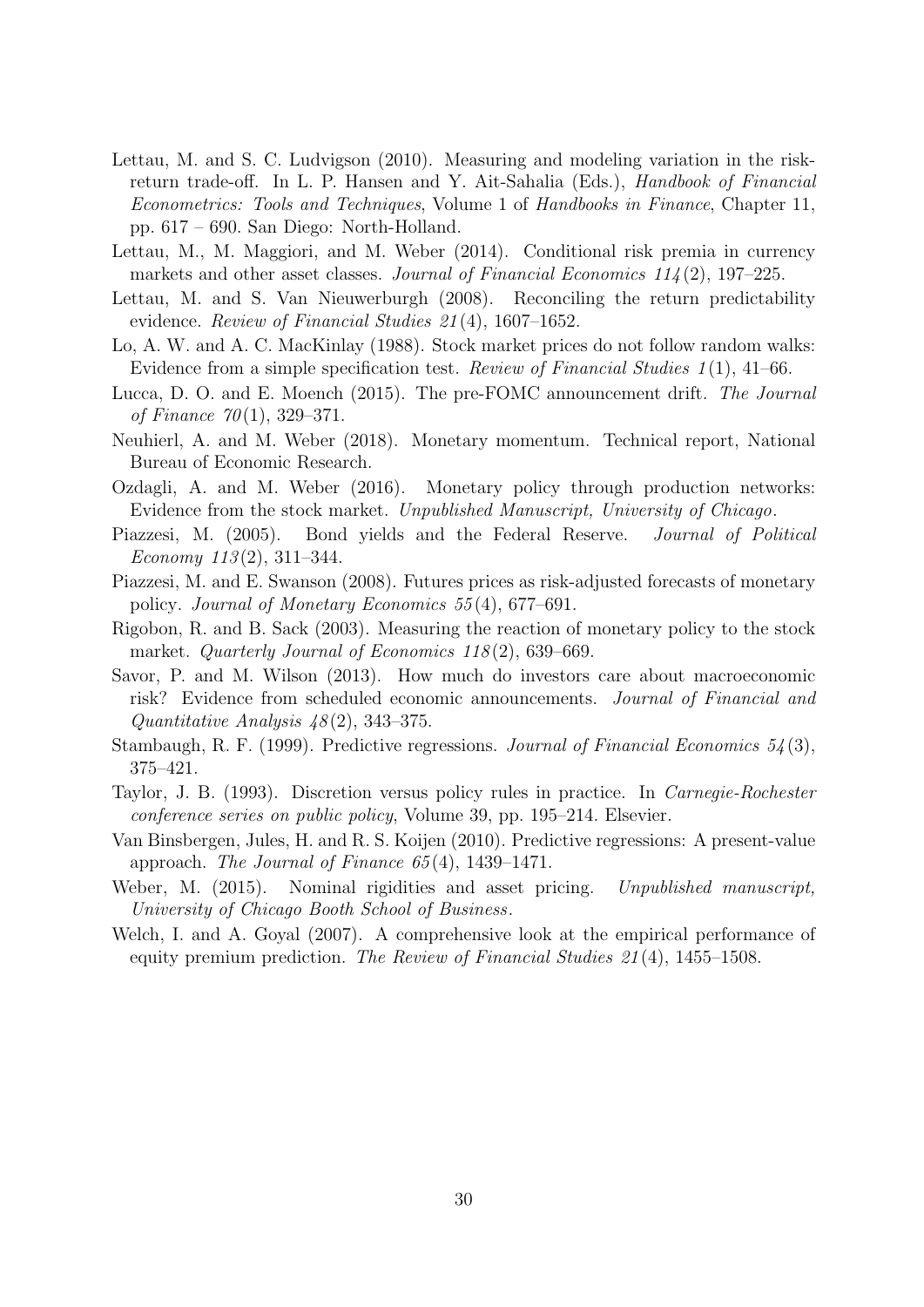

<span id="page-30-0"></span>Figure 1: Time Series of Slope Factor and Changes in Futures

This figure plots the time series of the slope factor in the top panel, the weekly changes in the one-month futures-implied federal funds rate in the middle panel, and the weekly changes in the three-month futures-implied federal funds rate in the bottom panel for a sample from 1994 to 2007.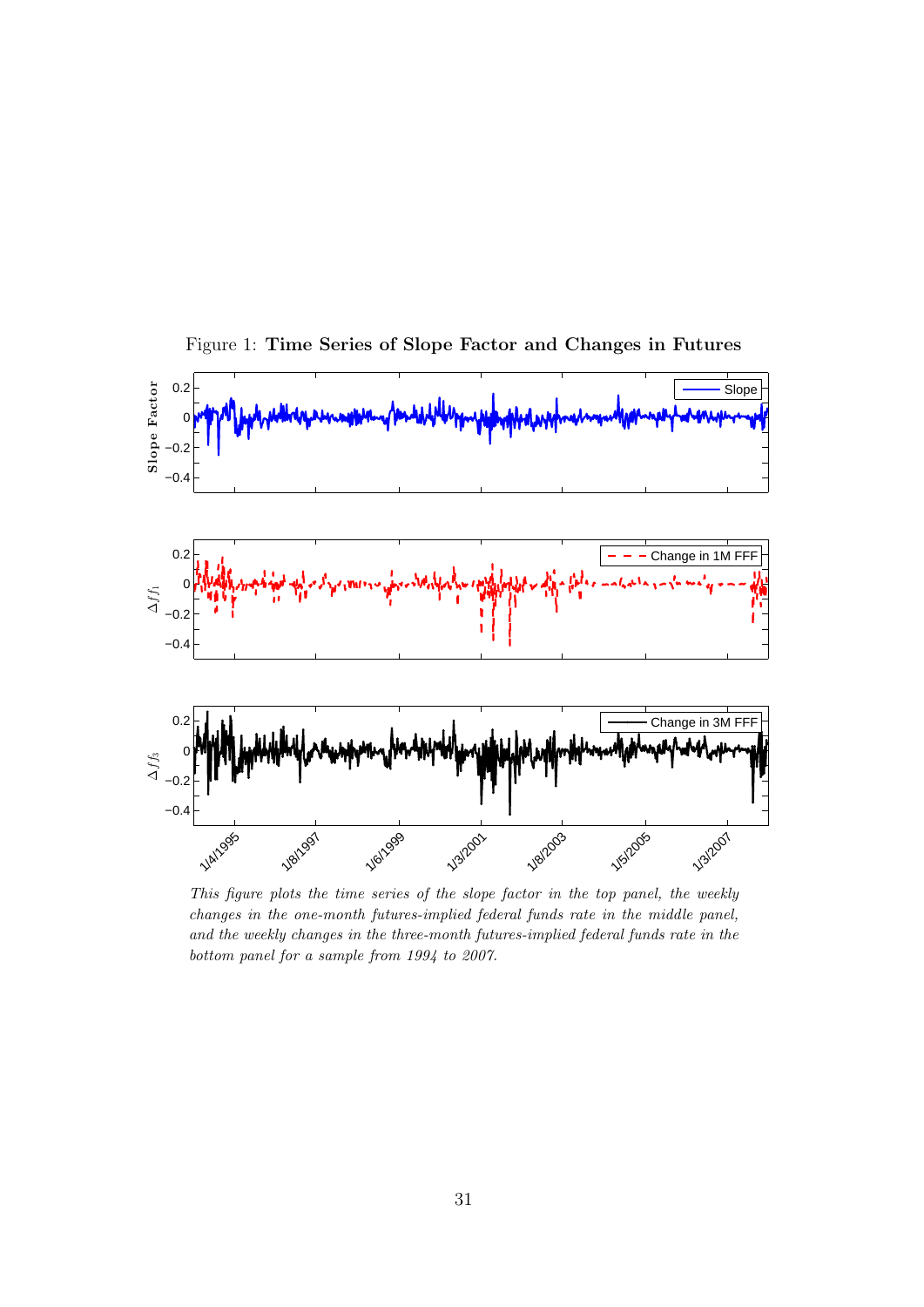

<span id="page-31-0"></span>Figure 2: Weekly out-of-Sample Predictive Performance

This figure plots the out-of-sample cumulative squared prediction error of a random walk against the predictions of the slope factor in red and the dividend-price ratio in blue. Our sample period is from the first week of 1994 to the last week of 2007 for a total of 725 weeks.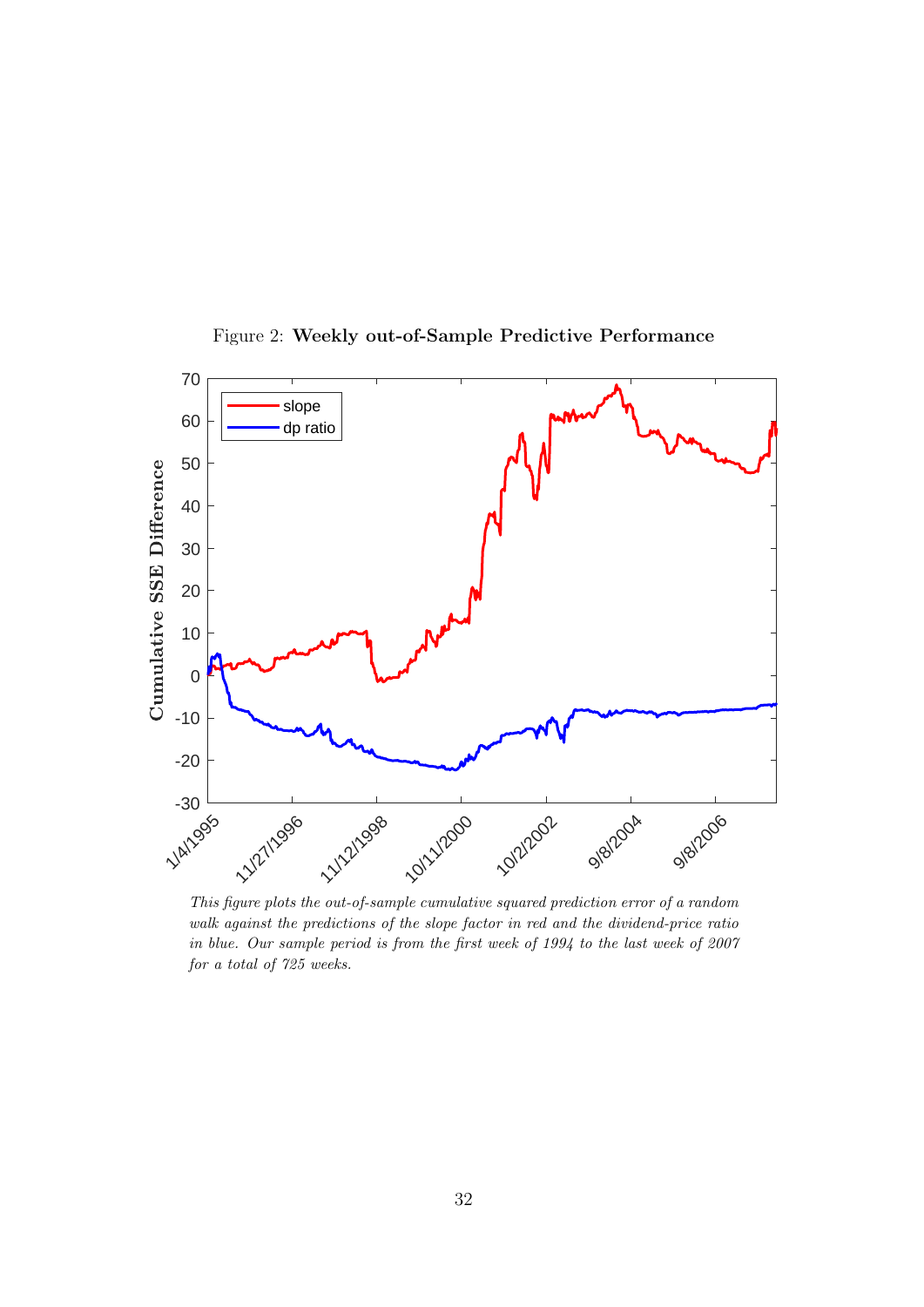

<span id="page-32-0"></span>Figure 3: Cumulative pre-FOMC Announcement Drift

This figure plots the cumulative return of the pre-FOMC announcement drift of [Lucca and Moench](#page-29-0) [\(2015\)](#page-29-0) for all regular FOMC meetings from 1994 until May 2019. We use the return of the SPDR S&P500 ETF from 2 pm of the day prior to the meeting until 2 pm of the day of the meeting.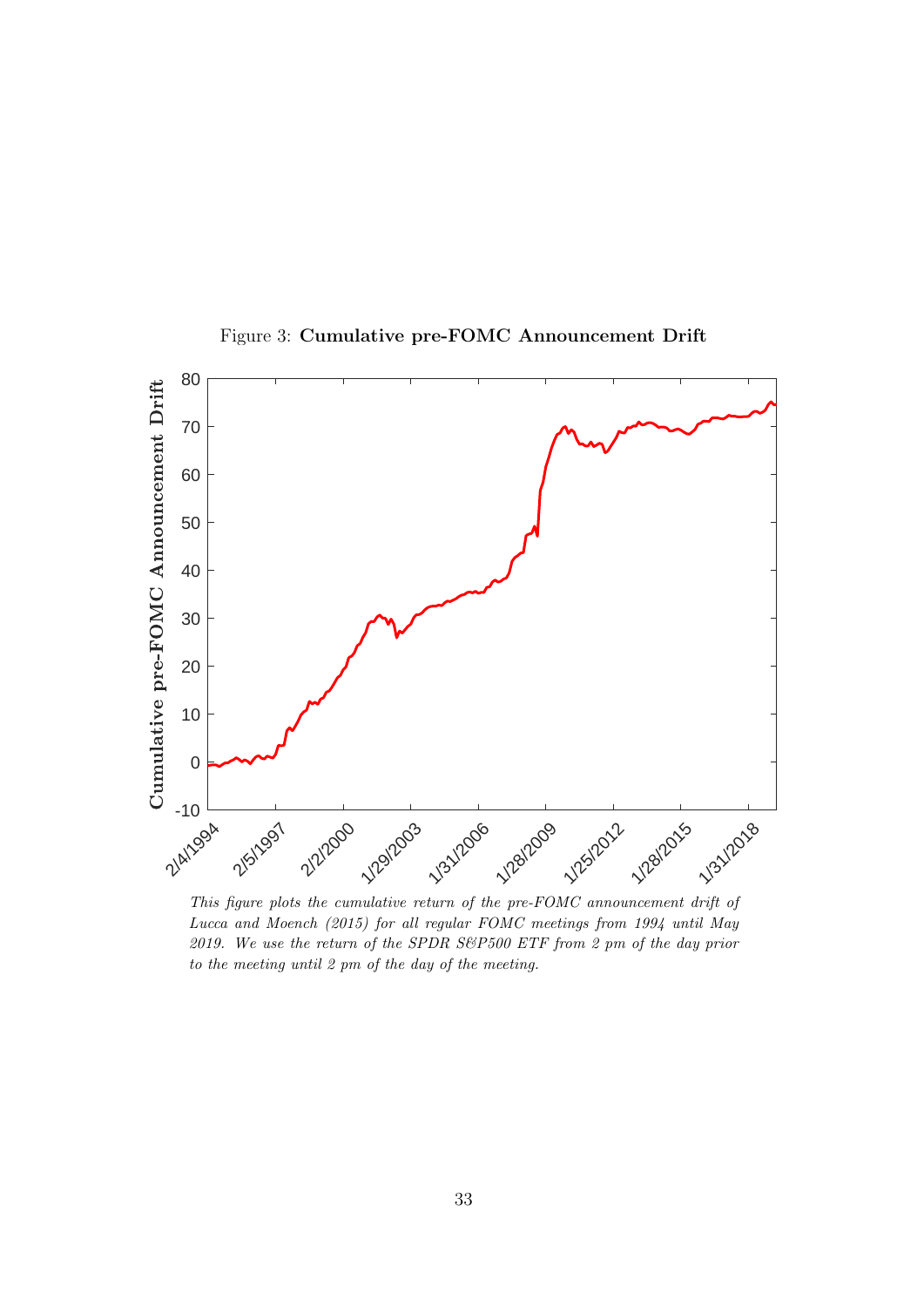# <span id="page-33-0"></span>Table 1: Descriptive Statistics

This table reports descriptive statistics for the slope factor, one- and three-month federal funds futures rates  $ff_{t,t+1}$ , one-week changes in these rates, the actual federal funds target rate, the absolute value of the slope factor, and weekly excess returns of the CRSP value-weighted index. The sample period is January 1994 to December 2007 for a total of 725 weeks.

|             |        |        |        |         | $Slope_t$ $ff_{t,t+1,1}$ $ff_{t,t+1,3}$ $\Delta ff_{t,t+1,1}$ $\Delta ff_{t,t+1,3}$ | Target Rate $\text{abs}(Slope_t)$ |        | $R_{t+1}$ |
|-------------|--------|--------|--------|---------|-------------------------------------------------------------------------------------|-----------------------------------|--------|-----------|
| Mean        | 0.00   | 4.23   | 4.29   | $-0.01$ | $-0.01$                                                                             | 4.20                              | 0.03   | 0.12      |
| Std         | (0.04) | (1.73) | (1.74) | (0.05)  | (0.07)                                                                              | (1.75)                            | (0.03) | (2.21)    |
| <b>Nobs</b> |        |        |        |         | 725                                                                                 |                                   |        |           |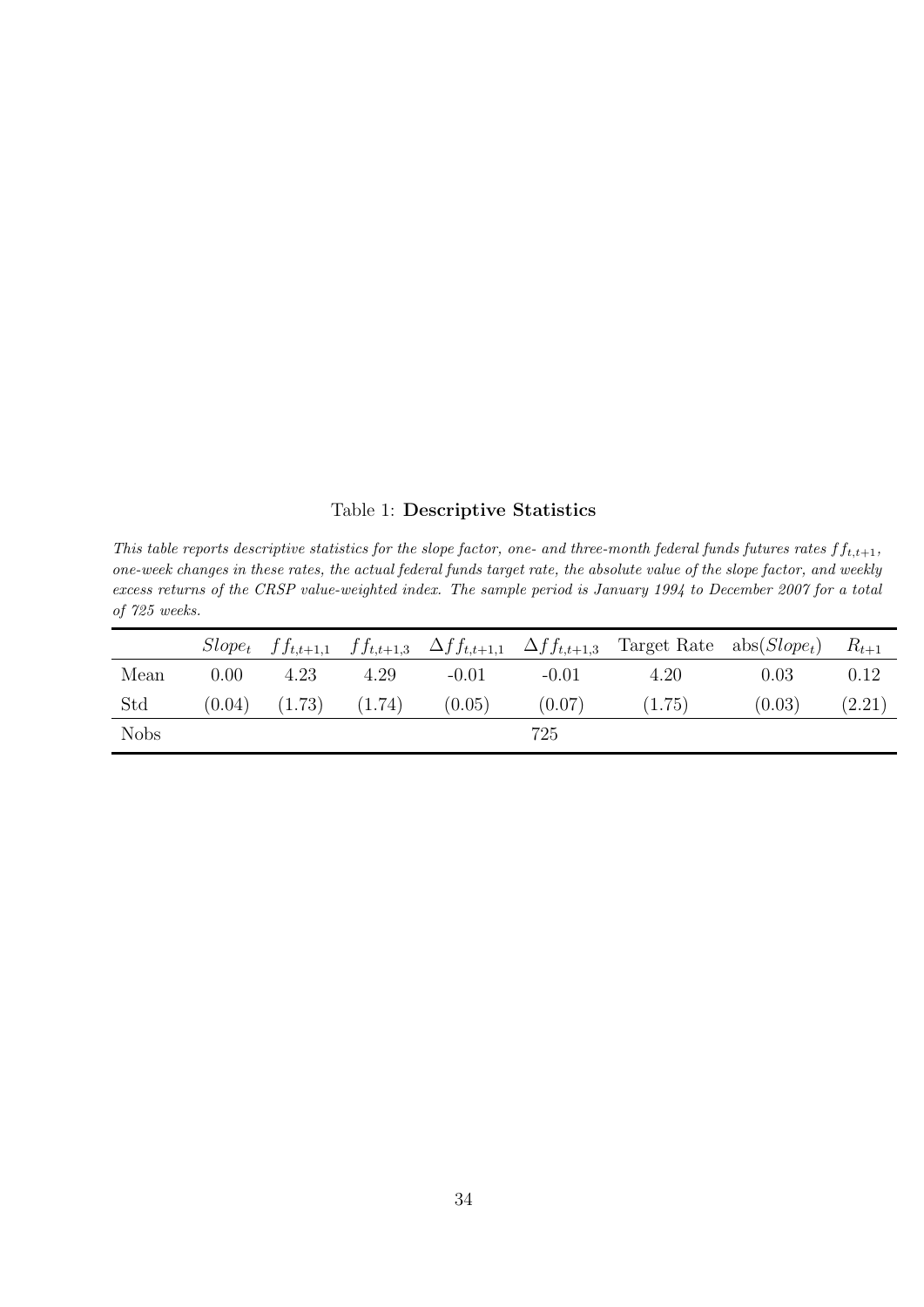| י<br>הכתיבת<br>r<br>S<br>ţ<br>c<br>5     |
|------------------------------------------|
| $\ddot{\phantom{0}}$<br>ξ<br>į<br>j<br>I |
| i<br>C                                   |
| ļ                                        |

the dividend-price ratio (dp<sub>t</sub>), the VIX (VIX<sub>t</sub>), realized variance (RV<sub>t</sub>), the variance risk premium (VRP<sub>t</sub>), the federal funds target rate (Fedfunds<sub>t</sub>), the term This table reports weekly predictive regressions of the excess returns of the CRSP value-weighted index on the slope factor (Slope<sub>t</sub>), lagged index returns  $(R_t)$ ,  $spread (TermSpred_t), and the monetary policy shock (mp_t) from Gordon scheme, and Weber (2016). We report bootstrapped standard errors in parentheses.$ We construct the slope factor as a regression residual of weekly changes of the three-month federal funds futures-implied rate on the one-month federal funds This table reports weekly predictive regressions of the excess returns of the CRSP value-weighted index on the slope factor (Slope<sub>t</sub>), lagged index returns  $(R_t)$ , the dividend-price ratio (dpt), the VIX (V IXt), realized variance (RVt), the variance risk premium (V RPt), the federal funds target rate (F edfundst), the term We construct the slope factor as a regression residual of weekly changes of the three-month federal funds futures-implied rate on the one-month federal funds  $spread (TermSpred_t), and the monetary policy shock (mp_t) from Gorodnichehko and Weber (2016). We report bootstrapped standard errors in parentheses, we can show that the number of nodes in the data. The number of nodes are 100000, and the number of nodes are 100000, and the number of nodes are 100000, and the number of nodes are 100000, and the number of nodes are 100000, and the number of nodes are 100000, and the number of nodes are 1000000, and the number of nodes are 1000000, and the number of nodes are 1000000, and the number of nodes are 10000000, and the number of nodes are 10000000, and the number of nodes are$  $spread (TermSpred_t), and the monetary policy shock (mp_t) from Gorodnichehko and Weber (2016). We report bootstrapped standard errors in parentheses, we can show that the number of nodes in the data. The number of nodes are 100000, and the number of nodes are 100000, and the number of nodes are 100000, and the number of nodes are 100000, and the number of nodes are 100000, and the number of nodes are 100000, and the number of nodes are 1000000, and the number of nodes are 1000000, and the number of nodes are 1000000, and the number of nodes are 10000000, and the number of nodes are 10000000, and the number of nodes are$  $spread (TermSpred_t), and the monetary policy shock (mp_t) from Gorodnichehko and Weber (2016). We report bootstrapped standard errors in parentheses, we can show that the number of nodes in the data. The number of nodes are 100000, and the number of nodes are 100000, and the number of nodes are 100000, and the number of nodes are 100000, and the number of nodes are 100000, and the number of nodes are 100000, and the number of nodes are 1000000, and the number of nodes are 1000000, and the number of nodes are 1000000, and the number of nodes are 10000000, and the number of nodes are 10000000, and the number of nodes are$ futures-implied rate (see equation (6)). Our sample period is from the first week of 1994 to the last week of 2007 for a total of 725 weeks. futures-implied rate (see equation [\(6\)](#page-10-0)). Our sample period is from the first week of 1994 to the last week of 2007 for a total of 725 weeks.

<span id="page-34-0"></span>

|                                              | $\widehat{\Xi}$ | $\widehat{c}$ | $\odot$              | $\tag{4}$            | $\widetilde{G}$                 | $\odot$                                         | $\begin{pmatrix} 7 \end{pmatrix}$                                                    | $\begin{pmatrix} 8 \end{pmatrix}$              | $\begin{array}{c} \textcircled{\scriptsize{1}} \end{array}$ | $(10)$                                                             |
|----------------------------------------------|-----------------|---------------|----------------------|----------------------|---------------------------------|-------------------------------------------------|--------------------------------------------------------------------------------------|------------------------------------------------|-------------------------------------------------------------|--------------------------------------------------------------------|
| Constant                                     | $0.12*$         | $0.13*$       | $-0.47^*$            | $-0.02$              |                                 | $0.14\,$                                        |                                                                                      | $-0.05$                                        | $0.12^{\ast}$                                               | $-1.36***$                                                         |
|                                              | (0.08)          | (0.09)        | (0.36)               | (0.29)               | (0.03)                          | (0.15)                                          |                                                                                      | $(0.20)$                                       | $(0.09)$                                                    | $(0.71)$                                                           |
| $Slope_t$                                    | $-7.70$ ***0    | $-6.96***$    |                      |                      |                                 |                                                 |                                                                                      |                                                |                                                             |                                                                    |
|                                              | (2.07)          | (1.98)        | $-6.88***$<br>(1.99) | $-6.85***$<br>(1.97) | $-6.87***$<br>(1.97)<br>-0.09** | $-6.95***$<br>$(1.99)$<br>$-0.09**$<br>$(0.05)$ | $\begin{array}{c} 0.03 \\ (0.22) \\ -6.97^{***} \\ (1.99) \\ -0.05^{**} \end{array}$ | $-6.83***$<br>$(1.99)$<br>$-0.08*$<br>$(0.05)$ | $-6.35***$<br>$(1.96)$<br>$-0.11**$<br>$(0.05)$             |                                                                    |
| $R_{t}$                                      |                 | $-0.09**$     | $-0.08***$           |                      |                                 |                                                 |                                                                                      |                                                |                                                             |                                                                    |
|                                              |                 | (0.05)        | (0.05)               | $-0.08$ **<br>(0.05) | (0.05)                          |                                                 |                                                                                      |                                                |                                                             | $-5.89***$<br>(1.96)<br>(1.96)<br>$-0.10**$<br>(0.05)              |
| $dp_t$                                       |                 |               | $36.79***$           |                      |                                 |                                                 |                                                                                      |                                                |                                                             | $61.21***$                                                         |
|                                              |                 |               | (20.13)              |                      |                                 |                                                 |                                                                                      |                                                |                                                             | (24.73)                                                            |
| $VIX_t$                                      |                 |               |                      |                      |                                 |                                                 |                                                                                      |                                                |                                                             | $0.01\,$                                                           |
|                                              |                 |               |                      | (0.01)               |                                 |                                                 |                                                                                      |                                                |                                                             |                                                                    |
| $\cal RV_t$                                  |                 |               |                      |                      |                                 |                                                 |                                                                                      |                                                |                                                             | $\begin{array}{c} (0.03) \\ 0.01 \\ (0.03) \end{array}$            |
|                                              |                 |               |                      |                      | (0.01)                          |                                                 |                                                                                      |                                                |                                                             |                                                                    |
| $V R P_t$                                    |                 |               |                      |                      |                                 | (0.03)<br>$0.00\,$                              |                                                                                      |                                                |                                                             |                                                                    |
|                                              |                 |               |                      |                      |                                 |                                                 |                                                                                      |                                                |                                                             |                                                                    |
| $Fedfunds_t$                                 |                 |               |                      |                      |                                 |                                                 | (0.05)<br>$0.02\,$                                                                   |                                                |                                                             | $\begin{array}{c} -0.09 \\ (0.10) \\ 0.20^* \\ (0.15) \end{array}$ |
|                                              |                 |               |                      |                      |                                 |                                                 |                                                                                      |                                                |                                                             |                                                                    |
| $TermSpred_t$                                |                 |               |                      |                      |                                 |                                                 |                                                                                      | (70.07)                                        |                                                             |                                                                    |
|                                              |                 |               |                      |                      |                                 |                                                 |                                                                                      |                                                |                                                             |                                                                    |
| $mp_t$                                       |                 |               |                      |                      |                                 |                                                 |                                                                                      |                                                | $-11.76***$                                                 | $-11.51***$                                                        |
|                                              |                 |               |                      |                      |                                 |                                                 |                                                                                      |                                                | (2.91)                                                      | (2.91)                                                             |
| $R^2$                                        | 1.91            | $2.61\,$      | 3.04                 | 2.66                 | 2.66                            | 2.62                                            | $2.65\,$                                                                             | 2.55                                           | 5.56                                                        | 6.47                                                               |
| Nobs                                         | 725             | 724           | 724                  | 723                  | 724                             | $723$                                           | 724                                                                                  | $718$                                          | 724                                                         | $717\,$                                                            |
| *** $p < 0.01$ , ** $p < 0.05$ , * $p < 0.1$ |                 |               |                      |                      |                                 |                                                 |                                                                                      |                                                |                                                             |                                                                    |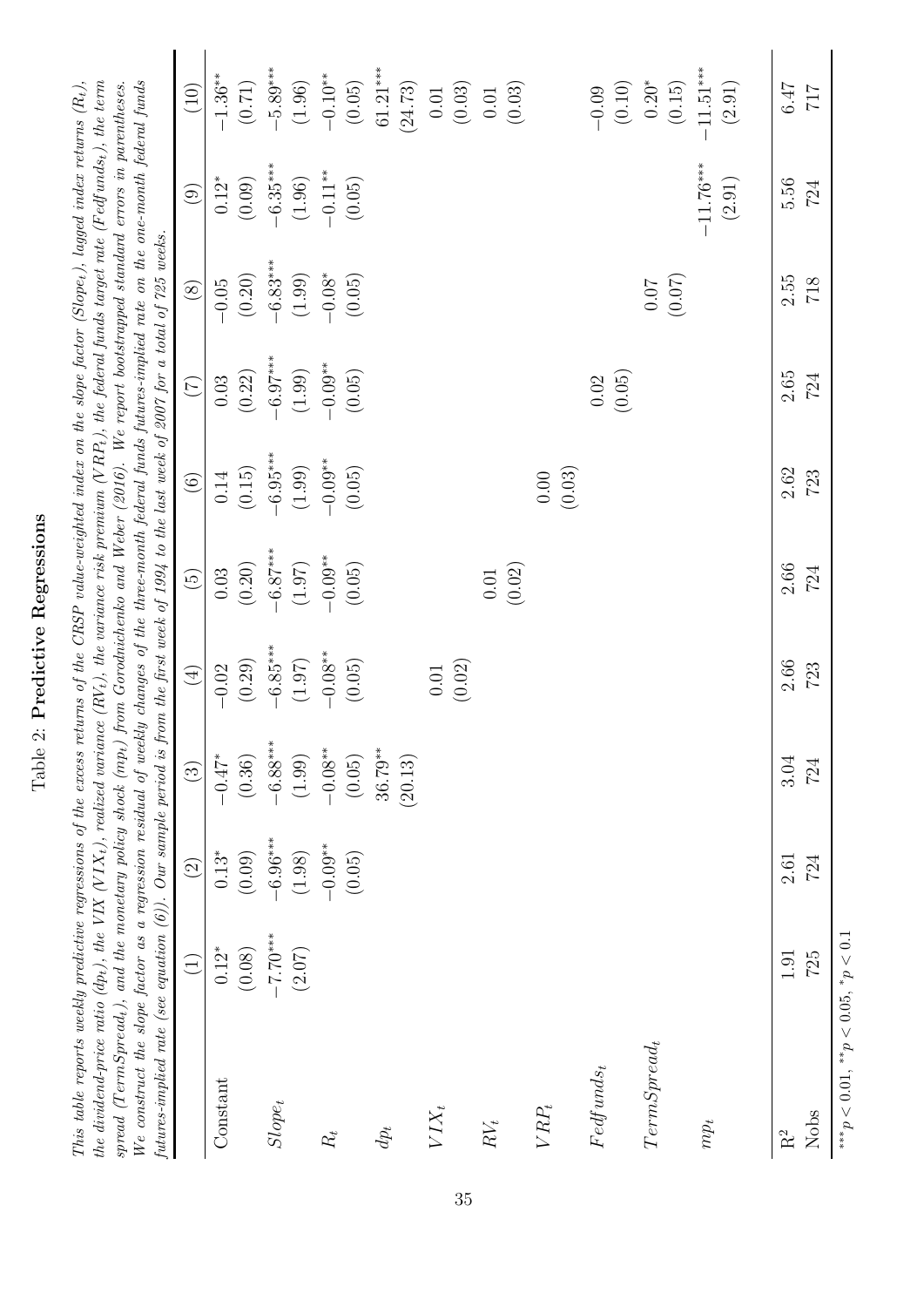#### <span id="page-35-0"></span>Table 3: Predictive Regressions: Meeting Weeks

This table reports weekly predictive regressions of the excess returns of the CRSP value-weighted index on the slope factor (Slope<sub>t</sub>) and lagged index returns  $(R_t)$ , excluding weeks with scheduled and unscheduled FOMC meetings. We report bootstrapped standard errors in parentheses. We construct the slope factor as a regression residual of weekly changes of the three-month federal funds futures-implied rate on the one-month federal funds futures-implied rate (see equation [\(6\)](#page-10-0)). Our sample period is from the first week of 1994 to the last week of 2007 for a total of 725 weeks.

|             |            | No Meeting        | No Meeting    | No Meeting     |
|-------------|------------|-------------------|---------------|----------------|
|             | All Weeks  | Return Week       | Previous Week | in either Week |
|             | (1)        | $\left( 2\right)$ | (3)           | (4)            |
| Constant    | $0.13*$    | $0.23***$         | $0.12*$       | $0.24***$      |
|             | (0.09)     | (0.09)            | (0.09)        | (0.09)         |
| $Slope_t$   | $-6.96***$ | $-6.87***$        | $-6.58***$    | $-6.10**$      |
|             | (1.98)     | (2.50)            | (2.15)        | (2.78)         |
| $R_t$       | $-0.09**$  | $-0.08*$          | $-0.08*$      | $-0.09$        |
|             | (0.05)     | (0.06)            | (0.06)        | (0.07)         |
|             |            |                   |               |                |
| $R^2$       | 2.61       | 2.10              | 2.25          | 1.74           |
| <b>Nobs</b> | 724        | 606               | 606           | 490            |

∗∗∗p < 0.01, ∗∗p < 0.05, <sup>∗</sup>p < 0.1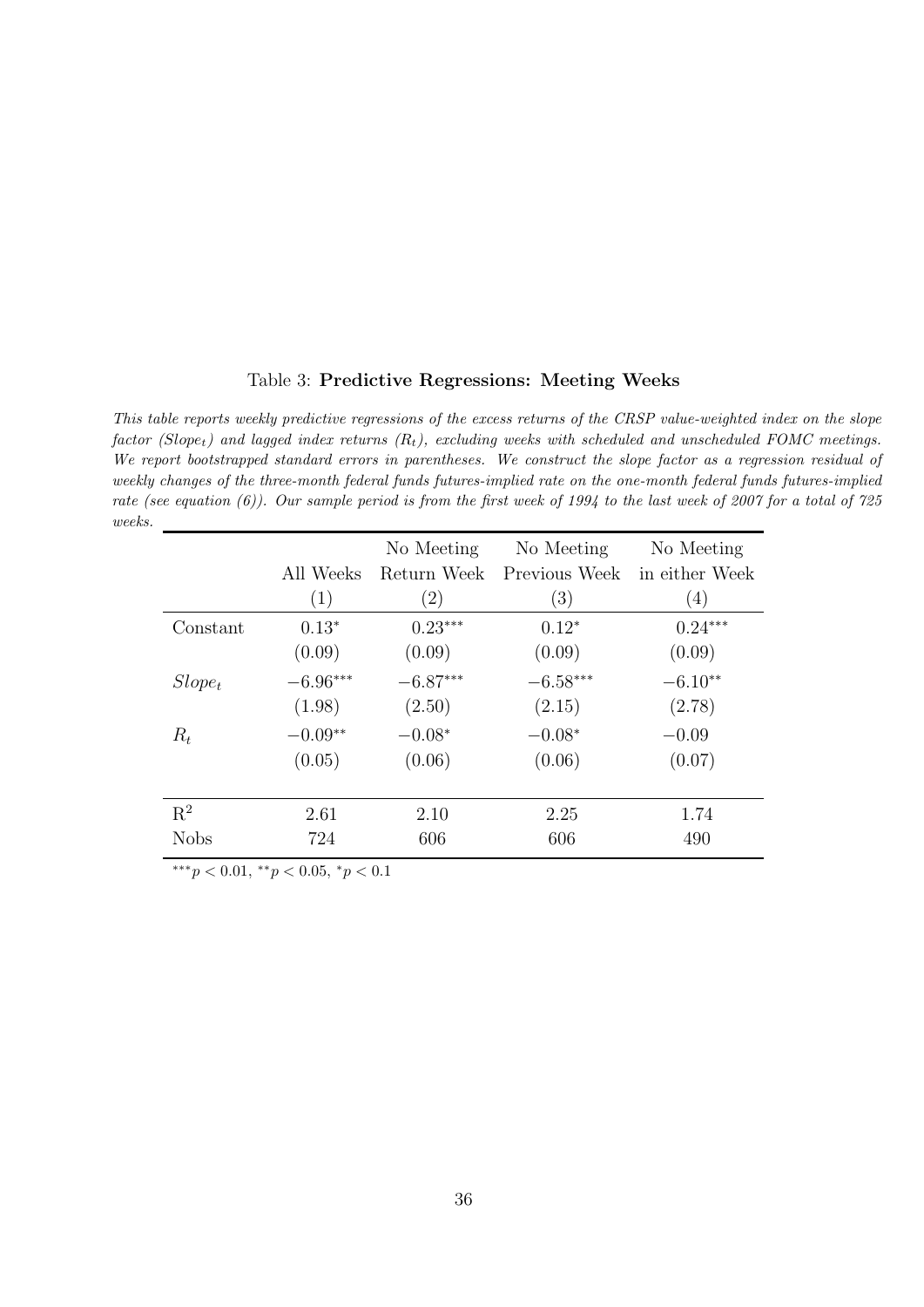| Table 4: Predictive Regressions: VIX Interactions |  |
|---------------------------------------------------|--|
|---------------------------------------------------|--|

This table reports weekly predictive regressions of the excess returns of the CRSP value-weighted index on the slope factor (Slope<sub>t</sub>), lagged index returns (R<sub>t</sub>), the VIX (VIX<sub>t</sub>), dummy variables that are 1 when the VIX is larger than certain quantiles of the VIX distribution as well as interaction terms with the slope factor. We report bootstrapped standard errors in parentheses. We construct the slope factor as a regression residual of weekly changes of the three-month federal funds futures-implied rate on the one-month federal funds futures-implied rate (see equation [\(6\)](#page-10-0)). Our sample period is from the first week of 1994 to the last week of 2007 for a total of 725 weeks.

|                                   | <b>Baseline</b> | $VIX_t$ continuous $VIX_t > Q50$ |           | $VIX_t > Q75$ $VIX_t > Q90$ |            |
|-----------------------------------|-----------------|----------------------------------|-----------|-----------------------------|------------|
|                                   | (1)             | $\left( 2\right)$                | (3)       | (4)                         | (5)        |
| Constant                          | $0.13*$         | 0.04                             | $0.12*$   | $0.14***$                   | 0.10       |
|                                   | (0.09)          | (0.30)                           | (0.08)    | (0.08)                      | (0.08)     |
| $Slope_t$                         | $-6.96***$      | 5.34                             | $-3.09**$ | $-4.44***$                  | $-5.38***$ |
|                                   | (1.98)          | (6.54)                           | (1.71)    | (1.82)                      | (1.75)     |
| $R_t$                             | $-0.09**$       | $-0.06$                          | $-0.07*$  | $-0.07*$                    | $-0.07*$   |
|                                   | (0.05)          | (0.05)                           | (0.05)    | (0.05)                      | (0.05)     |
| $VIX_t$                           |                 | 0.00                             |           |                             |            |
|                                   |                 | (0.02)                           |           |                             |            |
| $Slope \times VIX_t$              |                 | $-0.63*$                         |           |                             |            |
|                                   |                 | (0.39)                           |           |                             |            |
| $1_{VIX>Q}$                       |                 |                                  | $-0.01$   | $-0.09$                     | 0.23       |
|                                   |                 |                                  | (0.16)    | (0.24)                      | (0.47)     |
| $Slope \times \mathbb{1}_{VIX>Q}$ |                 |                                  | $-8.55**$ | $-9.02**$                   | $-10.39$   |
|                                   |                 |                                  | (4.26)    | (5.41)                      | (8.94)     |
|                                   |                 |                                  |           |                             |            |
| $\mathbf{R}^2$                    | 2.61            | 3.29                             | 3.16      | 3.14                        | 3.20       |
| <b>Nobs</b>                       | 724             | 723                              | 724       | 724                         | 724        |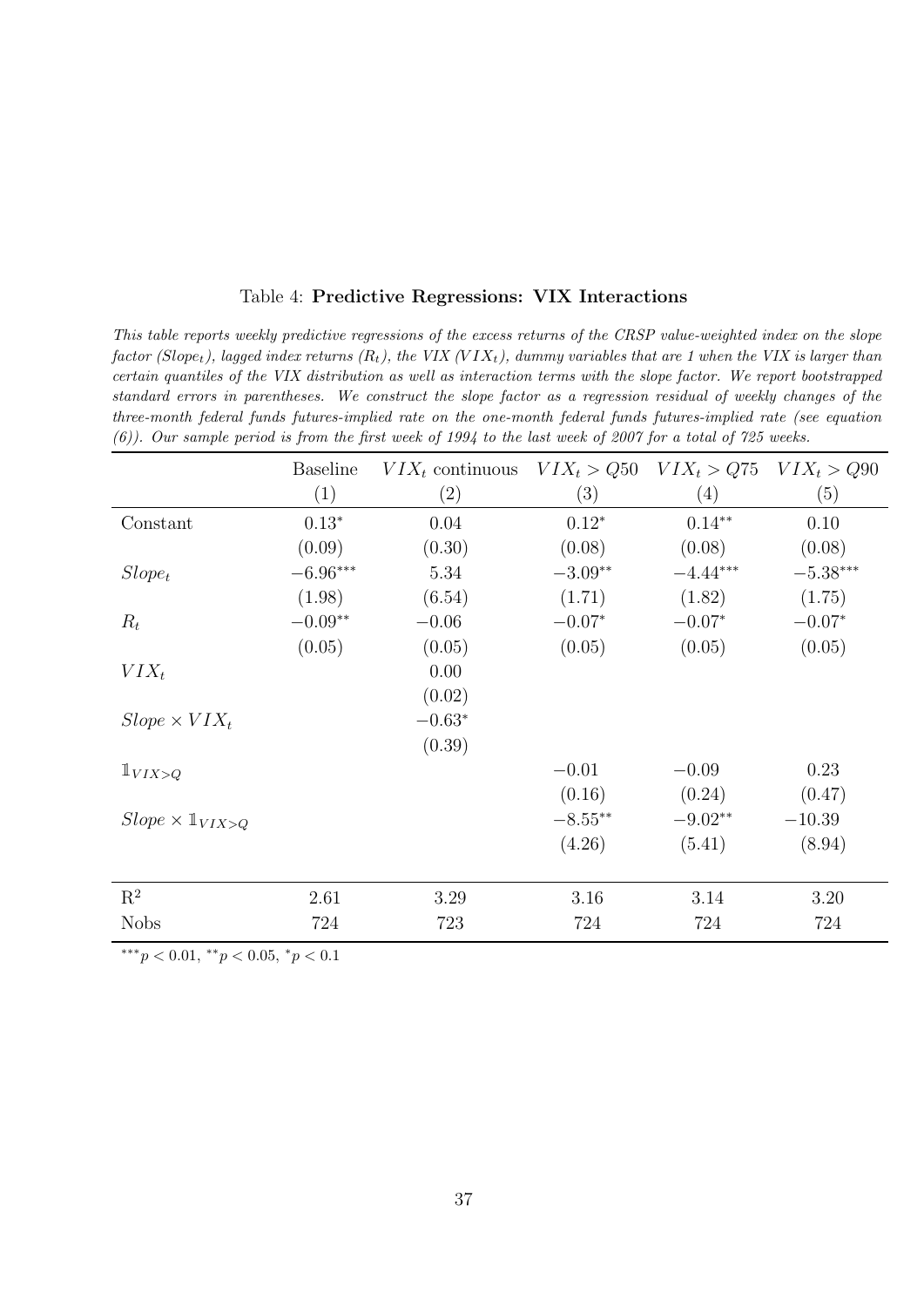#### Table 5: Predictive Regressions: Future Fed Funds Rate

This table reports weekly predictive regressions of a residual of a regression of changes in future realized federal funds target rates on the one-month target rate on the slope factor  $(Slope_t)$ , and one-month and two-month changes in federal funds rates  $(\Delta ff_{t+1}, \Delta ff_{t+2})$  for horizons lasting from one month  $(M1)$  to six months  $(M6)$ . We report bootstrapped standard errors in parentheses. We construct the slope factor as a regression residual of weekly changes of the three-month federal funds futures-implied rate on the one-month federal funds futures-implied rate (see equation  $(6)$ ). Our sample period is from the first week of 1994 to the last week of 2007 for a total of 725 weeks.

|                    | $\Delta M1$ | $\Delta M2 \perp \Delta M1$ | $\Delta M3 \perp \Delta M1$ | $\Delta M4 \perp \Delta M1$ | $\Delta M5 \perp \Delta M1$ | $\Delta M6 \perp \Delta M1$ |
|--------------------|-------------|-----------------------------|-----------------------------|-----------------------------|-----------------------------|-----------------------------|
|                    | (1)         | (2)                         | (3)                         | $\left( 4\right)$           | (5)                         | (6)                         |
| Constant           | 0.00        | $0.01*$                     | $0.03***$                   | $0.04***$                   | $0.05***$                   | $0.06***$                   |
|                    | (0.01)      | (0.01)                      | (0.01)                      | (0.01)                      | (0.02)                      | (0.02)                      |
| $Slope_t$          | $0.78***$   | $0.98***$                   | $-0.13$                     | 0.02                        | 0.23                        | 0.29                        |
|                    | (0.23)      | (0.21)                      | (0.30)                      | (0.35)                      | (0.45)                      | (0.63)                      |
| $\Delta f f_{t+1}$ |             | $0.36***$                   |                             |                             |                             |                             |
|                    |             | (0.05)                      |                             |                             |                             |                             |
| $\Delta ff_{t+2}$  |             |                             | $0.87***$                   | $1.20***$                   | $1.49***$                   | $1.73***$                   |
|                    |             |                             | (0.03)                      | (0.05)                      | (0.06)                      | (0.07)                      |
| $\mathbf{R}^2$     | 2.42        | 15.35                       | 63.41                       | 63.34                       | 61.00                       | 56.80                       |
| <b>Nobs</b>        | 726         | 726                         | 726                         | 726                         | 726                         | 726                         |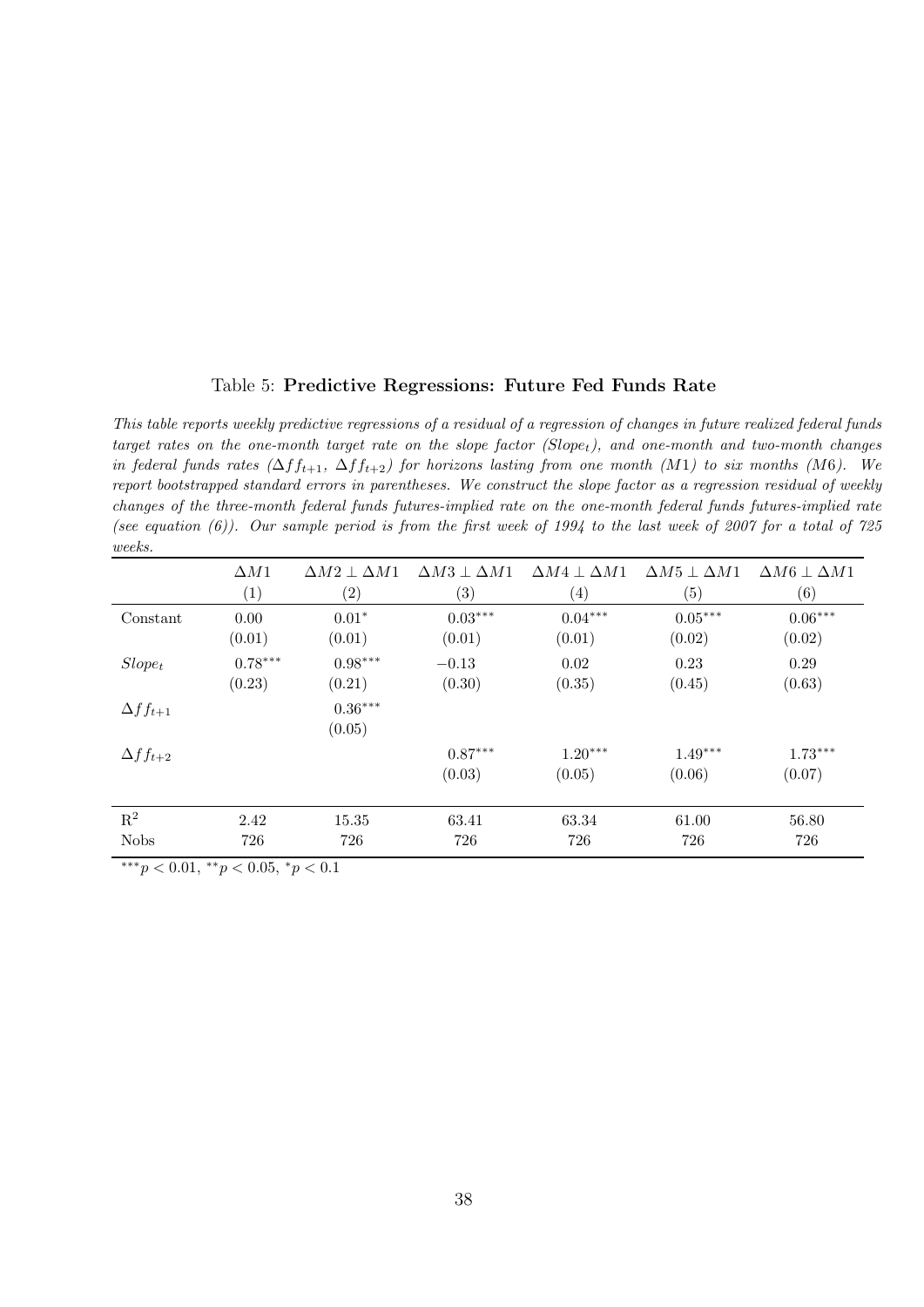#### <span id="page-38-0"></span>Table 6: Predictive Regressions: Future Forecast Changes

This table reports monthly predictive regressions of changes in expectations of future fed funds rates on the cumulative slope factor over the previous three weeks  $(Slope_{t-3:t})$ , and the one-month change in expectations for horizons lasting from one quarter  $(Q1)$  to three quarters  $(Q3)$ . We report Newey-West standard errors in parentheses. We construct the slope factor as a regression residual of weekly changes of the three-month federal funds futures-implied rate on the one-month federal funds futures-implied rate (see equation [\(6\)](#page-10-0)). Our sample period is from February 1994 to December of 2007 for a total of 163 months.

|                               | $\Delta Q1$ | $\Delta Q2$       | $\Delta Q3$ | $\Delta Q2$ | $\Delta Q3$ |
|-------------------------------|-------------|-------------------|-------------|-------------|-------------|
|                               | (1)         | $\left( 2\right)$ | (3)         | (4)         | (5)         |
| Constant                      | $-0.01$     | $-0.01$           | $-0.02$     | $-0.00$     | $-0.01$     |
|                               | (0.02)      | (0.03)            | (0.03)      | (0.01)      | (0.01)      |
| $Slope_{t-3:t}$               | $0.89***$   | $1.02***$         | $1.00***$   | 0.11        | 0.12        |
|                               | (0.17)      | (0.16)            | (0.16)      | (0.08)      | (0.12)      |
| $\Delta \mathbb{E} f f_{t+1}$ |             |                   |             | $1.03***$   | $1.00***$   |
|                               |             |                   |             | (0.04)      | (0.04)      |
| $\mathbf{R}^2$                | 11.32       | 12.22             | 11.55       | 88.26       | 82.26       |
| <b>Nobs</b>                   | 163         | 163               | 163         | 163         | 163         |
|                               |             |                   |             |             |             |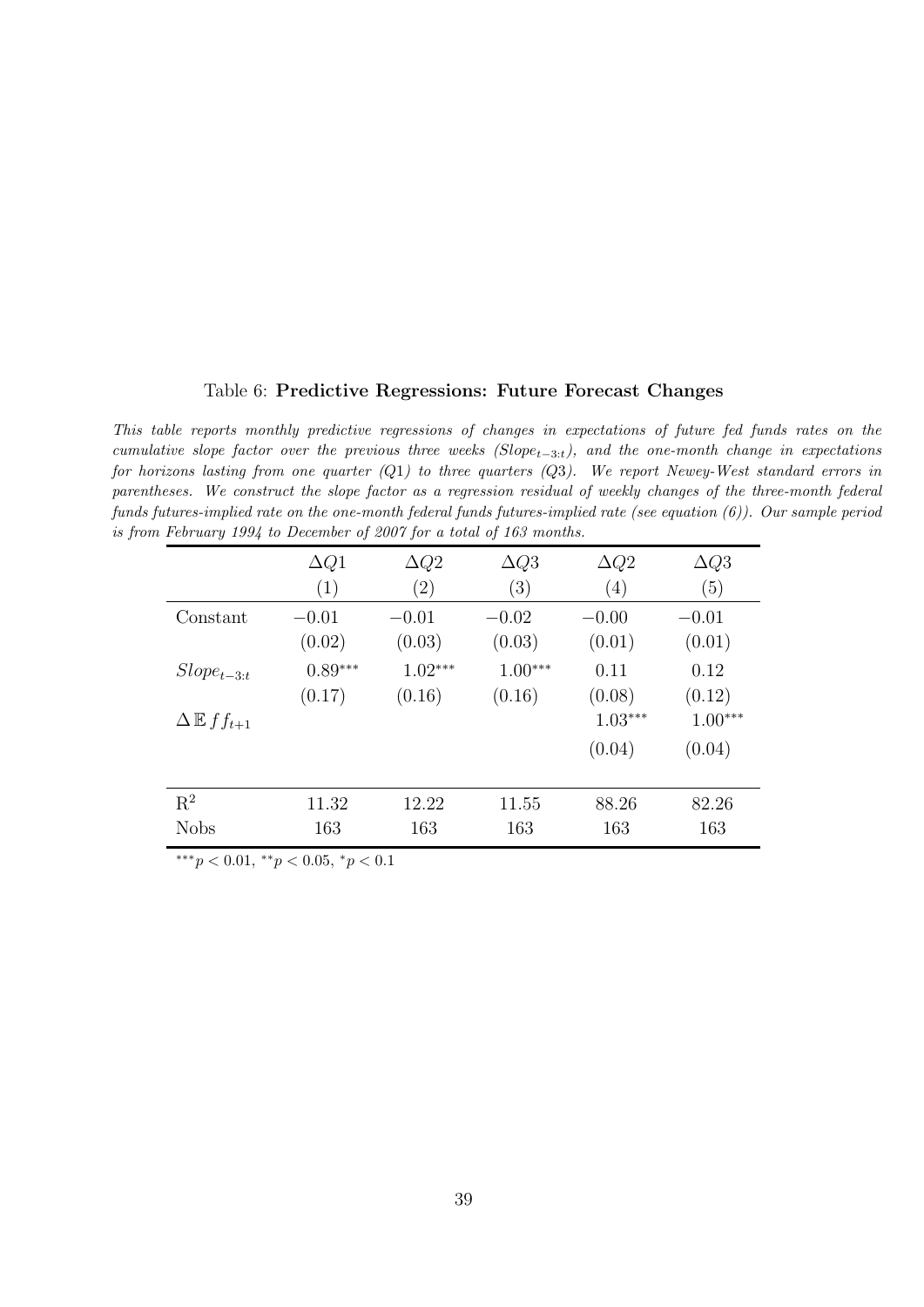| noono.c<br>ı<br>ζ          |  |
|----------------------------|--|
| くりしょ<br>ĺ<br>$\frac{1}{2}$ |  |
| C<br>1<br>֖֚֓              |  |
| $\overline{a}$             |  |

imguistic analysis to count the number of occurrences of hawkish or dovish words. The online appendix contains our dictionary. Hawk – DoveIndex is a net index that is larger than 1 if the speech contains more hawkish than 1 if a speech is by the chair or vice chair (Chair). We report Newey-West standard errors in parentheses. We This table reports weekly predictive regressions of the slope factor on speeches by members of the FOMC. We use dovish terms. Hawk and Dove count the occurrences of hawkish and dovish words. Chair is a dummy that equals construct the slope factor as a regression residual of weekly changes of the three-month federal funds futures-implied rate on the one-month federal funds futures-implied rate (see equation  $(6)$ ). Our sample period is from the first This table reports weekly predictive regressions of the slope factor on speeches by members of the FOMC. We use linguistic analysis to count the number of occurrences of hawkish or dovish words. The online appendix contains our dictionary. Hawk − DoveIndex is a net index that is larger than 1 if the speech contains more hawkish than dovish terms. Hawk and Dove count the occurrences of hawkish and dovish words. Chair is a dummy that equals 1 if a speech is by the chair or vice chair (Chair). We report Newey-West standard errors in parentheses. We construct the slope factor as a regression residual of weekly changes of the three-month federal funds futures-implied rate on the one-month federal funds futures-implied rate (see equation [\(6\)](#page-10-0)). Our sample period is from the first mook af 100! ta the last mook af 9007 far a tatal af 795 mooks week of 1994 to the last week of 2007 for a total of 725 weeks.

<span id="page-39-0"></span>

| week of 1334 to the tast week of 2001 for a total of 125 weeks. |                                                        |                                                                  |                                                      |                                               |                         |                                                                      |                                                                                     |
|-----------------------------------------------------------------|--------------------------------------------------------|------------------------------------------------------------------|------------------------------------------------------|-----------------------------------------------|-------------------------|----------------------------------------------------------------------|-------------------------------------------------------------------------------------|
|                                                                 | $\begin{pmatrix} 1 \end{pmatrix}$                      | $\widehat{\mathfrak{D}}$                                         | $\odot$                                              | $(4)$                                         | $\widetilde{G}$         | $\odot$                                                              | $\widetilde{C}$                                                                     |
| Constant                                                        |                                                        | $-0.13$                                                          | $-1.56***$                                           | $-0.68**$                                     | $-1.99*$                | $-0.94$                                                              | $-0.18$                                                                             |
|                                                                 | $\begin{array}{c} -0.32 \\ (0.41) \\ 0.33 \end{array}$ | (0.24)                                                           | (0.59)                                               | $(0.27)$                                      | $(1.10)$                | (0.90)                                                               | (0.23)                                                                              |
| Hawk-Dove Index                                                 |                                                        |                                                                  |                                                      |                                               | $1.73**$<br>(0.75)      |                                                                      |                                                                                     |
|                                                                 | (0.33)                                                 |                                                                  | $1.06**$<br>(0.45)                                   |                                               |                         |                                                                      |                                                                                     |
| Hawk                                                            |                                                        |                                                                  |                                                      |                                               |                         |                                                                      |                                                                                     |
|                                                                 |                                                        | $\begin{array}{c} 0.09 \\ (0.05) \\ -0.09 \\ (0.16) \end{array}$ |                                                      | $0.56***$<br>$(0.21)$<br>$-0.30*$<br>$(0.17)$ |                         | $\begin{array}{c} 0.61^* \\ (0.31) \\ -0.28^* \\ (0.17) \end{array}$ | $\begin{array}{c} 0.02 \\ (0.07) \\ 0.29 \\ (0.25) \\ 0.43^* \\ (0.22) \end{array}$ |
| Dove                                                            |                                                        |                                                                  |                                                      |                                               |                         |                                                                      |                                                                                     |
|                                                                 |                                                        |                                                                  |                                                      |                                               |                         |                                                                      |                                                                                     |
| $Hawk \times Chair$                                             |                                                        |                                                                  |                                                      |                                               |                         |                                                                      |                                                                                     |
|                                                                 |                                                        |                                                                  |                                                      |                                               |                         |                                                                      |                                                                                     |
| Dove $\times$ Chair                                             |                                                        |                                                                  |                                                      |                                               |                         |                                                                      | $-0.68**$                                                                           |
|                                                                 |                                                        |                                                                  |                                                      |                                               |                         |                                                                      | (0.33)                                                                              |
| R <sup>2</sup>                                                  | 0.21                                                   | 0.61                                                             |                                                      | $4.60\,$                                      | 12.38                   | 12.35                                                                | $1.07\,$                                                                            |
| Num. obs.                                                       | 380                                                    | 380                                                              | $\begin{array}{c} 2.98 \\ 173 \\ \hline \end{array}$ | $173\,$                                       |                         |                                                                      | 380                                                                                 |
| Only Speeches by Chair                                          |                                                        |                                                                  |                                                      | $\overline{\mathsf{X}}$                       | $43$ $\times$           | $\frac{3}{4} \times \times$                                          |                                                                                     |
| At least 1 classification                                       |                                                        |                                                                  |                                                      |                                               | $\overline{\mathsf{X}}$ |                                                                      |                                                                                     |
| $^*p<0.1$<br>*** $p < 0.01$ , ** $p < 0.05$ ,                   |                                                        |                                                                  |                                                      |                                               |                         |                                                                      |                                                                                     |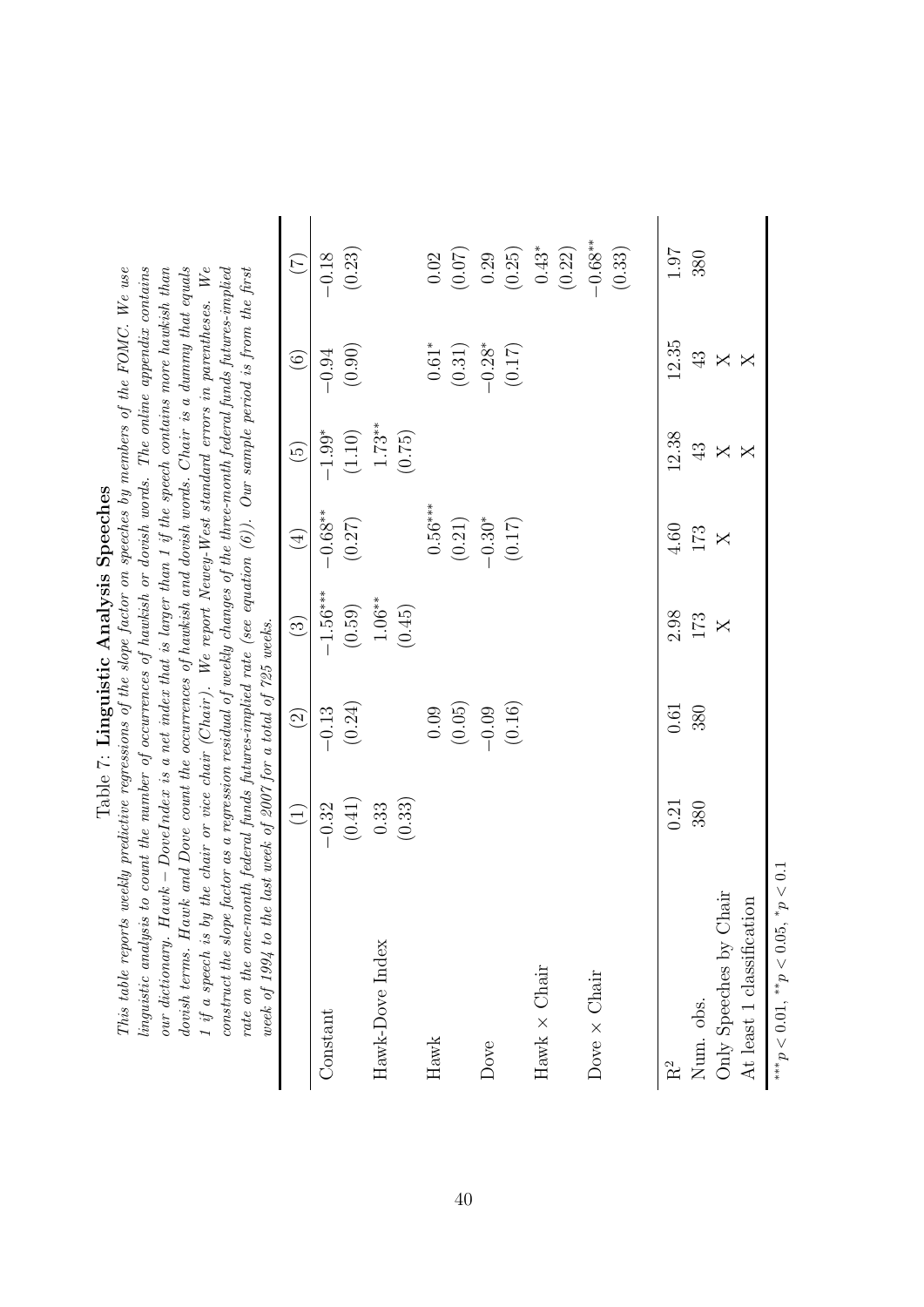# Online Appendix: Monetary Policy Slope and the Stock Market

Andreas Neuhierl and Michael Weber

Not for Publication

## I Linguistic Speech Classification

In applying the search-and-count approach, we first follow a procedure often employed in natural language processing, i.e., we first remove stop words (e.g., "and" or "the") and then create stem words.

We collect all speeches for members of the FOMC from http://www.federalreserve.gov/newsevents/. To classify the tone of speeches, we use a "search-and-count" approach as in [Apel and Grimaldi](#page-27-0) [\(2012\)](#page-27-0). Search-and-classify is an automated method to classify text into categories. The key input into "search-and-count" classification is a pre-specified word list which the research classifies as "hawkish" or "dovish." Using this pre-specified word list, we can count the hawkish and dovish terms within one speech and aggregate over the document. Following this procedure, we obtain a classification if a speech is on average more hawkish or dovish.

A subtlety arises in applying the approach of [Apel and Grimaldi](#page-27-0) [\(2012\)](#page-27-0) to our data as they work with Swedish texts. In Swedish, compound words such as "output gap" appear with a blank between the two words. In English many interesting words in our application are compound words, e.g., "labor force participation." We therefore first use a list of such compound words to create a list of relevant nouns to be paired with an adjective or verb. We then look at all two-grams (contiguous combinations of two words within a document). We require that one word within a two-gram contains either one of our nouns or verbs or adjectives. After this filtering step, we obtain a list of two-grams which we classify into hawkish and dovish. To obtain this classification, we read a large number of speeches to determine in which context these two-grams are typically used. We make the classified two-grams and our initial word list available under http://faculty.chicagobooth.edu/michael.weber/research/data/HD classification.xlsx and in Table [A.13.](#page-61-0)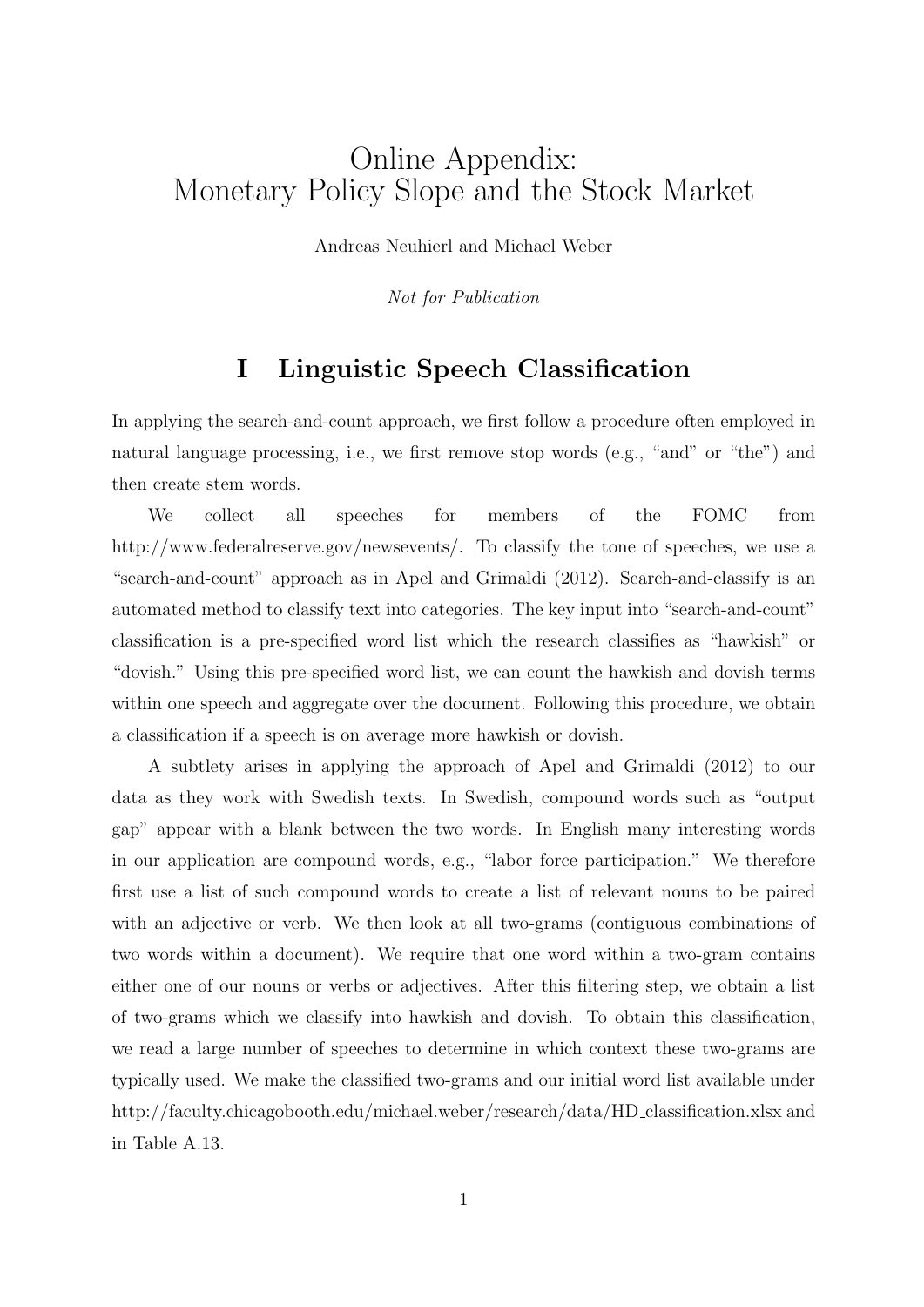## II Additional Results

#### A. Difference-in-Differences Slope

In our baseline analysis, we use a first-stage regression to purge the short-run variation in federal funds futures and define the regression residual as slope. One concern might be a generated regressor problem or a small sample bias in point estimates, or in sample overfit. To sidestep these concerns, we now construct a new slope factor as a simple difference-in-differences estimator:

$$
slope_{simple\_diff} = \Delta ff_{t,t+1,3} - \Delta ff_{t,t+1,1}.\tag{A.1}
$$

This construction has the advantage that it does not rely on first-stage estimation, does not use full-sample data in the construction, and we do not have to bootstrap standard errors. Table [A.6](#page-38-0) reports the results. We see results are economically and statistically indistinguishable from our baseline results in Table [2.](#page-34-0)

#### B. Blackout Periods

The Fed restricts the extent to which members of the FOMC can give public speeches during FOMC blackout periods. These periods start at midnight ET seven days before the beginning of the FOMC meeting and end at midnight ET on the day after the meeting. Table [A.8](#page-56-0) in the Online Appendix shows that our results are robust to the exclusion of blackout weeks. In column (2), we exclude weeks with FOMC meetings; that is, the week we calculate the slope factor covers the blackout period. Results are economically and statistically similar to our baseline results in column (1). The same holds true when we exclude weeks in which our return calculation overlaps with the blackout period or when we exclude both weeks in columns (3) and (4).

#### C. Target, Path, and Slope

Gürkaynak et al. [\(2005b\)](#page-28-0) document that two factors are necessary to explain the reaction of yields to monetary policy news. They use the first two principal components in federal funds futures to explain the reaction of bond yields to FOMC press releases, and show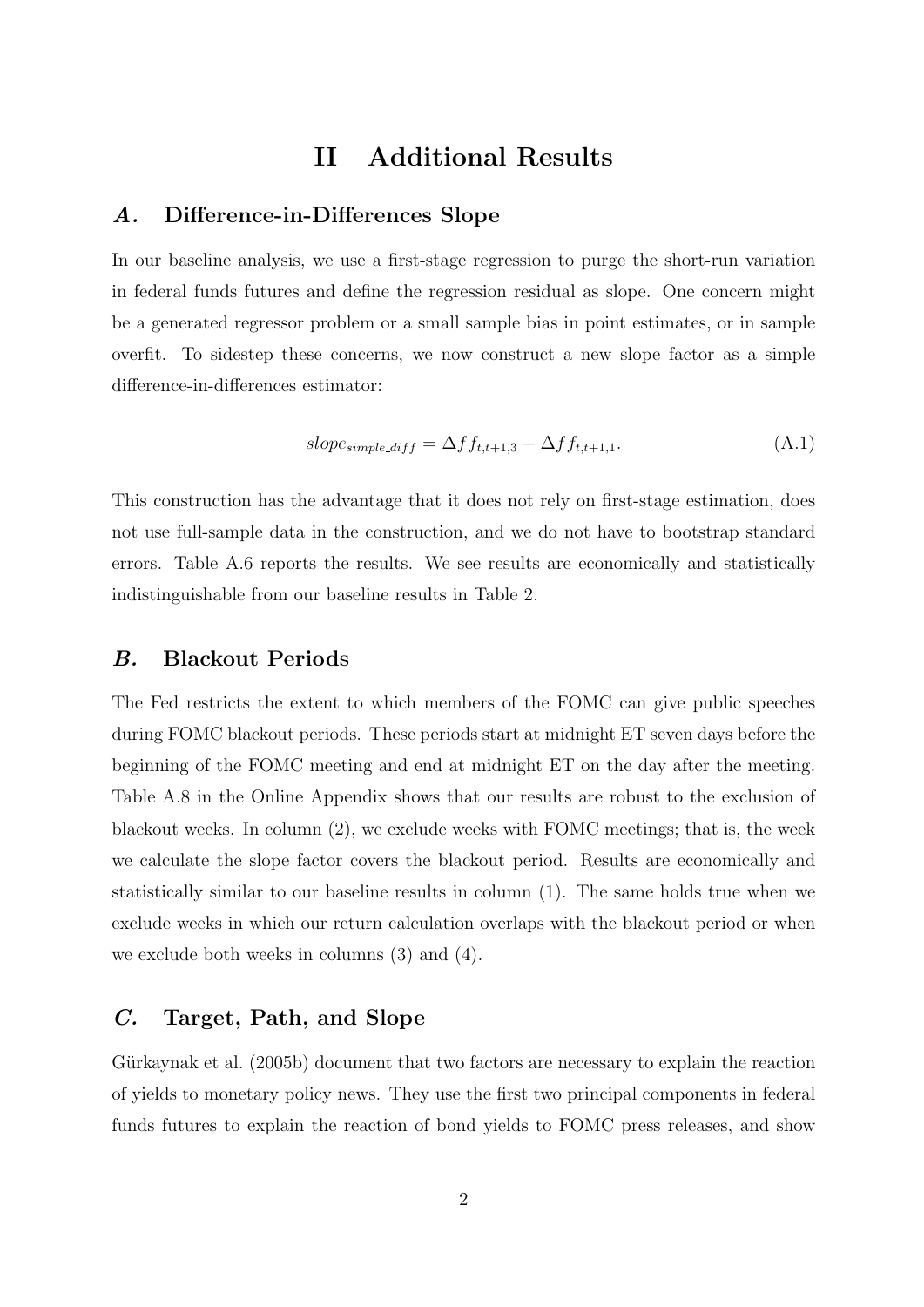rotations of the principal components resemble a target and a path factor. The target factor is similar to the measure of monetary policy surprise used in the event-study literature, whereas the path factor contains information in FOMC press releases that moves future rates.<sup>[1](#page-0-0)</sup> Unconditionally, we find a correlation of the slope factor with the target factor of 15.09% and with the path factor of 14.37%.

Table [A.7](#page-39-0) adds the path and target factors from Gürkaynak et al. [\(2005b\)](#page-28-0).<sup>[2](#page-0-0)</sup> Column (1) repeats the baseline results. We see in column (2) that a higher target factor increases the predictive power and leads to a drop in the next weeks' excess return. Adding the target factor, however, has no effect on the point estimate of the slope factor. Similar results hold when we add the path factor in column (3) or both in column (4). Adding the path factor, however, adds little explanatory power for stock returns. We also add the 30 minute intraday monetary policy shock around FOMC press releases from [Gorodnichenko](#page-28-1) [and Weber](#page-28-1) [\(2016\)](#page-28-1) in column (5). The high-frequency shock further increases the predictive power and drives out the target factor but has no impact on the point estimate for the slope factor.

These results are consistent with Gürkaynak et al. [\(2005b\)](#page-28-0), who find little predictive power of their path factor for stock returns. The slope factor differs from their path factor in that it indicates the speed of future increases or decreases in federal funds target rates rather than just any future policy change.

#### D. Longer Horizons

Table [A.11](#page-59-0) repeats our baseline estimation of equation [\(6\)](#page-10-0) for different horizons ranging from one to four weeks. The predictive power of the slope factors for returns is contained at the one-week horizon. Returns over the next two to four weeks are still negative but smaller in absolute value and no longer statistically significant.

#### E. Slope over Different Horizons

We focus on the one- and three-month futures in the construction of slope, because longerterm futures either did not exist at the beginning of our sample (1994) or were not

<sup>&</sup>lt;sup>1</sup>The correlation between the target factor of Gürkaynak et al. [\(2005b\)](#page-28-0) and the monetary policy shock of [Gorodnichenko and Weber](#page-28-1) [\(2016\)](#page-28-1) is 95.5% over the common sample.

<sup>2</sup>The data for target and path factors limit our sample to end in December 2004.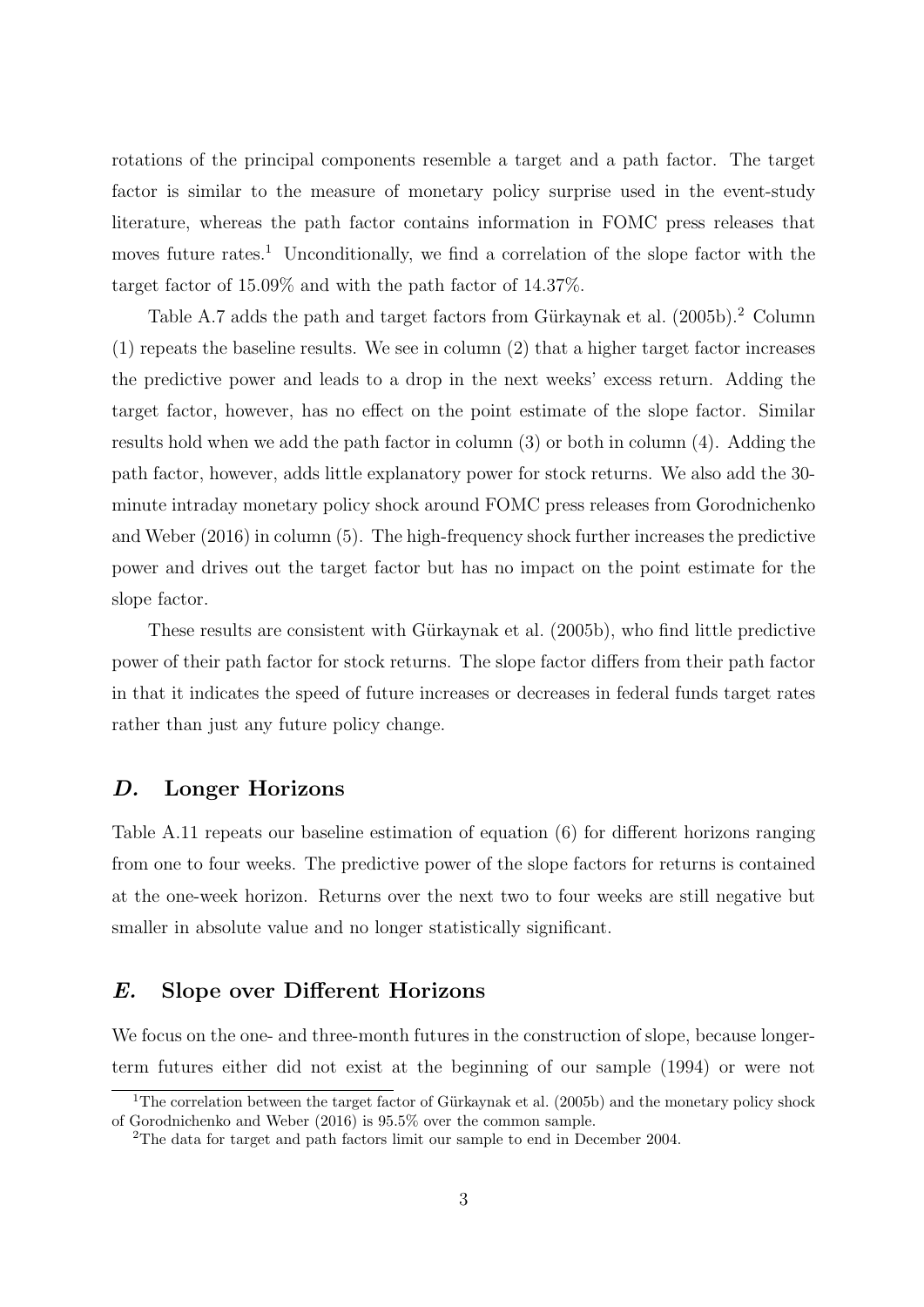heavily traded (see discussion in Gürkaynak et al. [\(2005b\)](#page-28-0)). In addition, [Gertler and](#page-28-2) [Karadi](#page-28-2) [\(2015\)](#page-28-2) instrument for monetary policy shocks using different proxies and find that the change in the three months federal fund futures has the strongest explanatory power. Table ?? reports our baseline predictive regressions when we use futures of different horizons to calculate a slope factor. When we use the six-month and one-month futuresimplied rate in column (2), we also find a higher slope factor predicting lower returns. We lose 30 weeks because the six-month futures contract was not always traded and the predictive power is 0.6% lower. The new slope factor loses its predictive power once we condition on our baseline slope factor in column (3). Our sample drops by 50% when we use information from nine-month futures, because the futures contract did not constantly trade on the CME. The residual of a regression of the nine-month futures-implied rates on the one-month futures-implied rate has no predictive power for future excess returns. We see in column (5) that the baseline slope has economically similar predictive power but is not statistically significant, as standard errors increase due to a smaller sample size. A slope based on a regression of six-month futures-implied rates on three-month futures-implied rates has no predictive power beyond the baseline slope factor (see columns (6) and (7)). The results in Table ?? indicate that longer-term information or higher-order moments beyond level and slope might not matter for the predictive power of information in federal funds futures for excess returns.

#### F. Simple-Difference Slope

In Table [A.9,](#page-57-0) we create a placebo slope factor based on the difference between the changes in the three-month federal funds futures-implied rate and the one-month futures-implied rate:

$$
slope_{placebo} = ff_{t+1,3} - ff_{t+1,1}.
$$

The placebo slope factor has no predictive power for weekly stock returns across specifications and explains less than 0.15% of the variation in stock returns.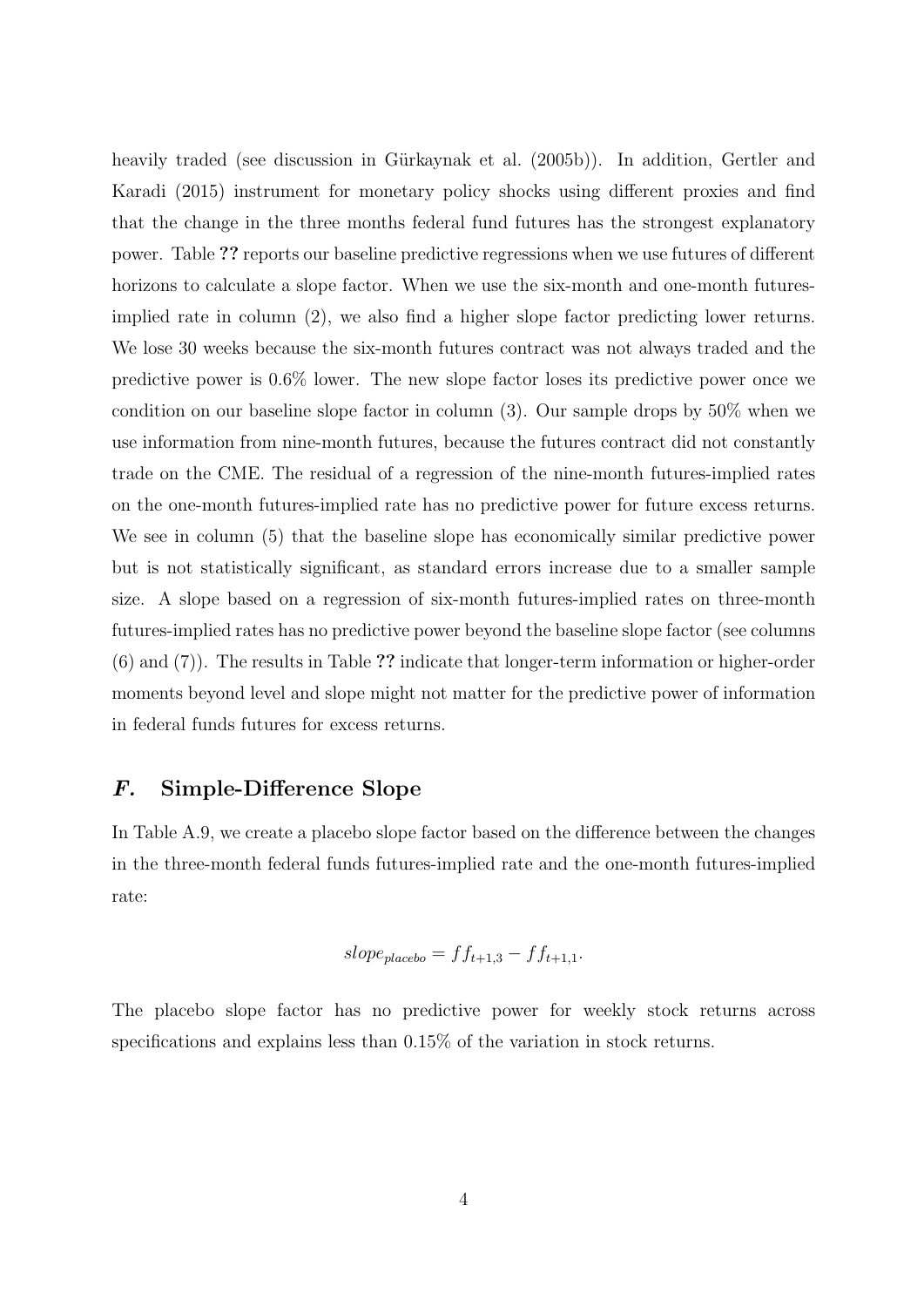#### G. Contemporaneous Association

We argue in the main body of the paper that studying the contemporaneous association between the slope factor and the excess returns of the CRSP value-weighted index is difficult due to endogeneity and reverse-causality concerns. We indeed find a positive, statistically significant coefficient on slope of 8.52 (s.e. 2.99). Once we remove scheduled FOMC meeting weeks, the point estimate reduces to 5.57 (s.e. 3.77) and is no longer statistically significant. Notwithstanding other concerns, scheduled FOMC meetings and regular monetary policy shocks measured as in [Gorodnichenko and Weber](#page-28-1) [\(2016\)](#page-28-1) drive the positive contemporaneous association between the slope-factor and excess stock market returns.[3](#page-0-0)

#### H. Monetary Policy News versus News about the Economy

A [Taylor](#page-29-0) [\(1993\)](#page-29-0) rule with nominal interest rates reacting to the output gap and inflation empirically describes actual monetary policy in the United States well. Positive changes in the slope factor might indicate upward revisions of market participants about future output growth or inflation. The reaction of stock returns to the slope factor might therefore constitute a reaction to news about the macro economy rather than monetary policy shocks.

Table [A.12](#page-60-0) adds macroeconomic shocks to our baseline analysis using data from Haver Analytics. We define macro shocks as the difference between the actual release as first reported and the median forecast from Haver Analytics. We assign the shock values to the five-day period over which we calculate the changes in federal funds futures when the macro announcement occurs between Thursday of week  $t$  and Wednesday of week  $t+1$ .

We add surprise GDP growth  $(shock_qdp)$  as an additional covariate to our baseline specification in column (1) of Table [A.12.](#page-60-0) Positive news about GDP positively predicts weekly stock returns, but is only marginally statistically significant. GDP news, however, has little impact on economic or statistical significance of the slope factor. In column  $(2)$ , we add news about core consumer price inflation  $(shook, \text{cpi})$ . Higher-than-expected

<sup>&</sup>lt;sup>3</sup>The change in the one-month futures is highly correlated with the standard monetary policy shock around FOMC meetings during meetings weeks, and enters the calculation of the slope factor with a negative sign.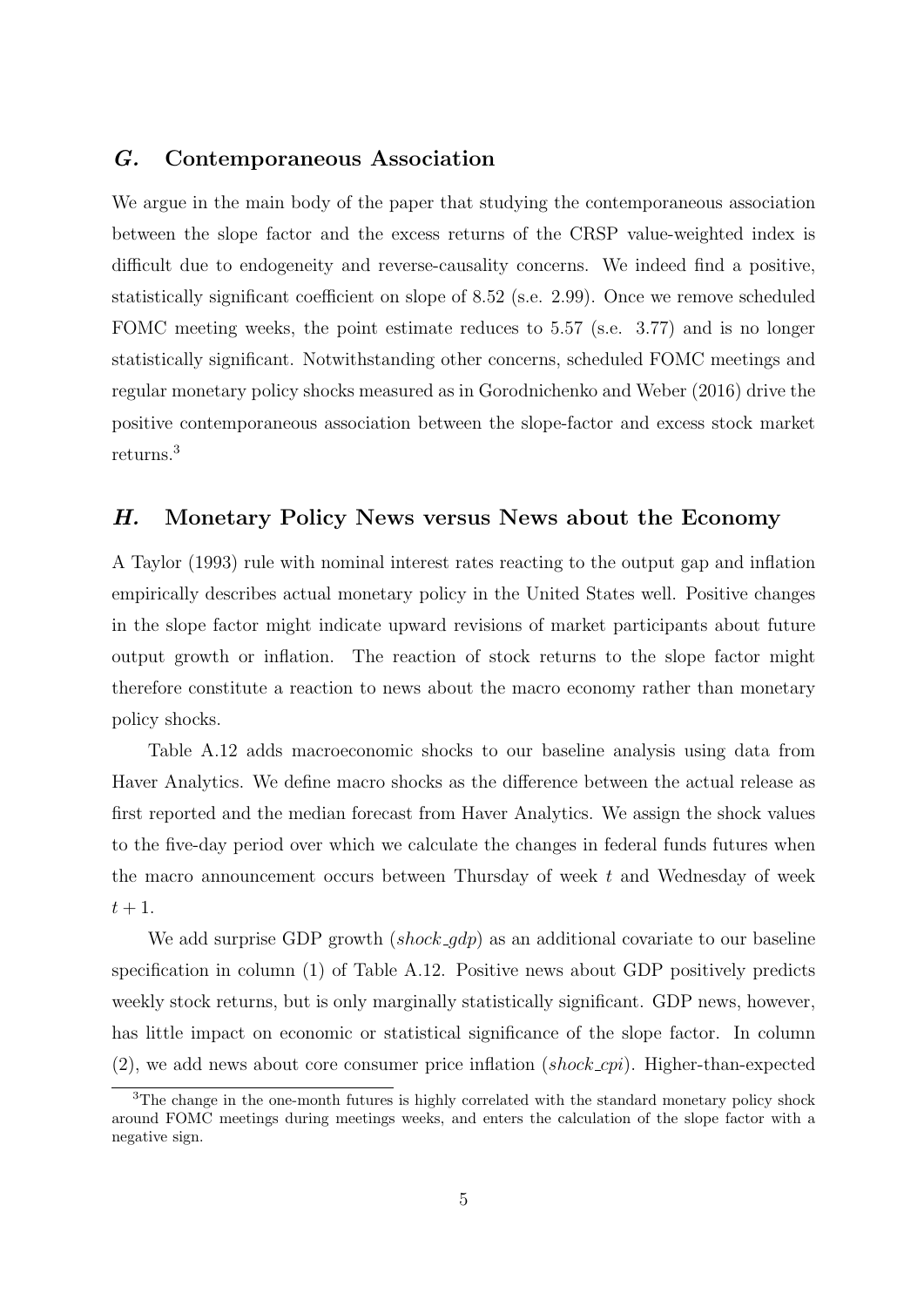inflation negatively predicts stock returns, but statistical significance is sparse. Inflation surprises have no impact on the predictive power of the slope factor. Column (3) adds both inflation and GDP news jointly. The point estimate on slope barely changes.

Column (4) also adds news about capacity utilization *(shock\_cu)*, consumer confidence (shock cc), employment costs (shock ec), initial unemployment claims (shock ic), the manufacturing composite index  $(shook_m f q)$ , new home sales  $(shook_n h s)$ , non-farm payroll (shock  $nfp$ ), core producer price inflation (shock ppi), retail sales (shock rs), and unemployment  $(shook\_ur)$ . In addition to GDP news, retail sales positively predict the next weeks' stock returns, whereas higher-than-expected capacity utilization and news about higher unemployment negatively predict next weeks' returns. The additional covariates, however, have no impact on the economic or statistical significance of the slope factor.<sup>[4](#page-0-0)</sup>

In the last column, we regress the slope factor on the macro surprises. Higherthan-expected capacity utilization, consumer confidence, manufacturing index, non-farm payroll, producer price inflation, retail sales, and lower-than-expected unemployment numbers lead to an increase in slope consistent with the idea that stronger macroeconomic fundamentals warrant an increase in the speed of future monetary policy tightening.

Table [A.12](#page-60-0) shows that macro news affects the slope factor, but news about the economy is unlikely to drive the predictability of weekly stock returns by the slope factor. Rather, news about the stance of monetary policy seems to be the driving force behind the stock return predictability by the slope factor.

#### I. Economic Magnitudes

We employ the results in [Campbell and Thompson](#page-27-1) [\(2008\)](#page-27-1) to assess the economic significance of our findings. Specifically, we assess how much an investor could possibly gain following the predictions the slope factor generates, to create a link between statistical measures of forecast performance (out-of-sample  $R^2$ ) and more interesting economic quantities, such as gains in excess returns or increases in Sharpe ratios.

To generate out-of-sample forecasts, we first re-estimate equation [\(6\)](#page-10-0) from 1988 through 1994 and use the parameters estimates ( $\hat{\alpha}$  and  $\hat{\beta}$ ) to compute an out-of-sample

<sup>&</sup>lt;sup>4</sup>We find a point estimate and statistical significance of slope which is unaltered when we measure macro news over the return week.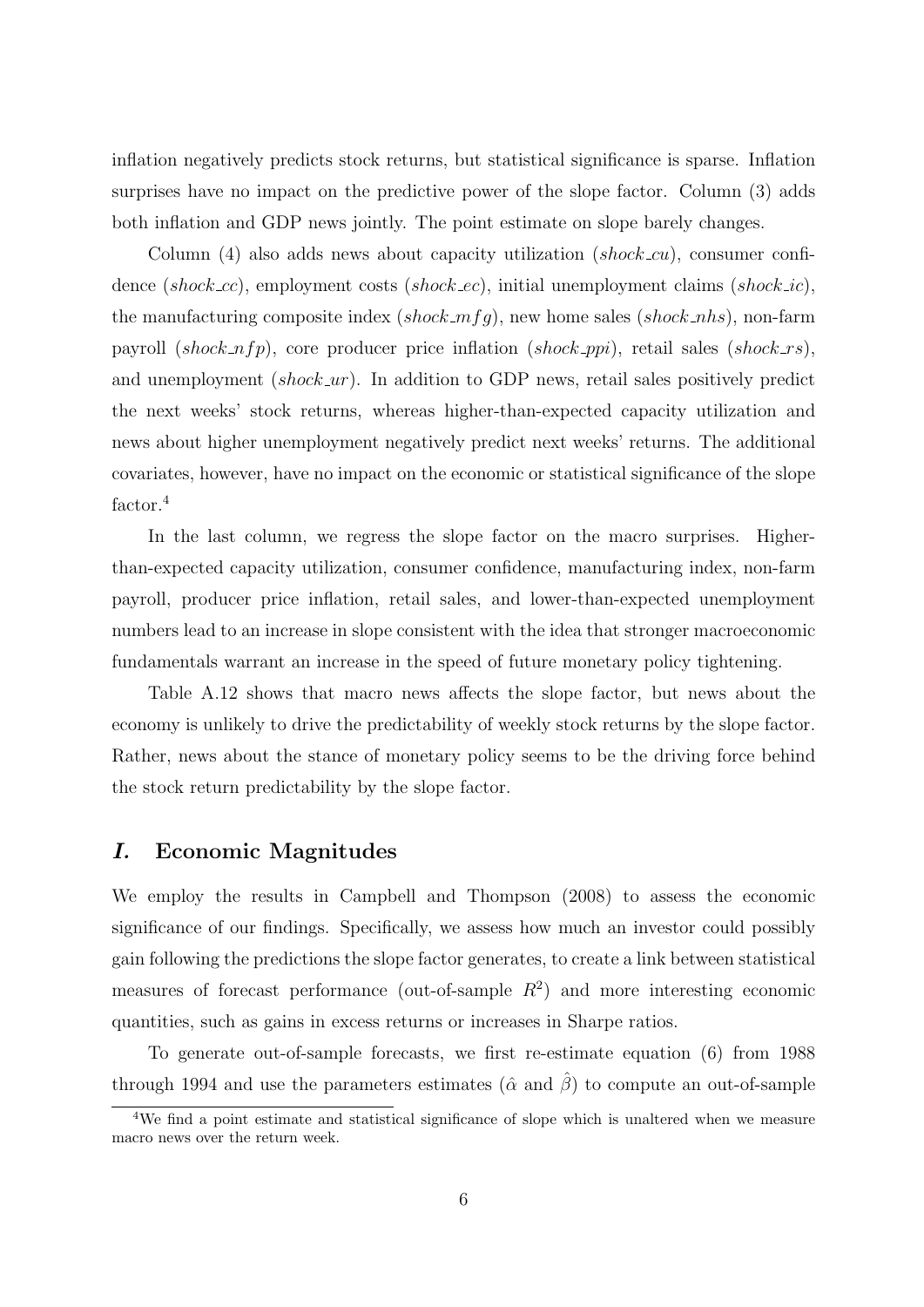version of the slope factor for the time period from 1995 through 2007:

$$
slope_t^{oos} = \Delta ff_{t,t+1,3} - \left(\hat{\alpha} + \hat{\beta}\Delta ff_{t,t+1,1}\right). \tag{A.2}
$$

For the period from 1988 through 1994, we also estimate the following predictive regression:

$$
R_{t+1} = \gamma_0 + \gamma_1 slope_t. \tag{A.3}
$$

We then use the parameters estimates from equation  $(A.3)$  together with the out-ofsample slope factor to compute an out-of-sample prediction for excess returns, as

$$
\widehat{R_{t+1}} = \widehat{\gamma}_0 + \widehat{\gamma}_1 slope_t^{oos}.\tag{A.4}
$$

Following [Campbell and Thompson](#page-27-1) [\(2008\)](#page-27-1), we then compute the out-of-sample  $R^2$ as

$$
R_{OOS}^2 = 1 - \frac{\sum_{t=1}^{T} \left( R_{t+1} - \widehat{R_{t+1}} \right)^2}{\sum_{t=1}^{T} \left( R_{t+1} - \bar{R}_{t+1} \right)^2},
$$
\n(A.5)

where  $\bar{R}_{t+1}$  denotes the average excess return over the period from 1988 through 1994. We obtain an out-of-sample  $R^2$  of 0.27%.

Assuming mean-variance preferences with risk-aversion parameter  $\rho$ , [Campbell and](#page-27-1) [Thompson](#page-27-1) [\(2008\)](#page-27-1) show that a buy-and-hold investor will earn an excess return of

$$
\frac{S^2}{\rho},
$$

where  $S<sup>2</sup>$  denotes the unconditional squared Sharpe ratio.

An investor conditioning on the prediction of the slope factor will earn an average excess return of

$$
\left(\frac{1}{\rho}\right) \left(\frac{S^2 + R_{OOS}^2}{1 - R_{OOS}^2}\right).
$$

The weekly unconditional Sharpe ratio from 1988 through 2007 is approximately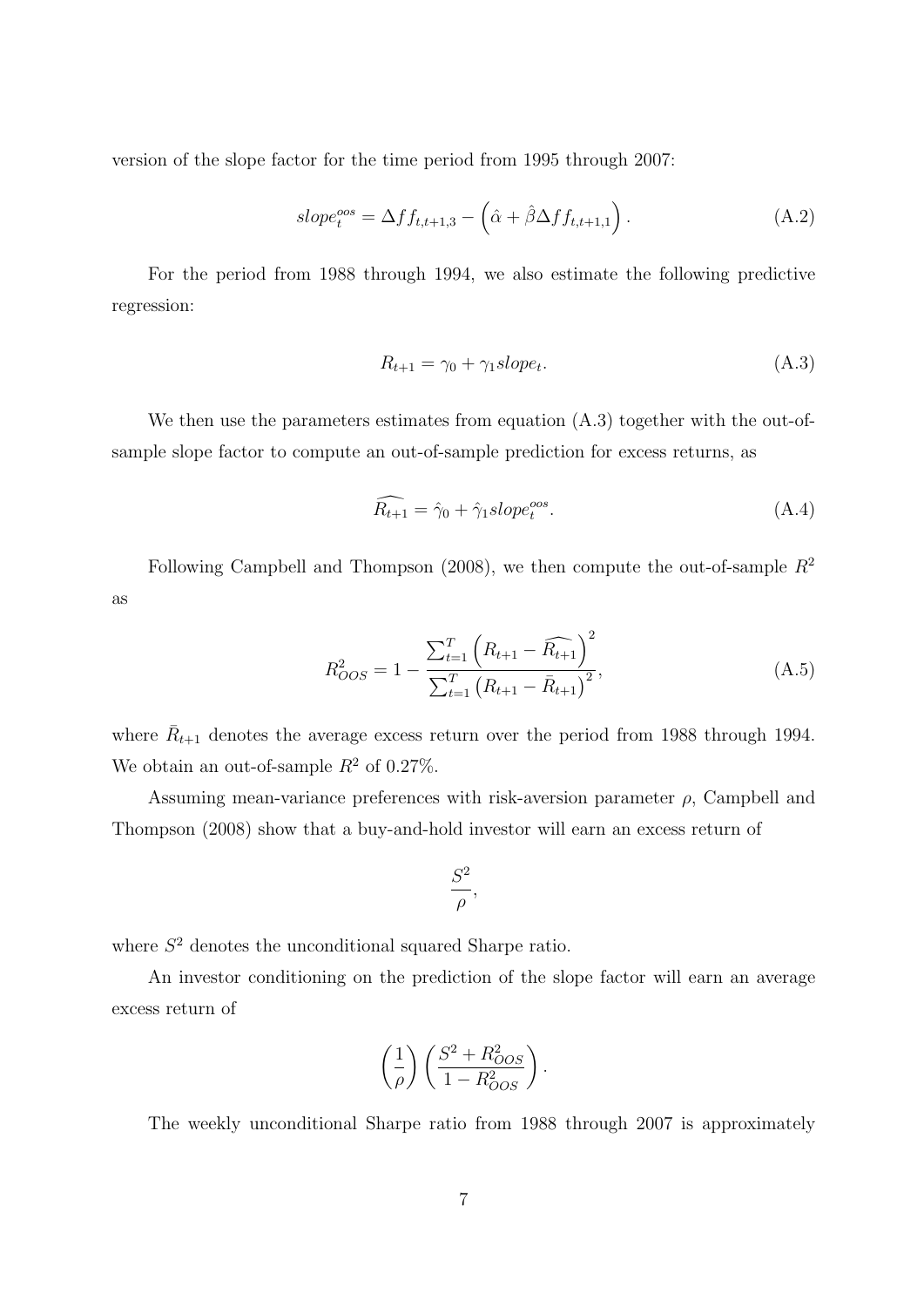7.31%, so a buy-and-hold investor with unit risk aversion would have received an average weekly excess return of 0.53%. An investor using the slope factor to make conditional portfolio choices would have earned an average weekly excess return of 0.81%.

[Cochrane](#page-27-2) [\(1999\)](#page-27-2) suggests an alternative methodology to evaluate the economic significance of return predictability. Sharpe ratios of a buy-and-hold investor  $(S)$  and an investor conditioning on the slope factor are related by  $S^* = \sqrt{\frac{S^2 + R_{OOS}^2}{1 - R_{OOS}^2}}$ . For our example, we get an increase in the weekly Sharpe ratio of almost  $20\%$ , that is,  $S^* = 9.00\%$ compared to  $S = 7.31\%$ .

Slope is a regression residual and one concern is that trading based on information about the speed of future monetary policy tightening and loosening might not be profitable due to transaction costs. The average percentage bid-ask spread of the SPDR S&P 500 (SPY) between 2002 and 2015 is 0.01% and the median spread is 0.008%. The average absolute weekly excess return instead is 1.7%, indicating transaction costs are not a major concern.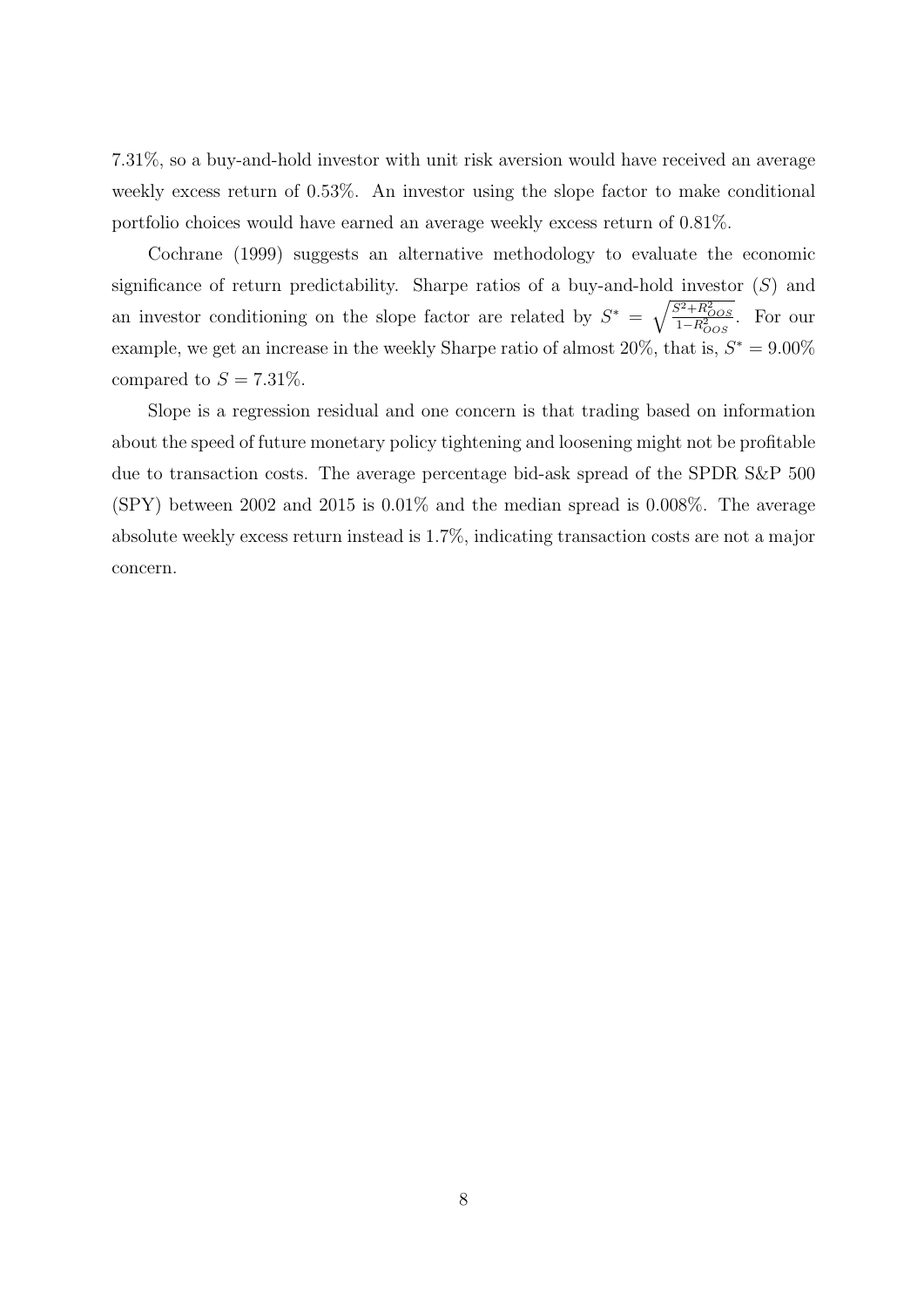

Figure A.1: Regression Coefficient for Slope Estimation

This figure plots the time series of the regression coefficient, regressing changes in the six-month futures-implied federal funds rate on changes in the one-month futures-implied federal funds rate from 1994 to 2007. The blue solid line reports estimates of an expanding window regression, whereas the red dashed reports coefficients for a constant window estimation of 60 weeks.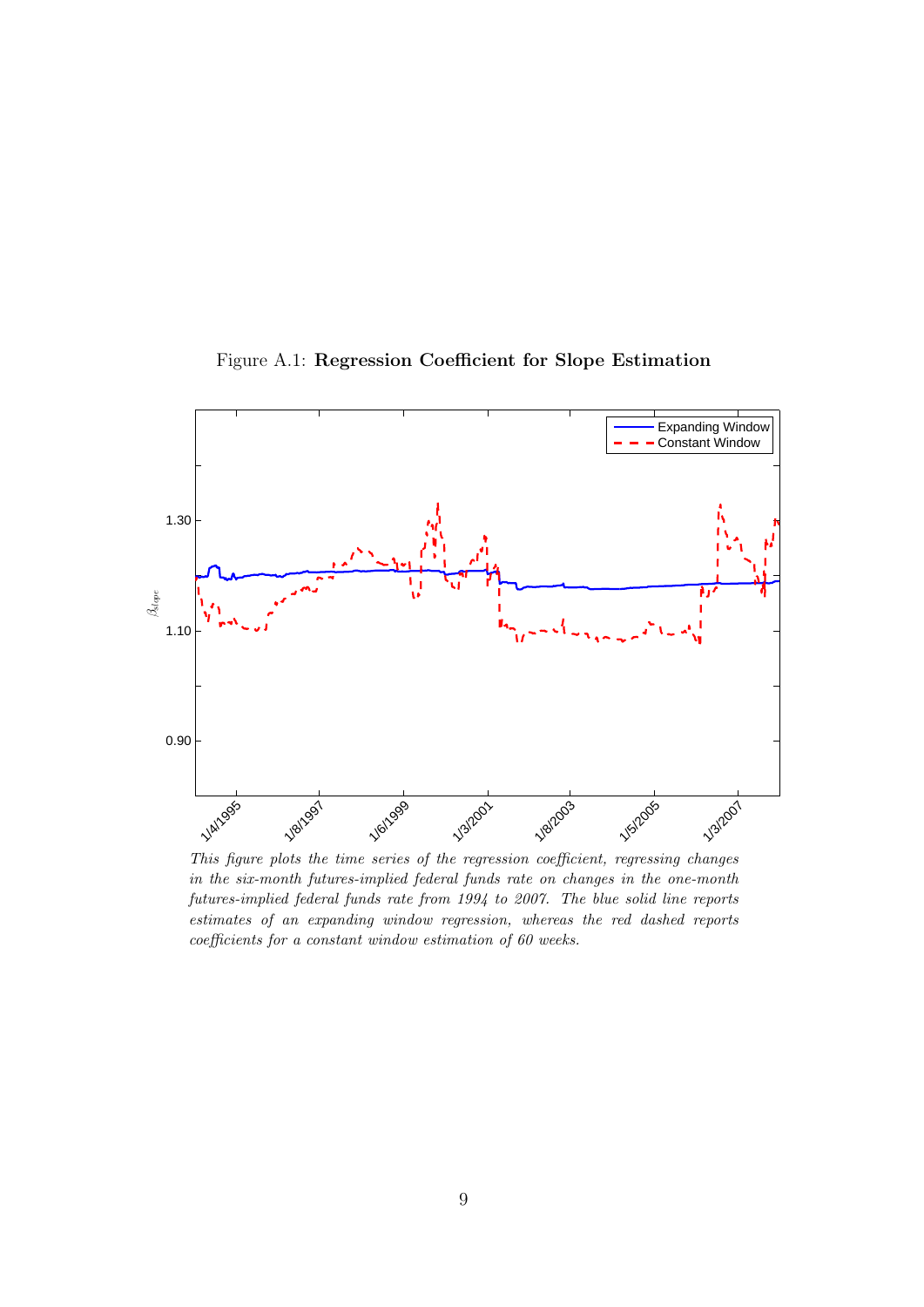| )<br> <br>$\frac{1}{\epsilon}$<br>J<br>ľ                                                                                                                  |
|-----------------------------------------------------------------------------------------------------------------------------------------------------------|
| 202022-022<br>ſ<br>ׇ֚֓֡<br>I<br>J<br>ζ                                                                                                                    |
| 0<br>¦<br>)<br>1<br>ŀ                                                                                                                                     |
| ;<br>;<br>֡֡֡֡֡<br>֖֖֖֪ׅׅׅ֪ׅ֖֧֪֪ׅ֖֚֚֚֚֚֚֚֚֚֚֚֚֚֚֚֚֚֚֚֚֡֝֝֝֝֬֝֬֝֬֝֝֓<br>֖֖֖֖֖֧֧֖֧֧֧֧֧֧֧֧֧ׅ֖֧֧֚֚֚֚֚֚֚֚֚֚֚֚֚֚֚֚֚֚֚֚֚֚֚֡֝֓֝֬֝֓֝֓֝֬֓֝֬֝֬֝֬֜֝֬֝֬<br>)<br>ſ<br>١ |
| .<br>1<br>Ï<br>ĺ<br>l                                                                                                                                     |
| $\vdots$<br>l<br>.<br> <br> <br>ì<br>l<br>Ę                                                                                                               |

the dividend-price ratio (dp<sub>t</sub>), the VIX (VIX<sub>t</sub>), realized variance (RV<sub>t</sub>), the variance risk premium (VRP<sub>t</sub>), the federal funds target rate (Fedfunds<sub>t</sub>), the term We construct the slope factor as a regression residual of weekly changes of the three-month federal funds futures-implied rate on the one-month federal funds futures-implied rate (see equation (6)) for the sample until 2007 and use the changes in the six-month and 3-month futures-implied rates. Our sample period is This table reports weekly predictive regressions of the excess returns of the CRSP value-weighted index on the slope factor (Slope<sub>t</sub>), lagged index returns  $(R_t)$ , spread (TermSpread,), and the monetary policy shock (mp<sub>t</sub>) from Gorodnichenko and Weber (2016). We report bootstrapped standard errors in parentheses. This table reports weekly predictive regressions of the excess returns of the CRSP value-weighted index on the slope factor (Slope<sub>t</sub>), lagged index returns  $(R_t)$ , the dividend-price ratio (dp<sub>t</sub>), the VIX (VIX<sub>t</sub>), realized variance (RV<sub>t</sub>), the variance risk premium (V RP<sub>t</sub>), the federal funds target rate (Fedfunds<sub>t</sub>), the term<br> $\dot{m}$ We construct the slope factor as a regression residual of weekly changes of the three-month federal funds futures-implied rate on the one-month federal funds futures-implied rate (see equation [\(6\)](#page-10-0)) for the sample until 2007 and use the changes in the six-month and 3-month futures-implied rates. Our sample period is  $spread (TermSpread), and the monetary policy shock (mp<sub>t</sub>) from Gorodnichenko and Weber (2016). We report bootstrapped standard errors in parentheses,  $m_{\rm w} = 0.0005$$  $spread (TermSpread), and the monetary policy shock (mp<sub>t</sub>) from Gorodnichenko and Weber (2016). We report bootstrapped standard errors in parentheses,  $m_{\rm w} = 0.0005$$  $spread (TermSpread), and the monetary policy shock (mp<sub>t</sub>) from Gorodnichenko and Weber (2016). We report bootstrapped standard errors in parentheses,  $m_{\rm w} = 0.0005$$  $spread (TermSpread), and the monetary policy shock (mp<sub>t</sub>) from Gorodnichenko and Weber (2016). We report bootstrapped standard errors in parentheses,  $m_{\rm w} = 0.0005$$  $spread (TermSpread), and the monetary policy shock (mp<sub>t</sub>) from Gorodnichenko and Weber (2016). We report bootstrapped standard errors in parentheses,  $m_{\rm w} = 0.0005$$ from the first meet of 100/ to the last meet of 9018 for a total of 1981 meets from the first week of 1994 to the last week of 2018 for a total of 1284 weeks.

| monon a lot oraz fo waam aene and een fo waam aent annul |                              |                   |                     | UJ 1604 WEERS.                                                                           |                                                                  |                                                                                |                                                                                |                                                                  |                                                    |                                                                                                                  |
|----------------------------------------------------------|------------------------------|-------------------|---------------------|------------------------------------------------------------------------------------------|------------------------------------------------------------------|--------------------------------------------------------------------------------|--------------------------------------------------------------------------------|------------------------------------------------------------------|----------------------------------------------------|------------------------------------------------------------------------------------------------------------------|
|                                                          | $\left( \frac{1}{2} \right)$ | $\widehat{\odot}$ | $\widehat{S}$       | $\bigoplus$                                                                              | $\widehat{\mathbb{G}}$                                           | $\odot$                                                                        | E                                                                              | $\circledS$                                                      | $\odot$                                            | $\left(10\right)$                                                                                                |
| Constant                                                 | $0.11**$                     | $0.12^{**}$       | $-0.18$             |                                                                                          |                                                                  |                                                                                |                                                                                |                                                                  |                                                    |                                                                                                                  |
|                                                          | (0.06)                       | (0.06)            | $\left(0.26\right)$ |                                                                                          |                                                                  |                                                                                |                                                                                |                                                                  |                                                    |                                                                                                                  |
| $Slope_t$                                                | $-4.15***$                   | $-3.62**$         | $-3.58**$           |                                                                                          |                                                                  |                                                                                |                                                                                |                                                                  |                                                    |                                                                                                                  |
|                                                          | (1.51)                       | (1.52)            | (1.71)              | $\begin{array}{c} 0.11 \\ (0.24) \\ -3.61^{**} \\ (1.71) \\ -0.06 \\ (0.04) \end{array}$ | 0.20<br>$(0.16)$<br>$-3.65**$<br>$(1.52)$<br>$-0.06$<br>$(0.04)$ | $\begin{array}{c} 0.00 \\ (0.13) \\ -3.48^{**} \\ (1.72) \\ -0.04 \end{array}$ | $\begin{array}{c} 0.14 \\ (0.09) \\ -3.61^{**} \\ (1.52) \\ -0.06 \end{array}$ | 0.14<br>$(0.10)$<br>$-3.58**$<br>$(1.53)$<br>$-0.06$<br>$(0.04)$ | 0.11**<br>(0.06)<br>$-3.51$ **<br>(1.50)<br>(0.06* |                                                                                                                  |
| $\boldsymbol{R_t}$                                       |                              | $-0.06$           | $-0.05$             |                                                                                          |                                                                  |                                                                                |                                                                                |                                                                  |                                                    |                                                                                                                  |
|                                                          |                              | (0.04)            | (0.04)              |                                                                                          |                                                                  |                                                                                |                                                                                |                                                                  |                                                    | $\begin{array}{c} -0.21 \\ (0.33) \\ -3.27^* \\ (1.70) \\ -0.04 \\ (0.04) \\ (3.394^* \\ (13.08) \\ \end{array}$ |
| $dp_t$                                                   |                              |                   | 15.83               |                                                                                          |                                                                  |                                                                                |                                                                                |                                                                  |                                                    |                                                                                                                  |
|                                                          |                              |                   | (13.09)             |                                                                                          |                                                                  |                                                                                |                                                                                |                                                                  |                                                    |                                                                                                                  |
| $VIX_t$                                                  |                              |                   |                     |                                                                                          |                                                                  |                                                                                |                                                                                |                                                                  |                                                    |                                                                                                                  |
|                                                          |                              |                   |                     | (0.00)                                                                                   |                                                                  |                                                                                |                                                                                |                                                                  |                                                    |                                                                                                                  |
| $RV_t$                                                   |                              |                   |                     |                                                                                          |                                                                  |                                                                                |                                                                                |                                                                  |                                                    | $\begin{array}{c} 0.04 \\ (0.03) \\ -0.04 \\ (0.03) \end{array}$                                                 |
|                                                          |                              |                   |                     |                                                                                          | $-0.01$<br>(0.01)                                                |                                                                                |                                                                                |                                                                  |                                                    |                                                                                                                  |
| $VRP_t$                                                  |                              |                   |                     |                                                                                          |                                                                  | $-0.03$<br>(0.03)                                                              |                                                                                |                                                                  |                                                    |                                                                                                                  |
| $Fedfunds_t$                                             |                              |                   |                     |                                                                                          |                                                                  |                                                                                |                                                                                |                                                                  |                                                    |                                                                                                                  |
|                                                          |                              |                   |                     |                                                                                          |                                                                  |                                                                                | $-0.01$<br>(0.02)                                                              |                                                                  |                                                    | $-0.03$<br>$(0.03)$<br>$-0.09$<br>$(0.07)$<br>$-7.23$ <sup>*</sup><br>$(4.10)$                                   |
| $TermSpred_t$                                            |                              |                   |                     |                                                                                          |                                                                  |                                                                                |                                                                                |                                                                  |                                                    |                                                                                                                  |
|                                                          |                              |                   |                     |                                                                                          |                                                                  |                                                                                |                                                                                | $-0.01$<br>(0.05)                                                |                                                    |                                                                                                                  |
| $mp_t$                                                   |                              |                   |                     |                                                                                          |                                                                  |                                                                                |                                                                                |                                                                  | $-6.95*$                                           |                                                                                                                  |
|                                                          |                              |                   |                     |                                                                                          |                                                                  |                                                                                |                                                                                |                                                                  | (4.14)                                             |                                                                                                                  |
|                                                          |                              |                   |                     |                                                                                          |                                                                  |                                                                                |                                                                                |                                                                  |                                                    |                                                                                                                  |
| $\rm R^2$                                                | 0.50                         | 0.80              | $0.96\,$            | 0.81                                                                                     | 0.85                                                             | 1.08                                                                           | $0.81\,$                                                                       | 0.81                                                             | $1.60\,$                                           | 2.28                                                                                                             |
| Nobs                                                     | 1284                         | 1283              | 1283                | 1282                                                                                     | 1283                                                             | 1282                                                                           | 1283                                                                           | 1281                                                             | 1283                                               | 1280                                                                                                             |
| *** $p < 0.01$ , ** $p < 0.05$ , * $p < 0.1$             |                              |                   |                     |                                                                                          |                                                                  |                                                                                |                                                                                |                                                                  |                                                    |                                                                                                                  |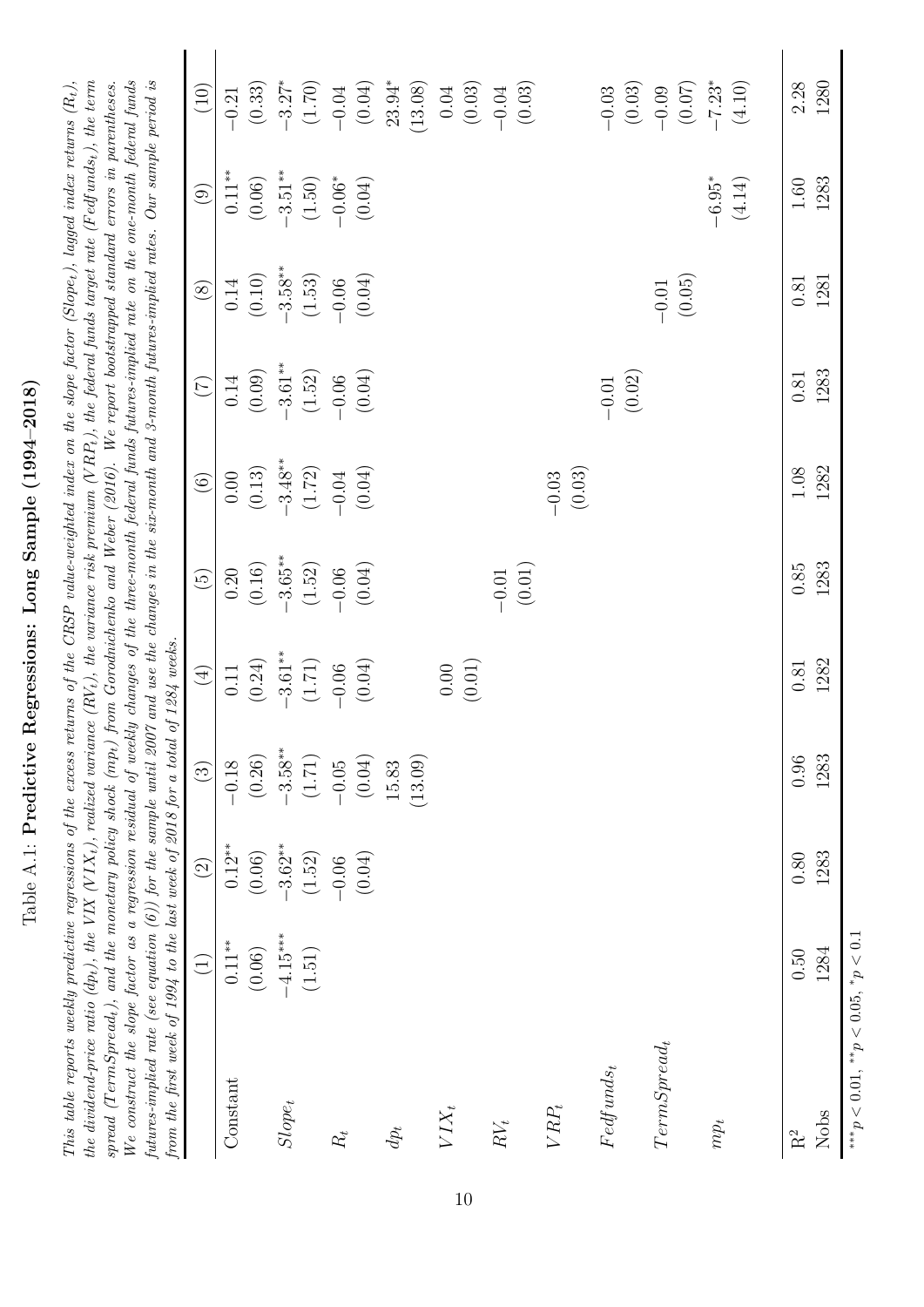| ı<br>1)                                     |
|---------------------------------------------|
| $\sim$ D dtm $\sim$ D dtm<br>.<br>1<br>֡֡֡֡ |
|                                             |
|                                             |
| $6 \text{ ms} + 6 \text{ ms}$               |
| ¢                                           |
| The Homocane h<br>i<br>١                    |
| I                                           |
| i<br>$\frac{1}{2}$                          |
|                                             |
|                                             |
| $\frac{1}{2}$<br>l<br>١                     |

the dividend-price ratio (dp<sub>t</sub>), the VIX (VIX<sub>t</sub>), realized variance (RV<sub>t</sub>), the variance risk premium (VRP<sub>t</sub>), the federal funds target rate (Fedfunds<sub>t</sub>), the term  $S_{\text{pred}}$  (TermSpread<sub>t</sub>), and the monetary policy shock (mp<sub>t</sub>) from Gorodnichenko and Weber (2016). We report bootstrapped standard errors in parentheses. We construct the slope factor as a regression residual of weekly changes of the six-month federal funds futures-implied rate on the one-month federal funds futures-implied rate (see equation (6)). Our sample period is from the first week of 1994 to the last week of 2007 for a total of 696 weeks (the six month futures This table reports weekly predictive regressions of the excess returns of the CRSP value-weighted index on the slope factor (Slope<sub>t</sub>), lagged index returns  $(R_t)$ , This table reports weekly predictive regressions of the excess returns of the CRSP value-weighted index on the slope factor (Slope<sub>t</sub>), lagged index returns  $(R_t)$ , the dividend-price ratio (dpt), the VIX (V IXt), realized variance (RVt), the variance risk premium (V RPt), the federal funds target rate (F edfundst), the term We construct the slope factor as a regression residual of weekly changes of the six-month federal funds futures-implied rate on the one-month federal funds futures-implied rate (see equation [\(6\)](#page-10-0)). Our sample period is from the first week of 1994 to the last week of 2007 for a total of 696 weeks (the six month futures  $spread (TermSpred_t), and the monetary policy shock (mp_t) from Gorodnichenko and Weber (2016). We report bootstrapped standard errors in parentheses,  $m \neq 0$$  $spread (TermSpred_t), and the monetary policy shock (mp_t) from Gorodnichenko and Weber (2016). We report bootstrapped standard errors in parentheses,  $m \neq 0$$  $spread (TermSpred_t), and the monetary policy shock (mp_t) from Gorodnichenko and Weber (2016). We report bootstrapped standard errors in parentheses,  $m \neq 0$$  $spread (TermSpred_t), and the monetary policy shock (mp_t) from Gorodnichenko and Weber (2016). We report bootstrapped standard errors in parentheses,  $m \neq 0$$  $spread (TermSpred_t), and the monetary policy shock (mp_t) from Gorodnichenko and Weber (2016). We report bootstrapped standard errors in parentheses,  $m \neq 0$$ contract was not heavily traded at the beginning of the sample which explains the missing weeks). contract was not heavily traded at the beginning of the sample which explains the missing weeks).

|                                              | $\bigoplus$ | $\odot$              | $\circled{3}$       | $\begin{pmatrix} 1 \\ 4 \end{pmatrix}$ | $\left(\overline{5}\right)$                     | $\odot$                                         | $\begin{picture}(220,20) \put(0,0){\line(1,0){10}} \put(15,0){\line(1,0){10}} \put(15,0){\line(1,0){10}} \put(15,0){\line(1,0){10}} \put(15,0){\line(1,0){10}} \put(15,0){\line(1,0){10}} \put(15,0){\line(1,0){10}} \put(15,0){\line(1,0){10}} \put(15,0){\line(1,0){10}} \put(15,0){\line(1,0){10}} \put(15,0){\line(1,0){10}} \put(15,0){\line($ | $\circledS$                                   | $\odot$                                        | (10)                                                               |
|----------------------------------------------|-------------|----------------------|---------------------|----------------------------------------|-------------------------------------------------|-------------------------------------------------|-----------------------------------------------------------------------------------------------------------------------------------------------------------------------------------------------------------------------------------------------------------------------------------------------------------------------------------------------------|-----------------------------------------------|------------------------------------------------|--------------------------------------------------------------------|
| Constant                                     | $0.12^\ast$ | $0.14*$              | $-0.46$             | $-0.06$                                | $-0.04$                                         |                                                 | $0.01\,$                                                                                                                                                                                                                                                                                                                                            |                                               |                                                |                                                                    |
|                                              | (0.09)      | (0.09)               | (0.39)              | (0.30)                                 | (0.21)                                          | (0.15)                                          | (0.22)                                                                                                                                                                                                                                                                                                                                              | $-0.09$<br>$(0.20)$<br>$-2.62***$<br>$(1.07)$ | 0.11*<br>(0.09)<br>-2.15**<br>(1.02)<br>(0.05) | $-1.40**$<br>$(0.71)$<br>$-2.03**$<br>$(1.02)$<br>$-0.11***$       |
| $Slope_t$                                    | $-3.11***$  |                      | $-2.55***$          |                                        |                                                 |                                                 |                                                                                                                                                                                                                                                                                                                                                     |                                               |                                                |                                                                    |
|                                              | (1.08)      | $-2.59***$<br>(1.05) | (1.05)              | $-2.48***$<br>(1.02)                   |                                                 | $-2.61***$<br>$(1.05)$<br>$-0.10**$<br>$(0.05)$ | $-2.60***$<br>(1.05)                                                                                                                                                                                                                                                                                                                                |                                               |                                                |                                                                    |
| $R_{\rm t}$                                  |             | $-0.10**$            | $-0.10**$           |                                        |                                                 |                                                 |                                                                                                                                                                                                                                                                                                                                                     |                                               |                                                |                                                                    |
|                                              |             | (0.05)               | (0.05)              | $-0.09$ **<br>(0.05)                   | $-2.52***$<br>$(1.03)$<br>$-0.10**$<br>$(0.05)$ |                                                 | $-0.10**$<br>(0.05)                                                                                                                                                                                                                                                                                                                                 | $-0.09$ <sup>**</sup><br>(0.05)               |                                                |                                                                    |
| $dp_t$                                       |             |                      | $36.03*$<br>(21.95) |                                        |                                                 |                                                 |                                                                                                                                                                                                                                                                                                                                                     |                                               |                                                | $62.77***$<br>(25.94)                                              |
|                                              |             |                      |                     |                                        |                                                 |                                                 |                                                                                                                                                                                                                                                                                                                                                     |                                               |                                                |                                                                    |
| $VIX_t$                                      |             |                      |                     | (0.01)                                 |                                                 |                                                 |                                                                                                                                                                                                                                                                                                                                                     |                                               |                                                | $\begin{array}{c} 0.00 \\ (0.03) \\ 0.01 \\ (0.03) \end{array}$    |
| $\cal RV_t$                                  |             |                      |                     |                                        |                                                 |                                                 |                                                                                                                                                                                                                                                                                                                                                     |                                               |                                                |                                                                    |
|                                              |             |                      |                     |                                        | (0.01)                                          |                                                 |                                                                                                                                                                                                                                                                                                                                                     |                                               |                                                |                                                                    |
| $VRP_t$                                      |             |                      |                     |                                        |                                                 | (0.01)                                          |                                                                                                                                                                                                                                                                                                                                                     |                                               |                                                |                                                                    |
| $Fedfunds_t$                                 |             |                      |                     |                                        |                                                 |                                                 | $0.03\,$                                                                                                                                                                                                                                                                                                                                            |                                               |                                                |                                                                    |
|                                              |             |                      |                     |                                        |                                                 |                                                 | (0.05)                                                                                                                                                                                                                                                                                                                                              |                                               |                                                | $\begin{array}{c} -0.10 \\ (0.10) \\ 0.23^* \\ (0.15) \end{array}$ |
| $TermSpred_t$                                |             |                      |                     |                                        |                                                 |                                                 |                                                                                                                                                                                                                                                                                                                                                     | 0.09                                          |                                                |                                                                    |
|                                              |             |                      |                     |                                        |                                                 |                                                 |                                                                                                                                                                                                                                                                                                                                                     | (0.07)                                        |                                                |                                                                    |
| $mp_t$                                       |             |                      |                     |                                        |                                                 |                                                 |                                                                                                                                                                                                                                                                                                                                                     |                                               | $-12.28***$                                    | $-11.96***$                                                        |
|                                              |             |                      |                     |                                        |                                                 |                                                 |                                                                                                                                                                                                                                                                                                                                                     |                                               | (2.82)                                         | (2.88)                                                             |
| $\mathbf{R}^2$                               | 1.18        | 2.02                 | 2.39                | 2.10                                   | 2.15                                            | $2.06$                                          | 2.07                                                                                                                                                                                                                                                                                                                                                | 2.06                                          | 5.26                                           | 6.31                                                               |
| Nobs                                         | 696         | 695                  | 695                 | 694                                    | 695                                             | 694                                             | 695                                                                                                                                                                                                                                                                                                                                                 | 689                                           | 695                                            | 688                                                                |
| *** $p < 0.01$ , ** $p < 0.05$ , * $p < 0.1$ |             |                      |                     |                                        |                                                 |                                                 |                                                                                                                                                                                                                                                                                                                                                     |                                               |                                                |                                                                    |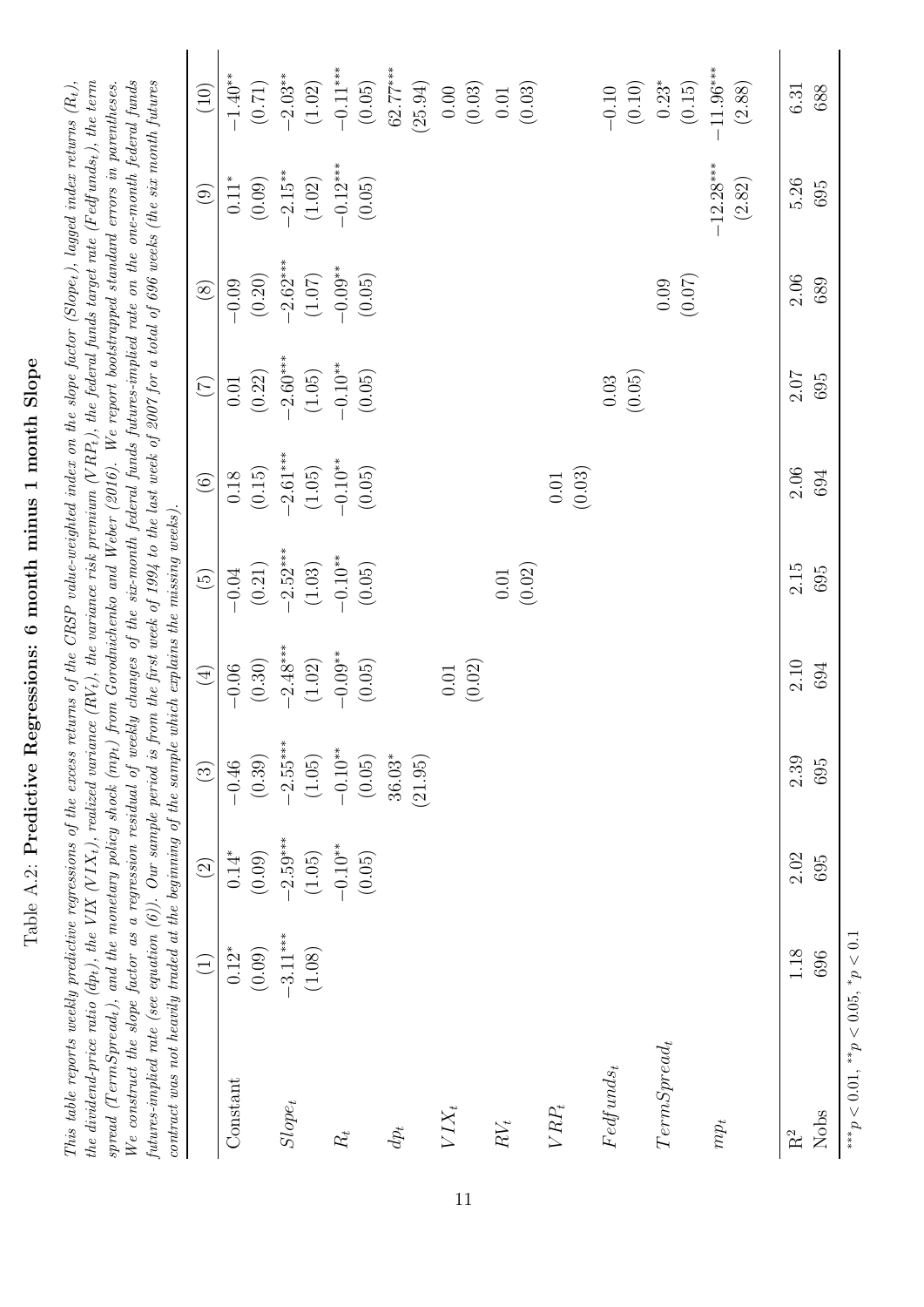#### Table A.3: Predictive Regressions: Meeting Types

This table reports weekly predictive regressions of the returns of the CRSP value-weighted index on the slope factor (Slope<sub>t</sub>) and lagged index returns  $(R_t)$  conditional on meetings types. We report bootstrapped standard errors in parentheses. We construct the slope factor as a regression residual of weekly changes of the three-month federal funds futures-implied rate on the one-month federal funds futures-implied rate (see equation [\(6\)](#page-10-0)). Our sample period is from the first week of 1994 to the last week of 2007 for a total of 725 weeks.

|                                 | (1)        | (2)        | (3)        | (4)        | (5)        |
|---------------------------------|------------|------------|------------|------------|------------|
| Constant                        | $0.13*$    | $0.23***$  | $0.23***$  | $0.13*$    | $0.16***$  |
|                                 | (0.09)     | (0.09)     | (0.09)     | (0.08)     | (0.09)     |
| $Slope_t$                       | $-6.96***$ | $-6.90***$ | $-6.91***$ | $-7.07***$ | $-7.44***$ |
|                                 | (1.98)     | (2.49)     | (2.40)     | (2.10)     | (1.95)     |
| $R_t$                           | $-0.09**$  | $-0.08*$   | $-0.08*$   | $-0.09***$ | $-0.08***$ |
|                                 | (0.05)     | (0.05)     | (0.05)     | (0.04)     | (0.04)     |
| Meeting                         |            | $-0.59***$ |            |            |            |
|                                 |            | (0.22)     |            |            |            |
| $Slope \times Meeting$          |            | $-0.55$    |            |            |            |
|                                 |            | (4.39)     |            |            |            |
| Regular                         |            |            | $-0.66***$ |            |            |
|                                 |            |            | (0.23)     |            |            |
| $Slope \times Regular$          |            |            | $-0.90$    |            |            |
|                                 |            |            | (4.60)     |            |            |
| Intermeeting                    |            |            |            | 1.27       |            |
|                                 |            |            |            | (1.01)     |            |
| $Slope \times Intermediateting$ |            |            |            | 0.68       |            |
|                                 |            |            |            | (12.45)    |            |
| Turing point                    |            |            |            |            | $-2.33***$ |
|                                 |            |            |            |            | (0.85)     |
| $Slope \times Turningpoint$     |            |            |            |            | 28.42      |
|                                 |            |            |            |            | (20.16)    |
| $R^2$                           | 2.61       | 3.57       | 3.75       | 2.84       | 4.23       |
| <b>Nobs</b>                     | 724        | 724        | 724        | 724        | 724        |
|                                 |            |            |            |            |            |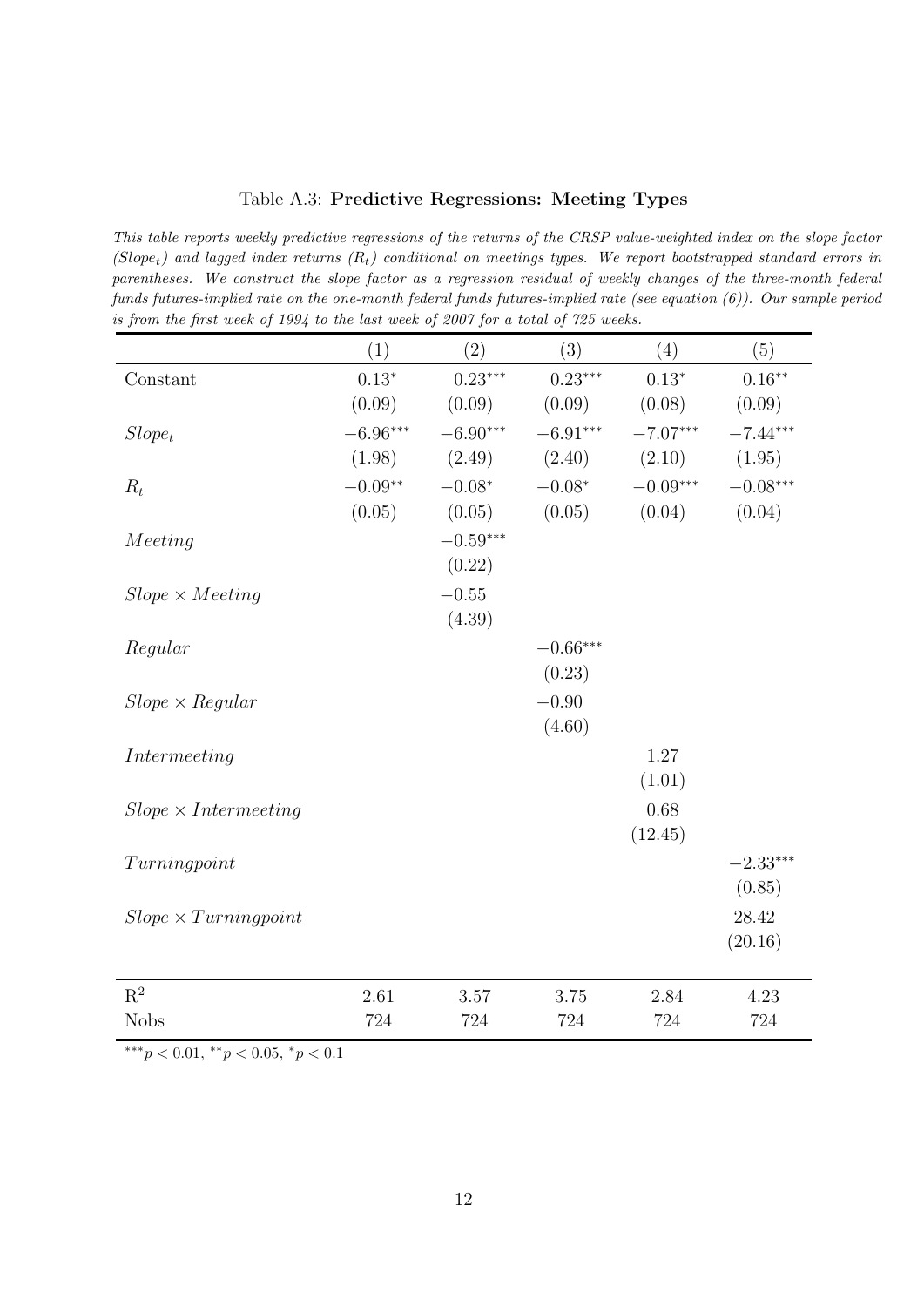|  |  |  | Table A.4: Predictive Regressions: Asymmetries |
|--|--|--|------------------------------------------------|
|--|--|--|------------------------------------------------|

This table reports weekly predictive regressions of the excess returns of the CRSP value-weighted index on the slope factor (Slope<sub>t</sub>) lagged index returns (R<sub>t</sub>) allowing for asymmetric effects of slope: Slope > 0 captures positive values of the slope factor; Slope  $\leq$  0 captures negative values of the slope factor; Slope<sub>upside</sub> captures values of the slope  $factor\ larger\ than\ one\ standard\ deviation\ above\ O;\ Slope_{downside}\ captures\ values\ of\ the\ slope\ factor\ larger\ than$ one standard deviation below 0; Slope<sub>normal</sub> captures the intermediate values of slope; Slope<sub>large</sub> captures value of the slope factor larger than 0.015 in absolute value. We report bootstrapped standard errors in parentheses. We construct the slope factor as a regression residual of weekly changes of the three-month federal funds futures-implied rate on the one-month federal funds futures-implied rate (see equation  $(6)$ ). Our sample period is from the first week of 1994 to the last week of 2007 for a total of 725 weeks.

|                        | (1)         | (2)         | (3)      | (4)                     | (5)        |
|------------------------|-------------|-------------|----------|-------------------------|------------|
| Constant               | $-0.01\,$   | 0.01        | $0.05\,$ | 0.07                    | $0.27***$  |
|                        | (0.11)      | (0.11)      | (0.09)   | (0.09)                  | (0.11)     |
| $Slope_t > 0$          | $-2.54$     | $-2.07$     |          |                         |            |
|                        | (3.67)      | (3.61)      |          |                         |            |
| $Slope_t \leq 0$       | $-12.21***$ | $-11.25***$ |          |                         |            |
|                        | (3.62)      | (3.44)      |          |                         |            |
| $R_t$                  |             | $-0.08**$   |          | $-0.08**$               | $-0.08*$   |
|                        |             | (0.05)      |          | (0.05)                  | (0.06)     |
| $Slope_{t, normal}$    |             |             | 7.52     | 7.84                    |            |
|                        |             |             | (6.27)   | (6.20)                  |            |
| $Slope_{t, \; upside}$ |             |             | $-3.82$  | $-3.41$                 |            |
|                        |             |             | (3.47)   | (3.43)                  |            |
| $Slope_{t,~downside}$  |             |             |          | $-12.08***$ $-11.21***$ |            |
|                        |             |             | (3.43)   | (3.27)                  |            |
| $Slope_{t, large}$     |             |             |          |                         | $-7.33***$ |
|                        |             |             |          |                         | (1.97)     |
|                        |             |             |          |                         |            |
| $\mathrm{R}^2$         | 2.31        | 2.96        | 2.34     | 3.02                    | 4.22       |
| <b>Nobs</b>            | 725         | 724         | 725      | 724                     | 413        |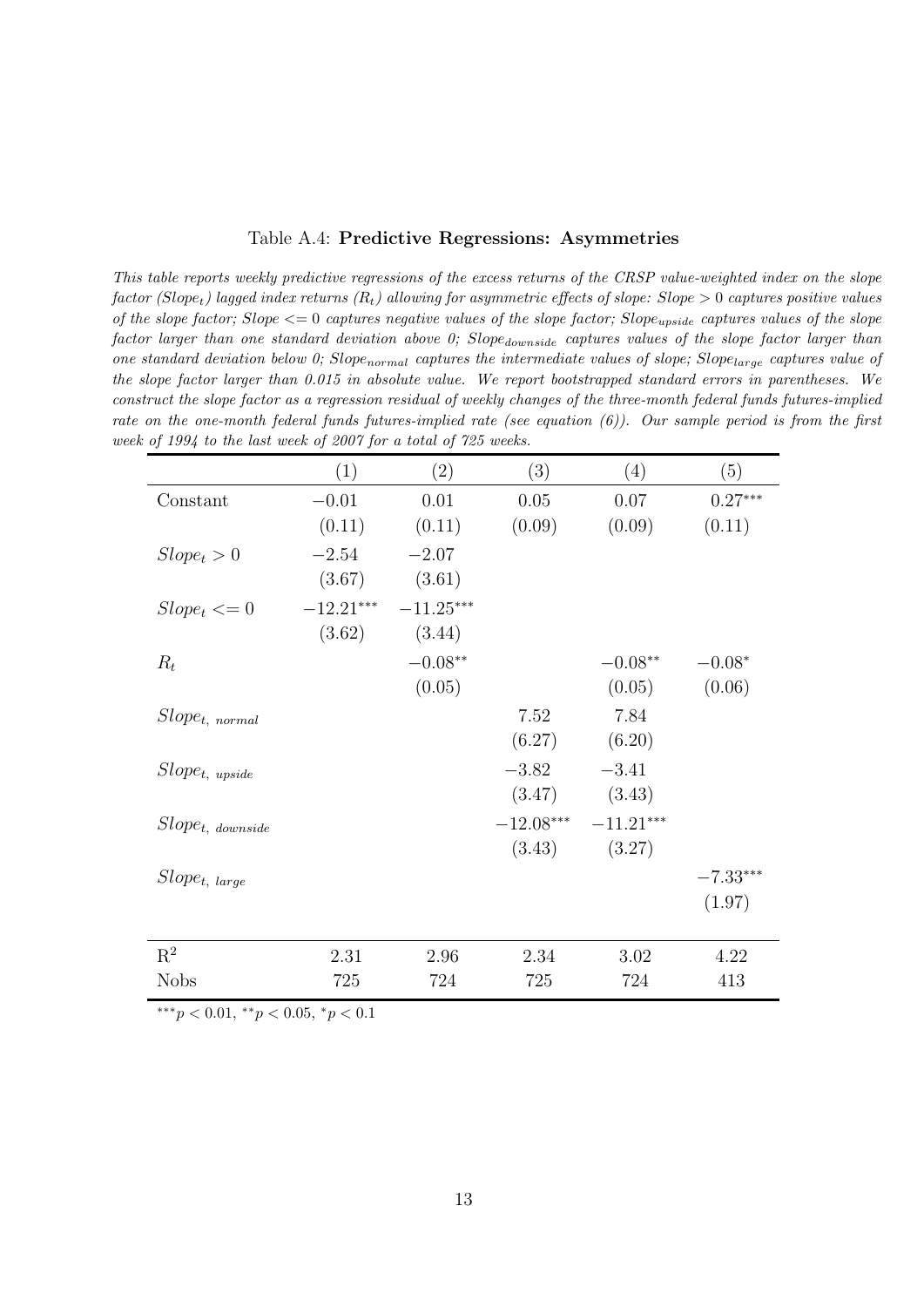| )<br>ו                                                                |
|-----------------------------------------------------------------------|
| くらく<br>ו<br>ו                                                         |
| $5 - 5 - 5 = 5$<br>Ì<br>֚֚֚֚֚֚֚֚֚֚֚֚֚֚֚֚֓֓֓֓֓֓֓֓֡׆֬                   |
| ;<br>;<br>;<br>í<br>ſ<br>l                                            |
| くらくり<br>ı<br>ı<br>֧֧֧֧֧֦֧֧֦֧֧֧֛֚֚֚֚֚֚֚֚֚֚֚֚֚֚֚֚֚֡֝֝֓֕֓֝֓֝֓֝֓֝֓֜֓<br>j |
| ĺ                                                                     |
| l<br>i                                                                |
|                                                                       |
| .<br>.<br>l                                                           |

the changes in the one-month and three-month federal funds futures-implied rates  $(\Delta f_{t,t+1,1}, \Delta f_{t,t+1,3})$ . We This table reports weekly predictive regressions of the excess returns of the  $CRSP$  value-weighted index on the slope factor (Slope<sub>t</sub>), the first two principal components of changes in federal funds futures (PC<sub>1</sub>, PC<sub>2</sub>), and report bootstrapped standard errors in parentheses. We construct the slope factor as a regression residual of weekly changes of the three-month federal funds futures-implied rate on the one-month federal funds futures-implied rate (see equation  $(6)$ ). Our sample period is from the first week of 1994 to the last week of 2007 for a total of 725 This table reports weekly predictive regressions of the excess returns of the CRSP value-weighted index on the  $\Gamma$ slope factor (Slope<sub>t</sub>), the first two principal components of changes in federal funds futures (PC<sub>1</sub>, PC<sub>2</sub>), and the changes in the one-month and three-month federal funds futures-implied rates  $(\Delta f f_{t,t+1,1}, \Delta f f_{t,t+1,3}).$  We report bootstrapped standard errors in parentheses. We construct the slope factor as a regression residual of weekly changes of the three-month federal funds futures-implied rate on the one-month federal funds futures-implied rate (see equation  $(6)$ ). Our sample period is from the first week of 1994 to the last week of 2007 for a total of  $725$ Table A.5: Predictive Regressions: Raw Changes and PCA

| weeks.                                       | Ì                                         |                                             |                                                                                                                  |                      |                     |                                                 |                                                                               |                                                                               |
|----------------------------------------------|-------------------------------------------|---------------------------------------------|------------------------------------------------------------------------------------------------------------------|----------------------|---------------------|-------------------------------------------------|-------------------------------------------------------------------------------|-------------------------------------------------------------------------------|
|                                              |                                           | $\odot$                                     | $\circledS$                                                                                                      | $\left( \pm \right)$ | $\widehat{\Theta}$  | $\odot$                                         | $\left(\sum_{i=1}^{n} a_i\right)$                                             | $\begin{pmatrix} 8 \end{pmatrix}$                                             |
| Constant                                     | $\stackrel{*}{\pm}$<br>$\overline{\circ}$ | $0.14^*$                                    | 0.14*<br>$(0.09)$<br>$(7.61**$<br>$(3.85)$<br>$(0.05)$<br>$(0.05)$<br>$(0.64)$<br>$(0.64)$<br>$(1.1$<br>$(3.25)$ | $0.14*$              | $0.12^{\ast}$       | $0.13^{*}$<br>(0.09)                            |                                                                               |                                                                               |
|                                              | (0.09)                                    | (0.09)                                      |                                                                                                                  | (0.09)               | (0.09)              |                                                 |                                                                               |                                                                               |
| $Slope_t$                                    | $-6.76***$                                |                                             |                                                                                                                  |                      |                     |                                                 |                                                                               |                                                                               |
|                                              | (1.98)                                    |                                             |                                                                                                                  |                      |                     |                                                 | $0.13^*$<br>$(0.09)$<br>$-6.75^{***}$<br>$(1.98)$<br>$-0.09^{**}$<br>$(0.05)$ | $0.13^*$<br>$(0.09)$<br>$-6.32^{***}$<br>$(2.59)$<br>$-0.09^{**}$<br>$(0.05)$ |
| $R_{t}$                                      | $-0.09**$                                 |                                             |                                                                                                                  | $-0.11**$            |                     |                                                 |                                                                               |                                                                               |
|                                              | $(0.05)$                                  | $-0.10**$<br>(0.05)                         |                                                                                                                  | (0.05)               | $-0.11**$<br>(0.05) | $-0.09$ **<br>(0.05)                            |                                                                               |                                                                               |
| $PC_1$                                       |                                           |                                             |                                                                                                                  |                      |                     |                                                 |                                                                               |                                                                               |
|                                              |                                           | $0.90**$<br>$(0.49)$<br>$-2.74$<br>$(2.26)$ |                                                                                                                  |                      |                     |                                                 |                                                                               |                                                                               |
| PC <sub>2</sub>                              |                                           |                                             |                                                                                                                  |                      |                     |                                                 |                                                                               |                                                                               |
|                                              |                                           |                                             |                                                                                                                  |                      |                     |                                                 |                                                                               |                                                                               |
| $\Delta f_{t,t+1,1}$                         |                                           |                                             |                                                                                                                  | $-0.65$              |                     |                                                 | $-0.50$                                                                       |                                                                               |
|                                              |                                           |                                             |                                                                                                                  | $(2.01)$             |                     |                                                 | $(2.01)$                                                                      |                                                                               |
| $\Delta f\hspace{0.025cm}f_{t,t+1,3}$        |                                           |                                             |                                                                                                                  |                      | $-2.61**$           | $7.41***$<br>$(3.01)$<br>$-6.75***$<br>$(1.98)$ |                                                                               | $-0.43$<br>(1.69)                                                             |
|                                              |                                           |                                             |                                                                                                                  |                      | (1.30)              |                                                 |                                                                               |                                                                               |
| $\rm R^2$                                    | 2.62                                      | 2.15                                        | 2.65                                                                                                             | 1.26                 | 1.86                | 2.63                                            | 2.63                                                                          | 2.63                                                                          |
| Nobs                                         | 695                                       | 695                                         | 695                                                                                                              | 695                  | 695                 | 695                                             | 695                                                                           | 695                                                                           |
| *** $p < 0.01$ , ** $p < 0.05$ , * $p < 0.1$ |                                           |                                             |                                                                                                                  |                      |                     |                                                 |                                                                               |                                                                               |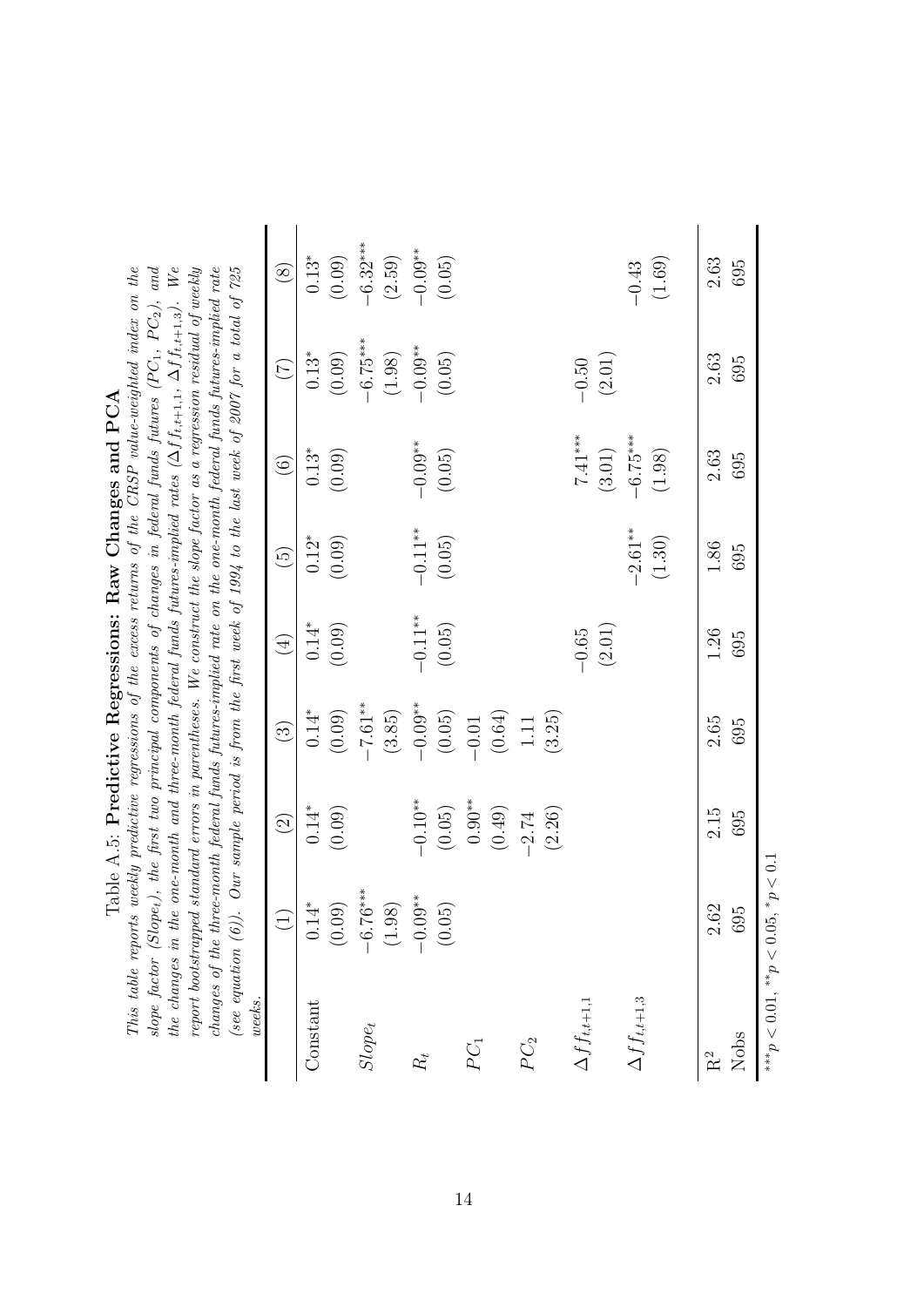Table A.6: Predictive Regressions: Difference Slope Table A.6: Predictive Regressions: Difference Slope

| This table reports weekly predictive regressions of the excess returns of the CRSP value-weighted index on the slope factor (Slope <sub>t</sub> ), lagged index returns $(R_t)$ ,                                               |
|---------------------------------------------------------------------------------------------------------------------------------------------------------------------------------------------------------------------------------|
| the dividend-price ratio (dp <sub>t</sub> ), the VIX (VIX <sub>t</sub> ), realized variance (RV <sub>t</sub> ), the variance risk premium (VRP <sub>t</sub> ), the federal funds target rate (Fedfunds <sub>t</sub> ), the term |
| $\beta$ (TermSpread <sub>t</sub> ) and the monetary policy shock (mp <sub>t</sub> ) from Gorodnichenko and Weber (2016). We report Newey-West standard errors in parentheses.                                                   |
| We construct the slope factor as the simple difference of weekly changes of the three-month federal funds futures-implied rate on the one-month federal funds                                                                   |
| futures-implied rate (see equation $(A.1)$ ). Our sample period is from the first week of 1994 to the last week of 2007 for a total of 725 weeks.                                                                               |

|                                              | $\bigoplus$          | $\boxed{2}$          | $\odot$                                          | $\tag{4}$                                       | $\widetilde{5}$                                                     | $\begin{pmatrix} 6 \end{pmatrix}$                                                              | $\bigcirc$                                                  | $\textcircled{\scriptsize 8}$                                                                  | $\begin{pmatrix} 0 \\ 0 \end{pmatrix}$                                                                                       |
|----------------------------------------------|----------------------|----------------------|--------------------------------------------------|-------------------------------------------------|---------------------------------------------------------------------|------------------------------------------------------------------------------------------------|-------------------------------------------------------------|------------------------------------------------------------------------------------------------|------------------------------------------------------------------------------------------------------------------------------|
| Constant                                     | 0.12                 | $-0.64\,$            | $-0.02$                                          | $0.03\,$                                        | 0.13<br>$(0.12)$<br>$-6.76***$<br>$(2.07)$<br>$-0.09**$<br>$(0.04)$ | $\begin{array}{c} 0.03 \\ (0.24) \\ -6.75^{***} \\ (2.01) \\ -0.09^{**} \\ (0.04) \end{array}$ | $-0.05$                                                     | $\begin{array}{c} 0.12 \\ (0.08) \\ -6.23^{***} \\ (1.89) \\ -0.11^{**} \\ (0.04) \end{array}$ | $-2.33***$<br>$(0.77)$<br>$(6.13***$<br>$(-6.19***$<br>$(-1.85)$<br>$(0.04)$<br>$(0.02)$<br>$(0.02)$<br>$(0.02)$<br>$(0.02)$ |
|                                              | (0.09)               | (0.42)               | (0.30)                                           | $\left(0.16\right)$                             |                                                                     |                                                                                                |                                                             |                                                                                                |                                                                                                                              |
| $Slope_t$                                    | $-6.76***$<br>(2.06) | $-7.05***$<br>(2.09) | $-6.65***$<br>$(1.96)$<br>$-0.08***$<br>$(0.04)$ | $-6.65***$<br>$(2.04)$<br>$-0.09**$<br>$(0.04)$ |                                                                     |                                                                                                | $(0.23)$<br>$-6.61***$<br>$(2.04)$<br>$-0.08**$<br>$(0.04)$ |                                                                                                |                                                                                                                              |
| $\mathcal{R}_t$                              |                      | $-0.09**$            |                                                  |                                                 |                                                                     |                                                                                                |                                                             |                                                                                                |                                                                                                                              |
|                                              | $-0.09**$<br>(0.04)  | (0.04)               |                                                  |                                                 |                                                                     |                                                                                                |                                                             |                                                                                                |                                                                                                                              |
| $dp_t$                                       |                      | $41.80***$           |                                                  |                                                 |                                                                     |                                                                                                |                                                             |                                                                                                |                                                                                                                              |
|                                              |                      | (20.13)              |                                                  |                                                 |                                                                     |                                                                                                |                                                             |                                                                                                |                                                                                                                              |
| $VIX_t$                                      |                      |                      |                                                  |                                                 |                                                                     |                                                                                                |                                                             |                                                                                                |                                                                                                                              |
|                                              |                      |                      | (0.01)                                           |                                                 |                                                                     |                                                                                                |                                                             |                                                                                                |                                                                                                                              |
| $\cal RV_t$                                  |                      |                      |                                                  |                                                 |                                                                     |                                                                                                |                                                             |                                                                                                |                                                                                                                              |
|                                              |                      |                      |                                                  | $\left(0.01\right)$ (0.01)                      |                                                                     |                                                                                                |                                                             |                                                                                                |                                                                                                                              |
| ${\cal V} {\cal R} {\cal P}_t$               |                      |                      |                                                  |                                                 | (0.00)                                                              |                                                                                                |                                                             |                                                                                                |                                                                                                                              |
|                                              |                      |                      |                                                  |                                                 |                                                                     |                                                                                                |                                                             |                                                                                                |                                                                                                                              |
| $Fedfunds_t$                                 |                      |                      |                                                  |                                                 |                                                                     | $0.02\,$                                                                                       |                                                             |                                                                                                |                                                                                                                              |
|                                              |                      |                      |                                                  |                                                 |                                                                     | (0.05)                                                                                         |                                                             |                                                                                                |                                                                                                                              |
| $TermSpred_t$                                |                      |                      |                                                  |                                                 |                                                                     |                                                                                                | (0.07)                                                      |                                                                                                |                                                                                                                              |
|                                              |                      |                      |                                                  |                                                 |                                                                     |                                                                                                |                                                             |                                                                                                | $-0.12$<br>$(0.09)$<br>$0.19$<br>$(0.13)$<br>$(0.13)$                                                                        |
| $mp_t$                                       |                      |                      |                                                  |                                                 |                                                                     |                                                                                                |                                                             | $-11.76***$                                                                                    |                                                                                                                              |
|                                              |                      |                      |                                                  |                                                 |                                                                     |                                                                                                |                                                             | (2.56)                                                                                         | (2.49)                                                                                                                       |
| $\rm R^2$                                    | 2.59                 | 3.22                 | $2.64\,$                                         | 2.64                                            | 2.60                                                                | 2.62                                                                                           | 2.53                                                        | 5.56                                                                                           | 7.28                                                                                                                         |
| Nobs                                         | 724                  | 724                  | 723                                              | 724                                             | 723                                                                 | 724                                                                                            | 718                                                         | 724                                                                                            | $717\,$                                                                                                                      |
| *** $p < 0.01$ , ** $p < 0.05$ , * $p < 0.1$ |                      |                      |                                                  |                                                 |                                                                     |                                                                                                |                                                             |                                                                                                |                                                                                                                              |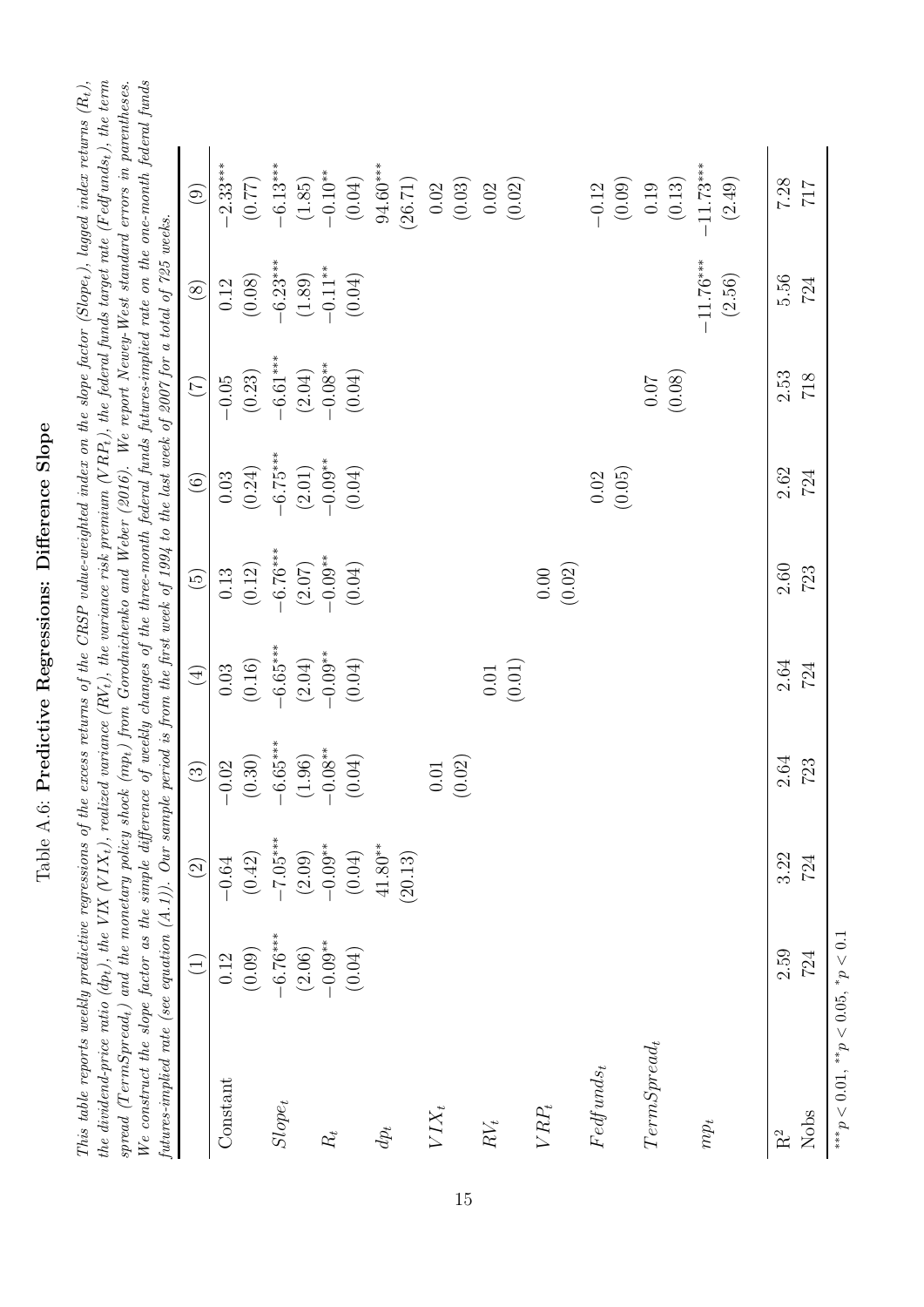|  |  |  | Table A.7: Predictive Regressions: Target and Path Factor |  |  |  |  |
|--|--|--|-----------------------------------------------------------|--|--|--|--|
|--|--|--|-----------------------------------------------------------|--|--|--|--|

This table reports weekly predictive regressions of the returns of the CRSP value-weighted index on the slope factor (Slope<sub>t</sub>), lagged index returns  $(R_t)$ , the target (Targetfactor) and path (Pathfactor) factors from Gürkaynak et al. [\(2005b\)](#page-28-0), and the monetary policy shock  $(mp_t)$  from [Gorodnichenko and Weber](#page-28-1) [\(2016\)](#page-28-1). We report bootstrapped standard errors in parentheses. We construct the slope factor as a regression residual of weekly changes of the three-month federal funds futures-implied rate on the one-month federal funds futures-implied rate (see equation [\(6\)](#page-10-0)). Our sample period is from the first week of 1994 to the last week of 2007 for a total of 725 weeks.

|              | (1)        | $\left( 2\right)$ | $\left( 3\right)$ | $\left( 4\right)$ | (5)         |
|--------------|------------|-------------------|-------------------|-------------------|-------------|
| Constant     | $0.13*$    | $0.14*$           | $0.13*$           | $0.14*$           | 0.07        |
|              | (0.10)     | (0.10)            | (0.10)            | (0.10)            | (0.10)      |
| $Slope_t$    | $-7.48***$ | $-6.93***$        | $-7.28***$        | $-6.71***$        | $-6.66***$  |
|              | (2.07)     | (2.06)            | (2.04)            | (2.02)            | (2.01)      |
| $R_t$        | $-0.06$    | $-0.08*$          | $-0.06$           | $-0.08*$          | $-0.08*$    |
|              | (0.05)     | (0.05)            | (0.05)            | (0.05)            | (0.05)      |
| Targetfactor |            | $-0.10***$        |                   | $-0.10***$        | 0.10        |
|              |            | (0.03)            |                   | (0.03)            | (0.09)      |
| Pathfactor   |            |                   | $-0.04**$         | $-0.04***$        | $-0.04***$  |
|              |            |                   | (0.02)            | (0.02)            | (0.02)      |
| $mp_t$       |            |                   |                   |                   | $-20.66***$ |
|              |            |                   |                   |                   | (8.14)      |
|              |            |                   |                   |                   |             |
| $R^2$        | 2.42       | 4.57              | 3.13              | 5.38              | 6.76        |
| <b>Nobs</b>  | 568        | 568               | 568               | 568               | 568         |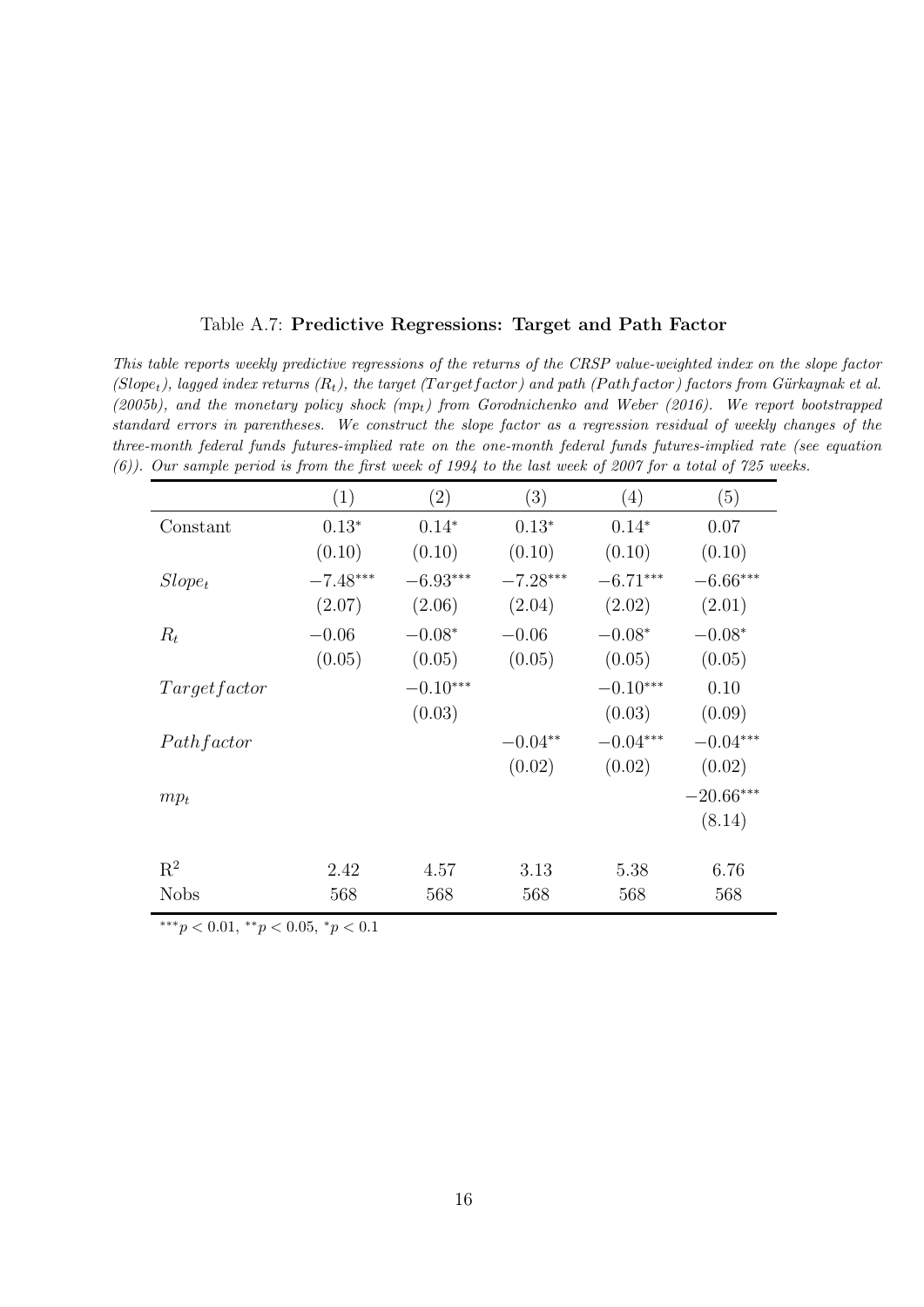#### <span id="page-56-0"></span>Table A.8: Predictive Regressions: Blackout Periods

This table reports weekly predictive regressions of the excess returns of the CRSP value-weighted index on the slope factor (Slope<sub>t</sub>) and lagged index returns  $(R_t)$ , excluding weeks during blackout period which restrict the extent of public communication. We report bootstrapped standard errors in parentheses. We construct the slope factor as a regression residual of weekly changes of the three-month federal funds futures-implied rate on the one-month federal funds futures-implied rate (see equation [\(6\)](#page-10-0)). Our sample period is from the first week of 1994 to the last week of 2007 for a total of 725 weeks.

|             | All Weeks  | No Meeting<br>Return Week | No Meeting<br>Next Week | No Meeting<br>in either Week |
|-------------|------------|---------------------------|-------------------------|------------------------------|
|             | (1)        | $\left( 2\right)$         | (3)                     | (4)                          |
| Constant    | $0.13*$    | $0.23*$                   | $0.04*$                 | $0.13*$                      |
|             | (0.09)     | (0.09)                    | (0.09)                  | (0.09)                       |
| $Slope_t$   | $-6.96***$ | $-6.87***$                | $-6.63***$              | $-6.36***$                   |
|             | (1.98)     | (1.98)                    | (1.98)                  | (1.98)                       |
| $R_t$       | $-0.09**$  | $-0.08**$                 | $-0.07**$               | $-0.08**$                    |
|             | (0.05)     | (0.05)                    | (0.05)                  | (0.05)                       |
|             |            |                           |                         |                              |
| $R^2$       | 2.61       | 2.10                      | 2.54                    | 2.17                         |
| <b>Nobs</b> | 724        | 606                       | 606                     | 490                          |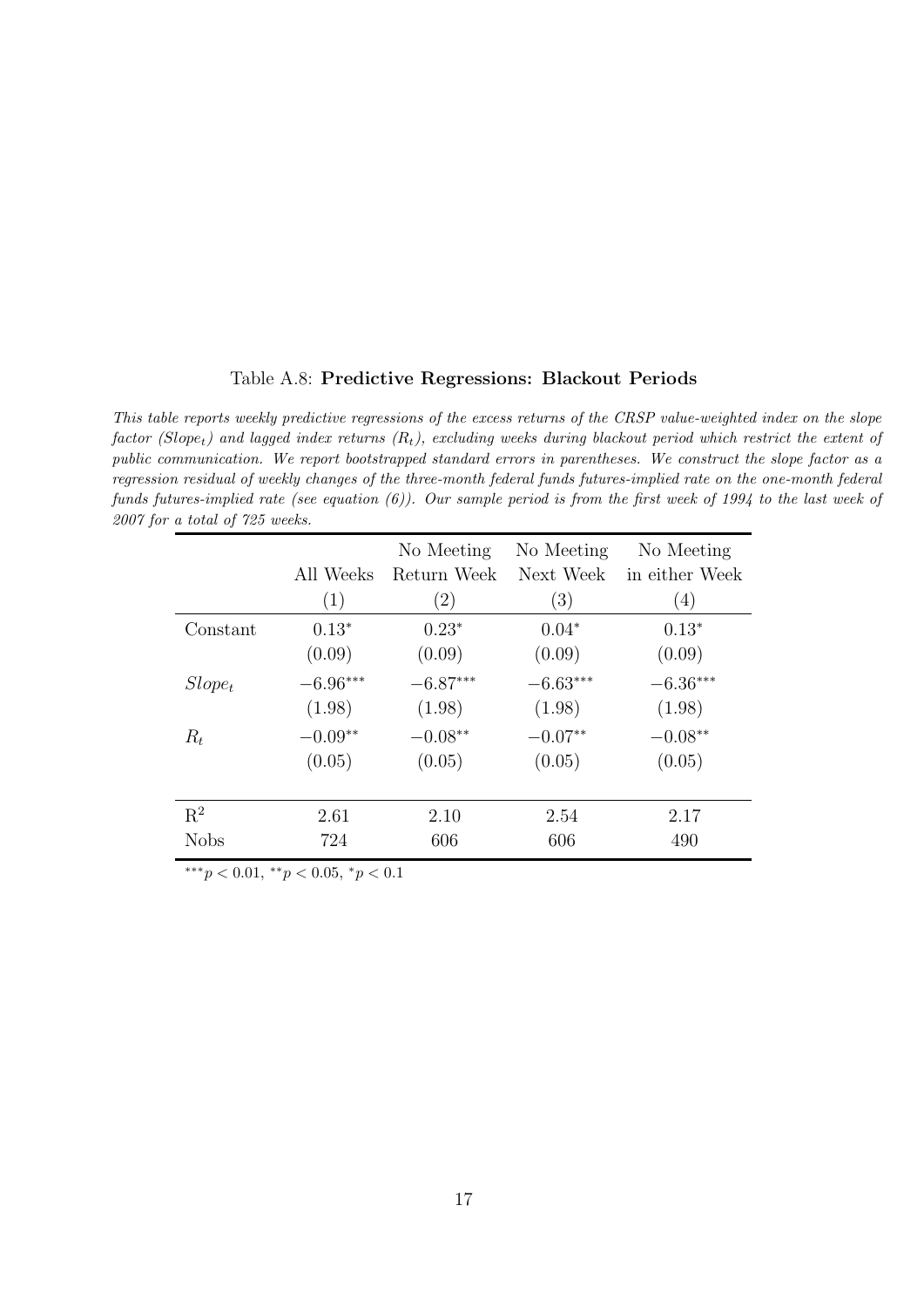#### <span id="page-57-0"></span>Table A.9: Predictive Regressions: Placebo Slope

This table reports weekly predictive regressions of the excess returns of the CRSP value-weighted index on a placebo slope factor (Slope<sub>Placebo</sub>) and lagged index returns  $(R_t)$ . We report bootstrapped standard errors in parentheses. We construct the placebo slope factor as the change of weekly changes of the three-month federal funds futures-implied rate and the one-month federal funds futures-implied rate. Our sample period is from the first week of 1994 to the last week of 2007 for a total of 725 weeks.

|                     | (1)     | (2)       |
|---------------------|---------|-----------|
| Constant            | $0.15*$ | $0.17**$  |
|                     | (0.10)  | (0.10)    |
| $Slope_{t}$ Placebo | $-0.43$ | $-0.45$   |
|                     | (0.45)  | (0.45)    |
| $R_t$               |         | $-0.10**$ |
|                     |         | (0.05)    |
|                     |         |           |
| $\mathbf{R}^2$      | 0.15    | 1.25      |
| <b>Nobs</b>         | 725     | 724       |
|                     |         |           |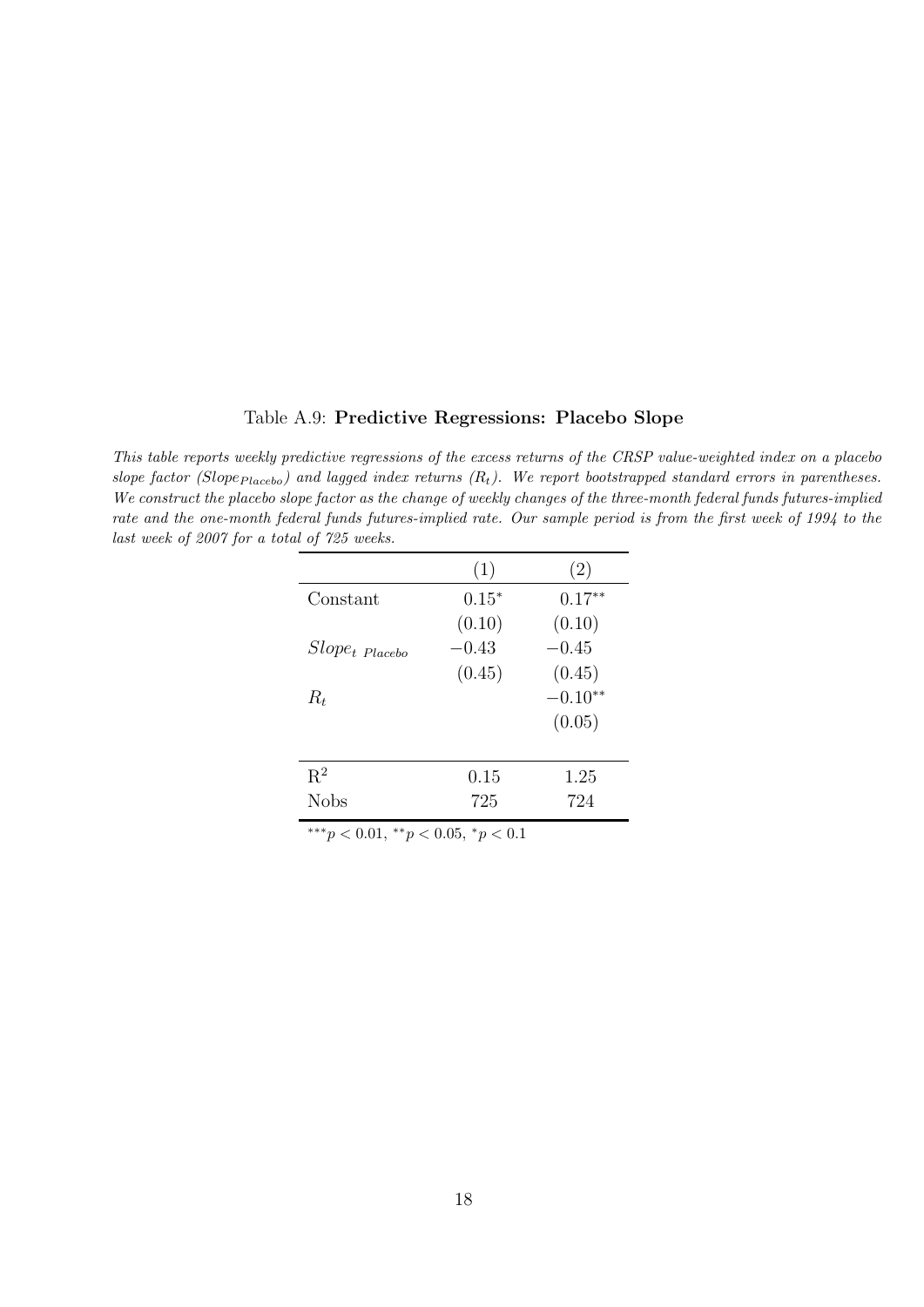|                     | 1994-2007  | 1994-2002  | 1988-2007  | 1988-2002  |
|---------------------|------------|------------|------------|------------|
|                     | (1)        | (2)        | (3)        | (4)        |
| Constant            | $0.13*$    | 0.11       | $0.14**$   | $0.12*$    |
|                     | (0.09)     | (0.11)     | (0.07)     | (0.08)     |
| $Slope_t$           | $-6.96***$ |            |            |            |
|                     | (1.98)     |            |            |            |
| $R_t$               | $-0.09**$  | $-0.06$    | $-0.09**$  | $-0.07*$   |
|                     | (0.05)     | (0.06)     | (0.04)     | (0.05)     |
| $Slope_{1994-2002}$ |            | $-8.05***$ |            |            |
|                     |            | (2.32)     |            |            |
| $Slope_{1988-2007}$ |            |            | $-4.63***$ |            |
|                     |            |            | (1.56)     |            |
| $Slope_{1988-2002}$ |            |            |            | $-4.96***$ |
|                     |            |            |            | (1.62)     |
|                     |            |            |            |            |
| $\mathbf{R}^2$      | 2.61       | 2.85       | 1.75       | 1.65       |
| <b>Nobs</b>         | 724        | 463        | 995        | 734        |

Table A.10: Predictive Regressions: Subsamples

This table reports weekly predictive regressions of the excess returns of the CRSP value-weighted index on the slope  $factor(Slope<sub>t</sub>)$  for different subsamples. We report bootstrapped standard errors in parentheses. We construct the slope factor as a regression residual of weekly changes of the three-month federal funds futures-implied rate on the one-month federal funds futures-implied rate (see equation  $(6)$ ). Our sample period is from the first week of 1994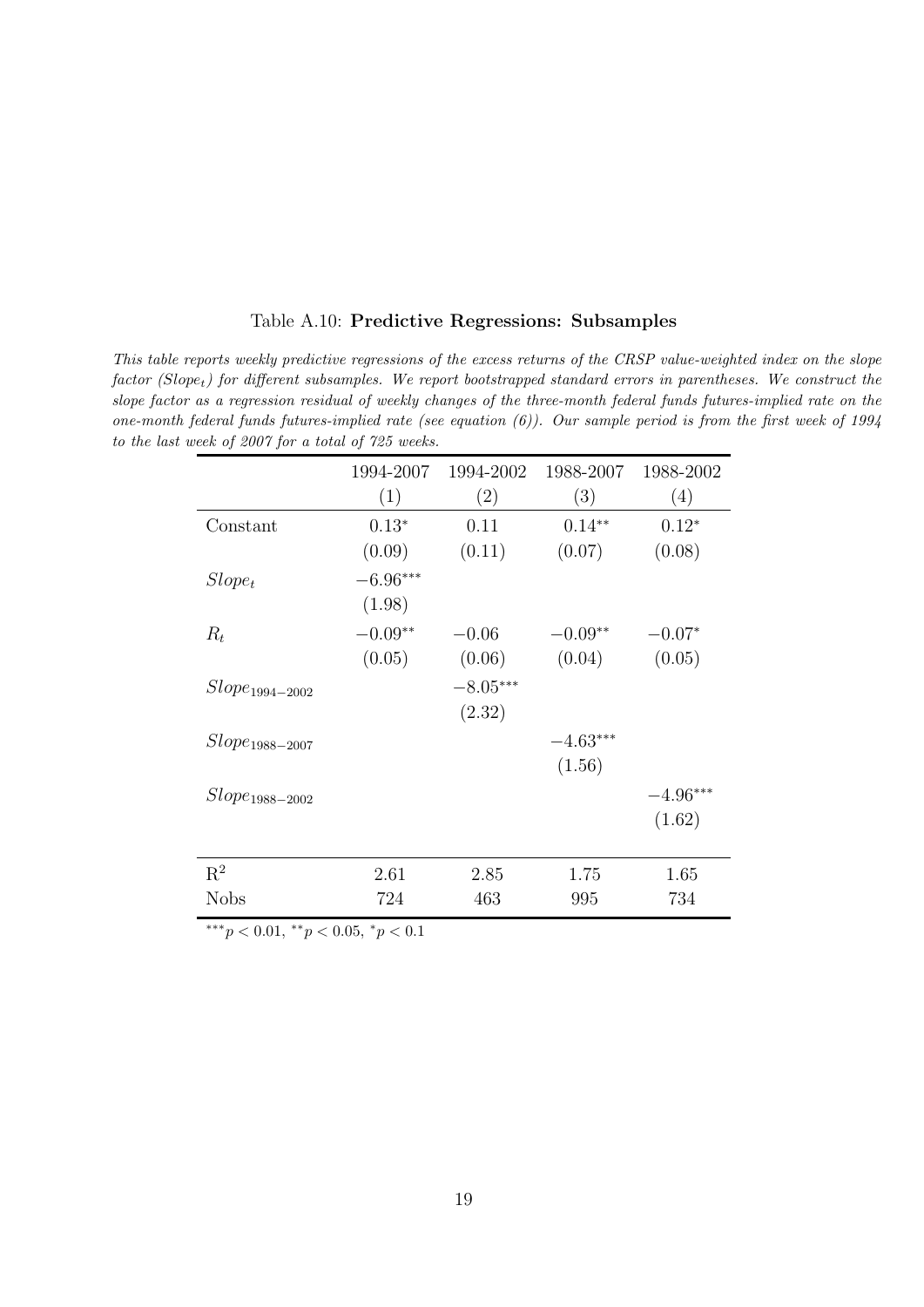#### <span id="page-59-0"></span>Table A.11: Predictive Regressions: Different Horizons

This table reports weekly predictive regressions of the excess returns of the CRSP value-weighted index on the slope factor (Slope<sub>t</sub>) for different forecast horizons running from one week to four weeks. We report bootstrapped standard errors in parentheses. We construct the slope factor as a regression residual of weekly changes of the three-month federal funds futures-implied rate on the one-month federal funds futures-implied rate (see equation [\(6\)](#page-10-0)). Our sample period is from the first week of 1994 to the last week of 2007 for a total of 725 weeks.

|             | $R(t,t+1)$ | $R(t,t+2)$ | $R(t,t+3)$ | $R(t,t+4)$ |
|-------------|------------|------------|------------|------------|
|             | (1)        | (2)        | (3)        | (4)        |
| Constant    | $0.12*$    | $0.23**$   | $0.33***$  | $0.43***$  |
|             | (0.08)     | (0.11)     | (0.14)     | (0.16)     |
| $Slope_t$   | $-7.70***$ | $-3.31$    | $-2.83$    | $-5.17*$   |
|             | (2.07)     | (3.01)     | (3.23)     | (3.84)     |
|             |            |            |            |            |
| $R^2$       | 1.91       | 0.19       | 0.10       | 0.23       |
| <b>Nobs</b> | 725        | 725        | 725        | 725        |
|             |            |            |            |            |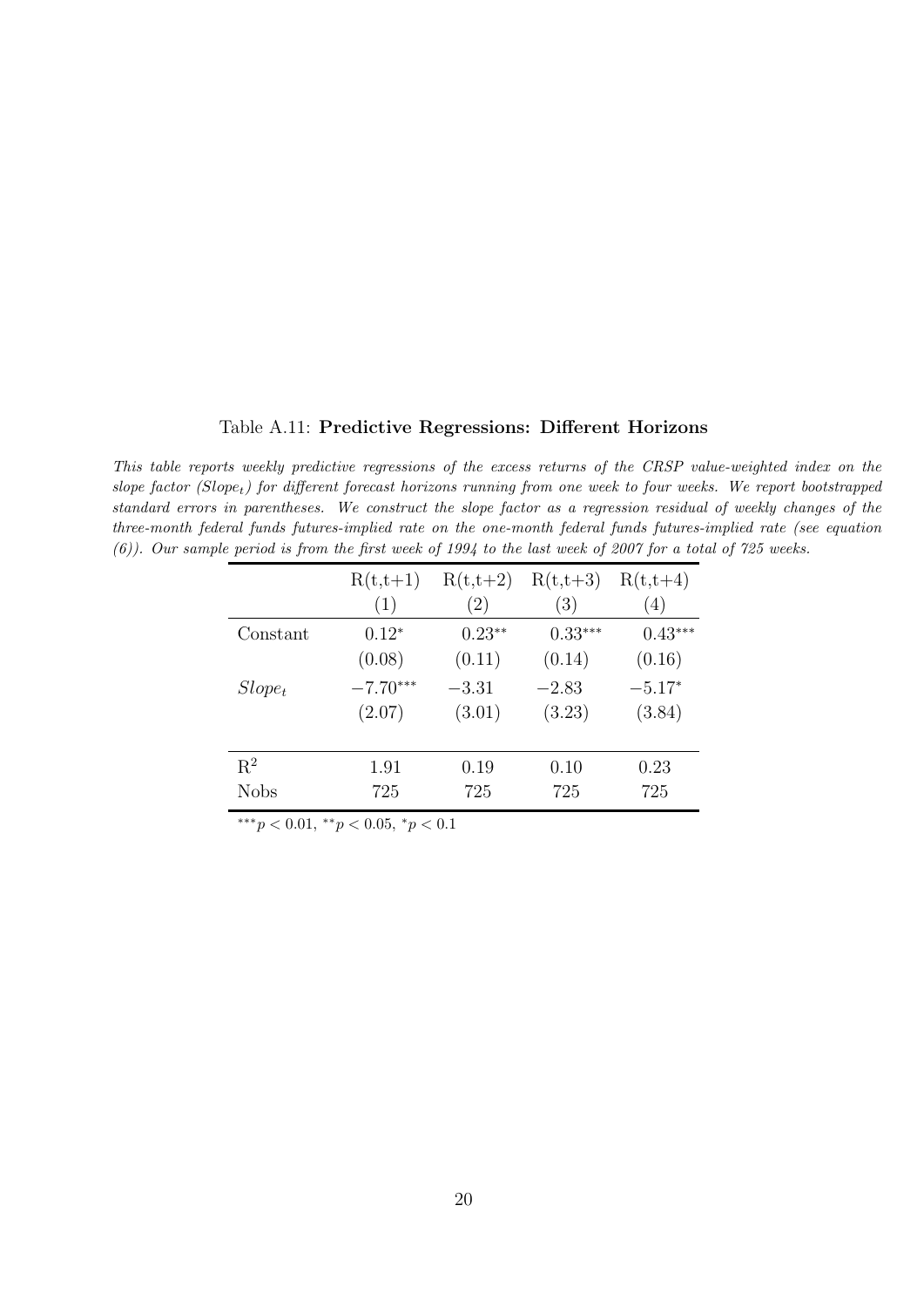#### <span id="page-60-0"></span>Table A.12: Predictive Regressions: Macro News

This table reports weekly predictive regressions of the excess returns of the CRSP value-weighted index on the slope factor (Slope<sub>t</sub>), lagged index returns  $(R_t)$ , and macro surprises from Haver Analytics: news about GDP  $growth$  (shock- $qdp$ ), core consumer price inflation (shock cpi), capacity utilization (shock cu), consumer confidence (shock  $\text{c}c$ ), employment costs (shock  $\text{e}c$ ), initial unemployment claims (shock  $\text{c}ic$ ), the manufacturing composite index (shock\_mfg), new home sales (shock\_nhs), non-farm payroll (shock\_nfp), core producer price inflation (shock ppi), retail sales (shock  $rs$ ), and unemployment (shock  $ur$ ). We report bootstrapped standard errors in parentheses. We construct the slope factor as a regression residual of weekly changes of the three-month federal funds futures-implied rate on the one-month federal funds futures-implied rate (see equation [\(6\)](#page-10-0)). Our sample period is from the first week of 1994 to the last week of 2007 for a total of 725 weeks.

|                | (1)        | (2)           | (3)        | (4)        | (5)                |
|----------------|------------|---------------|------------|------------|--------------------|
| Constant       | $0.13*$    | $0.13*$       | $0.12*$    | 0.09       | $-0.00$            |
|                | (0.09)     | (0.09)        | (0.09)     | (0.09)     | (0.00)             |
| $Slope_t$      | $-6.84***$ | $-6.86***$    | $-6.74***$ | $-6.71***$ |                    |
|                | (1.98)     | (1.99)        | (1.99)     | (2.04)     |                    |
| $R_t$          | $-0.09**$  | $-0.09**$     | $-0.09**$  | $-0.08*$   |                    |
|                | (0.05)     | (0.05)        | (0.05)     | (0.05)     |                    |
| $shock\_gdp$   | $0.59*$    |               | $0.58*$    | $0.55*$    | $-0.00$            |
|                | (0.37)     |               | (0.37)     | (0.37)     | (0.01)             |
| $shock_c$      |            | $-1.99$       | $-1.98$    | $-1.43$    | 0.02               |
|                |            | (1.58)        | (1.58)     | (1.57)     | (0.04)             |
| $shock\_cu$    |            |               |            | $-0.77*$   | $0.02**$           |
|                |            |               |            | (0.52)     | (0.01)             |
| $shock\_cc$    |            |               |            | $-0.03$    | $0.00**$           |
|                |            |               |            | (0.04)     | (0.00)             |
| $shock\_ec$    |            |               |            | 0.04       | 0.04               |
|                |            |               |            | (1.56)     | (0.04)             |
| $shock\_ic$    |            |               |            | $-0.00$    | $-0.00*$           |
|                |            |               |            | (0.00)     | (0.00)             |
| $shock_mfg$    |            |               |            | $-0.05$    | $0.00***$          |
|                |            |               |            | (0.07)     | (0.00)             |
| $shock\_nhs$   |            |               |            | $-0.00$    | 0.00               |
|                |            |               |            | (0.00)     | (0.00)             |
| shock.nfp      |            |               |            | $-0.00**$  | $0.00***$          |
|                |            |               |            | (0.00)     | (0.00)             |
| $shock$ -ppi   |            |               |            | 0.58       | $0.02**$           |
|                |            |               |            | (0.68)     | (0.01)             |
| $shock_r s$    |            |               |            | $0.54*$    | $0.02***$          |
|                |            |               |            | (0.35)     | (0.01)             |
| $shock_1$      |            |               |            | $-2.40**$  | $-0.05^{\ast\ast}$ |
|                |            |               |            | (1.20)     | (0.02)             |
|                |            |               |            |            |                    |
| $\mathbf{R}^2$ | 2.97       | $2.76_{\ 21}$ | 3.12       | 5.17       | 9.23               |
| <b>Nobs</b>    | 724        | 724           | 724        | 724        | 726                |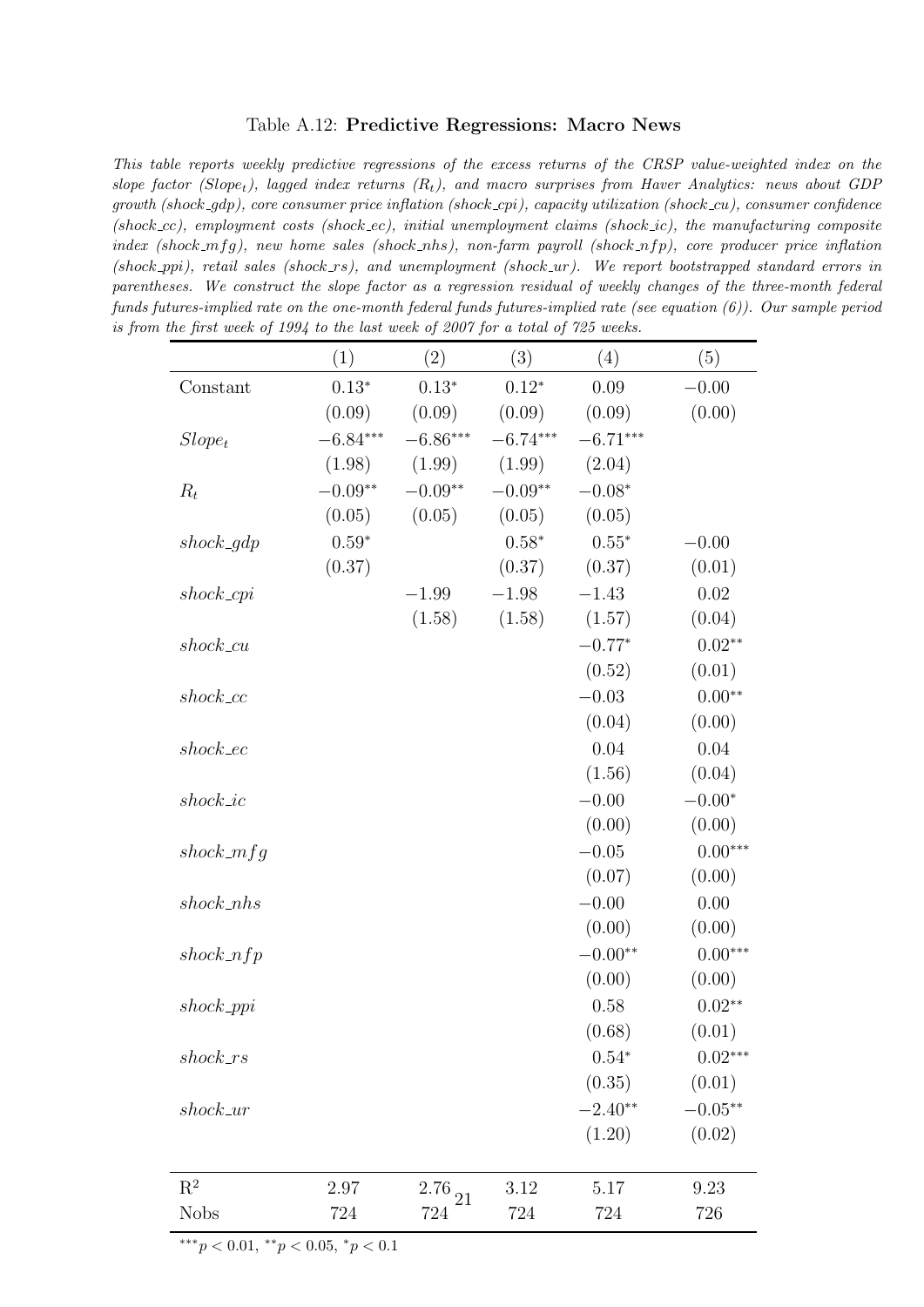#### <span id="page-61-0"></span>Table A.13: Hawk–Dove Classification

This table reports the classification of the twograms we use to classify speeches by FOMC members as dovish or hawkish. Our sample period is from January 1996 to December 2007.

| Dovish                                      | Hawkish                           |
|---------------------------------------------|-----------------------------------|
| anchor inflationexpectations                | aggregatedemand higher            |
| anchored inflationexpectations              | assetprices increase              |
| boost aggregatedemand                       | assetprices rise                  |
| boost economicactivity                      | businessinvestment increased      |
| cut federalfundsrate                        | declines unemploymentrate         |
| cut interestrates                           | declining unemploymentrate        |
| cuts federalfundsrate                       | drop unemploymentrate             |
| cutting federalfundsrate                    | economicactivity increased        |
| declines assetprices                        | economicoutlook increased         |
| declines crudeoil                           | employment increased              |
| declines economicactivity                   | energyprices rise                 |
| declines employment                         | exchangerates lower               |
| declines energyprices                       | gradualincreases federalfundsrate |
| declines houseprices                        | grossdomesticproduct rising       |
| declines laborforceparticipation            | growing currentaccountdeficit     |
| declining houseprices                       | higher assetprices                |
| declining interestrates                     | higher employment                 |
| downwardpressure assetprices                | higher energyprices               |
| downwardpressure houseprices                | higher federalfundsrate           |
| downwardpressure interestrates              | higher houseprices                |
| drop crudeoil                               | higher inflationexpectations      |
| drop houseprices                            | higher interestrates              |
| easedstance monetarypolicy                  | higher productivitygrowth         |
| easing monetarypolicy                       | higher unitlaborcosts             |
| employment declined                         | houseprices increase              |
| employment fallen                           | houseprices increased             |
| employment fell                             | houseprices rise                  |
| employment stable                           | houseprices rising                |
| federalfundsrate lower                      | increase assetprices              |
| firmlyanchored inflationexpectations        | increase coreinflation            |
| houseprices declined                        | increase currentaccountsurpluses  |
| houseprices fallen                          | increase economicactivity         |
| houseprices fell                            | increase employment               |
| increase aggregatedemand                    | increase energyprices             |
| increase currentaccountdeficit              | increase federalfundsrate         |
| increase laborproductivity                  | increase houseprices              |
| $\operatorname*{increase}$ unemploymentrate | increase inflationexpectations    |
| increased productivitygrowth                | increase interestrates            |
| increases laborproductivity                 | increase productivitygrowth       |
| increases productivitygrowth                | increase resourceutilization      |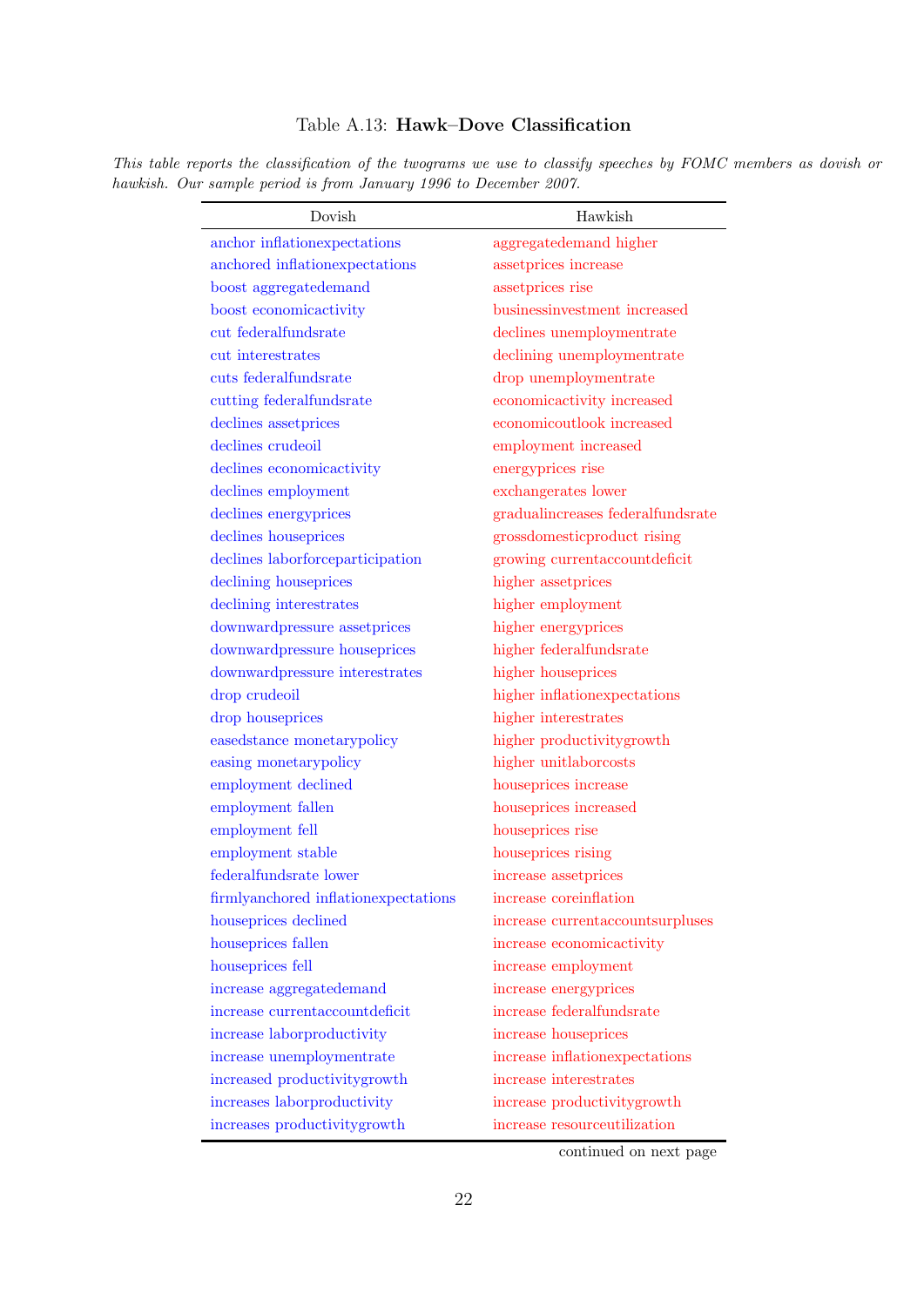## Table A.7: Hawk–Dove Classification (continued)

#### Continued from previous page.

| Dovish                               | Hawkish                           |
|--------------------------------------|-----------------------------------|
| inflationexpectations anchored       | increase targetfederalfunds       |
| inflationexpectations declined       | increase unitlaborcosts           |
| inflationexpectations firmlyanchored | increased economicactivity        |
| inflationexpectations remainedstable | increased employment              |
| inflationexpectations stable         | increased laborforceparticipation |
| inflationexpectations wellanchored   | increases aggregatedemand         |
| interestrates declined               | increases assetprices             |
| interestrates drop                   | increases businessinvestment      |
| interestrates easing                 | increases crudeoil                |
| interestrates lower                  | increases employment              |
| interestrates lowering               | increases energyprices            |
| interestrates remain                 | increases federalfundsrate        |
| keeping interestrates                | increases houseprices             |
| keeping monetarypolicy               | increases inflationexpectations   |
| laborproductivity increased          | increases interestrates           |
| lower energyprices                   | increases outputgap               |
| lower federalfundsrate               | increases unitlaborcosts          |
| lower houseprices                    | inflationexpectations increased   |
| lower inflationexpectations          | interestrates higher              |
| lower interestrates                  | interestrates increase            |
| lower levelrealoilprices             | interestrates increased           |
| lower potentialoutput                | interestrates mightrise           |
| lowered federalfundsrate             | interestrates mustrise            |
| lowering federalfundsrate            | interestrates raise               |
| lowering interestrates               | interestrates raised              |
| monetarypolicy easing                | interestrates rise                |
| nonaccelerating inflationrate        | interestrates rising              |
| productivitygrowth increased         | lower currentaccountdeficit       |
| productivitygrowth increases         | lower productivitygrowth          |
| raise aggregatedemand                | lower unemploymentrate            |
| rapid productivitygains              | monetarypolicy tightening         |
| reduce federalfundsrate              | personalsavingrate fallen         |
| reduce interestrates                 | raise federalfundsrate            |
| reduce unemploymentrate              | raise interestrates               |
| reduced economicactivity             | raised interestrates              |
| reduced federalfundsrate             | raising assetprices               |
| reduced interestrates                | raising federalfundsrate          |
| reducing federalfundsrate            | raising interestrates             |
| reducing interestrates               | rapid productivitygrowth          |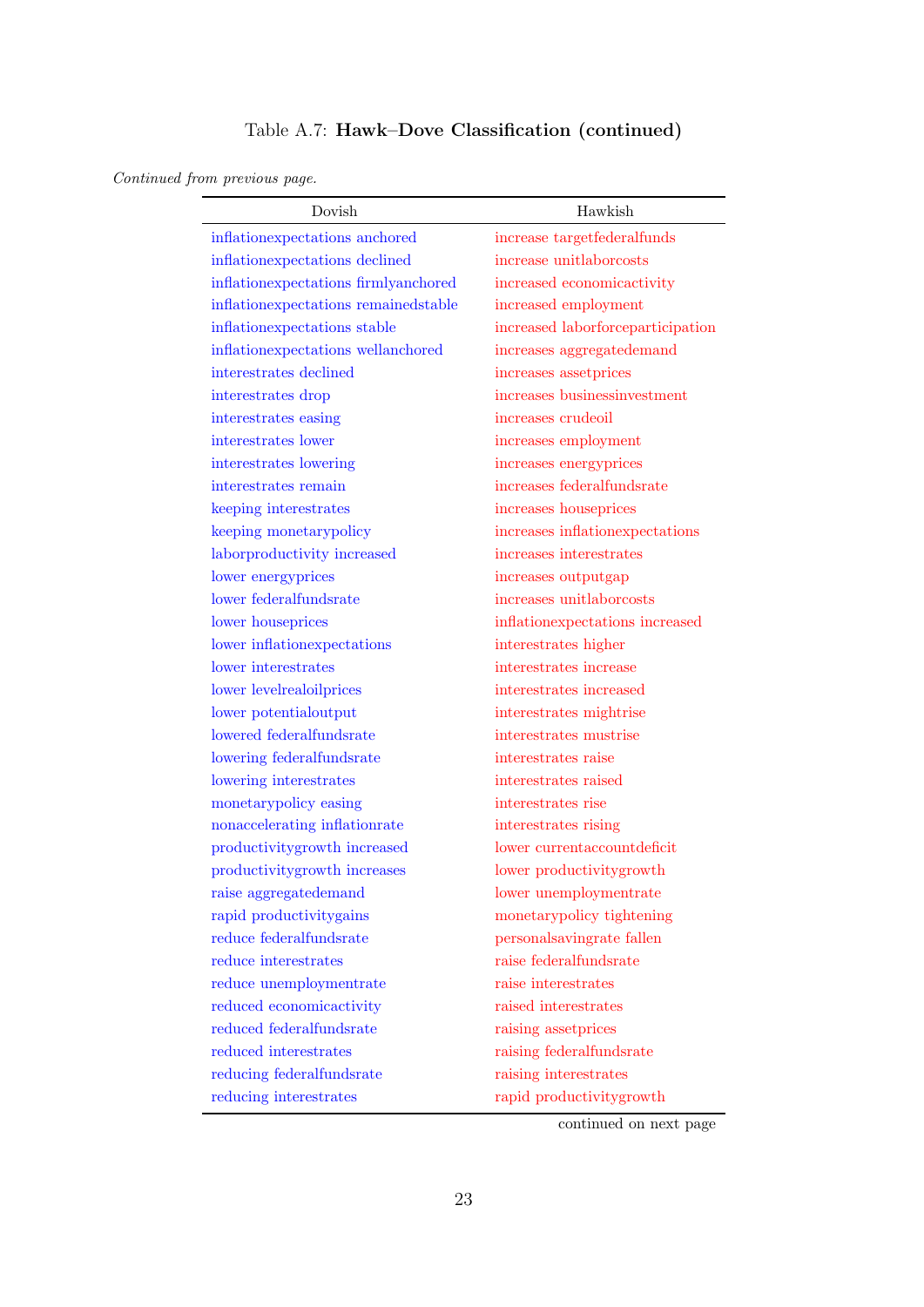## Table A.7: Hawk–Dove Classification (continued)

# Continued from previous page.

| Dovish                             | Hawkish                        |
|------------------------------------|--------------------------------|
| reduction aggregatedemand          | reduce currentaccountdeficit   |
| reduction federalfundsrate         | reductions unemploymentrate    |
| reduction inflationexpectations    | resourceutilization increased  |
| reduction interestrates            | rise assetprices               |
| reductions federalfundsrate        | rise coreinflation             |
| reductions interestrates           | rise employment                |
| resourceutilization subdued        | rise energyprices              |
| rise productivitygrowth            | rise federalfundsrate          |
| rise unemploymentrate              | rise headlineinflation         |
| rising currentaccountdeficit       | rise houseprices               |
| rising productivitygrowth          | rise inflationexpectations     |
| risks economicactivity             | rise interestrates             |
| risks economicoutlook              | rise personalsavingrate        |
| risks outlookeconomicactivity      | rise unitlaborcosts            |
| stabilizing economicactivity       | rising assetprices             |
| stabilizing employment             | rising employment              |
| stabilizing monetarypolicy         | rising energyprices            |
| stable economic conditions         | rising houseprices             |
| stable inflationexpectations       | rising inflationexpectations   |
| stable inflationrate               | rising interestrates           |
| stable interestrates               | risks longterminflationoutlook |
| stable monetarypolicy              | sharpincreases energyprices    |
| stableprices moderate              | sharpincreases interestrates   |
| subdued unitlaborcosts             | sharprise interestrates        |
| sustainable employment             | tightening monetarypolicy      |
| unemploymentrate declined          | unemploymentrate declining     |
| unemploymentrate rising            | unemploymentrate fallen        |
| upwardpressure exchangerates       | unemploymentrate fell          |
| wellanchored inflationexpectations | unemploymentrate lower         |
|                                    | upwardpressure coreinflation   |
|                                    | upwardpressure interestrates   |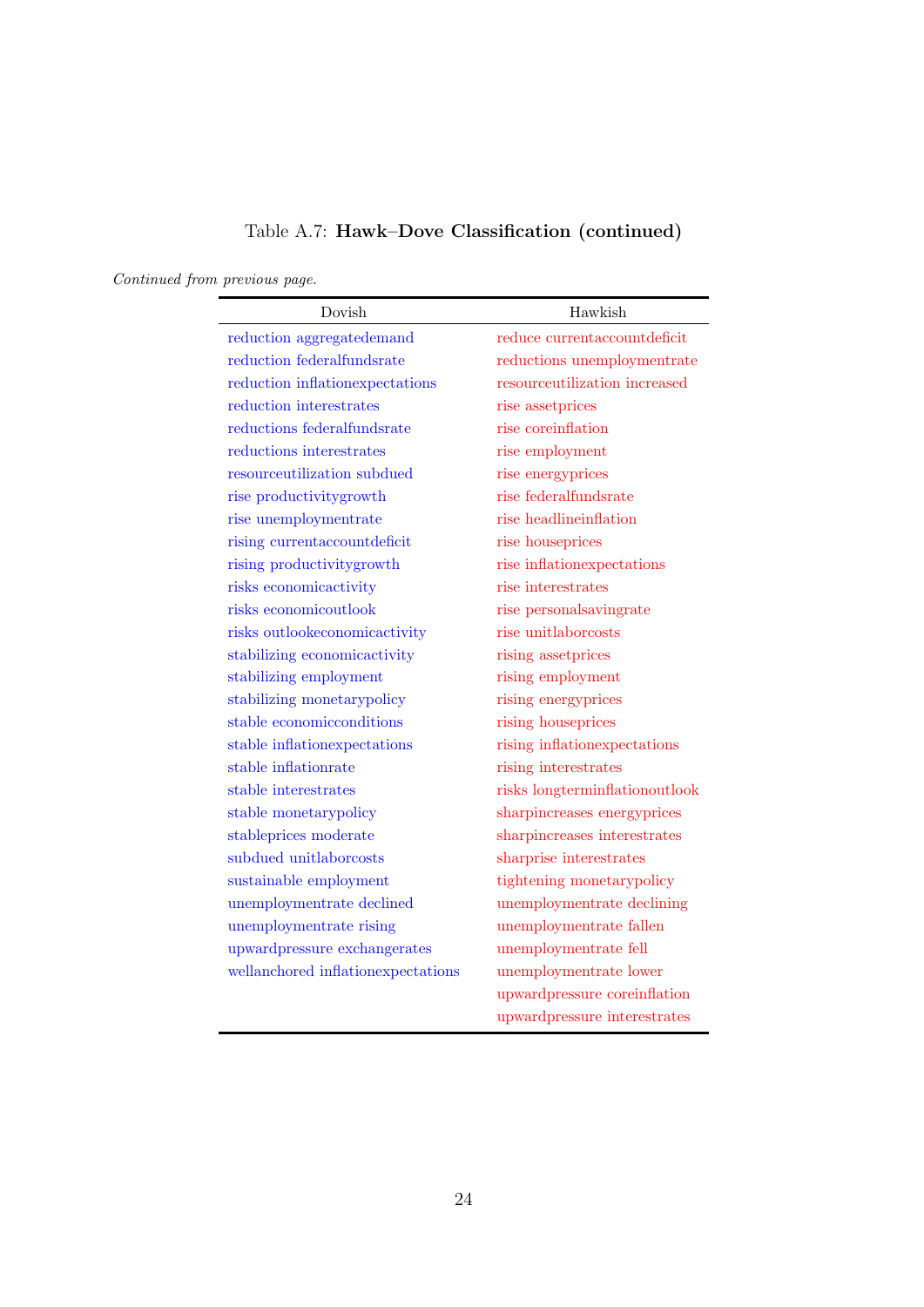#### Table A.8: Speeches by FOMC members

This table reports the speeches we use for the linguistic analysis, the speaker with link to the speech, the role of the speaker, the number of hawkish and dovish words, and the net index. The sample period is June 1996 to December 2007 for a total of 794 speeches.

|            | Speaker               |            |       |                  |                  | <b>Net</b>       |
|------------|-----------------------|------------|-------|------------------|------------------|------------------|
| Date       | with link             | Role       | Chair | $#$ Hawks        | $#$ Doves        | Index            |
| 6/13/1996  | Alan Greenspan        | Chairman   | yes   | $\boldsymbol{0}$ | $\boldsymbol{0}$ | 1                |
| 6/18/1996  | Edward W. Kelley, Jr. | Governor   |       | $\overline{0}$   | $\boldsymbol{0}$ | 1                |
| 9/8/1996   | Laurence H. Meyer     | Governor   |       | 1                | $\mathbf{1}$     | $\mathbf{1}$     |
| 9/19/1996  | Alan Greenspan        | Chairman   | yes   | $\overline{0}$   | $\boldsymbol{0}$ | $\mathbf{1}$     |
| 10/2/1996  | Lawrence B. Lindsey   | Governor   |       | $\theta$         | $\boldsymbol{0}$ | $\mathbf{1}$     |
| 10/5/1996  | Alan Greenspan        | Chairman   | yes   | $\boldsymbol{0}$ | $\boldsymbol{0}$ | $\mathbf{1}$     |
| 10/7/1996  | Alan Greenspan        | Chairman   | yes   | $\theta$         | $\boldsymbol{0}$ | $\mathbf{1}$     |
| 10/9/1996  | Lawrence B. Lindsey   | Governor   |       | $\mathbf{1}$     | $\mathbf{1}$     | $\mathbf{1}$     |
| 10/11/1996 | Lawrence B. Lindsey   | Governor   |       | $\overline{0}$   | $\theta$         | $\mathbf{1}$     |
| 10/16/1996 | Alan Greenspan        | Chairman   | yes   | $\theta$         | $\theta$         | $\mathbf{1}$     |
| 10/24/1996 | Susan M. Phillips     | Governor   |       | $\theta$         | $\boldsymbol{0}$ | $\mathbf{1}$     |
| 10/31/1996 | Edward W. Kelley, Jr. | Governor   |       | $\overline{0}$   | $\boldsymbol{0}$ | $\mathbf{1}$     |
| 11/18/1996 | Alan Greenspan        | Chairman   | yes   | $\theta$         | $\boldsymbol{0}$ | $\mathbf{1}$     |
| 11/21/1996 | Laurence H. Meyer     | Governor   |       | $\overline{0}$   | $\boldsymbol{0}$ | $\mathbf{1}$     |
| 11/25/1996 | Susan M. Phillips     | Governor   |       | $\theta$         | $\boldsymbol{0}$ | $\mathbf{1}$     |
| 12/3/1996  | Edward W. Kelley, Jr. | Governor   |       | $\overline{0}$   | $\boldsymbol{0}$ | $\mathbf{1}$     |
| 12/5/1996  | Alan Greenspan        | Chairman   | yes   | $\overline{0}$   | $\mathbf{1}$     | $\boldsymbol{0}$ |
| 12/6/1996  | Alan Greenspan        | Chairman   | yes   | $\overline{2}$   | $\overline{0}$   | $\overline{2}$   |
| 12/19/1996 | Alice M. Rivlin       | Vice Chair | yes   | $\theta$         | $\boldsymbol{0}$ | $\mathbf{1}$     |
| 1/5/1997   | Laurence H. Meyer     | Governor   |       | $\overline{0}$   | $\mathbf{1}$     | $\overline{0}$   |
| 1/14/1997  | Alan Greenspan        | Chairman   | yes   | 1                | $\boldsymbol{0}$ | $\overline{2}$   |
| 1/16/1997  | Laurence H. Meyer     | Governor   |       | $\boldsymbol{3}$ | $\overline{2}$   | 1.2              |
| 1/24/1997  | Laurence H. Meyer     | Governor   |       | $\boldsymbol{0}$ | $\theta$         | $\mathbf{1}$     |
| 1/28/1997  | Susan M. Phillips     | Governor   |       | $\overline{0}$   | $\overline{0}$   | 1                |
| 1/29/1997  | Edward W. Kelley, Jr. | Governor   |       | $\overline{0}$   | $\overline{0}$   | 1                |
| 2/14/1997  | Susan M. Phillips     | Governor   |       | $\overline{0}$   | $\overline{0}$   | 1                |
| 2/21/1997  | Alan Greenspan        | Chairman   | yes   | $\overline{0}$   | $\overline{0}$   | 1                |
| 3/3/1997   | Susan M. Phillips     | Governor   |       | $\theta$         | $\boldsymbol{0}$ | 1                |
| 3/7/1997   | Alan Greenspan        | Chairman   | yes   | $\theta$         | $\boldsymbol{0}$ | 1                |
| 3/13/1997  | Alice M. Rivlin       | Vice Chair | yes   | $\overline{0}$   | $\boldsymbol{0}$ | 1                |
| 3/22/1997  | Alan Greenspan        | Chairman   | yes   | $\theta$         | $\boldsymbol{0}$ | $\mathbf{1}$     |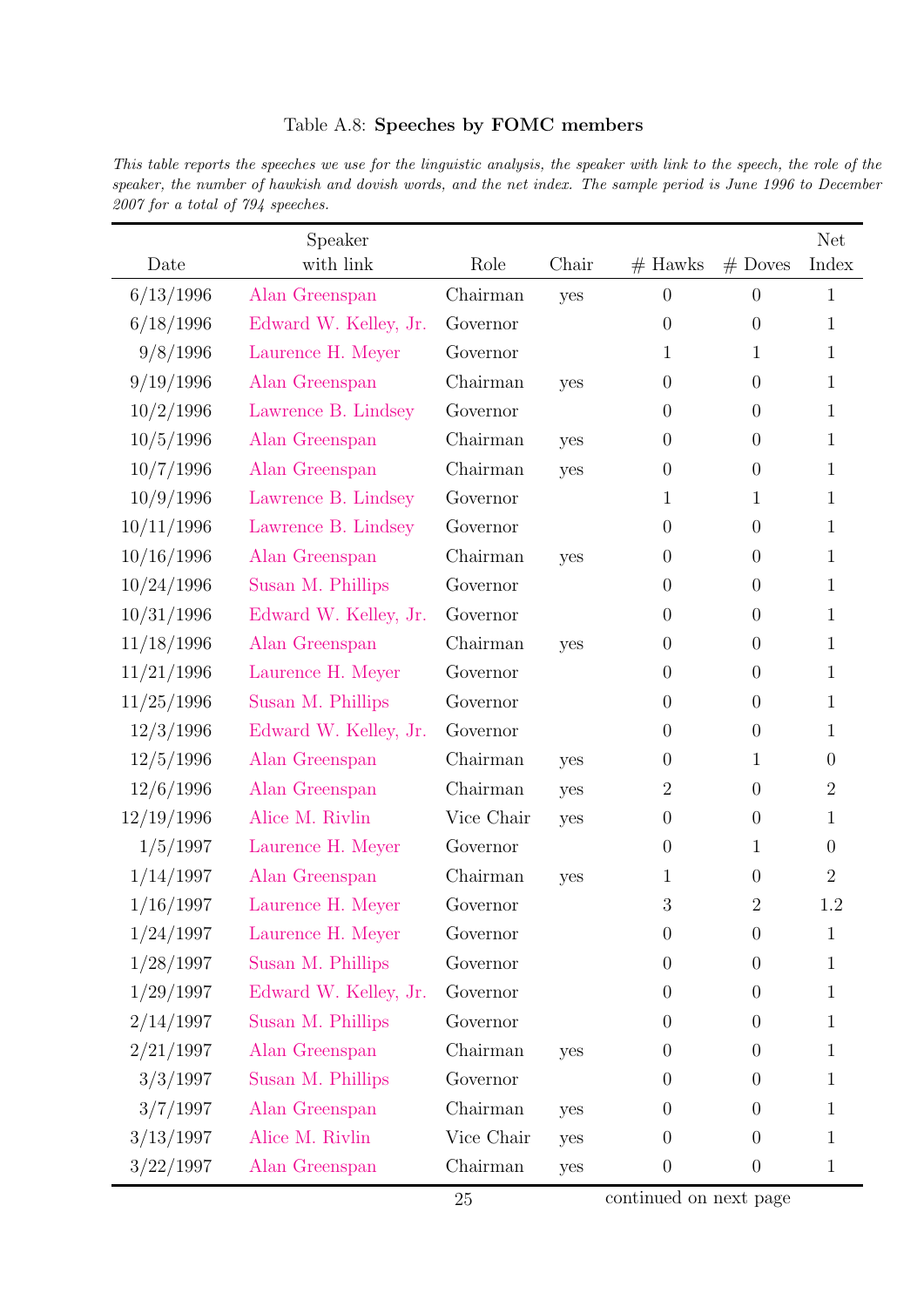|  |  |  | Table A.8: Speeches by FOMC members (continued) |  |
|--|--|--|-------------------------------------------------|--|
|--|--|--|-------------------------------------------------|--|

| Date       | Speaker<br>with link  | Role       | Chair | $#$ Hawks        | $#$ Doves      | <b>Net</b><br>Index |
|------------|-----------------------|------------|-------|------------------|----------------|---------------------|
| 4/4/1997   | Alice M. Rivlin       | Vice Chair | yes   | $\theta$         | $\mathbf{1}$   | $\overline{0}$      |
| 4/10/1997  | Laurence H. Meyer     | Governor   |       | $\theta$         | $\overline{0}$ | $\mathbf{1}$        |
| 4/12/1997  | Alan Greenspan        | Chairman   | yes   | $\overline{0}$   | $\overline{0}$ | $\mathbf{1}$        |
| 4/24/1997  | Laurence H. Meyer     | Governor   |       | 11               | $\overline{2}$ | 1.692308            |
| 4/29/1997  | Alan Greenspan        | Chairman   | yes   | $\boldsymbol{0}$ | $\overline{0}$ | $\mathbf{1}$        |
| 5/1/1997   | Alan Greenspan        | Chairman   | yes   | $\boldsymbol{0}$ | $\overline{0}$ | $\mathbf{1}$        |
| 5/3/1997   | Alan Greenspan        | Chairman   | yes   | $\boldsymbol{0}$ | $\overline{0}$ | 1                   |
| 5/8/1997   | Alan Greenspan        | Chairman   | yes   | $\boldsymbol{3}$ | $\overline{0}$ | $\overline{2}$      |
| 5/23/1997  | Laurence H. Meyer     | Governor   |       | $\boldsymbol{0}$ | $\mathbf{1}$   | $\overline{0}$      |
| 6/10/1997  | Alan Greenspan        | Chairman   | yes   | $\overline{0}$   | $\overline{0}$ | 1                   |
| 6/18/1997  | Susan M. Phillips     | Governor   |       | $\theta$         | $\overline{0}$ | $\mathbf{1}$        |
| 6/18/1997  | Laurence H. Meyer     | Governor   |       | $\theta$         | $\overline{0}$ | $\mathbf{1}$        |
| 9/4/1997   | Laurence H. Meyer     | Governor   |       | $\overline{2}$   | 3              | 0.8                 |
| 9/5/1997   | Alan Greenspan        | Chairman   | yes   | $\boldsymbol{0}$ | $\overline{0}$ | $\mathbf{1}$        |
| 9/12/1997  | Alan Greenspan        | Chairman   | yes   | $\boldsymbol{0}$ | $\overline{0}$ | $\mathbf{1}$        |
| 9/12/1997  | Laurence H. Meyer     | Governor   |       | $\boldsymbol{0}$ | $\overline{0}$ | $\mathbf{1}$        |
| 9/17/1997  | Laurence H. Meyer     | Governor   |       | $\overline{2}$   | $\overline{2}$ | $\mathbf{1}$        |
| 9/19/1997  | Susan M. Phillips     | Governor   |       | $\boldsymbol{0}$ | $\overline{0}$ | $\mathbf{1}$        |
| 9/23/1997  | Edward W. Kelley, Jr. | Governor   |       | $\theta$         | $\overline{0}$ | 1                   |
| 10/5/1997  | Alan Greenspan        | Chairman   | yes   | $\theta$         | $\overline{0}$ | $\mathbf{1}$        |
| 10/11/1997 | Alan Greenspan        | Chairman   | yes   | $\boldsymbol{0}$ | $\overline{0}$ | 1                   |
| 10/14/1997 | Alan Greenspan        | Chairman   | yes   | $\theta$         | $\theta$       | 1                   |
| 10/14/1997 | Alan Greenspan        | Chairman   | yes   | 0                | $\theta$       | $\mathbf 1$         |
| 10/14/1997 | Laurence H. Meyer     | Governor   |       | $\overline{5}$   | $\overline{2}$ | 1.428571            |
| 10/15/1997 | Susan M. Phillips     | Governor   |       | $\boldsymbol{0}$ | $\overline{0}$ | $\mathbf{1}$        |
| 10/30/1997 | Susan M. Phillips     | Governor   |       | $\theta$         | $\overline{0}$ | 1                   |
| 10/31/1997 | Laurence H. Meyer     | Governor   |       | $\theta$         | $\Omega$       | 1                   |
| 11/4/1997  | Susan M. Phillips     | Governor   |       | $\overline{0}$   | $\Omega$       | $\mathbf{1}$        |
| 11/7/1997  | Alan Greenspan        | Chairman   | yes   | $\overline{0}$   | 0              | 1                   |
| 12/1/1997  | Laurence H. Meyer     | Governor   |       | $\theta$         | $\Omega$       | 1                   |
| 12/2/1997  | Alan Greenspan        | Chairman   | yes   | $\sqrt{3}$       | $\overline{0}$ | $\overline{2}$      |
| 12/3/1997  | Alan Greenspan        | Chairman   | yes   | $\boldsymbol{0}$ | $\overline{0}$ | 1                   |

Continued from previous page.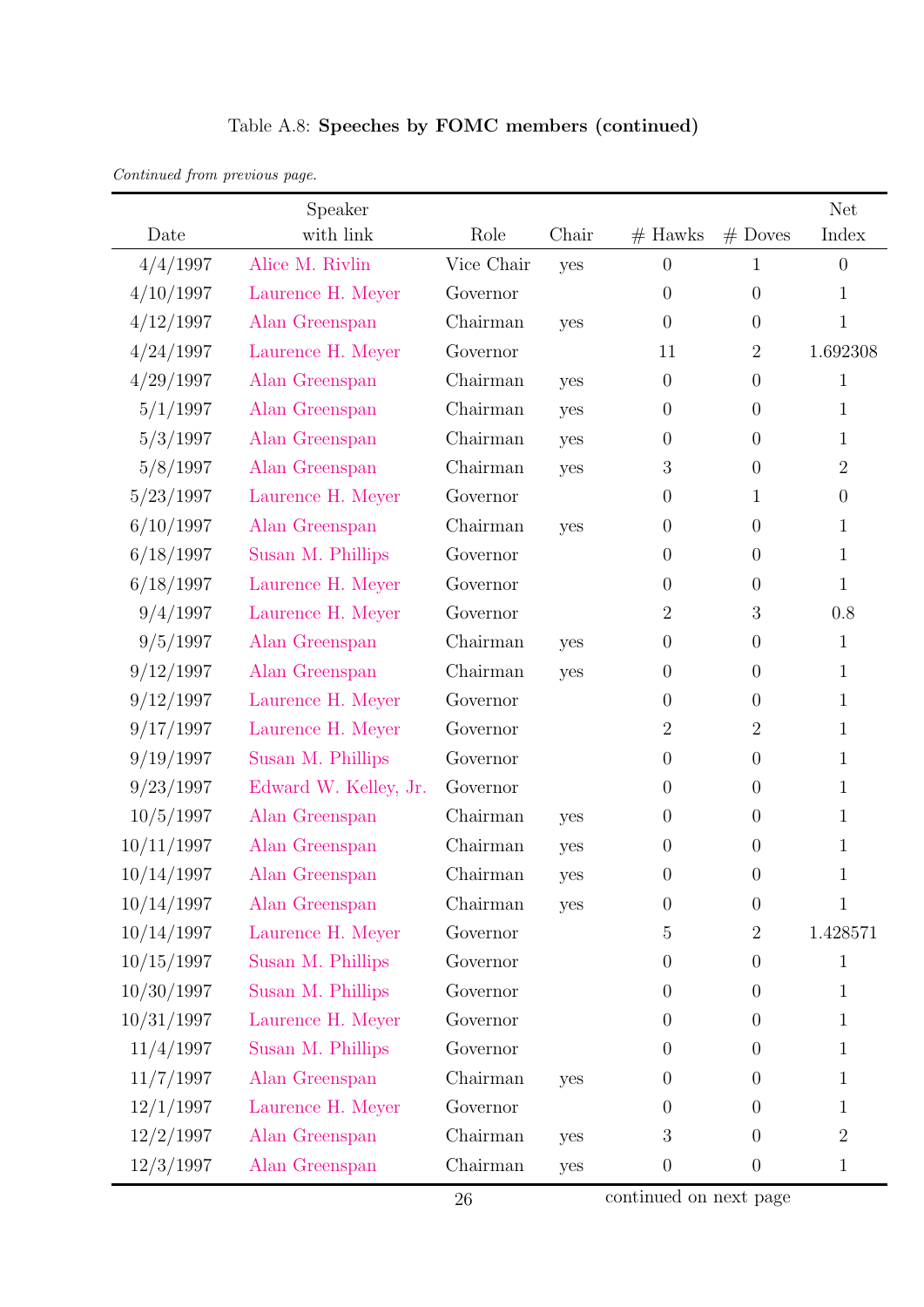|  |  | Table A.8: Speeches by FOMC members (continued) |  |
|--|--|-------------------------------------------------|--|
|  |  |                                                 |  |

|            | Speaker                |            |       |                  |                  | <b>Net</b>     |
|------------|------------------------|------------|-------|------------------|------------------|----------------|
| Date       | with link              | Role       | Chair | $#$ Hawks        | $#$ Doves        | Index          |
| 12/15/1997 | Edward W. Kelley, Jr.  | Governor   |       | $\overline{0}$   | $\overline{0}$   | $\mathbf{1}$   |
| 1/3/1998   | Alan Greenspan         | Chairman   | yes   | $\mathfrak{Z}$   | $\theta$         | $\overline{2}$ |
| 1/8/1998   | Laurence H. Meyer      | Governor   |       | $\overline{2}$   | 3                | 0.8            |
| 1/12/1998  | Alan Greenspan         | Chairman   | yes   | $\theta$         | $\theta$         | $\mathbf{1}$   |
| 1/16/1998  | Alan Greenspan         | Chairman   | yes   | $\theta$         | $\theta$         | $\mathbf{1}$   |
| 2/11/1998  | Edward W. Kelley, Jr.  | Governor   |       | $\overline{0}$   | $\theta$         | $\mathbf{1}$   |
| 2/17/1998  | Alice M. Rivlin        | Vice Chair | yes   | $\theta$         | $\theta$         | $\mathbf{1}$   |
| 2/26/1998  | Alan Greenspan         | Chairman   | yes   | $\theta$         | $\theta$         | $\mathbf{1}$   |
| 2/27/1998  | Alan Greenspan         | Chairman   | yes   | $\boldsymbol{0}$ | $\theta$         | $\mathbf{1}$   |
| 2/27/1998  | Edward M. Gramlich     | Governor   |       | 1                | 1                | $\mathbf{1}$   |
| 3/2/1998   | Laurence H. Meyer      | Governor   |       | $\boldsymbol{0}$ | $\theta$         | $\mathbf{1}$   |
| 3/3/1998   | Alan Greenspan         | Chairman   | yes   | $\boldsymbol{0}$ | $\theta$         | $\mathbf{1}$   |
| 3/4/1998   | Roger W. Ferguson, Jr. | Governor   |       | 1                | $\theta$         | $\overline{2}$ |
| 3/6/1998   | Edward M. Gramlich     | Governor   |       | $\theta$         | $\theta$         | $\mathbf{1}$   |
| 3/9/1998   | Roger W. Ferguson, Jr. | Governor   |       | $\overline{0}$   | $\theta$         | $\mathbf{1}$   |
| 3/16/1998  | Laurence H. Meyer      | Governor   |       | 7                | $\boldsymbol{3}$ | 1.4            |
| 3/17/1998  | Susan M. Phillips      | Governor   |       | $\boldsymbol{0}$ | $\theta$         | $\mathbf{1}$   |
| 3/19/1998  | Roger W. Ferguson, Jr. | Governor   |       | $\overline{0}$   | $\theta$         | $\mathbf{1}$   |
| 3/19/1998  | Alice M. Rivlin        | Vice Chair | yes   | $\theta$         | $\theta$         | $\mathbf{1}$   |
| 3/26/1998  | Susan M. Phillips      | Governor   |       | $\theta$         | $\theta$         | $\mathbf{1}$   |
| 4/2/1998   | Alan Greenspan         | Chairman   | yes   | $\boldsymbol{0}$ | $\theta$         | $\mathbf{1}$   |
| 4/2/1998   | Laurence H. Meyer      | Governor   |       | $\boldsymbol{3}$ | 4                | 0.857143       |
| 4/4/1998   | Roger W. Ferguson, Jr. | Governor   |       | $\theta$         | $\theta$         | 1              |
| 4/9/1998   | Laurence H. Meyer      | Governor   |       | 1                | $\sqrt{2}$       | 0.666667       |
| 4/16/1998  | Laurence H. Meyer      | Governor   |       | $\boldsymbol{0}$ | $\theta$         | 1              |
| 4/16/1998  | Roger W. Ferguson, Jr. | Governor   |       | 1                | 1                | $\mathbf{1}$   |
| 4/23/1998  | Alice M. Rivlin        | Vice Chair | yes   | $\theta$         | $\theta$         | $\mathbf 1$    |
| 4/30/1998  | Laurence H. Meyer      | Governor   |       | $\overline{2}$   | 1                | 1.333333       |
| 5/2/1998   | Alan Greenspan         | Chairman   | yes   | $\boldsymbol{0}$ | $\theta$         | $\mathbf{1}$   |
| 5/7/1998   | Alan Greenspan         | Chairman   | yes   | $\theta$         | $\theta$         | 1              |
| 5/7/1998   | Alice M. Rivlin        | Vice Chair | yes   | $\theta$         | $\overline{0}$   | $\mathbf{1}$   |
| 5/12/1998  | Laurence H. Meyer      | Governor   |       | $\boldsymbol{0}$ | $\boldsymbol{0}$ | $\mathbf{1}$   |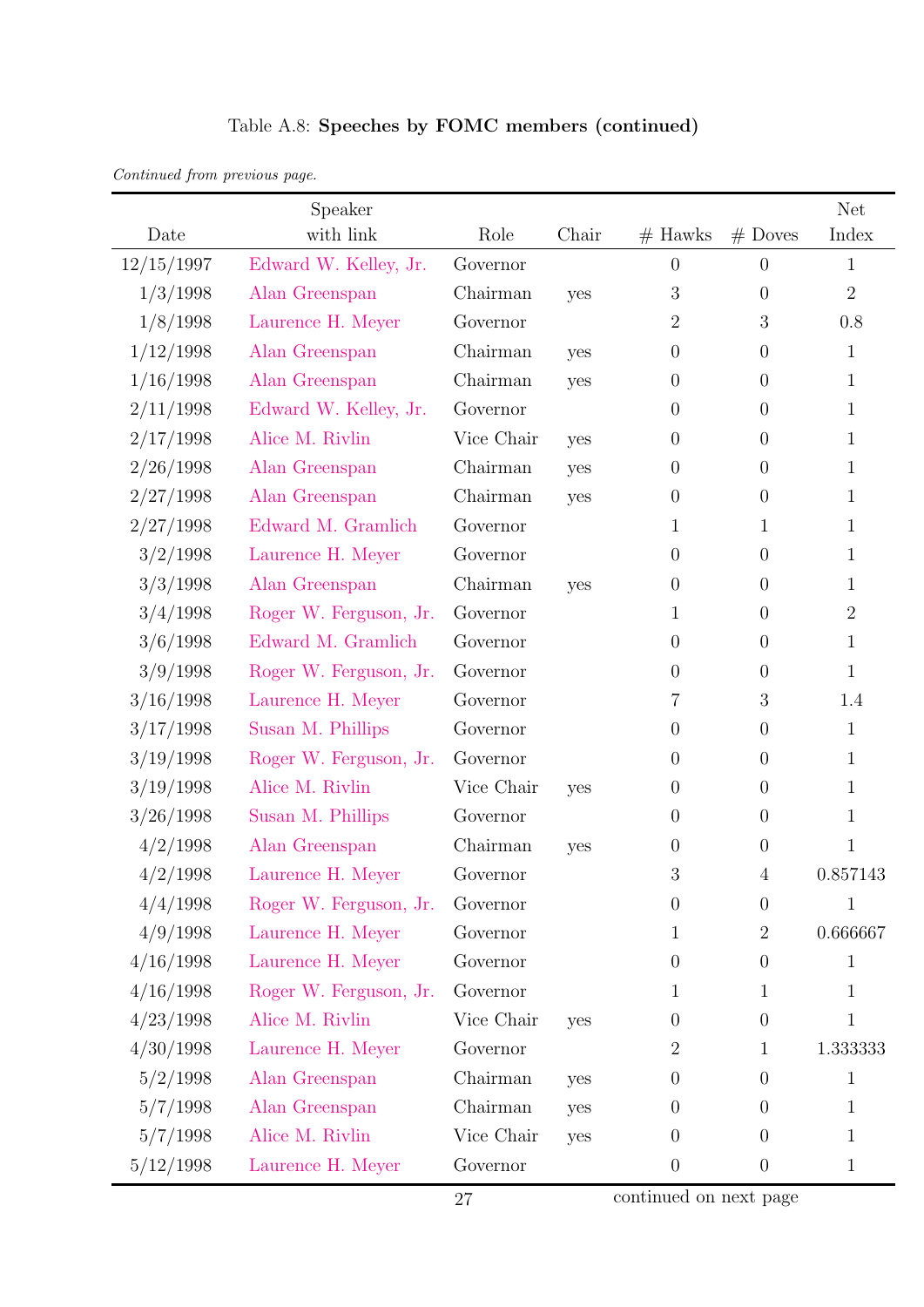|  |  | Table A.8: Speeches by FOMC members (continued) |  |
|--|--|-------------------------------------------------|--|
|  |  |                                                 |  |

|            | Speaker                |            |       |                  |                  | <b>Net</b>     |
|------------|------------------------|------------|-------|------------------|------------------|----------------|
| Date       | with link              | Role       | Chair | $#$ Hawks        | $#$ Doves        | Index          |
| 5/12/1998  | Alice M. Rivlin        | Vice Chair | yes   | $\theta$         | $\theta$         | 1              |
| 5/20/1998  | Alan Greenspan         | Chairman   | yes   | $\overline{0}$   | $\overline{0}$   | 1              |
| 6/3/1998   | Laurence H. Meyer      | Governor   |       | $\overline{0}$   | $\mathbf{1}$     | $\overline{0}$ |
| 6/9/1998   | Laurence H. Meyer      | Governor   |       | $\overline{0}$   | $\overline{0}$   | 1              |
| 6/18/1998  | Alice M. Rivlin        | Vice Chair | yes   | $\overline{2}$   | $\overline{0}$   | $\overline{2}$ |
| 7/9/1998   | Roger W. Ferguson, Jr. | Governor   |       | $\overline{2}$   | 3                | 0.8            |
| 7/10/1998  | Alan Greenspan         | Chairman   | yes   | $\boldsymbol{0}$ | $\boldsymbol{0}$ | $\mathbf{1}$   |
| 7/20/1998  | Roger W. Ferguson, Jr. | Governor   |       | $\overline{0}$   | $\overline{0}$   | 1              |
| 8/28/1998  | Alan Greenspan         | Chairman   | yes   | 1                | $\overline{0}$   | $\overline{2}$ |
| 9/4/1998   | Alan Greenspan         | Chairman   | yes   | $\theta$         | $\boldsymbol{0}$ | 1              |
| 9/15/1998  | Edward M. Gramlich     | Governor   |       | $\overline{0}$   | $\overline{0}$   | $\mathbf{1}$   |
| 9/17/1998  | Roger W. Ferguson, Jr. | Governor   |       | $\overline{2}$   | $\mathbf{2}$     | $\mathbf{1}$   |
| 9/18/1998  | Laurence H. Meyer      | Governor   |       | $\overline{0}$   | $\theta$         | 1              |
| 9/28/1998  | Alice M. Rivlin        | Vice Chair | yes   | $\theta$         | $\overline{0}$   | $\mathbf{1}$   |
| 9/29/1998  | Roger W. Ferguson, Jr. | Governor   |       | $\overline{0}$   | $\overline{0}$   | 1              |
| 10/5/1998  | Laurence H. Meyer      | Governor   |       | $\overline{0}$   | 7                | $\overline{0}$ |
| 10/14/1998 | Roger W. Ferguson, Jr. | Governor   |       | $\boldsymbol{0}$ | $\boldsymbol{0}$ | 1              |
| 10/16/1998 | Roger W. Ferguson, Jr. | Governor   |       | $\overline{0}$   | $\overline{0}$   | 1              |
| 10/22/1998 | Roger W. Ferguson, Jr. | Governor   |       | $\boldsymbol{0}$ | 1                | $\overline{0}$ |
| 10/22/1998 | Laurence H. Meyer      | Governor   |       | $\overline{0}$   | $\theta$         | 1              |
| 10/22/1998 | Alice M. Rivlin        | Vice Chair | yes   | $\overline{2}$   | $\overline{0}$   | $\overline{2}$ |
| 10/27/1998 | Roger W. Ferguson, Jr. | Governor   |       | $\overline{0}$   | $\overline{0}$   | $\mathbf 1$    |
| 10/29/1998 | Edward W. Kelley, Jr.  | Governor   |       | $\boldsymbol{0}$ | $\mathbf{1}$     | $\theta$       |
| 11/5/1998  | Alan Greenspan         | Chairman   | yes   | $\mathbf 1$      | $\overline{0}$   | $\overline{2}$ |
| 11/6/1998  | Edward M. Gramlich     | Governor   |       | $\overline{0}$   | $\theta$         | 1              |
| 11/12/1998 | Laurence H. Meyer      | Governor   |       | $\overline{0}$   | $\theta$         | $\mathbf{1}$   |
| 1/3/1999   | Roger W. Ferguson, Jr. | Governor   |       | $\mathbf{1}$     | $\boldsymbol{3}$ | 0.5            |
| 1/4/1999   | Laurence H. Meyer      | Governor   |       | $\overline{0}$   | $\theta$         | 1              |
| 1/11/1999  | Laurence H. Meyer      | Governor   |       | $\overline{0}$   | $\theta$         | 1              |
| 1/15/1999  | Roger W. Ferguson, Jr. | Governor   |       | $\overline{0}$   | $\mathbf{1}$     | $\overline{0}$ |
| 1/21/1999  | Roger W. Ferguson, Jr. | Governor   |       | $\overline{0}$   | $\overline{0}$   | 1              |
| 2/11/1999  | Roger W. Ferguson, Jr. | Governor   |       | $\mathbf{1}$     | $\boldsymbol{0}$ | $\overline{2}$ |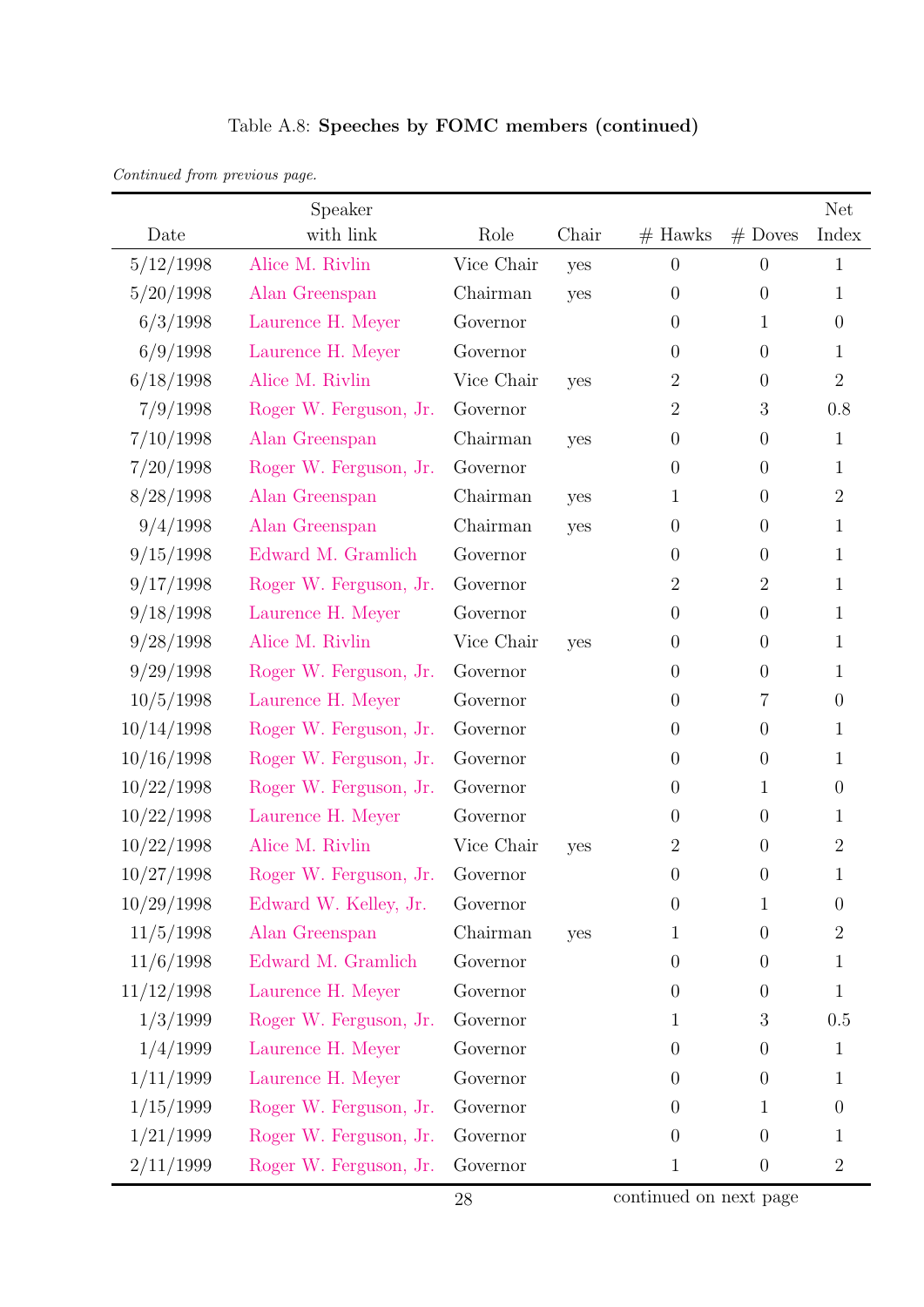|           | Speaker                |            |       |                  |                  | <b>Net</b>       |
|-----------|------------------------|------------|-------|------------------|------------------|------------------|
| Date      | with link              | Role       | Chair | $#$ Hawks        | $#$ Doves        | Index            |
| 2/16/1999 | Alan Greenspan         | Chairman   | yes   | $\theta$         | $\overline{0}$   | $\mathbf 1$      |
| 2/24/1999 | Alice M. Rivlin        | Vice Chair | yes   | $\overline{0}$   | $\theta$         | $\mathbf 1$      |
| 2/25/1999 | Laurence H. Meyer      | Governor   |       | 7                | 6                | 1.076923         |
| 2/25/1999 | Roger W. Ferguson, Jr. | Governor   |       | $\overline{0}$   | $\overline{0}$   | 1                |
| 3/1/1999  | Alice M. Rivlin        | Vice Chair | yes   | $\overline{0}$   | $\overline{0}$   | $\mathbf{1}$     |
| 3/3/1999  | Roger W. Ferguson, Jr. | Governor   |       | $\overline{0}$   | $\overline{0}$   | 1                |
| 3/8/1999  | Edward M. Gramlich     | Governor   |       | $\theta$         | $\overline{0}$   | 1                |
| 3/8/1999  | Alan Greenspan         | Chairman   | yes   | $\overline{2}$   | $\theta$         | $\overline{2}$   |
| 3/9/1999  | Alan Greenspan         | Chairman   | yes   | $\boldsymbol{0}$ | $\overline{0}$   | $\mathbf{1}$     |
| 3/10/1999 | Edward W. Kelley, Jr.  | Governor   |       | $\overline{0}$   | $\overline{0}$   | 1                |
| 3/12/1999 | Laurence H. Meyer      | Governor   |       | $\overline{0}$   | $\overline{0}$   | 1                |
| 3/16/1999 | Alan Greenspan         | Chairman   | yes   | $\overline{0}$   | $\mathbf 1$      | $\overline{0}$   |
| 3/16/1999 | Roger W. Ferguson, Jr. | Governor   |       | $\overline{0}$   | $\theta$         | 1                |
| 3/19/1999 | Alan Greenspan         | Chairman   | yes   | $\theta$         | $\overline{0}$   | $\mathbf{1}$     |
| 3/25/1999 | Edward W. Kelley, Jr.  | Governor   |       | $\overline{0}$   | $\mathbf 1$      | $\theta$         |
| 4/6/1999  | Alice M. Rivlin        | Vice Chair | yes   | $\theta$         | $\overline{0}$   | $\mathbf{1}$     |
| 4/13/1999 | Roger W. Ferguson, Jr. | Governor   |       | $\boldsymbol{0}$ | $\overline{0}$   | $\mathbf 1$      |
| 4/14/1999 | Laurence H. Meyer      | Governor   |       | $\overline{5}$   | $\overline{4}$   | 1.111111         |
| 4/16/1999 | Alan Greenspan         | Chairman   | yes   | $\theta$         | $\theta$         | 1                |
| 4/22/1999 | Laurence H. Meyer      | Governor   |       | 8                | 3                | 1.454545         |
| 4/22/1999 | Edward M. Gramlich     | Governor   |       | 3                | 3                | $\mathbf 1$      |
| 4/26/1999 | Laurence H. Meyer      | Governor   |       | $\boldsymbol{0}$ | $\mathbf{1}$     | $\theta$         |
| 4/29/1999 | Alan Greenspan         | Chairman   | yes   | 1                | $\theta$         | $\overline{2}$   |
| 5/6/1999  | Alan Greenspan         | Chairman   | yes   | $\overline{0}$   | $\overline{2}$   | $\boldsymbol{0}$ |
| 5/13/1999 | Alice M. Rivlin        | Vice Chair | yes   | $\boldsymbol{0}$ | $\theta$         | 1                |
| 5/13/1999 | Alice M. Rivlin        | Vice Chair | yes   | $\theta$         | $\overline{0}$   | $\mathbf{1}$     |
| 6/1/1999  | Alice M. Rivlin        | Vice Chair | yes   | $\theta$         | $\boldsymbol{0}$ | $\mathbf{1}$     |
| 6/2/1999  | Alan Greenspan         | Chairman   | yes   | $\overline{0}$   | $\overline{0}$   | 1                |
| 6/3/1999  | Laurence H. Meyer      | Governor   |       | $\overline{0}$   | $\theta$         | 1                |
| 6/10/1999 | Roger W. Ferguson, Jr. | Governor   |       | $\theta$         | $\mathbf 1$      | $\theta$         |
| 6/10/1999 | Alan Greenspan         | Chairman   | yes   | $\theta$         | $\theta$         | 1                |
| 6/14/1999 | Laurence H. Meyer      | Governor   |       | $\boldsymbol{0}$ | $\overline{0}$   | 1                |

## Table A.8: Speeches by FOMC members (continued)

Continued from previous page.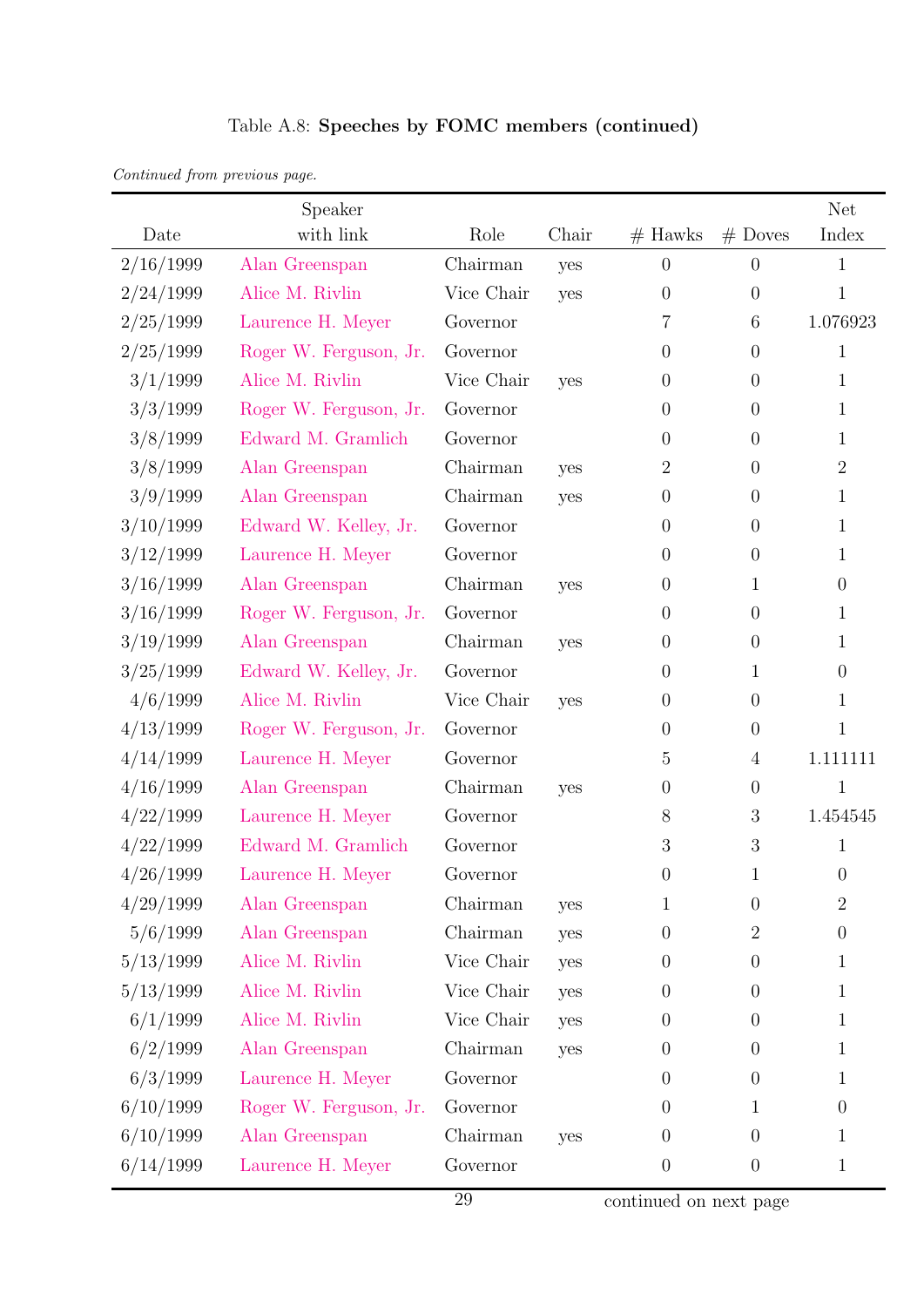| Continued from previous page. |  |  |  |  |
|-------------------------------|--|--|--|--|
|-------------------------------|--|--|--|--|

|            | Speaker                |            |       |                  |                | <b>Net</b>     |
|------------|------------------------|------------|-------|------------------|----------------|----------------|
| Date       | with link              | Role       | Chair | $#$ Hawks        | $#$ Doves      | Index          |
| 6/16/1999  | Edward M. Gramlich     | Governor   |       | 1                | $\theta$       | $\overline{2}$ |
| 6/22/1999  | Roger W. Ferguson, Jr. | Governor   |       | $\boldsymbol{0}$ | $\theta$       | $\mathbf{1}$   |
| 7/29/1999  | Roger W. Ferguson, Jr. | Governor   |       | $\boldsymbol{0}$ | $\theta$       | $\mathbf{1}$   |
| 8/27/1999  | Alan Greenspan         | Chairman   | yes   | $\theta$         | $\theta$       | $\mathbf{1}$   |
| 9/8/1999   | Alan Greenspan         | Chairman   | yes   | $\theta$         | $\theta$       | $\mathbf{1}$   |
| 9/8/1999   | Laurence H. Meyer      | Governor   |       | 7                | 3              | 1.4            |
| 9/9/1999   | Roger W. Ferguson, Jr. | Governor   |       | $\overline{0}$   | $\theta$       | $\mathbf{1}$   |
| 9/15/1999  | Edward M. Gramlich     | Governor   |       | $\boldsymbol{0}$ | $\theta$       | $\mathbf{1}$   |
| 9/16/1999  | Edward W. Kelley, Jr.  | Governor   |       | $\boldsymbol{0}$ | $\theta$       | $\mathbf{1}$   |
| 9/17/1999  | Alan Greenspan         | Chairman   | yes   | $\boldsymbol{0}$ | $\theta$       | $\mathbf{1}$   |
| 9/17/1999  | Edward M. Gramlich     | Governor   |       | $\boldsymbol{0}$ | $\theta$       | $\mathbf{1}$   |
| 9/21/1999  | Roger W. Ferguson, Jr. | Governor   |       | $\overline{2}$   | $\mathbf{1}$   | 1.333333       |
| 9/27/1999  | Laurence H. Meyer      | Governor   |       | $\overline{0}$   | $\theta$       | $\mathbf{1}$   |
| 9/27/1999  | Alan Greenspan         | Chairman   | yes   | $\theta$         | $\theta$       | $\mathbf{1}$   |
| 9/28/1999  | Roger W. Ferguson, Jr. | Governor   |       | $\boldsymbol{0}$ | $\overline{0}$ | $\mathbf{1}$   |
| 9/30/1999  | Alan Greenspan         | Chairman   | yes   | $\theta$         | $\theta$       | $\mathbf{1}$   |
| 10/1/1999  | Laurence H. Meyer      | Governor   |       | $\boldsymbol{0}$ | $\theta$       | $\mathbf{1}$   |
| 10/6/1999  | Roger W. Ferguson, Jr. | Vice Chair |       | $\boldsymbol{0}$ | $\theta$       | $\mathbf{1}$   |
| 10/11/1999 | Alan Greenspan         | Chairman   | yes   | $\boldsymbol{0}$ | $\theta$       | $\mathbf{1}$   |
| 10/12/1999 | Laurence H. Meyer      | Governor   |       | 4                | 6              | 0.8            |
| 10/14/1999 | Alan Greenspan         | Chairman   | yes   | $\boldsymbol{0}$ | $\theta$       | $\mathbf{1}$   |
| 10/15/1999 | Alan Greenspan         | Chairman   | yes   | $\boldsymbol{0}$ | $\theta$       | $\mathbf{1}$   |
| 10/19/1999 | Alan Greenspan         | Chairman   | yes   | 0                | $\theta$       | 1              |
| 10/28/1999 | Roger W. Ferguson, Jr. | Vice Chair |       | $\boldsymbol{0}$ | $\theta$       | $\mathbf{1}$   |
| 10/28/1999 | Alan Greenspan         | Chairman   | yes   | $\boldsymbol{2}$ | $\theta$       | $\overline{2}$ |
| 11/2/1999  | Alan Greenspan         | Chairman   | yes   | 1                | $\theta$       | $\overline{2}$ |
| 11/4/1999  | Edward M. Gramlich     | Governor   |       | $\mathbf{1}$     | $\mathbf{1}$   | $\mathbf{1}$   |
| 11/15/1999 | Alan Greenspan         | Chairman   | yes   | $\boldsymbol{0}$ | $\theta$       | $\mathbf{1}$   |
| 11/30/1999 | Laurence H. Meyer      | Governor   |       | 4                | $\mathfrak{Z}$ | 1.142857       |
| 12/15/1999 | Laurence H. Meyer      | Governor   |       | $\boldsymbol{0}$ | $\theta$       | $\mathbf{1}$   |
| 1/7/2000   | Roger W. Ferguson, Jr. | Vice Chair |       | $\overline{4}$   | $\theta$       | $\overline{2}$ |
| 1/13/2000  | Edward M. Gramlich     | Governor   |       | $\mathbf{1}$     | $\mathbf{1}$   | $\mathbf{1}$   |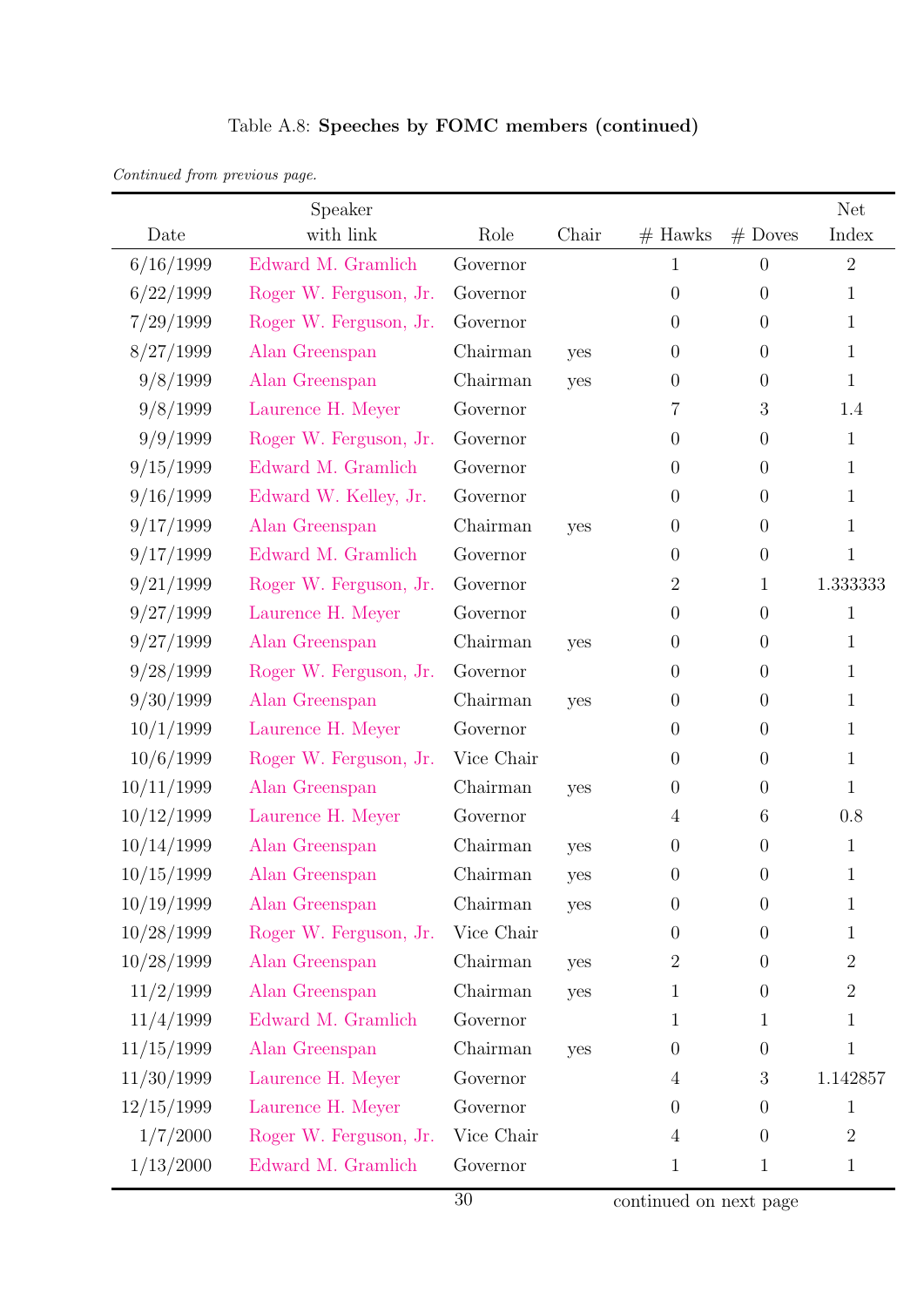| Continued from previous page. |  |  |
|-------------------------------|--|--|

|           | Speaker                |            |       |                  |                  | <b>Net</b>     |
|-----------|------------------------|------------|-------|------------------|------------------|----------------|
| Date      | with link              | Role       | Chair | $#$ Hawks        | $#$ Doves        | Index          |
| 1/13/2000 | Alan Greenspan         | Chairman   | yes   | $\overline{4}$   | $\overline{2}$   | 1.333333       |
| 1/14/2000 | Laurence H. Meyer      | Governor   |       | $\overline{0}$   | $\overline{0}$   | 1              |
| 1/20/2000 | Laurence H. Meyer      | Governor   |       | 1                | $\overline{0}$   | $\overline{2}$ |
| 2/3/2000  | Laurence H. Meyer      | Governor   |       | $\overline{0}$   | $\boldsymbol{0}$ | 1              |
| 2/17/2000 | Roger W. Ferguson, Jr. | Vice Chair |       | 1                | $\mathbf{1}$     | 1              |
| 2/23/2000 | Laurence H. Meyer      | Governor   |       | $\theta$         | $\mathbf{1}$     | $\overline{0}$ |
| 2/25/2000 | Laurence H. Meyer      | Governor   |       | $\overline{0}$   | $\overline{0}$   | 1              |
| 3/3/2000  | Laurence H. Meyer      | Governor   |       | 6                | $\mathbf{1}$     | 1.714286       |
| 3/6/2000  | Alan Greenspan         | Chairman   | yes   | 1                | $\overline{0}$   | $\overline{2}$ |
| 3/6/2000  | Roger W. Ferguson, Jr. | Vice Chair |       | $\overline{0}$   | $\overline{0}$   | 1              |
| 3/7/2000  | Edward M. Gramlich     | Governor   |       | $\overline{0}$   | $\boldsymbol{0}$ | 1              |
| 3/8/2000  | Alan Greenspan         | Chairman   | yes   | 1                | $\boldsymbol{0}$ | $\overline{2}$ |
| 3/13/2000 | Edward M. Gramlich     | Governor   |       | $\overline{0}$   | $\overline{0}$   | 1              |
| 3/22/2000 | Alan Greenspan         | Chairman   | yes   | $\boldsymbol{0}$ | $\overline{0}$   | 1              |
| 3/30/2000 | Edward W. Kelley, Jr.  | Governor   |       | $\overline{0}$   | $\overline{0}$   | 1              |
| 4/5/2000  | Alan Greenspan         | Chairman   | yes   | 3                | $\overline{0}$   | $\overline{2}$ |
| 4/6/2000  | Roger W. Ferguson, Jr. | Vice Chair |       | $\overline{0}$   | $\overline{0}$   | 1              |
| 4/7/2000  | Alan Greenspan         | Chairman   | yes   | 1                | $\overline{0}$   | $\overline{2}$ |
| 4/10/2000 | Alan Greenspan         | Chairman   | yes   | $\overline{0}$   | $\boldsymbol{0}$ | 1              |
| 4/11/2000 | Alan Greenspan         | Chairman   | yes   | $\overline{0}$   | $\overline{0}$   | $\mathbf 1$    |
| 4/12/2000 | Laurence H. Meyer      | Governor   |       | 25               | $\mathbf{2}$     | $1.851852\,$   |
| 4/14/2000 | Alan Greenspan         | Chairman   | yes   | $\boldsymbol{0}$ | $\overline{0}$   | $\mathbf 1$    |
| 4/14/2000 | Edward M. Gramlich     | Governor   |       | $\overline{0}$   | $\theta$         | 1              |
| 4/17/2000 | Edward M. Gramlich     | Governor   |       | $\overline{0}$   | $\boldsymbol{0}$ | 1              |
| 4/20/2000 | Edward M. Gramlich     | Governor   |       | 1                | $\mathbf{1}$     | 1              |
| 4/27/2000 | Alan Greenspan         | Chairman   | yes   | 1                | $\overline{0}$   | $\overline{2}$ |
| 5/4/2000  | Alan Greenspan         | Chairman   | yes   | $\overline{0}$   | $\boldsymbol{0}$ | 1              |
| 5/4/2000  | Roger W. Ferguson, Jr. | Vice Chair |       | $\overline{0}$   | $\boldsymbol{0}$ | 1              |
| 5/9/2000  | Roger W. Ferguson, Jr. | Vice Chair |       | 5                | $\mathbf{1}$     | 1.666667       |
| 5/11/2000 | Roger W. Ferguson, Jr. | Vice Chair |       | $\overline{0}$   | $\mathbf{1}$     | $\theta$       |
| 5/12/2000 | Roger W. Ferguson, Jr. | Vice Chair |       | $\overline{0}$   | $\mathbf{1}$     | $\overline{0}$ |
| 5/18/2000 | Alan Greenspan         | Chairman   | yes   | $\boldsymbol{0}$ | $\boldsymbol{0}$ | 1              |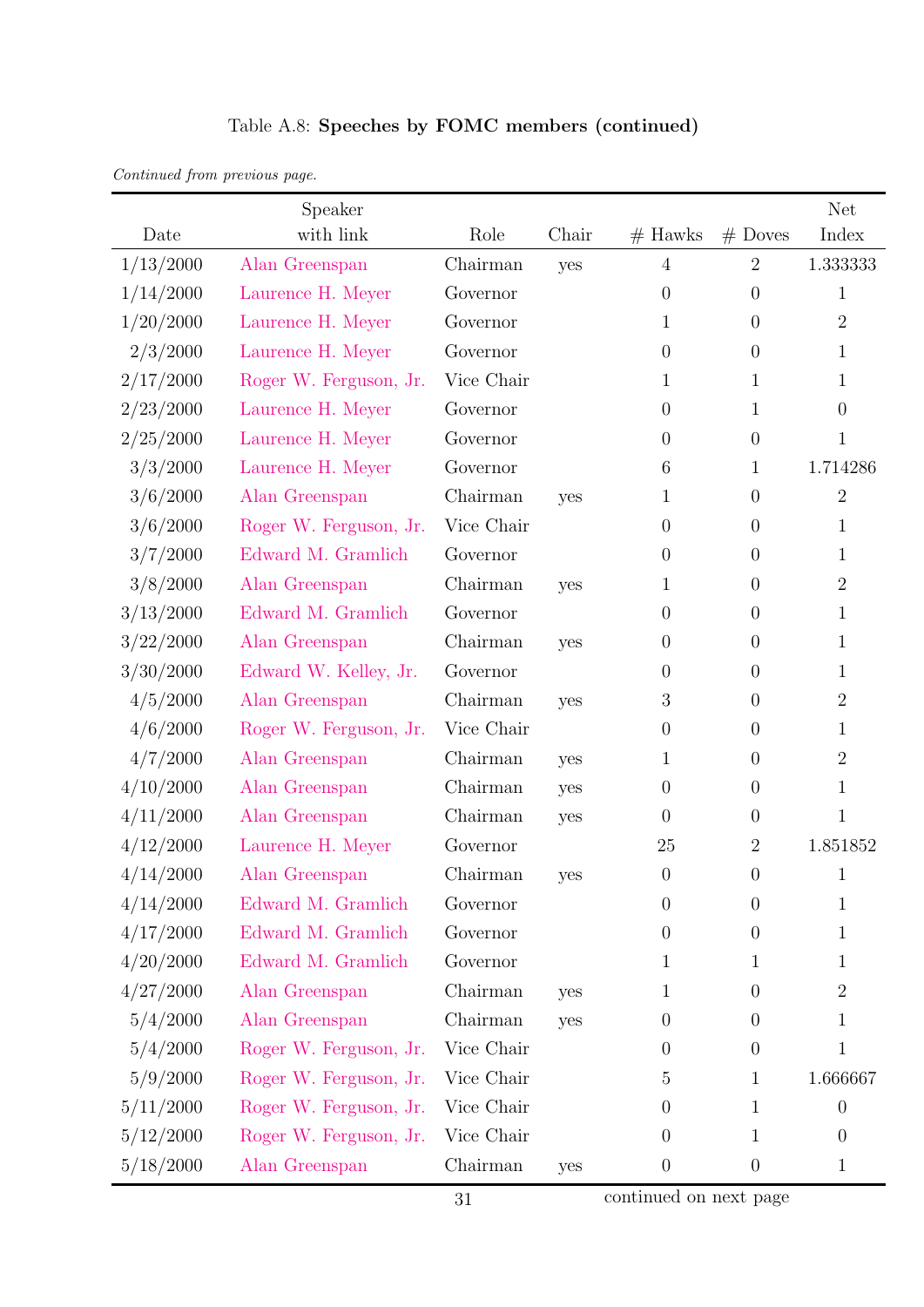|            | Speaker                |            |       |                  |                | Net              |
|------------|------------------------|------------|-------|------------------|----------------|------------------|
| Date       | with link              | Role       | Chair | $#$ Hawks        | $\#$ Doves     | Index            |
| 5/22/2000  | Roger W. Ferguson, Jr. | Vice Chair |       | $\overline{0}$   | $\overline{0}$ | $\mathbf{1}$     |
| 5/25/2000  | Alan Greenspan         | Chairman   | yes   | $\boldsymbol{0}$ | $\theta$       | $\mathbf{1}$     |
| 5/26/2000  | Roger W. Ferguson, Jr. | Vice Chair |       | $\overline{0}$   | $\theta$       | $\mathbf{1}$     |
| 5/31/2000  | Laurence H. Meyer      | Governor   |       | $\overline{0}$   | $\theta$       | $\mathbf{1}$     |
| 6/1/2000   | Laurence H. Meyer      | Governor   |       | $\theta$         | $\theta$       | $\mathbf{1}$     |
| 6/6/2000   | Laurence H. Meyer      | Governor   |       | 11               | $\overline{5}$ | 1.375            |
| 6/13/2000  | Alan Greenspan         | Chairman   | yes   | 1                | 1              | $\mathbf 1$      |
| 7/11/2000  | Alan Greenspan         | Chairman   | yes   | $\boldsymbol{0}$ | $\theta$       | $\mathbf{1}$     |
| 7/12/2000  | Alan Greenspan         | Chairman   | yes   | $\boldsymbol{0}$ | $\theta$       | $\mathbf{1}$     |
| 8/25/2000  | Alan Greenspan         | Chairman   | yes   | $\boldsymbol{0}$ | $\mathbf 1$    | $\boldsymbol{0}$ |
| 8/31/2000  | Laurence H. Meyer      | Governor   |       | $\boldsymbol{0}$ | $\theta$       | $\mathbf{1}$     |
| 9/15/2000  | Roger W. Ferguson, Jr. | Vice Chair |       | $\overline{0}$   | 1              | $\theta$         |
| 9/18/2000  | Alan Greenspan         | Chairman   | yes   | $\theta$         | $\theta$       | $\mathbf 1$      |
| 10/11/2000 | Roger W. Ferguson, Jr. | Vice Chair |       | $\boldsymbol{0}$ | $\theta$       | 1                |
| 10/16/2000 | Alan Greenspan         | Chairman   | yes   | $\boldsymbol{0}$ | $\theta$       | $\mathbf{1}$     |
| 10/19/2000 | Laurence H. Meyer      | Governor   |       | 15               | 3              | 1.666667         |
| 10/19/2000 | Alan Greenspan         | Chairman   | yes   | $\boldsymbol{0}$ | 1              | $\overline{0}$   |
| 10/19/2000 | Roger W. Ferguson, Jr. | Vice Chair |       | $\boldsymbol{0}$ | $\theta$       | $\mathbf{1}$     |
| 10/20/2000 | Roger W. Ferguson, Jr. | Vice Chair |       | $\boldsymbol{0}$ | $\theta$       | $\mathbf{1}$     |
| 10/24/2000 | Laurence H. Meyer      | Governor   |       | $\overline{2}$   | 3              | 0.8              |
| 10/31/2000 | Roger W. Ferguson, Jr. | Vice Chair |       | $\sqrt{3}$       | $\theta$       | $\overline{2}$   |
| 11/14/2000 | Alan Greenspan         | Chairman   | yes   | $\boldsymbol{0}$ | $\theta$       | $\mathbf{1}$     |
| 11/20/2000 | Alan Greenspan         | Chairman   | yes   | $\overline{0}$   | $\overline{0}$ | 1                |
| 11/21/2000 | Edward M. Gramlich     | Governor   |       | $\boldsymbol{0}$ | $\Omega$       | 1                |
| 12/5/2000  | Alan Greenspan         | Chairman   | yes   | $\overline{2}$   | $\theta$       | $\overline{2}$   |
| 12/6/2000  | Edward M. Gramlich     | Governor   |       | $\boldsymbol{0}$ | $\theta$       | $\mathbf{1}$     |
| 12/6/2000  | Roger W. Ferguson, Jr. | Vice Chair |       | 6                | $\mathbf{1}$   | 1.714286         |
| 12/8/2000  | Alan Greenspan         | Chairman   | yes   | $\boldsymbol{0}$ | $\theta$       | $\mathbf{1}$     |
| 1/12/2001  | Roger W. Ferguson, Jr. | Vice Chair |       | $\overline{4}$   | $\overline{4}$ | 1                |
| 1/25/2001  | Roger W. Ferguson, Jr. | Vice Chair |       | $\overline{0}$   | $\overline{0}$ | $\mathbf{1}$     |
| 2/14/2001  | Roger W. Ferguson, Jr. | Vice Chair |       | $\boldsymbol{0}$ | $\Omega$       | $\mathbf 1$      |
| 2/15/2001  | Laurence H. Meyer      | Governor   |       | $\boldsymbol{0}$ | $\theta$       | $\mathbf{1}$     |

Continued from previous page.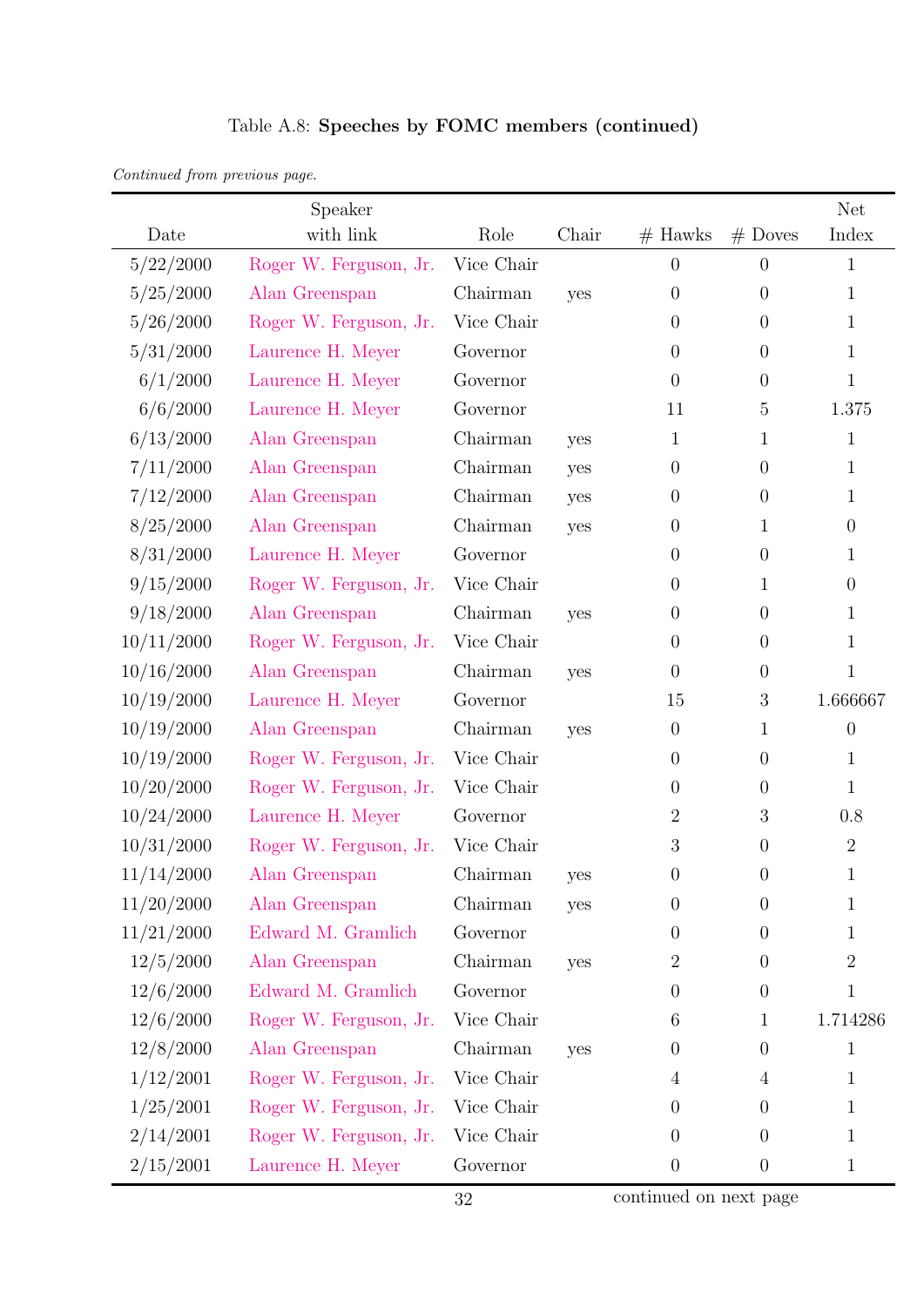| Table A.8: Speeches by FOMC members (continued) |  |  |  |
|-------------------------------------------------|--|--|--|
|-------------------------------------------------|--|--|--|

| Continued from previous page. |  |  |
|-------------------------------|--|--|
|                               |  |  |

|           | Speaker                |            |       |                  |                  | Net              |
|-----------|------------------------|------------|-------|------------------|------------------|------------------|
| Date      | with link              | Role       | Chair | $#$ Hawks        | $#$ Doves        | Index            |
| 2/20/2001 | Edward M. Gramlich     | Governor   |       | $\overline{2}$   | 5                | 0.571429         |
| 2/27/2001 | Roger W. Ferguson, Jr. | Vice Chair |       | $\mathbf 1$      | $\mathbf 1$      | $\mathbf{1}$     |
| 3/5/2001  | Laurence H. Meyer      | Governor   |       | $\overline{0}$   | $\overline{0}$   | 1                |
| 3/7/2001  | Alan Greenspan         | Chairman   | yes   | $\overline{0}$   | $\overline{0}$   | 1                |
| 3/9/2001  | Roger W. Ferguson, Jr. | Vice Chair |       | $\overline{0}$   | $\overline{0}$   | 1                |
| 3/15/2001 | Laurence H. Meyer      | Governor   |       | 0                | $\overline{0}$   | 1                |
| 3/23/2001 | Edward M. Gramlich     | Governor   |       | $\theta$         | $\overline{0}$   | 1                |
| 3/27/2001 | Alan Greenspan         | Chairman   | yes   | $\theta$         | $\overline{0}$   | 1                |
| 3/28/2001 | Laurence H. Meyer      | Governor   |       | 1                | $\mathbf 1$      | 1                |
| 4/5/2001  | Edward M. Gramlich     | Governor   |       | $\theta$         | $\theta$         | 1                |
| 4/5/2001  | Roger W. Ferguson, Jr. | Vice Chair |       | $\theta$         | $\overline{0}$   | 1                |
| 4/6/2001  | Alan Greenspan         | Chairman   | yes   | $\theta$         | $\boldsymbol{0}$ | 1                |
| 4/19/2001 | Roger W. Ferguson, Jr. | Vice Chair |       | $\theta$         | 3                | $\theta$         |
| 4/19/2001 | Edward M. Gramlich     | Governor   |       | $\theta$         | $\theta$         | 1                |
| 4/26/2001 | Roger W. Ferguson, Jr. | Vice Chair |       | $\theta$         | $\theta$         | 1                |
| 4/27/2001 | Alan Greenspan         | Chairman   | yes   | 1                | $\mathbf{1}$     | $\mathbf{1}$     |
| 5/10/2001 | Alan Greenspan         | Chairman   | yes   | 1                | $\mathbf{1}$     | 1                |
| 5/10/2001 | Laurence H. Meyer      | Governor   |       | $\overline{0}$   | $\theta$         | 1                |
| 5/17/2001 | Laurence H. Meyer      | Governor   |       | $\overline{0}$   | $\theta$         | $\mathbf{1}$     |
| 5/18/2001 | Alan Greenspan         | Chairman   | yes   | $\theta$         | $\overline{0}$   | $\mathbf{1}$     |
| 5/21/2001 | Roger W. Ferguson, Jr. | Vice Chair |       | $\overline{0}$   | $\overline{0}$   | $\mathbf{1}$     |
| 5/21/2001 | Laurence H. Meyer      | Governor   |       | $\mathbf 1$      | $\overline{2}$   | 0.666667         |
| 5/24/2001 | Laurence H. Meyer      | Governor   |       | 6                | $\theta$         | $\overline{2}$   |
| 5/24/2001 | Alan Greenspan         | Chairman   | yes   | 5                | $\mathbf{2}$     | 1.428571         |
| 6/6/2001  | Laurence H. Meyer      | Governor   |       | 9                | 3                | 1.5              |
| 6/11/2001 | Edward M. Gramlich     | Governor   |       | $\theta$         | $\overline{0}$   | $\mathbf{1}$     |
| 6/14/2001 | Roger W. Ferguson, Jr. | Vice Chair |       | $\overline{4}$   | $\overline{0}$   | $\overline{2}$   |
| 6/20/2001 | Alan Greenspan         | Chairman   | yes   | $\boldsymbol{0}$ | $\theta$         | $\mathbf{1}$     |
| 6/20/2001 | Edward M. Gramlich     | Governor   |       | 1                | $\overline{0}$   | $\overline{2}$   |
| 6/28/2001 | Alan Greenspan         | Chairman   | yes   | $\overline{0}$   | $\theta$         | $\mathbf{1}$     |
| 6/28/2001 | Alan Greenspan         | Chairman   | yes   | $\mathbf{1}$     | $\mathbf{1}$     | $\mathbf{1}$     |
| 7/17/2001 | Laurence H. Meyer      | Governor   |       | $\theta$         | 10               | $\boldsymbol{0}$ |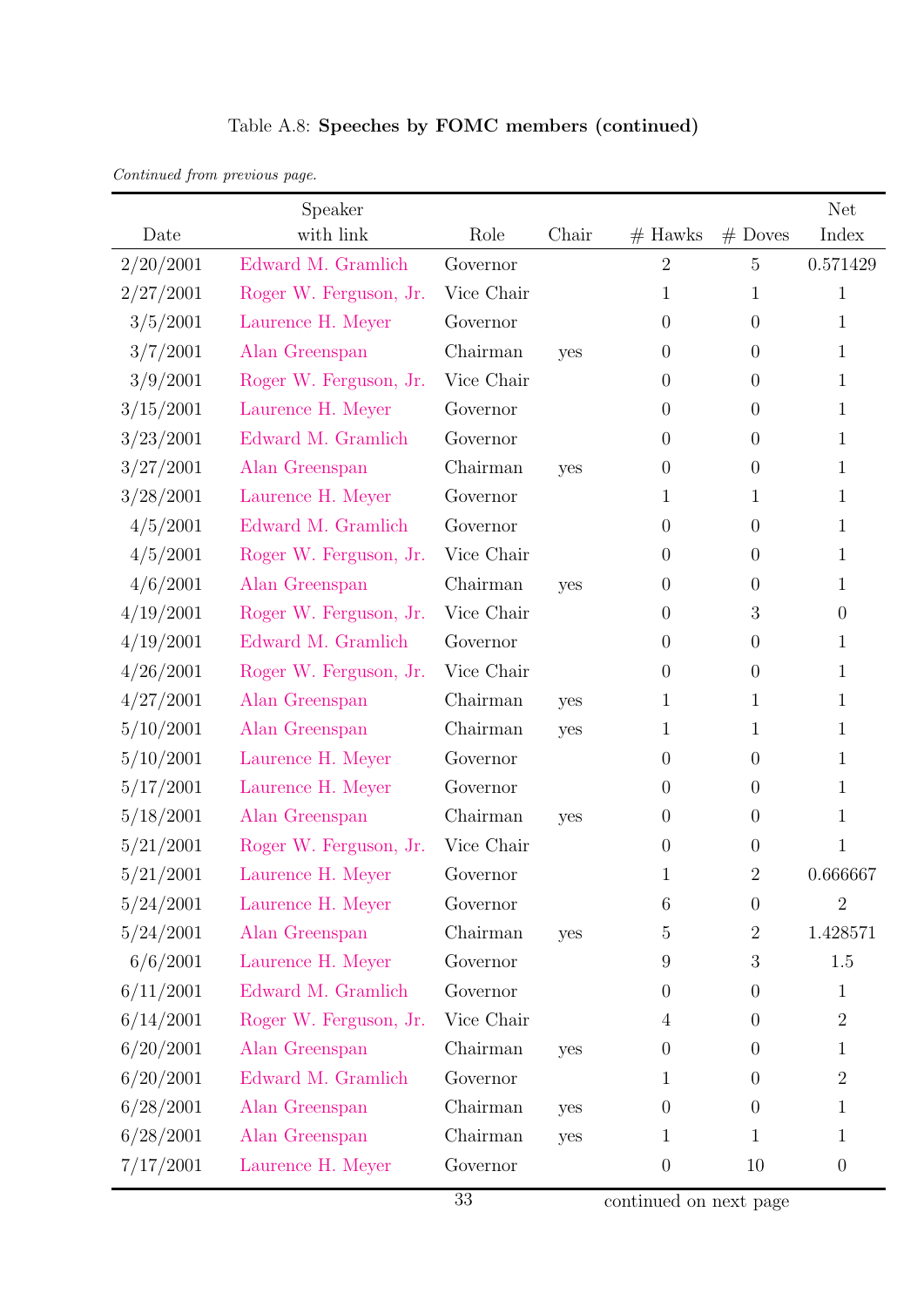|  |  |  | Table A.8: Speeches by FOMC members (continued) |
|--|--|--|-------------------------------------------------|
|--|--|--|-------------------------------------------------|

| Continued from previous page. |  |  |
|-------------------------------|--|--|
|                               |  |  |

|            | Speaker                |            |       |                |                  | <b>Net</b>     |
|------------|------------------------|------------|-------|----------------|------------------|----------------|
| Date       | with link              | Role       | Chair | $#$ Hawks      | $#$ Doves        | Index          |
| 7/18/2001  | Roger W. Ferguson, Jr. | Vice Chair |       | $\overline{0}$ | 1                | $\theta$       |
| 8/3/2001   | Edward M. Gramlich     | Governor   |       | $\overline{0}$ | $\theta$         | 1              |
| 8/31/2001  | Alan Greenspan         | Chairman   | yes   | 1              | $\theta$         | $\overline{2}$ |
| 8/31/2001  | Roger W. Ferguson, Jr. | Vice Chair |       | $\overline{0}$ | $\theta$         | 1              |
| 9/4/2001   | Roger W. Ferguson, Jr. | Vice Chair |       | $\theta$       | $\theta$         | 1              |
| 10/11/2001 | Alan Greenspan         | Chairman   | yes   | $\theta$       | $\theta$         | 1              |
| 10/12/2001 | Laurence H. Meyer      | Governor   |       | $\overline{0}$ | 1                | $\overline{0}$ |
| 10/15/2001 | Laurence H. Meyer      | Governor   |       | $\overline{0}$ | $\overline{0}$   | 1              |
| 10/16/2001 | Roger W. Ferguson, Jr. | Vice Chair |       | $\theta$       | $\theta$         | 1              |
| 10/23/2001 | Alan Greenspan         | Chairman   | yes   | $\theta$       | $\theta$         | 1              |
| 10/23/2001 | Edward M. Gramlich     | Governor   |       | $\theta$       | $\theta$         | 1              |
| 10/24/2001 | Alan Greenspan         | Chairman   | yes   | $\theta$       | $\theta$         | 1              |
| 10/26/2001 | Alan Greenspan         | Chairman   | yes   | $\theta$       | $\theta$         | 1              |
| 11/8/2001  | Roger W. Ferguson, Jr. | Vice Chair |       | $\overline{0}$ | $\theta$         | 1              |
| 11/8/2001  | Edward M. Gramlich     | Governor   |       | $\overline{0}$ | $\overline{0}$   | 1              |
| 11/13/2001 | Alan Greenspan         | Chairman   | yes   | $\theta$       | 1                | $\overline{0}$ |
| 11/27/2001 | Laurence H. Meyer      | Governor   |       | 4              | $\overline{4}$   | 1              |
| 11/30/2001 | Edward M. Gramlich     | Governor   |       | $\overline{2}$ | 3                | 0.8            |
| 11/30/2001 | Alan Greenspan         | Chairman   | yes   | $\theta$       | $\theta$         | $\mathbf{1}$   |
| 12/3/2001  | Alan Greenspan         | Chairman   | yes   | $\theta$       | $\theta$         | $\mathbf{1}$   |
| 12/5/2001  | Laurence H. Meyer      | Governor   |       | $\theta$       | $\theta$         | $\mathbf 1$    |
| 12/18/2001 | Laurence H. Meyer      | Governor   |       | $\theta$       | $\theta$         | 1              |
| 1/8/2002   | Roger W. Ferguson, Jr. | Vice Chair |       | $\theta$       | $\mathbf 1$      | $\theta$       |
| 1/10/2002  | Alan Greenspan         | Chairman   | yes   | $\theta$       | $\theta$         | 1              |
| 1/11/2002  | Alan Greenspan         | Chairman   | yes   | $\theta$       | 1                | $\Omega$       |
| 1/16/2002  | Roger W. Ferguson, Jr. | Vice Chair |       | 1              | $6\phantom{.}6$  | 0.285714       |
| 1/16/2002  | Laurence H. Meyer      | Governor   |       | $\sqrt{2}$     | $\overline{5}$   | 0.571429       |
| 1/16/2002  | Alan Greenspan         | Chairman   | yes   | $\theta$       | $\theta$         | $\mathbf 1$    |
| 1/18/2002  | Edward M. Gramlich     | Governor   |       | $\overline{0}$ | $\theta$         | 1              |
| 2/7/2002   | Mark W. Olson          | Governor   |       | $\theta$       | $\theta$         | 1              |
| 2/8/2002   | Mark W. Olson          | Governor   |       | $\theta$       | $\theta$         | 1              |
| 2/20/2002  | Edward M. Gramlich     | Governor   |       | $\overline{5}$ | $\boldsymbol{0}$ | $\overline{2}$ |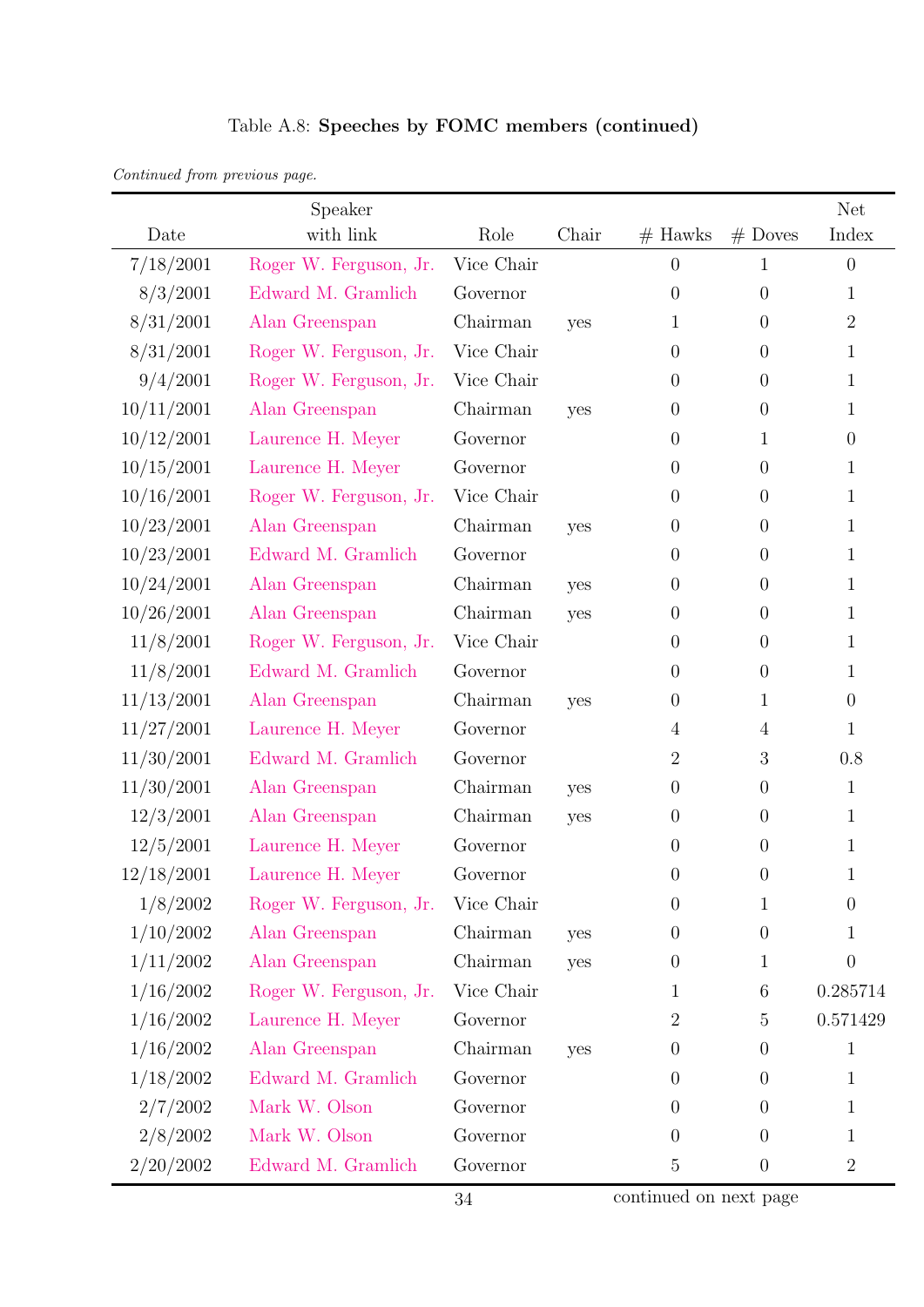| Table A.8: Speeches by FOMC members (continued) |  |  |  |
|-------------------------------------------------|--|--|--|
|-------------------------------------------------|--|--|--|

| Continued from previous page. |  |  |
|-------------------------------|--|--|
|                               |  |  |

|           | Speaker                |            |       |                |                  | <b>Net</b>     |
|-----------|------------------------|------------|-------|----------------|------------------|----------------|
| Date      | with link              | Role       | Chair | $#$ Hawks      | $#$ Doves        | Index          |
| 2/27/2002 | Roger W. Ferguson, Jr. | Vice Chair |       | $\overline{2}$ | 6                | 0.5            |
| 2/28/2002 | Alan Greenspan         | Chairman   | yes   | $\theta$       | $\mathbf{1}$     | $\theta$       |
| 2/28/2002 | Susan Schmidt Bies     | Governor   |       | 3              | $\overline{0}$   | $\overline{2}$ |
| 3/1/2002  | Edward M. Gramlich     | Governor   |       | $\theta$       | $\overline{0}$   | 1              |
| 3/4/2002  | Roger W. Ferguson, Jr. | Vice Chair |       | $\overline{0}$ | $\overline{0}$   | 1              |
| 3/4/2002  | Roger W. Ferguson, Jr. | Vice Chair |       | $\overline{0}$ | $\overline{0}$   | 1              |
| 3/7/2002  | Edward M. Gramlich     | Governor   |       | $\theta$       | $\overline{0}$   | 1              |
| 3/12/2002 | Mark W. Olson          | Governor   |       | $\overline{0}$ | $\theta$         | 1              |
| 3/13/2002 | Alan Greenspan         | Chairman   | yes   | $\theta$       | $\overline{0}$   | 1              |
| 3/21/2002 | Susan S. Bies          | Governor   |       | 1              | $\mathfrak{Z}$   | 0.5            |
| 3/26/2002 | Mark W. Olson          | Governor   |       | $\theta$       | $\theta$         | $\mathbf 1$    |
| 3/26/2002 | Alan Greenspan         | Chairman   | yes   | $\overline{0}$ | $\theta$         | 1              |
| 4/8/2002  | Edward M. Gramlich     | Governor   |       | $\overline{0}$ | $\overline{0}$   | 1              |
| 4/22/2002 | Alan Greenspan         | Chairman   | yes   | $\theta$       | $\overline{0}$   | 1              |
| 4/30/2002 | Mark W. Olson          | Governor   |       | $\theta$       | $\overline{0}$   | 1              |
| 5/2/2002  | Edward M. Gramlich     | Governor   |       | $\theta$       | $\overline{0}$   | 1              |
| 5/3/2002  | Alan Greenspan         | Chairman   | yes   | $\overline{0}$ | $\boldsymbol{0}$ | 1              |
| 5/9/2002  | Roger W. Ferguson, Jr. | Vice Chair |       | $\theta$       | $\boldsymbol{0}$ | 1              |
| 5/10/2002 | Alan Greenspan         | Chairman   | yes   | $\theta$       | $\boldsymbol{0}$ | 1              |
| 5/11/2002 | Roger W. Ferguson, Jr. | Vice Chair |       | $\theta$       | $\theta$         | 1              |
| 5/13/2002 | Roger W. Ferguson, Jr. | Vice Chair |       | $\overline{0}$ | $\theta$         | 1              |
| 5/17/2002 | Mark W. Olson          | Governor   |       | $\overline{0}$ | $\theta$         | 1              |
| 5/21/2002 | Mark W. Olson          | Governor   |       | $\theta$       | $\theta$         | 1              |
| 5/21/2002 | Roger W. Ferguson, Jr. | Vice Chair |       | $\theta$       | $\theta$         | 1              |
| 5/31/2002 | Mark W. Olson          | Governor   |       | $\theta$       | $\theta$         | 1              |
| 6/10/2002 | Susan S. Bies          | Governor   |       | $\theta$       | $\boldsymbol{0}$ | 1              |
| 6/11/2002 | Susan S. Bies          | Governor   |       | $\mathbf{1}$   | 3                | 0.5            |
| 6/20/2002 | Susan S. Bies          | Governor   |       | $\theta$       | $\boldsymbol{0}$ | $\mathbf{1}$   |
| 7/5/2002  | Edward M. Gramlich     | Governor   |       | $\overline{0}$ | $\overline{0}$   | 1              |
| 7/8/2002  | Mark W. Olson          | Governor   |       | $\theta$       | $\overline{0}$   | 1              |
| 7/26/2002 | Mark W. Olson          | Governor   |       | $\theta$       | $\theta$         | 1              |
| 8/30/2002 | Alan Greenspan         | Chairman   | yes   | $\overline{2}$ | $\mathbf{1}$     | 1.333333       |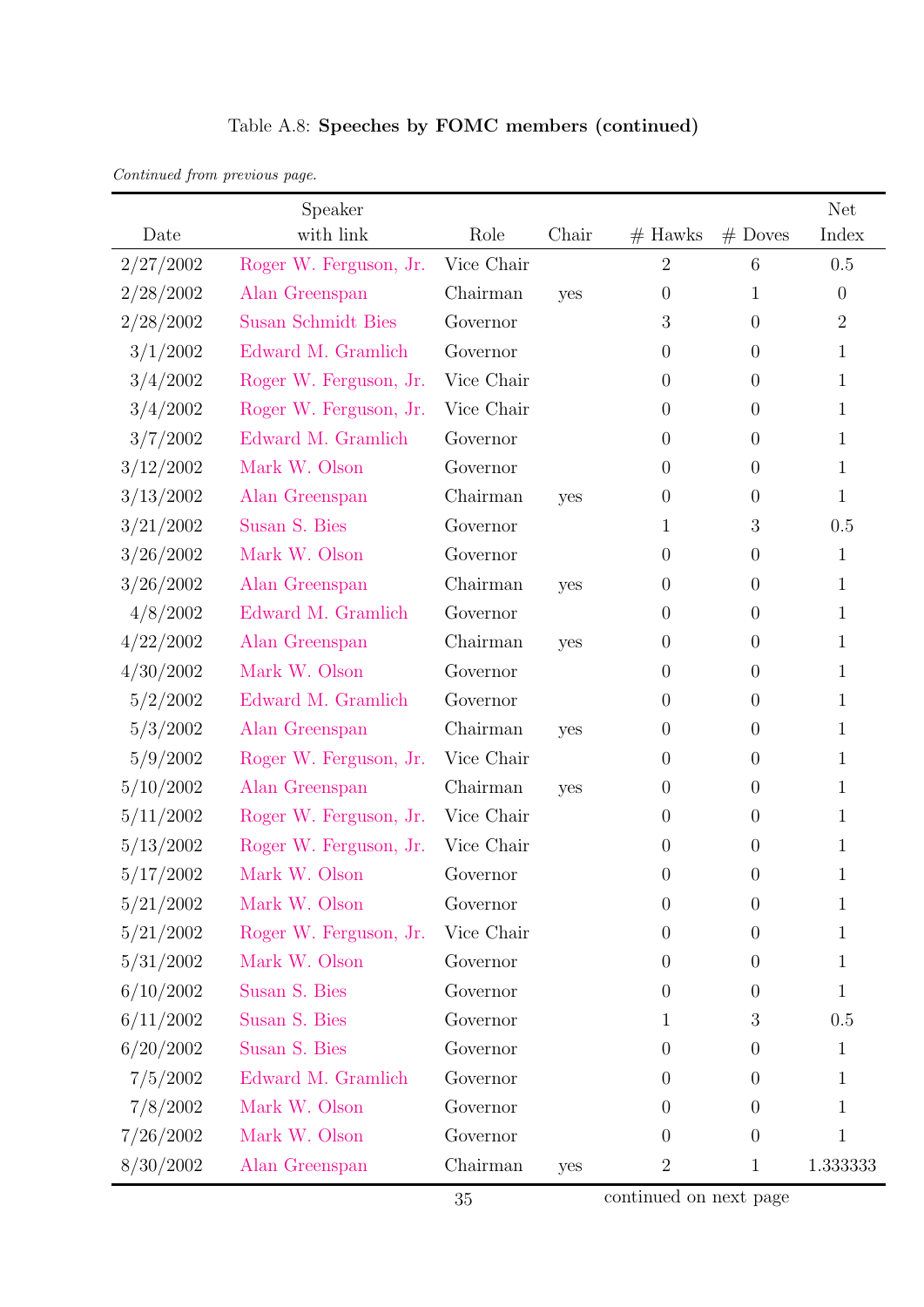| Continued from previous page. |  |  |
|-------------------------------|--|--|
|                               |  |  |

|            | Speaker                |            |       |                  |                  | <b>Net</b>     |
|------------|------------------------|------------|-------|------------------|------------------|----------------|
| Date       | with link              | Role       | Chair | $#$ Hawks        | $#$ Doves        | Index          |
| 9/25/2002  | Alan Greenspan         | Chairman   | yes   | $\theta$         | $\overline{0}$   | $\mathbf{1}$   |
| 9/25/2002  | Alan Greenspan         | Chairman   | yes   | $\theta$         | $\theta$         | $\mathbf{1}$   |
| 9/25/2002  | Alan Greenspan         | Chairman   | yes   | $\theta$         | $\theta$         | $\mathbf{1}$   |
| 9/28/2002  | Susan S. Bies          | Governor   |       | 1                | $\overline{2}$   | 0.666667       |
| 10/1/2002  | Susan S. Bies          | Governor   |       | 1                | $\boldsymbol{0}$ | $\overline{2}$ |
| 10/3/2002  | Roger W. Ferguson, Jr. | Vice Chair |       | $\boldsymbol{0}$ | $\theta$         | 1              |
| 10/7/2002  | Alan Greenspan         | Chairman   | yes   | $\theta$         | $\theta$         | $\mathbf{1}$   |
| 10/8/2002  | Susan S. Bies          | Governor   |       | 1                | $\theta$         | $\overline{2}$ |
| 10/9/2002  | Roger W. Ferguson, Jr. | Vice Chair |       | $\overline{0}$   | $\theta$         | $\mathbf{1}$   |
| 10/15/2002 | Ben S. Bernanke        | Governor   |       | 12               | $\overline{2}$   | 1.714286       |
| 10/16/2002 | Roger W. Ferguson, Jr. | Vice Chair |       | $\sqrt{2}$       | 3                | 0.8            |
| 10/16/2002 | Roger W. Ferguson, Jr. | Vice Chair |       | $\boldsymbol{0}$ | $\theta$         | $\mathbf{1}$   |
| 10/16/2002 | Edward M. Gramlich     | Governor   |       | $\overline{0}$   | $\theta$         | $\mathbf{1}$   |
| 10/22/2002 | Mark W. Olson          | Governor   |       | $\boldsymbol{0}$ | $\theta$         | $\mathbf{1}$   |
| 10/23/2002 | Alan Greenspan         | Chairman   | yes   | $\overline{0}$   | $\overline{0}$   | $\mathbf{1}$   |
| 10/24/2002 | Roger W. Ferguson, Jr. | Vice Chair |       | $\overline{0}$   | $\theta$         | $\mathbf{1}$   |
| 10/29/2002 | Alan Greenspan         | Chairman   | yes   | $\boldsymbol{0}$ | $\theta$         | $\mathbf{1}$   |
| 11/7/2002  | Susan S. Bies          | Governor   |       | $\theta$         | $\theta$         | $\mathbf{1}$   |
| 11/7/2002  | Edward M. Gramlich     | Governor   |       | $\boldsymbol{0}$ | $\theta$         | 1              |
| 11/8/2002  | Ben S. Bernanke        | Governor   |       | $\overline{2}$   | $\theta$         | $\overline{2}$ |
| 11/12/2002 | Alan Greenspan         | Chairman   | yes   | $\overline{0}$   | 1                | $\overline{0}$ |
| 11/12/2002 | Roger W. Ferguson, Jr. | Vice Chair |       | $\boldsymbol{0}$ | 7                | $\overline{0}$ |
| 11/12/2002 | Roger W. Ferguson, Jr. | Vice Chair |       | $\theta$         | $\mathbf{1}$     | $\theta$       |
| 11/12/2002 | Mark W. Olson          | Governor   |       | $\overline{0}$   | $\theta$         | 1              |
| 11/12/2002 | Susan S. Bies          | Governor   |       | $\theta$         | 1                | $\overline{0}$ |
| 11/18/2002 | Mark W. Olson          | Governor   |       | $\boldsymbol{0}$ | $\theta$         | $\mathbf{1}$   |
| 11/18/2002 | Alan Greenspan         | Chairman   | yes   | $\boldsymbol{0}$ | $\theta$         | $\mathbf{1}$   |
| 11/19/2002 | Alan Greenspan         | Chairman   | yes   | $\boldsymbol{0}$ | $\theta$         | $\mathbf{1}$   |
| 11/20/2002 | Roger W. Ferguson, Jr. | Vice Chair |       | 1                | $\boldsymbol{0}$ | $\overline{2}$ |
| 11/21/2002 | Ben S. Bernanke        | Governor   |       | 1                | $\mathbf{1}$     | $\mathbf{1}$   |
| 11/22/2002 | Donald L. Kohn         | Governor   |       | 1                | 1                | $\mathbf{1}$   |
| 12/13/2002 | Susan S. Bies          | Governor   |       | $\boldsymbol{0}$ | $\boldsymbol{0}$ | $\mathbf{1}$   |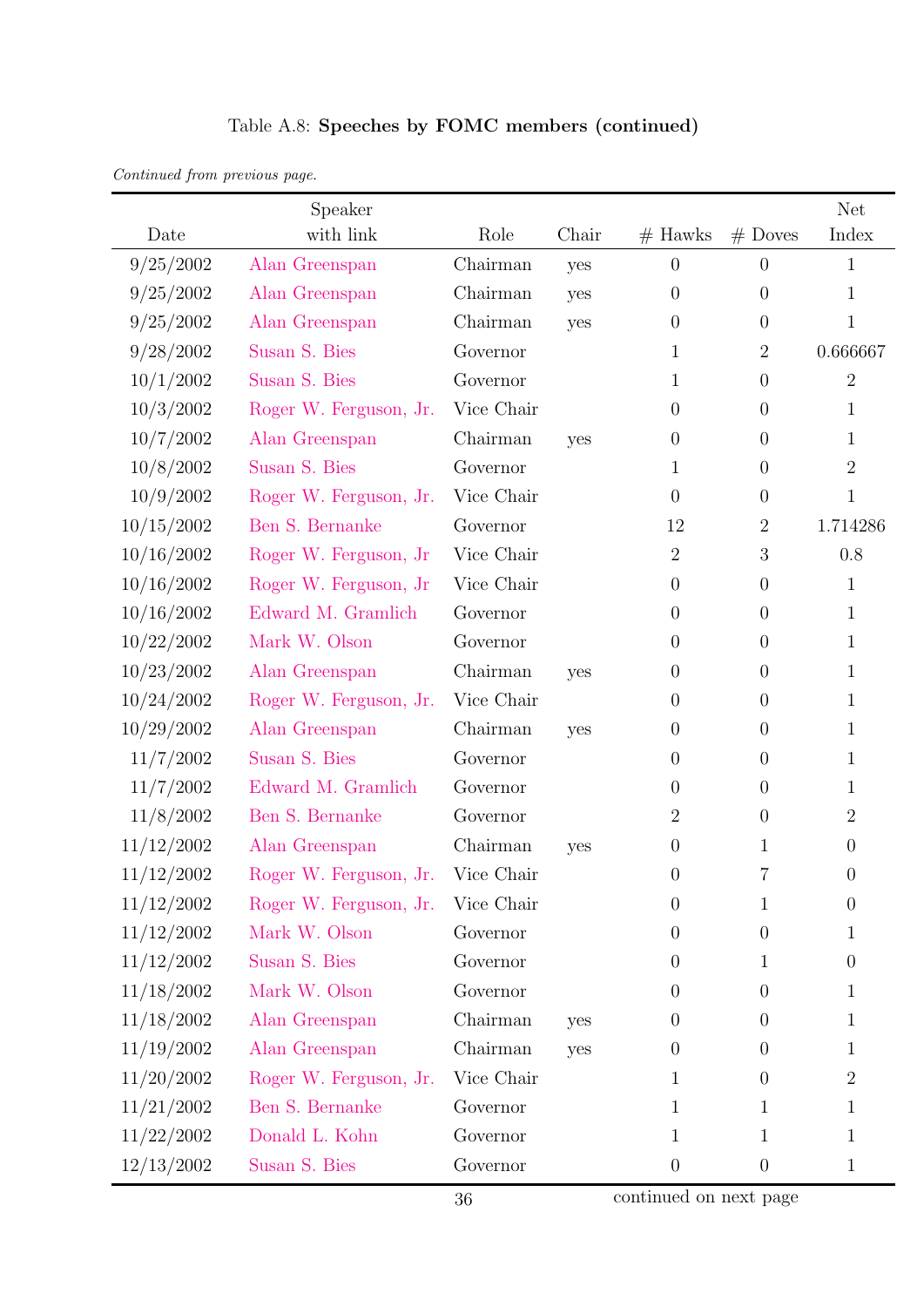| Continued from previous page. |  |  |
|-------------------------------|--|--|

|            | Speaker                   |            |       |                  |                  | <b>Net</b>     |
|------------|---------------------------|------------|-------|------------------|------------------|----------------|
| Date       | with link                 | Role       | Chair | $#$ Hawks        | $#$ Doves        | Index          |
| 12/13/2002 | Mark W. Olson             | Governor   |       | 1                | $\overline{0}$   | $\overline{2}$ |
| 12/19/2002 | Alan Greenspan            | Chairman   | yes   | 1                | 1                | $\mathbf{1}$   |
| 1/4/2003   | Edward M. Gramlich        | Governor   |       | 1                | $\overline{4}$   | 0.4            |
| 2/3/2003   | Ben S. Bernanke           | Governor   |       | $\overline{2}$   | $\overline{5}$   | 0.571429       |
| 2/5/2003   | Roger W. Ferguson, Jr.    | Vice Chair |       | $\overline{0}$   | $\theta$         | $\mathbf{1}$   |
| 2/6/2003   | Mark W. Olson             | Governor   |       | $\theta$         | $\theta$         | $\mathbf{1}$   |
| 2/11/2003  | <b>Susan Schmidt Bies</b> | Governor   |       | 3                | $\theta$         | $\overline{2}$ |
| 2/12/2003  | Roger W. Ferguson, Jr.    | Vice Chair |       | 1                | $\overline{2}$   | 0.666667       |
| 2/21/2003  | Ben S. Bernanke           | Governor   |       | 1                | $\sqrt{3}$       | 0.5            |
| 2/27/2003  | <b>Susan Schmidt Bies</b> | Governor   |       | $\overline{0}$   | $\theta$         | $\mathbf{1}$   |
| 2/28/2003  | Donald L. Kohn            | Governor   |       | 10               | $8\,$            | 1.111111       |
| 3/4/2003   | Alan Greenspan            | Chairman   | yes   | $\theta$         | $\theta$         | $\mathbf{1}$   |
| 3/7/2003   | Alan Greenspan            | Chairman   | yes   | $\theta$         | $\theta$         | $\mathbf{1}$   |
| 3/13/2003  | Mark W. Olson             | Governor   |       | $\boldsymbol{0}$ | $\theta$         | $\mathbf{1}$   |
| 3/24/2003  | Donald L. Kohn            | Governor   |       | $\overline{2}$   | 1                | 1.333333       |
| 3/25/2003  | Ben S. Bernanke           | Governor   |       | $\overline{2}$   | $\overline{5}$   | 0.571429       |
| 3/28/2003  | Alan Greenspan            | Chairman   | yes   | $\theta$         | $\theta$         | $\mathbf 1$    |
| 4/3/2003   | Alan Greenspan            | Chairman   | yes   | $\theta$         | $\theta$         | $\mathbf{1}$   |
| 4/4/2003   | Alan Greenspan            | Chairman   | yes   | $\theta$         | $\theta$         | $\mathbf{1}$   |
| 4/7/2003   | Roger W. Ferguson, Jr.    | Vice Chair |       | $\overline{0}$   | $\theta$         | $\mathbf{1}$   |
| 4/9/2003   | Roger W. Ferguson, Jr.    | Vice Chair |       | $\boldsymbol{0}$ | $\theta$         | $\mathbf{1}$   |
| 4/9/2003   | Alan Greenspan            | Chairman   | yes   | $\theta$         | $\theta$         | $\mathbf{1}$   |
| 4/10/2003  | Mark W. Olson             | Governor   |       | $\boldsymbol{0}$ | $\boldsymbol{0}$ | 1              |
| 4/24/2003  | Edward M. Gramlich        | Governor   |       | $\overline{0}$   | $\overline{0}$   | 1              |
| 4/24/2003  | Ben S. Bernanke           | Governor   |       | 1                | $\theta$         | $\overline{2}$ |
| 4/28/2003  | Roger W. Ferguson, Jr.    | Vice Chair |       | $\boldsymbol{0}$ | $\theta$         | $\mathbf{1}$   |
| 5/7/2003   | <b>Susan Schmidt Bies</b> | Governor   |       | $\theta$         | $\theta$         | 1              |
| 5/8/2003   | Alan Greenspan            | Chairman   | yes   | $\theta$         | $\theta$         | $\mathbf{1}$   |
| 5/13/2003  | Alan Greenspan            | Chairman   | yes   | $\theta$         | $\theta$         | 1              |
| 5/16/2003  | Roger W. Ferguson, Jr.    | Vice Chair |       | $\boldsymbol{0}$ | $\overline{2}$   | $\theta$       |
| 5/22/2003  | Mark W. Olson             | Governor   |       | $\overline{2}$   | 1                | 1.333333       |
| 5/30/2003  | <b>Susan Schmidt Bies</b> | Governor   |       | $\boldsymbol{0}$ | $\theta$         | $\mathbf{1}$   |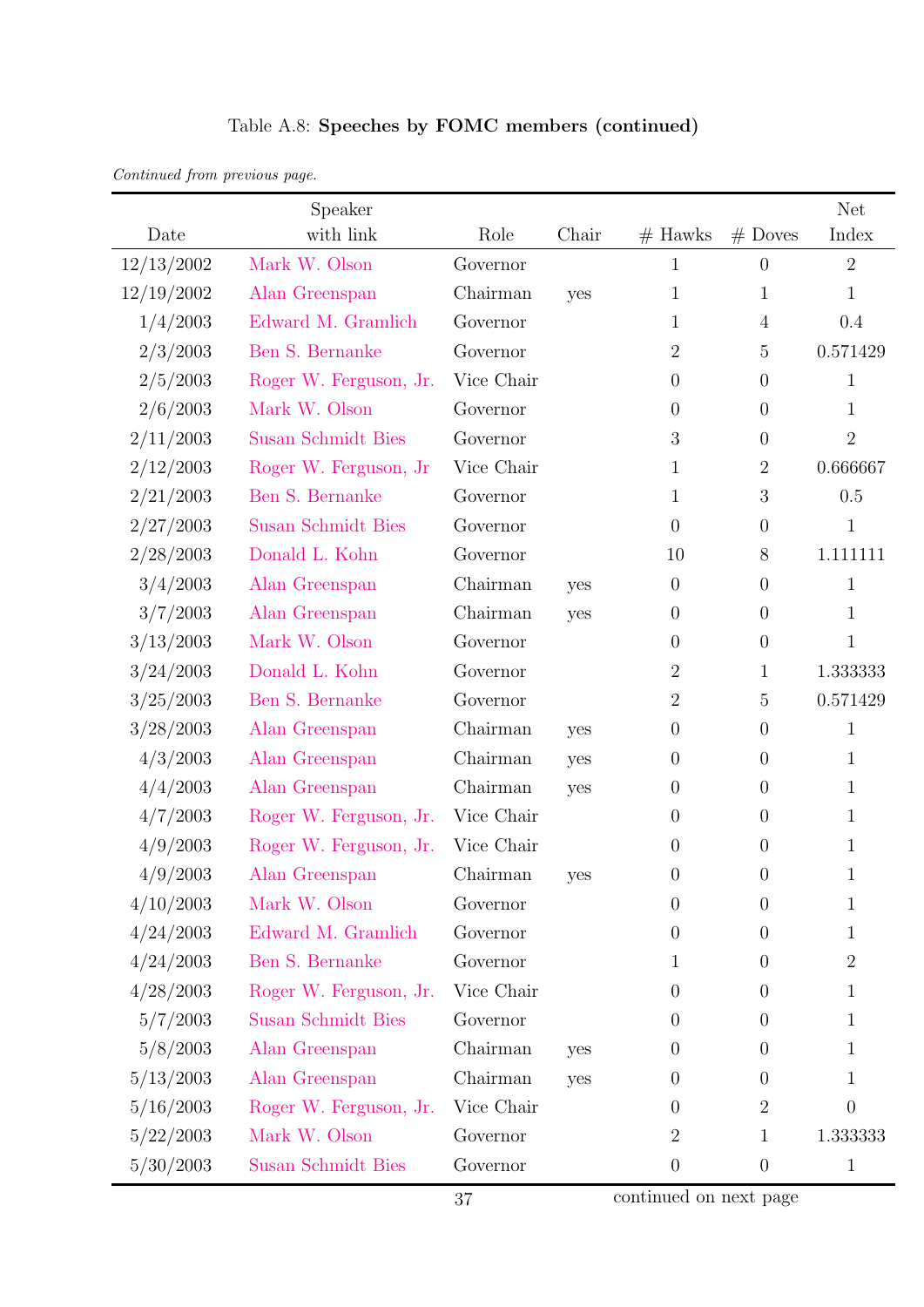| Continued from previous page. |  |  |
|-------------------------------|--|--|
|                               |  |  |

|            | Speaker                   |            |       |                  |                  | <b>Net</b>     |
|------------|---------------------------|------------|-------|------------------|------------------|----------------|
| Date       | with link                 | Role       | Chair | $#$ Hawks        | $#$ Doves        | Index          |
| 5/31/2003  | Ben S. Bernanke           | Governor   |       | $\overline{0}$   | 3                | $\theta$       |
| 6/10/2003  | Donald L. Kohn            | Governor   |       | $\boldsymbol{0}$ | $\theta$         | $\mathbf 1$    |
| 6/10/2003  | Roger W. Ferguson, Jr.    | Vice Chair |       | $\overline{0}$   | $\theta$         | $\mathbf{1}$   |
| 6/11/2003  | <b>Susan Schmidt Bies</b> | Governor   |       | $\boldsymbol{0}$ | $\theta$         | $\mathbf{1}$   |
| 6/11/2003  | Roger W. Ferguson, Jr.    | Vice Chair |       | 1                | $\overline{2}$   | 0.666667       |
| 6/11/2003  | Ben S. Bernanke           | Governor   |       | $\theta$         | $\theta$         | $\mathbf{1}$   |
| 6/13/2003  | Edward M. Gramlich        | Governor   |       | $\overline{2}$   | $\theta$         | $\overline{2}$ |
| 6/16/2003  | <b>Susan Schmidt Bies</b> | Governor   |       | $\theta$         | $\theta$         | 1              |
| 6/17/2003  | Roger W. Ferguson, Jr.    | Vice Chair |       | $\theta$         | $\theta$         | $\mathbf{1}$   |
| 6/20/2003  | Donald L. Kohn            | Governor   |       | $\overline{0}$   | $\theta$         | $\mathbf{1}$   |
| 6/26/2003  | Mark W. Olson             | Governor   |       | $\theta$         | $\theta$         | $\mathbf{1}$   |
| 7/23/2003  | Ben S. Bernanke           | Governor   |       | 1                | $\boldsymbol{3}$ | 0.5            |
| 8/7/2003   | <b>Susan Schmidt Bies</b> | Governor   |       | $\boldsymbol{0}$ | $\theta$         | $\mathbf{1}$   |
| 8/10/2003  | <b>Susan Schmidt Bies</b> | Governor   |       | $\theta$         | $\theta$         | $\mathbf{1}$   |
| 8/18/2003  | Edward M. Gramlich        | Governor   |       | $\theta$         | $\theta$         | 1              |
| 8/29/2003  | Alan Greenspan            | Chairman   | yes   | $\theta$         | $\theta$         | $\mathbf{1}$   |
| 9/4/2003   | Edward M. Gramlich        | Governor   |       | $\overline{0}$   | $\theta$         | 1              |
| 9/4/2003   | Ben S. Bernanke           | Governor   |       | $\theta$         | $\overline{2}$   | $\overline{0}$ |
| 9/22/2003  | Mark W. Olson             | Governor   |       | $\theta$         | $\theta$         | 1              |
| 9/24/2003  | Donald L. Kohn            | Governor   |       | 14               | $\theta$         | $\overline{2}$ |
| 9/26/2003  | Alan Greenspan            | Chairman   | yes   | $\boldsymbol{0}$ | $\boldsymbol{0}$ | $\mathbf 1$    |
| 10/1/2003  | Edward M. Gramlich        | Governor   |       | $\theta$         | 1                | $\overline{0}$ |
| 10/2/2003  | Ben S. Bernanke           | Governor   |       | 6                | 5                | 1.090909       |
| 10/8/2003  | <b>Susan Schmidt Bies</b> | Governor   |       | $\overline{4}$   | $\overline{2}$   | 1.333333       |
| 10/8/2003  | Roger W. Ferguson, Jr.    | Vice Chair |       | $\overline{0}$   | 1                | $\overline{0}$ |
| 10/8/2003  | Roger W. Ferguson, Jr.    | Vice Chair |       | $\boldsymbol{0}$ | $\theta$         | 1              |
| 10/9/2003  | Edward M. Gramlich        | Governor   |       | $\overline{0}$   | $\theta$         | 1              |
| 10/17/2003 | Ben S. Bernanke           | Governor   |       | $\theta$         | $\theta$         | $\mathbf{1}$   |
| 10/17/2003 | Donald L. Kohn            | Governor   |       | $\boldsymbol{0}$ | 1                | $\theta$       |
| 10/24/2003 | Ben S. Bernanke           | Governor   |       | 1                | $\overline{0}$   | $\overline{2}$ |
| 10/29/2003 | Alan Greenspan            | Chairman   | yes   | $\theta$         | $\theta$         | $\mathbf{1}$   |
| 10/31/2003 | <b>Susan Schmidt Bies</b> | Governor   |       | 1                | $\boldsymbol{0}$ | $\overline{2}$ |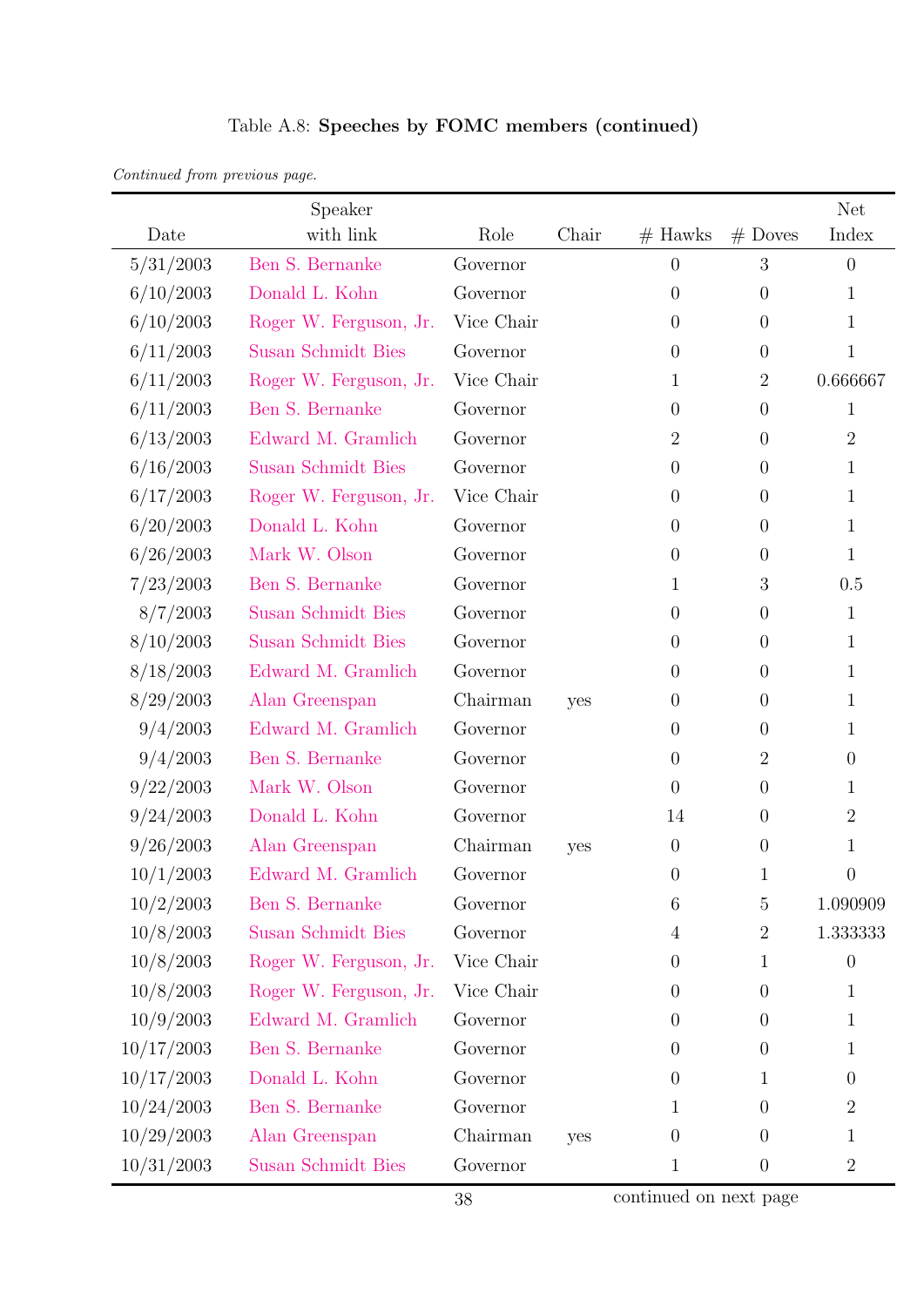| Continued from previous page. |  |  |
|-------------------------------|--|--|
|                               |  |  |

|               | Speaker                   |            |       |                  |                  | <b>Net</b>     |
|---------------|---------------------------|------------|-------|------------------|------------------|----------------|
| Date          | with link                 | Role       | Chair | $#$ Hawks        | $#$ Doves        | Index          |
| 11/6/2003     | Alan Greenspan            | Chairman   | yes   | $\theta$         | $\overline{2}$   | $\overline{0}$ |
| 11/6/2003     | Ben S. Bernanke           | Governor   |       | 1                | $\boldsymbol{3}$ | 0.5            |
| 11/13/2003    | Roger W. Ferguson, Jr.    | Vice Chair |       | $\overline{0}$   | $\theta$         | $\mathbf 1$    |
| 11/14/2003    | Edward M. Gramlich        | Governor   |       | $\overline{0}$   | $\theta$         | 1              |
| 11/20/2003    | Alan Greenspan            | Chairman   | yes   | $\overline{0}$   | 1                | $\overline{0}$ |
| 11/21/2003    | Roger W. Ferguson, Jr.    | Vice Chair |       | $\overline{0}$   | $\overline{2}$   | $\overline{0}$ |
| 11/22/2003    | Mark W. Olson             | Governor   |       | $\overline{0}$   | $\theta$         | $\mathbf{1}$   |
| 12/2/2003     | Roger W. Ferguson, Jr.    | Vice Chair |       | $\overline{0}$   | $\theta$         | 1              |
| 12/11/2003    | Alan Greenspan            | Chairman   | yes   | $\overline{0}$   | $\theta$         | $\mathbf{1}$   |
| 1/3/2004      | Alan Greenspan            | Chairman   | yes   | $\sqrt{3}$       | $\overline{2}$   | 1.2            |
| 1/3/2004      | Ben S. Bernanke           | Governor   |       | 3                | 1                | 1.5            |
| 1/3/2004      | Ben S. Bernanke           | Governor   |       | $\boldsymbol{0}$ | $\theta$         | $\mathbf{1}$   |
| 1/4/2004      | Ben S. Bernanke           | Governor   |       | 3                | $\overline{2}$   | 1.2            |
| 1/4/2004      | Roger W. Ferguson, Jr.    | Vice Chair |       | 1                | $\theta$         | $\overline{2}$ |
| 1/7/2004      | Donald L. Kohn            | Governor   |       | 3                | 1                | 1.5            |
| 1/13/2004     | Alan Greenspan            | Chairman   | yes   | $\theta$         | $\theta$         | $\mathbf{1}$   |
| 1/14/2004     | Ben S. Bernanke           | Governor   |       | $\overline{0}$   | $\theta$         | 1              |
| 1/26/2004     | Alan Greenspan            | Chairman   | yes   | $\theta$         | $\theta$         | 1              |
| 11/19/2004    | Alan Greenspan            | Chairman   | yes   | 1                | $\theta$         | $\overline{2}$ |
| 12/2/2004     | Ben S. Bernanke           | Governor   |       | $\theta$         | $\theta$         | $\mathbf{1}$   |
| 12/7/2004     | Susan Schmidt Bies        | Governor   |       | $\theta$         | $\theta$         | $\mathbf 1$    |
| 2/4/2004      | <b>Susan Schmidt Bies</b> | Governor   |       | $\theta$         | $\boldsymbol{0}$ | $\mathbf 1$    |
| $2/19/2004\,$ | <b>Susan Schmidt Bies</b> | Governor   |       | 1                | $\theta$         | $\overline{2}$ |
| 2/20/2004     | Ben S. Bernanke           | Governor   |       | 1                | $\sqrt{2}$       | 0.666667       |
| 2/20/2004     | Alan Greenspan            | Chairman   | yes   | $\theta$         | 1                | 0              |
| 2/23/2004     | Alan Greenspan            | Chairman   | yes   | 2                | 1                | 1.333333       |
| 2/25/2004     | Edward M. Gramlich        | Governor   |       | $\overline{2}$   | 1                | 1.333333       |
| 2/25/2004     | <b>Susan Schmidt Bies</b> | Governor   |       | $\theta$         | $\theta$         | $\mathbf{1}$   |
| 2/26/2004     | Susan Schmidt Bies        | Governor   |       | 5                | $\overline{4}$   | 1.111111       |
| 2/26/2004     | Ben S. Bernanke           | Governor   |       | $\theta$         | 1                | $\theta$       |
| 2/27/2004     | Mark W. Olson             | Governor   |       | $\overline{0}$   | $\theta$         | 1              |
| 2/27/2004     | Alan Greenspan            | Chairman   | yes   | $\boldsymbol{0}$ | $\theta$         | $\mathbf{1}$   |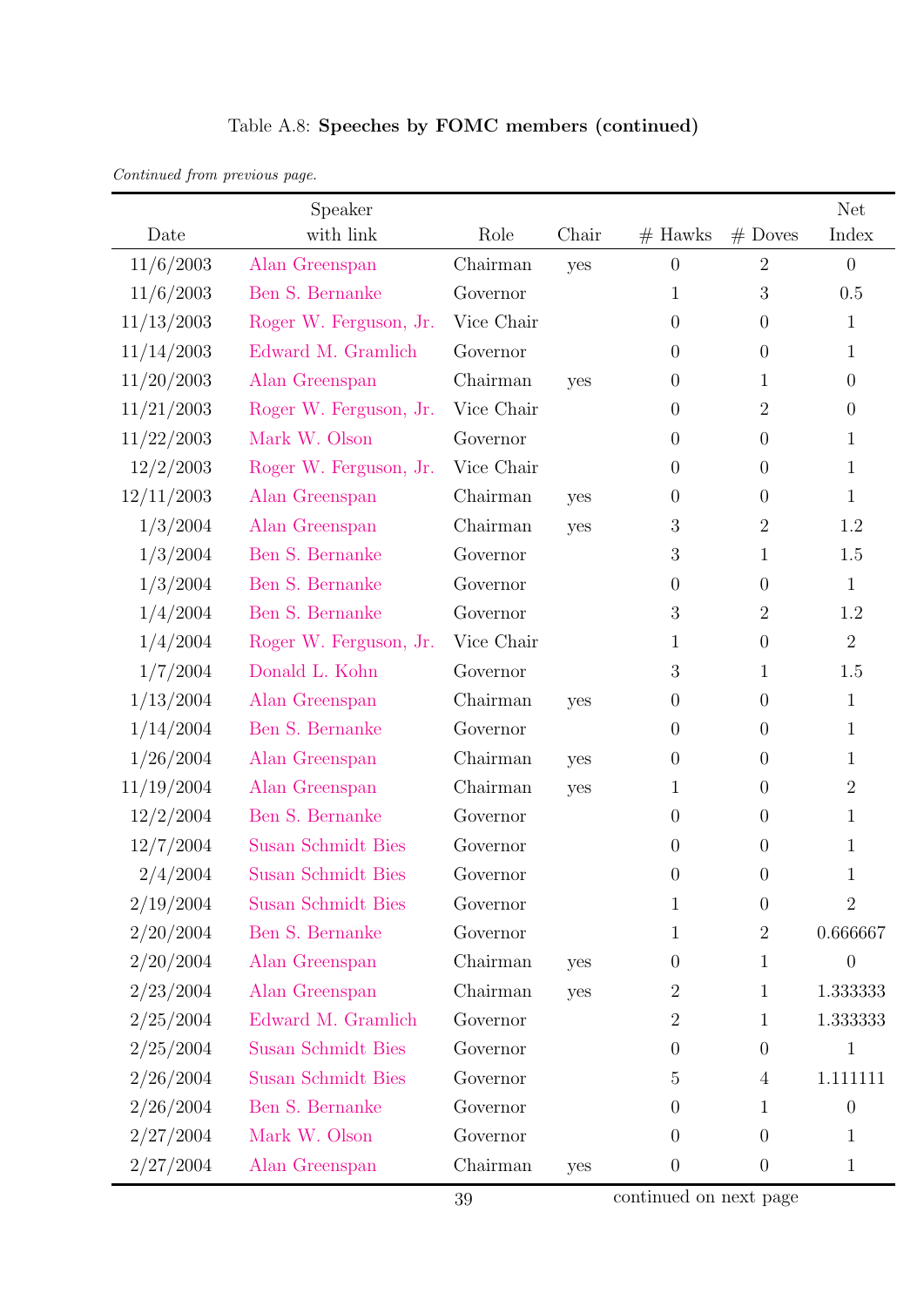| Continued from previous page. |  |  |
|-------------------------------|--|--|
|                               |  |  |

|             | Speaker                   |            |       |                |                  | <b>Net</b>       |
|-------------|---------------------------|------------|-------|----------------|------------------|------------------|
| Date        | with link                 | Role       | Chair | $#$ Hawks      | $#$ Doves        | Index            |
| 3/1/2004    | Mark W. Olson             | Governor   |       | $\theta$       | $\overline{0}$   | $\mathbf{1}$     |
| 3/2/2004    | Alan Greenspan            | Chairman   | yes   | $\overline{0}$ | $\boldsymbol{0}$ | $\mathbf{1}$     |
| 3/2/2004    | Ben S. Bernanke           | Governor   |       | 13             | $\overline{2}$   | 1.733333         |
| 3/12/2004   | Alan Greenspan            | Chairman   | yes   | $\theta$       | $\mathbf{1}$     | $\boldsymbol{0}$ |
| 3/17/2004   | Alan Greenspan            | Chairman   | yes   | $\overline{0}$ | $\mathbf{1}$     | $\overline{0}$   |
| 3/25/2004   | Alan Greenspan            | Chairman   | yes   | $\overline{0}$ | $\overline{0}$   | 1                |
| 3/25/2004   | Donald L. Kohn            | Governor   |       | 6              | $\boldsymbol{0}$ | $\overline{2}$   |
| 3/26/2004   | Edward M. Gramlich        | Governor   |       | $\theta$       | $\boldsymbol{0}$ | 1                |
| $3/26/2004$ | Donald L. Kohn            | Governor   |       | $\theta$       | $\boldsymbol{0}$ | $\mathbf{1}$     |
| 3/27/2004   | Ben S. Bernanke           | Governor   |       | $\theta$       | $\boldsymbol{0}$ | 1                |
| 3/30/2004   | Ben S. Bernanke           | Governor   |       | $\overline{2}$ | $\mathfrak 3$    | 0.8              |
| 3/31/2004   | Edward M. Gramlich        | Governor   |       | $\overline{2}$ | $\mathbf{1}$     | 1.333333         |
| 4/1/2004    | Ben S. Bernanke           | Governor   |       | $\overline{0}$ | $\boldsymbol{0}$ | $\mathbf{1}$     |
| 4/1/2004    | Donald L. Kohn            | Governor   |       | 8              | $\mathbf{1}$     | 1.777778         |
| 4/8/2004    | Roger W. Ferguson, Jr.    | Vice Chair |       | 3              | $\boldsymbol{0}$ | $\overline{2}$   |
| 4/15/2004   | Ben S. Bernanke           | Governor   |       | $\mathbf{1}$   | $\overline{2}$   | 0.666667         |
| 4/16/2004   | Alan Greenspan            | Chairman   | yes   | $\theta$       | $\boldsymbol{0}$ | $\mathbf{1}$     |
| 4/16/2004   | Ben S. Bernanke           | Governor   |       | $\theta$       | $\boldsymbol{0}$ | $\mathbf{1}$     |
| $4/22/2004$ | Susan Schmidt Bies        | Governor   |       | 5              | $\overline{4}$   | 1.111111         |
| 4/22/2004   | Ben S. Bernanke           | Governor   |       | $\overline{4}$ | $\overline{4}$   | $\mathbf{1}$     |
| 4/23/2004   | Roger W. Ferguson, Jr.    | Vice Chair |       | $\theta$       | $\boldsymbol{0}$ | $\mathbf{1}$     |
| 4/23/2004   | Ben S. Bernanke           | Governor   |       | 4              | $\overline{4}$   | 1                |
| 4/26/2004   | Mark W. Olson             | Governor   |       | $\theta$       | $\theta$         | 1                |
| 4/26/2004   | <b>Susan Schmidt Bies</b> | Governor   |       | $\theta$       | $\boldsymbol{0}$ | 1                |
| 4/27/2004   | Alan Greenspan            | Chairman   | yes   | $\theta$       | $\boldsymbol{0}$ | 1                |
| 4/27/2004   | <b>Susan Schmidt Bies</b> | Governor   |       | $\overline{0}$ | $\boldsymbol{0}$ | 1                |
| 5/5/2004    | Mark W. Olson             | Governor   |       | $\overline{0}$ | $\overline{2}$   | $\theta$         |
| 5/6/2004    | <b>Susan Schmidt Bies</b> | Governor   |       | $\overline{0}$ | $\boldsymbol{0}$ | 1                |
| 5/6/2004    | Alan Greenspan            | Chairman   | yes   | $\overline{2}$ | $\boldsymbol{0}$ | $\overline{2}$   |
| 5/6/2004    | Mark W. Olson             | Governor   |       | $\theta$       | $\theta$         | 1                |
| 5/13/2004   | Alan Greenspan            | Chairman   | yes   | $\theta$       | $\boldsymbol{0}$ | $\mathbf 1$      |
| 5/14/2004   | Edward M. Gramlich        | Governor   |       | $\overline{2}$ | $\mathbf{1}$     | 1.333333         |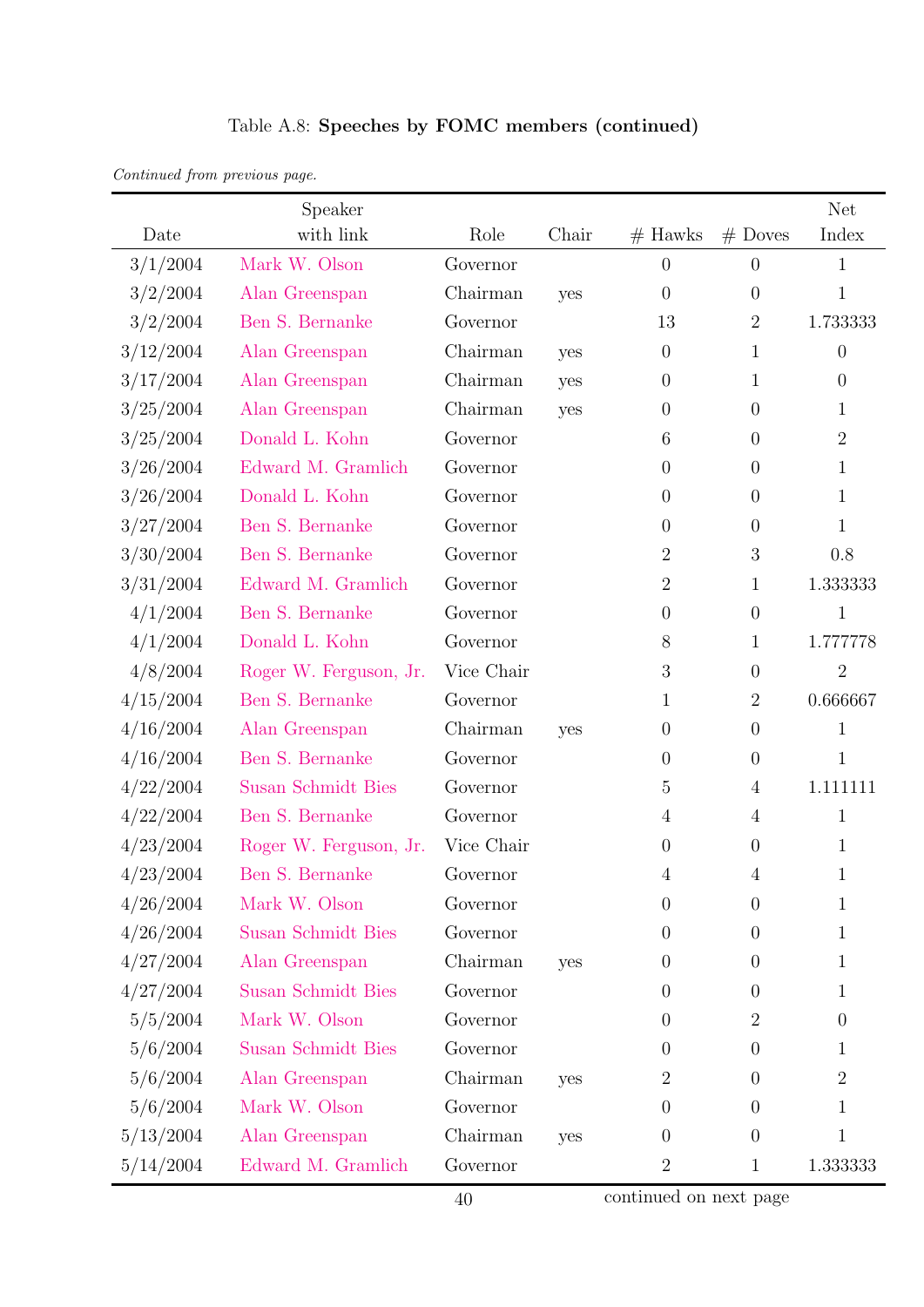| Continued from previous page. |  |  |
|-------------------------------|--|--|
|                               |  |  |

|           | Speaker                   |            |       |                |                  | <b>Net</b>       |
|-----------|---------------------------|------------|-------|----------------|------------------|------------------|
| Date      | with link                 | Role       | Chair | $#$ Hawks      | $#$ Doves        | Index            |
| 5/17/2004 | Roger W. Ferguson, Jr.    | Vice Chair |       | $\theta$       | 1                | $\theta$         |
| 5/17/2004 | Susan Schmidt Bies        | Governor   |       | $\overline{0}$ | $\boldsymbol{0}$ | 1                |
| 5/19/2004 | Susan Schmidt Bies        | Governor   |       | $\theta$       | $\theta$         | $\mathbf{1}$     |
| 5/20/2004 | Edward M. Gramlich        | Governor   |       | $\theta$       | $\boldsymbol{0}$ | 1                |
| 5/20/2004 | Ben S. Bernanke           | Governor   |       | 1              | $\boldsymbol{0}$ | $\overline{2}$   |
| 5/20/2004 | Alan Greenspan            | Chairman   | yes   | $\overline{0}$ | $\boldsymbol{0}$ | 1                |
| 5/21/2004 | Edward M. Gramlich        | Governor   |       | 1              | 1                | $\mathbf 1$      |
| 5/22/2004 | Roger W. Ferguson, Jr.    | Vice Chair |       | $\overline{0}$ | $\boldsymbol{0}$ | 1                |
| 6/3/2004  | <b>Susan Schmidt Bies</b> | Governor   |       | $\theta$       | $\boldsymbol{0}$ | $\mathbf 1$      |
| 6/4/2004  | Donald L. Kohn            | Governor   |       | $\overline{5}$ | $\overline{2}$   | 1.428571         |
| 6/8/2004  | Alan Greenspan            | Chairman   | yes   | $\mathbf 1$    | $\boldsymbol{0}$ | $\sqrt{2}$       |
| 6/10/2004 | Mark W. Olson             | Governor   |       | $\theta$       | $\boldsymbol{0}$ | 1                |
| 6/15/2004 | Mark W. Olson             | Governor   |       | $\overline{0}$ | $\overline{2}$   | $\boldsymbol{0}$ |
| 6/21/2004 | Ben S. Bernanke           | Governor   |       | $\overline{0}$ | 1                | $\overline{0}$   |
| 6/22/2004 | <b>Susan Schmidt Bies</b> | Governor   |       | $\overline{0}$ | $\overline{0}$   | 1                |
| 6/24/2004 | Edward M. Gramlich        | Governor   |       | $\overline{0}$ | $\boldsymbol{0}$ | $\mathbf{1}$     |
| 7/7/2004  | Roger W. Ferguson, Jr.    | Vice Chair |       | 1              | 1                | $\mathbf{1}$     |
| 7/15/2004 | <b>Susan Schmidt Bies</b> | Governor   |       | $\overline{4}$ | 1                | 1.6              |
| 7/16/2004 | Susan Schmidt Bies        | Governor   |       | $\theta$       | $\theta$         | $\mathbf{1}$     |
| 7/21/2004 | Roger W. Ferguson, Jr.    | Vice Chair |       | 1              | $\boldsymbol{0}$ | $\overline{2}$   |
| 8/12/2004 | Edward M. Gramlich        | Governor   |       | $\theta$       | $\boldsymbol{0}$ | $\mathbf{1}$     |
| 8/12/2004 | <b>Susan Schmidt Bies</b> | Governor   |       | $\overline{0}$ | $\theta$         | 1                |
| 8/27/2004 | Alan Greenspan            | Chairman   | yes   | $\theta$       | 1                | $\overline{0}$   |
| 9/10/2004 | Edward M. Gramlich        | Governor   |       | $\theta$       | $\boldsymbol{0}$ | 1                |
| 9/16/2004 | Edward M. Gramlich        | Governor   |       | $\mathbf{1}$   | $\overline{2}$   | 0.666667         |
| 9/28/2004 | <b>Susan Schmidt Bies</b> | Governor   |       | $\theta$       | $\boldsymbol{0}$ | 1                |
| 9/30/2004 | <b>Susan Schmidt Bies</b> | Governor   |       | 5              | $\mathbf{1}$     | 1.666667         |
| 10/4/2004 | Ben S. Bernanke           | Governor   |       | $\theta$       | $\boldsymbol{0}$ | 1                |
| 10/5/2004 | Alan Greenspan            | Chairman   | yes   | $\overline{0}$ | $\boldsymbol{0}$ | $\mathbf{1}$     |
| 10/6/2004 | Roger W. Ferguson, Jr.    | Vice Chair |       | $\overline{5}$ | 1                | 1.666667         |
| 10/7/2004 | Roger W. Ferguson, Jr.    | Vice Chair |       | $\overline{2}$ | $\boldsymbol{0}$ | $\sqrt{2}$       |
| 10/7/2004 | Ben S. Bernanke           | Governor   |       | $\mathbf{1}$   | $\overline{2}$   | 0.666667         |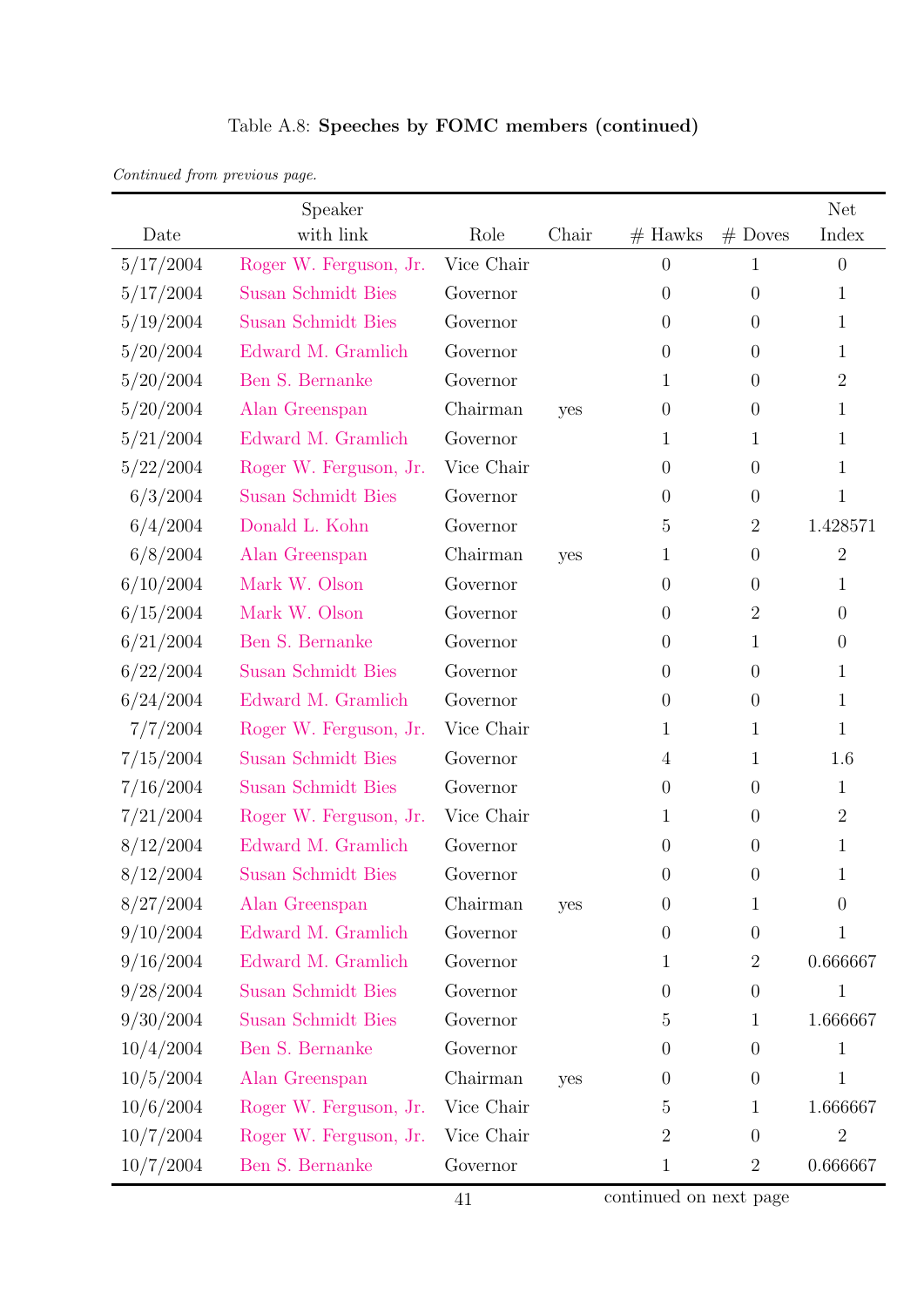| Table A.8: Speeches by FOMC members (continued) |  |  |  |
|-------------------------------------------------|--|--|--|
|-------------------------------------------------|--|--|--|

| Continued from previous page. |  |  |
|-------------------------------|--|--|

|            | Speaker                   |            |       |                  |                  | <b>Net</b>     |
|------------|---------------------------|------------|-------|------------------|------------------|----------------|
| Date       | with link                 | Role       | Chair | $#$ Hawks        | $#$ Doves        | Index          |
| 10/7/2004  | Alan Greenspan            | Chairman   | yes   | $\overline{0}$   | $\overline{0}$   | $\mathbf{1}$   |
| 10/8/2004  | Ben S. Bernanke           | Governor   |       | $\boldsymbol{0}$ | $\mathbf{1}$     | $\overline{0}$ |
| 10/8/2004  | Roger W. Ferguson, Jr.    | Vice Chair |       | $\boldsymbol{0}$ | $\overline{2}$   | $\overline{0}$ |
| 10/14/2004 | Ben S. Bernanke           | Governor   |       | 1                | $\theta$         | $\overline{2}$ |
| 10/15/2004 | Donald L. Kohn            | Governor   |       | 1                | $\theta$         | $\overline{2}$ |
| 10/15/2004 | Alan Greenspan            | Chairman   | yes   | $\boldsymbol{0}$ | $\theta$         | $\mathbf{1}$   |
| 10/19/2004 | Alan Greenspan            | Chairman   | yes   | $\boldsymbol{0}$ | $\boldsymbol{0}$ | $\mathbf{1}$   |
| 10/21/2004 | Ben S. Bernanke           | Governor   |       | 6                | $\overline{2}$   | 1.5            |
| 10/21/2004 | <b>Susan Schmidt Bies</b> | Governor   |       | $\theta$         | $\theta$         | $\mathbf{1}$   |
| 10/23/2004 | <b>Susan Schmidt Bies</b> | Governor   |       | $\overline{4}$   | $\overline{0}$   | $\overline{2}$ |
| 10/26/2004 | Roger W. Ferguson, Jr.    | Vice Chair |       | 1                | $\theta$         | $\overline{2}$ |
| 10/29/2004 | Roger W. Ferguson, Jr.    | Vice Chair |       | $\overline{0}$   | $\theta$         | $\mathbf{1}$   |
| 11/5/2004  | <b>Susan Schmidt Bies</b> | Governor   |       | $\theta$         | $\theta$         | $\mathbf{1}$   |
| 11/15/2004 | Mark W. Olson             | Governor   |       | $\overline{4}$   | $\mathbf{1}$     | 1.6            |
| 11/18/2004 | <b>Susan Schmidt Bies</b> | Governor   |       | $\boldsymbol{0}$ | $\theta$         | $\mathbf{1}$   |
| 1/6/2005   | Donald L. Kohn            | Governor   |       | $\boldsymbol{0}$ | $\theta$         | $\mathbf{1}$   |
| 1/7/2005   | Ben S. Bernanke           | Governor   |       | $\boldsymbol{0}$ | $\theta$         | $\mathbf{1}$   |
| 1/7/2005   | Roger W. Ferguson, Jr.    | Vice Chair |       | $\mathbf 1$      | 5                | 0.333333       |
| 1/9/2005   | Donald L. Kohn            | Governor   |       | $\overline{2}$   | $\theta$         | $\overline{2}$ |
| 1/12/2005  | Roger W. Ferguson, Jr.    | Vice Chair |       | 3                | $\mathbf{2}$     | 1.2            |
| 1/18/2005  | <b>Susan Schmidt Bies</b> | Governor   |       | $\overline{5}$   | $\mathbf{1}$     | 1.666667       |
| 1/19/2005  | Ben S. Bernanke           | Governor   |       | 7                | $\overline{4}$   | 1.272727       |
| 1/27/2005  | Roger W. Ferguson, Jr.    | Vice Chair |       | $\boldsymbol{3}$ | $\overline{2}$   | 1.2            |
| 2/4/2005   | Alan Greenspan            | Chairman   | yes   | $\theta$         | $\overline{0}$   | $\mathbf{1}$   |
| 2/6/2005   | Alan Greenspan            | Chairman   | yes   | $\overline{0}$   | 0                | 1              |
| 2/7/2005   | <b>Susan Schmidt Bies</b> | Governor   |       | $\theta$         | 0                | $\mathbf{1}$   |
| 2/11/2005  | Ben S. Bernanke           | Governor   |       | $\overline{0}$   | 3                | $\Omega$       |
| 2/24/2005  | Ben S. Bernanke           | Governor   |       | 7                | 4                | 1.272727       |
| 2/28/2005  | Mark W. Olson             | Governor   |       | $\overline{0}$   | $\boldsymbol{0}$ | $\mathbf{1}$   |
| 3/2/2005   | Edward M. Gramlich        | Governor   |       | $\overline{0}$   | 1                | $\theta$       |
| 3/8/2005   | Ben S. Bernanke           | Governor   |       | 7                | $\overline{5}$   | 1.166667       |
| 3/10/2005  | Alan Greenspan            | Chairman   | yes   | $\overline{2}$   | $\boldsymbol{0}$ | $\overline{2}$ |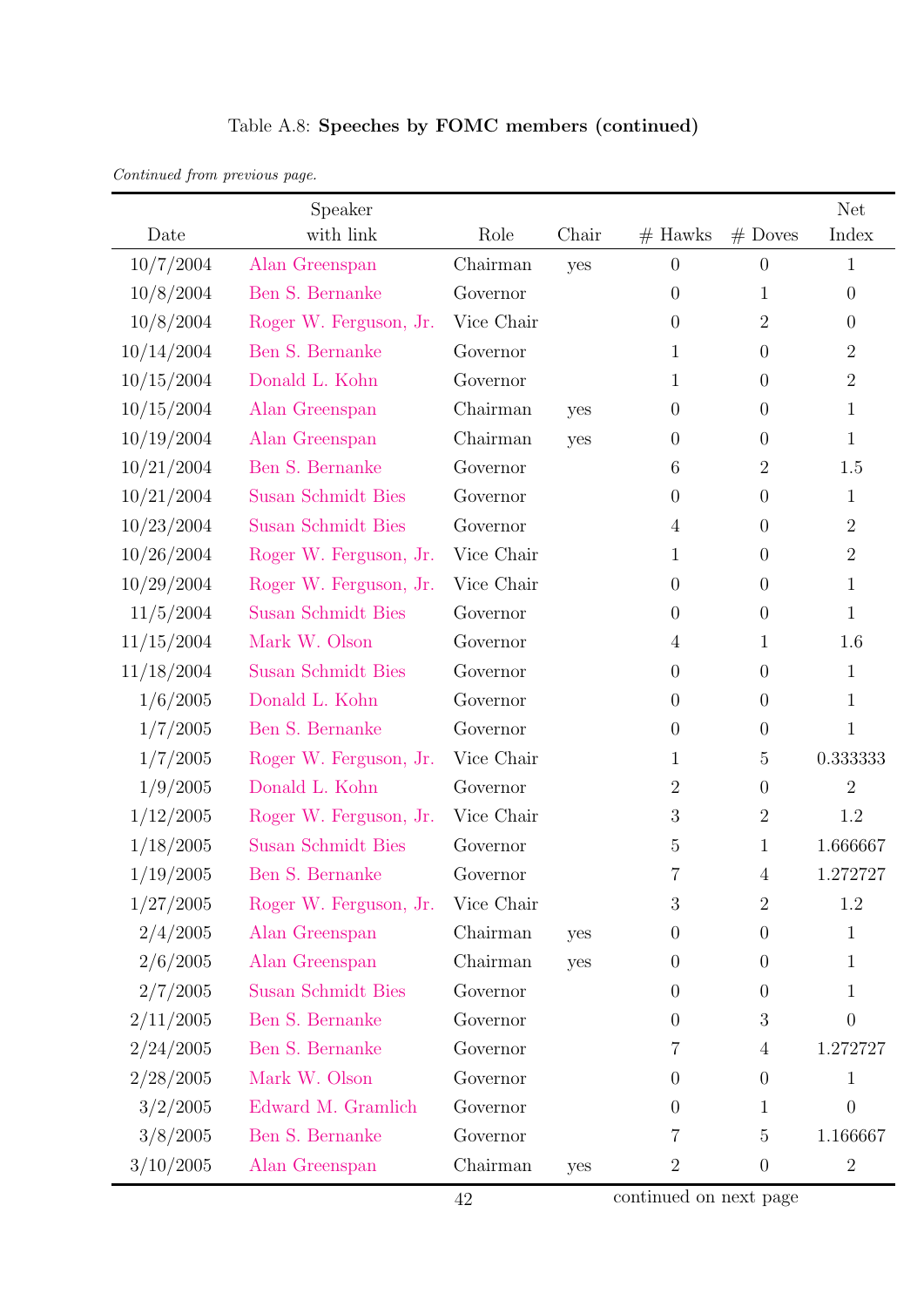|  |  |  |  |  | Table A.8: Speeches by FOMC members (continued) |
|--|--|--|--|--|-------------------------------------------------|
|--|--|--|--|--|-------------------------------------------------|

| Continued from previous page. |  |  |
|-------------------------------|--|--|
|                               |  |  |

|           | Speaker                   |            |       |                  |                  | Net              |
|-----------|---------------------------|------------|-------|------------------|------------------|------------------|
| Date      | with link                 | Role       | Chair | $#$ Hawks        | $#$ Doves        | Index            |
| 3/10/2005 | Ben S. Bernanke           | Governor   |       | $\overline{5}$   | 3                | 1.25             |
| 3/11/2005 | Alan Greenspan            | Chairman   | yes   | 1                | $\overline{0}$   | $\overline{2}$   |
| 3/14/2005 | <b>Susan Schmidt Bies</b> | Governor   |       | $\overline{0}$   | $\overline{0}$   | $\mathbf{1}$     |
| 3/18/2005 | Alan Greenspan            | Chairman   | yes   | $\overline{0}$   | $\overline{0}$   | 1                |
| 3/30/2005 | Ben S. Bernanke           | Governor   |       | $\overline{0}$   | $\boldsymbol{0}$ | 1                |
| 3/31/2005 | <b>Susan Schmidt Bies</b> | Governor   |       | $\overline{0}$   | $\overline{0}$   | 1                |
| 4/5/2005  | Alan Greenspan            | Chairman   | yes   | $\overline{0}$   | $\overline{0}$   | 1                |
| 4/8/2005  | Alan Greenspan            | Chairman   | yes   | $\overline{0}$   | $\overline{0}$   | 1                |
| 4/14/2005 | Donald L. Kohn            | Governor   |       | 11               | $\overline{0}$   | $\overline{2}$   |
| 4/14/2005 | Ben S. Bernanke           | Governor   |       | $\overline{5}$   | $\boldsymbol{3}$ | 1.25             |
| 4/18/2005 | <b>Susan Schmidt Bies</b> | Governor   |       | 7                | $\mathbf{1}$     | 1.75             |
| 4/20/2005 | Roger W. Ferguson, Jr.    | Vice Chair |       | 5                | $\mathbf{2}$     | 1.428571         |
| 4/21/2005 | Edward M. Gramlich        | Governor   |       | $\overline{0}$   | $\boldsymbol{0}$ | $\mathbf{1}$     |
| 4/22/2005 | Donald L. Kohn            | Governor   |       | 11               | 3                | 1.571429         |
| 4/27/2005 | Roger W. Ferguson, Jr.    | Vice Chair |       | $\overline{0}$   | $\overline{2}$   | $\overline{0}$   |
| 5/5/2005  | Alan Greenspan            | Chairman   | yes   | $\overline{0}$   | $\overline{0}$   | $\mathbf{1}$     |
| 5/12/2005 | Roger W. Ferguson, Jr.    | Vice Chair |       | $\overline{0}$   | $\overline{0}$   | 1                |
| 5/15/2005 | Alan Greenspan            | Chairman   | yes   | $\overline{0}$   | $\overline{0}$   | 1                |
| 5/16/2005 | Mark W. Olson             | Governor   |       | $\overline{0}$   | $\boldsymbol{0}$ | 1                |
| 5/17/2005 | <b>Susan Schmidt Bies</b> | Governor   |       | $\overline{0}$   | $\overline{0}$   | 1                |
| 5/19/2005 | Alan Greenspan            | Chairman   | yes   | 3                | $\boldsymbol{0}$ | $\overline{2}$   |
| 5/19/2005 | <b>Susan Schmidt Bies</b> | Governor   |       | $\boldsymbol{0}$ | $\overline{0}$   | 1                |
| 5/19/2005 | Mark W. Olson             | Governor   |       | $\theta$         | $\theta$         | 1                |
| 5/20/2005 | Donald L. Kohn            | Governor   |       | 1                | $\sqrt{2}$       | 0.666667         |
| 5/20/2005 | Alan Greenspan            | Chairman   | yes   | 1                | 1                | 1                |
| 5/26/2005 | Edward M. Gramlich        | Governor   |       | $\theta$         | $\mathbf{1}$     | $\theta$         |
| 5/26/2005 | Susan Schmidt Bies        | Governor   |       | $\theta$         | $\overline{0}$   | 1                |
| 5/27/2005 | Roger W. Ferguson, Jr.    | Vice Chair |       | 4                | $\overline{0}$   | $\overline{2}$   |
| 6/3/2005  | Edward M. Gramlich        | Governor   |       | $\overline{0}$   | $\boldsymbol{0}$ | 1                |
| 6/3/2005  | Mark W. Olson             | Governor   |       | 1                | $\overline{0}$   | $\boldsymbol{2}$ |
| 6/6/2005  | Alan Greenspan            | Chairman   | yes   | 1                | $\boldsymbol{0}$ | $\overline{2}$   |
| 6/7/2005  | Susan Schmidt Bies        | Governor   |       | $\mathbf 1$      | $\boldsymbol{0}$ | $\overline{2}$   |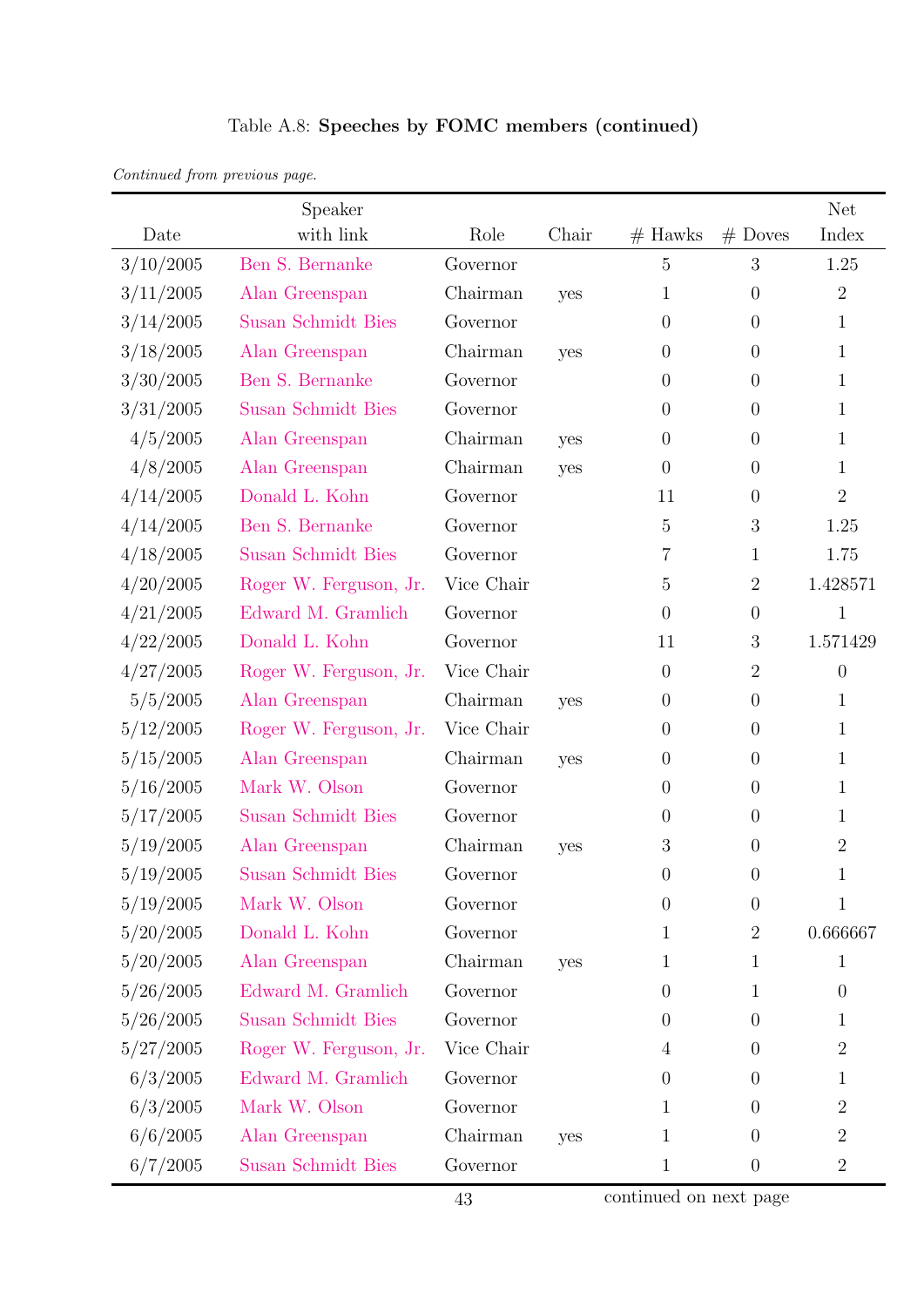| Continued from previous page. |  |
|-------------------------------|--|
|-------------------------------|--|

|            | Speaker                   |            |       |                  |                  | <b>Net</b>     |
|------------|---------------------------|------------|-------|------------------|------------------|----------------|
| Date       | with link                 | Role       | Chair | $#$ Hawks        | $#$ Doves        | Index          |
| 6/8/2005   | <b>Susan Schmidt Bies</b> | Governor   |       | $\theta$         | $\overline{0}$   | $\mathbf{1}$   |
| 6/14/2005  | <b>Susan Schmidt Bies</b> | Governor   |       | 1                | $\theta$         | $\sqrt{2}$     |
| 6/15/2005  | Donald L. Kohn            | Governor   |       | $\boldsymbol{0}$ | $\theta$         | $\mathbf{1}$   |
| 6/23/2005  | Mark W. Olson             | Governor   |       | $\overline{0}$   | $\theta$         | $\mathbf{1}$   |
| 7/21/2005  | Donald L. Kohn            | Governor   |       | $\overline{0}$   | $\theta$         | $\mathbf{1}$   |
| 8/26/2005  | Alan Greenspan            | Chairman   | yes   | $\sqrt{2}$       | 1                | 1.333333       |
| 8/27/2005  | Donald L. Kohn            | Governor   |       | 1                | $\sqrt{3}$       | 0.5            |
| 8/27/2005  | Alan Greenspan            | Chairman   | yes   | 1                | $\theta$         | $\overline{2}$ |
| 9/16/2005  | Mark W. Olson             | Governor   |       | 1                | $\theta$         | $\overline{2}$ |
| 9/24/2005  | Roger W. Ferguson         | Vice Chair |       | $\boldsymbol{0}$ | $\theta$         | $\mathbf{1}$   |
| 9/26/2005  | <b>Susan Schmidt Bies</b> | Governor   |       | $\theta$         | $\theta$         | $\mathbf{1}$   |
| 9/26/2005  | Alan Greenspan            | Chairman   | yes   | $\overline{2}$   | $\mathbf 1$      | 1.333333       |
| 9/27/2005  | Alan Greenspan            | Chairman   | yes   | $\boldsymbol{0}$ | $\theta$         | $\mathbf{1}$   |
| 9/28/2005  | Roger W. Ferguson, Jr.    | Vice Chair |       | $\boldsymbol{0}$ | $\theta$         | $\mathbf{1}$   |
| 9/29/2005  | Donald L. Kohn            | Governor   |       | 1                | $\overline{2}$   | 0.666667       |
| 10/11/2005 | Donald L. Kohn            | Governor   |       | 1                | $\sqrt{2}$       | 0.666667       |
| 10/12/2005 | Alan Greenspan            | Chairman   | yes   | $\boldsymbol{0}$ | $\theta$         | $\mathbf{1}$   |
| 10/12/2005 | <b>Susan Schmidt Bies</b> | Governor   |       | 1                | $\theta$         | $\overline{2}$ |
| 10/12/2005 | Mark W. Olson             | Governor   |       | $\sqrt{2}$       | $\overline{2}$   | $\mathbf{1}$   |
| 10/13/2005 | Mark W. Olson             | Governor   |       | $\overline{2}$   | $\overline{2}$   | $\mathbf{1}$   |
| 10/17/2005 | Alan Greenspan            | Chairman   | yes   | $\overline{2}$   | $\mathbf{1}$     | 1.333333       |
| 10/18/2005 | Roger W. Ferguson, Jr.    | Vice Chair |       | 15               | $\theta$         | $\overline{2}$ |
| 10/19/2005 | Donald L. Kohn            | Governor   |       | 14               | $\mathfrak{Z}$   | 1.647059       |
| 10/26/2005 | Alan Greenspan            | Chairman   | yes   | $\boldsymbol{0}$ | $\theta$         | $\mathbf{1}$   |
| 10/27/2005 | Alan Greenspan            | Chairman   | yes   | $\boldsymbol{0}$ | $\theta$         | $\mathbf{1}$   |
| 11/3/2005  | Roger W. Ferguson, Jr.    | Vice Chair |       | $\boldsymbol{0}$ | $\theta$         | $\mathbf{1}$   |
| 11/7/2005  | Mark W. Olson             | Governor   |       | $\boldsymbol{0}$ | $\theta$         | 1              |
| 11/14/2005 | Alan Greenspan            | Chairman   | yes   | 1                | $\theta$         | $\overline{2}$ |
| 11/15/2005 | Mark W. Olson             | Governor   |       | $\boldsymbol{0}$ | $\boldsymbol{0}$ | $\mathbf{1}$   |
| 11/15/2005 | Roger W. Ferguson, Jr.    | Vice Chair |       | $\overline{5}$   | 1                | 1.666667       |
| 11/28/2005 | Roger W. Ferguson, Jr.    | Vice Chair |       | $\theta$         | $\theta$         | $\mathbf{1}$   |
| 11/29/2005 | Roger W. Ferguson, Jr.    | Vice Chair |       | 1                | $\boldsymbol{0}$ | $\overline{2}$ |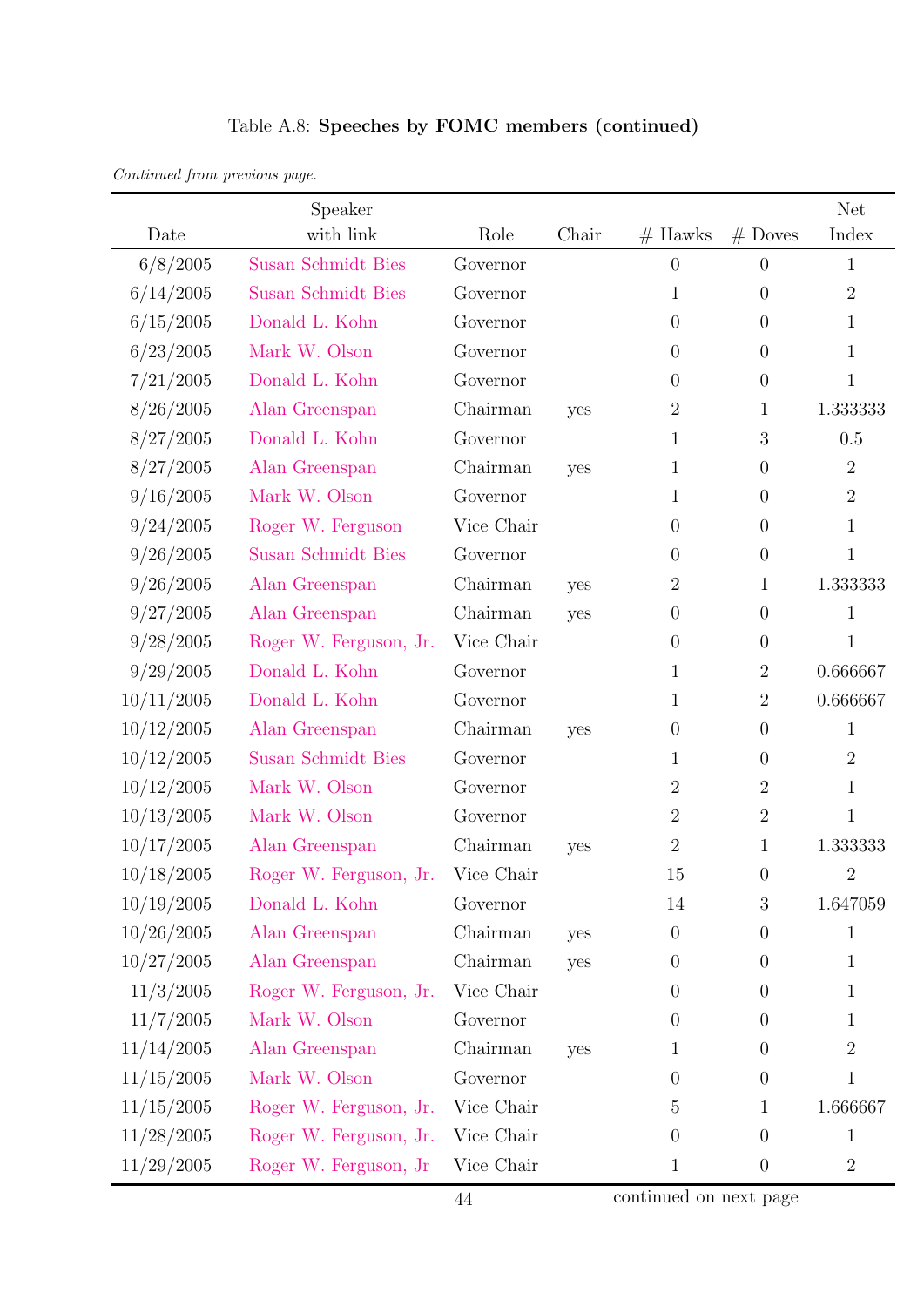| Continued from previous page. |  |  |
|-------------------------------|--|--|
|                               |  |  |

|            | Speaker                   |            |       |                  |                  | Net            |
|------------|---------------------------|------------|-------|------------------|------------------|----------------|
| Date       | with link                 | Role       | Chair | $#$ Hawks        | $#$ Doves        | Index          |
| 11/30/2005 | <b>Susan Schmidt Bies</b> | Governor   |       | 1                | $\theta$         | $\overline{2}$ |
| 12/2/2005  | Alan Greenspan            | Chairman   | yes   | $\theta$         | $\theta$         | $\mathbf{1}$   |
| 12/2/2005  | Alan Greenspan            | Chairman   | yes   | $\boldsymbol{0}$ | $\theta$         | 1              |
| 12/5/2005  | Mark W. Olson             | Governor   |       | $\boldsymbol{0}$ | $\theta$         | $\mathbf{1}$   |
| 12/6/2005  | <b>Susan Schmidt Bies</b> | Governor   |       | $\boldsymbol{0}$ | $\theta$         | 1              |
| 12/14/2005 | Alan Greenspan            | Chairman   | yes   | $\boldsymbol{0}$ | $\theta$         | $\mathbf{1}$   |
| 1/18/2006  | <b>Susan Schmidt Bies</b> | Governor   |       | $\sqrt{2}$       | $\mathbf{1}$     | 1.333333       |
| 2/2/2006   | <b>Susan Schmidt Bies</b> | Governor   |       | 1                | $\overline{0}$   | $\overline{2}$ |
| 2/6/2006   | Ben S. Bernanke           | Chairman   | yes   | $\theta$         | $\theta$         | $\mathbf{1}$   |
| 2/23/2006  | Roger W. Ferguson, Jr.    | Vice Chair |       | $\boldsymbol{0}$ | $\overline{0}$   | 1              |
| 2/24/2006  | Ben S. Bernanke           | Chairman   | yes   | $\overline{4}$   | $\overline{2}$   | 1.333333       |
| 2/24/2006  | Roger W. Ferguson, Jr.    | Vice Chair |       | $\overline{0}$   | $\theta$         | $\mathbf{1}$   |
| 3/3/2006   | Roger W. Ferguson, Jr.    | Vice Chair |       | 21               | $\mathbf{1}$     | 1.909091       |
| 3/8/2006   | Ben S. Bernanke           | Chairman   | yes   | $\boldsymbol{0}$ | $\boldsymbol{0}$ | $\mathbf{1}$   |
| 3/10/2006  | Roger W. Ferguson, Jr.    | Vice Chair |       | $\overline{0}$   | $\theta$         | 1              |
| 3/13/2006  | Mark W. Olson             | Governor   |       | $\overline{0}$   | $\theta$         | $\mathbf{1}$   |
| 3/16/2006  | Donald L. Kohn            | Governor   |       | $\overline{4}$   | $\overline{0}$   | $\overline{2}$ |
| 3/20/2006  | Ben S. Bernanke           | Chairman   | yes   | 1                | $\overline{5}$   | 0.333333       |
| 3/29/2006  | <b>Susan Schmidt Bies</b> | Governor   |       | $\theta$         | $\theta$         | $\mathbf 1$    |
| 3/31/2006  | <b>Susan Schmidt Bies</b> | Governor   |       | $\theta$         | $\theta$         | $\mathbf{1}$   |
| 3/31/2006  | Roger W. Ferguson, Jr.    | Vice Chair |       | $\boldsymbol{0}$ | $\theta$         | $\mathbf{1}$   |
| 4/3/2006   | Randall S. Kroszner       | Governor   |       | $\overline{0}$   | $\theta$         | $\mathbf 1$    |
| 4/5/2006   | Ben S. Bernanke           | Chairman   | yes   | $\boldsymbol{0}$ | $\theta$         | $\mathbf 1$    |
| 4/6/2006   | Randall S. Kroszner       | Governor   |       | 0                | $\mathbf 1$      | $\theta$       |
| 4/10/2006  | Mark W. Olson             | Governor   |       | $\boldsymbol{0}$ | $\theta$         | 1              |
| 4/10/2006  | <b>Susan Schmidt Bies</b> | Governor   |       | $\theta$         | $\theta$         | $\mathbf{1}$   |
| 4/13/2006  | Donald L. Kohn            | Governor   |       | 14               | 1                | 1.866667       |
| 4/13/2006  | Mark W. Olson             | Governor   |       | 3                | 1                | 1.5            |
| 4/17/2006  | Roger W. Ferguson, Jr.    | Vice Chair |       | $\boldsymbol{0}$ | 2                | $\overline{0}$ |
| 4/20/2006  | Ben S. Bernanke           | Chairman   | yes   | $\boldsymbol{0}$ | $\theta$         | $\mathbf{1}$   |
| 4/27/2006  | Donald L. Kohn            | Governor   |       | $\overline{0}$   | 1                | $\theta$       |
| 4/28/2006  | Susan Schmidt Bies        | Governor   |       | $\boldsymbol{0}$ | $\theta$         | $\mathbf{1}$   |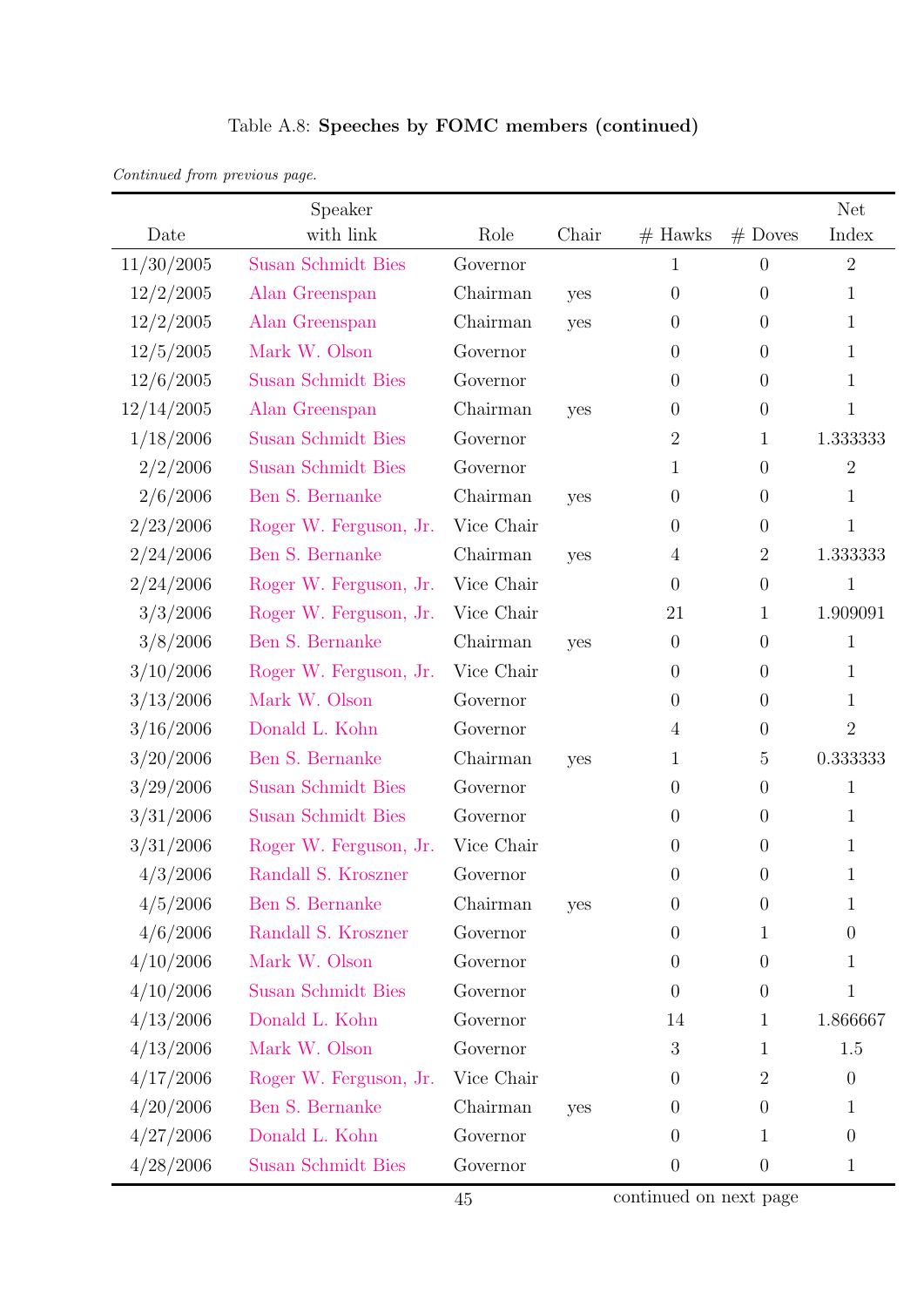|  | Table A.8: Speeches by FOMC members (continued) |  |
|--|-------------------------------------------------|--|
|--|-------------------------------------------------|--|

| Continued from previous page. |  |  |
|-------------------------------|--|--|
|-------------------------------|--|--|

|           | Speaker                   |            |       |                |                  | <b>Net</b>     |
|-----------|---------------------------|------------|-------|----------------|------------------|----------------|
| Date      | with link                 | Role       | Chair | $#$ Hawks      | $#$ Doves        | Index          |
| 5/3/2006  | Ben S. Bernanke           | Chairman   | yes   | $\theta$       | $\overline{0}$   | 1              |
| 5/4/2006  | <b>Susan Schmidt Bies</b> | Governor   |       | $\overline{2}$ | $\overline{0}$   | $2\,$          |
| 5/11/2006 | Donald L. Kohn            | Governor   |       | $\overline{0}$ | $\overline{0}$   | 1              |
| 5/16/2006 | Ben S. Bernanke           | Chairman   | yes   | $\theta$       | $\overline{0}$   | 1              |
| 5/16/2006 | Susan Schmidt Bies        | Governor   |       | $\theta$       | $\overline{0}$   | 1              |
| 5/16/2006 | Mark W. Olson             | Governor   |       | $\theta$       | $\overline{0}$   | 1              |
| 5/18/2006 | Ben S. Bernanke           | Chairman   | yes   | $\theta$       | $\overline{0}$   | 1              |
| 5/18/2006 | Donald L. Kohn            | Governor   |       | $\theta$       | 1                | $\theta$       |
| 5/24/2006 | Randall S. Kroszner       | Governor   |       | $\theta$       | $\overline{0}$   | 1              |
| 5/25/2006 | Mark W. Olson             | Governor   |       | 1              | $\theta$         | $\overline{2}$ |
| 6/5/2006  | Ben S. Bernanke           | Chairman   | yes   | 3              | $\overline{0}$   | $\overline{2}$ |
| 6/6/2006  | Susan Schmidt Bies        | Governor   |       | $\theta$       | $\overline{0}$   | 1              |
| 6/9/2006  | Ben S. Bernanke           | Chairman   | yes   | $\theta$       | $\overline{0}$   | 1              |
| 6/12/2006 | Ben S. Bernanke           | Chairman   | yes   | $\theta$       | $\overline{0}$   | 1              |
| 6/12/2006 | Mark W. Olson             | Governor   |       | $\theta$       | $\overline{0}$   | 1              |
| 6/12/2006 | <b>Susan Schmidt Bies</b> | Governor   |       | $\theta$       | $\overline{0}$   | 1              |
| 6/13/2006 | Ben S. Bernanke           | Chairman   | yes   | $\theta$       | $\overline{0}$   | 1              |
| 6/14/2006 | Susan Schmidt Bies        | Governor   |       | $\overline{2}$ | $\overline{0}$   | $\overline{2}$ |
| 6/15/2006 | Ben S. Bernanke           | Chairman   | yes   | 10             | $\boldsymbol{0}$ | $\overline{2}$ |
| 6/15/2006 | Randall S. Kroszner       | Governor   |       | $\overline{2}$ | $\mathbf 1$      | 1.333333       |
| 6/16/2006 | Donald L. Kohn            | Governor   |       | $\mathbf{1}$   | 3                | 0.5            |
| 6/16/2006 | Randall S. Kroszner       | Governor   |       | $\overline{2}$ | 1                | 1.333333       |
| 7/4/2006  | Susan Schmidt Bies        | Governor   |       | $\theta$       | $\overline{0}$   | 1              |
| 7/6/2006  | Donald L. Kohn            | Vice Chair |       | $\mathbf{1}$   | 1                | 1              |
| 7/18/2006 | Kevin Warsh               | Governor   |       | $\overline{2}$ | $\theta$         | $\overline{2}$ |
| 8/25/2006 | Ben S. Bernanke           | Chairman   | yes   | $\theta$       | $\theta$         | 1              |
| 8/31/2006 | Ben S. Bernanke           | Chairman   | yes   | $\mathbf{1}$   | 4                | 0.4            |
| 9/1/2006  | Ben S. Bernanke           | Chairman   | yes   | $\theta$       | $\overline{0}$   | 1              |
| 9/11/2006 | Donald L. Kohn            | Vice Chair |       | $\overline{0}$ | $\overline{0}$   | 1              |
| 9/27/2006 | Randall S. Kroszner       | Governor   |       | 6              | 3                | 1.333333       |
| 10/4/2006 | Ben S. Bernanke           | Chairman   | yes   | $\mathbf{1}$   | $\theta$         | $2\,$          |
| 10/4/2006 | Donald L. Kohn            | Vice Chair |       | 5              | $\sqrt{3}$       | 1.25           |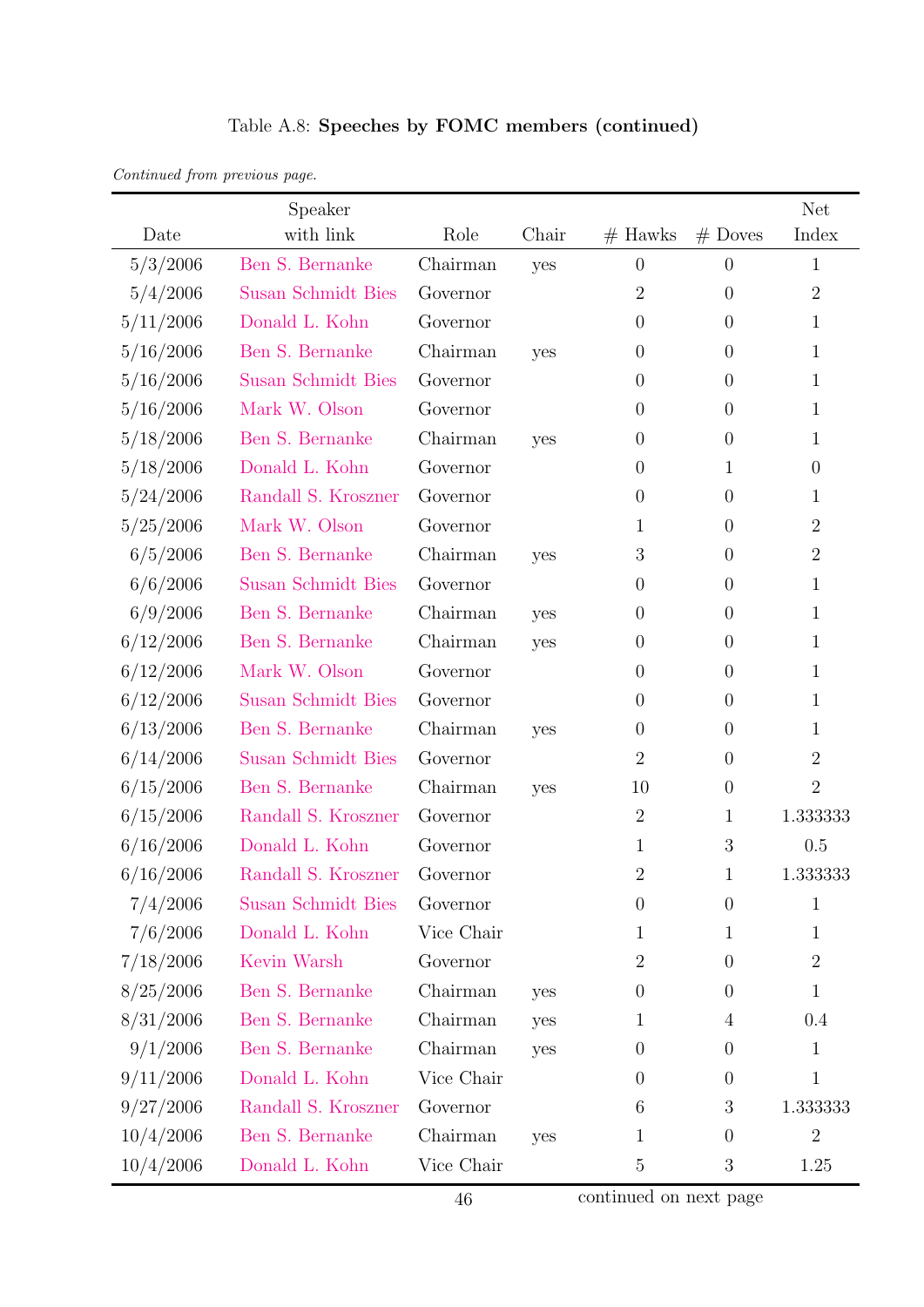| Continued from previous page. |  |  |
|-------------------------------|--|--|
|                               |  |  |

|            | Speaker                   |            |       |                  |                  | <b>Net</b>       |
|------------|---------------------------|------------|-------|------------------|------------------|------------------|
| Date       | with link                 | Role       | Chair | $#$ Hawks        | $#$ Doves        | Index            |
| 10/11/2006 | <b>Susan Schmidt Bies</b> | Governor   |       | $\boldsymbol{0}$ | $\overline{0}$   | $\mathbf{1}$     |
| 10/12/2006 | Frederic S. Mishkin       | Governor   |       | 1                | $\theta$         | $\overline{2}$   |
| 10/16/2006 | Ben S. Bernanke           | Chairman   | yes   | $\overline{0}$   | $\theta$         | 1                |
| 10/17/2006 | <b>Susan Schmidt Bies</b> | Governor   |       | $\overline{2}$   | $\theta$         | $\overline{2}$   |
| 11/1/2006  | Ben S. Bernanke           | Chairman   | yes   | $\mathbf{1}$     | $\theta$         | $\overline{2}$   |
| 11/2/2006  | Susan S. Bies             | Governor   |       | $\overline{2}$   | $\mathbf{1}$     | 1.333333         |
| 11/3/2006  | Donald L. Kohn            | Vice Chair |       | $\overline{0}$   | $\theta$         | $\mathbf{1}$     |
| 11/10/2006 | Ben S. Bernanke           | Chairman   | yes   | $\boldsymbol{0}$ | $\mathbf{1}$     | $\theta$         |
| 11/16/2006 | Randall S. Kroszner       | Governor   |       | $\boldsymbol{0}$ | $\mathbf{2}$     | $\theta$         |
| 11/21/2006 | Kevin Warsh               | Governor   |       | $\overline{0}$   | $\theta$         | $\mathbf 1$      |
| 11/28/2006 | Ben S. Bernanke           | Chairman   | yes   | $\mathfrak{Z}$   | $\overline{5}$   | 0.75             |
| 11/30/2006 | <b>Susan Schmidt Bies</b> | Governor   |       | $\boldsymbol{0}$ | $\theta$         | $\mathbf{1}$     |
| 12/1/2006  | Ben S. Bernanke           | Chairman   | yes   | $\boldsymbol{0}$ | $\theta$         | $\mathbf 1$      |
| 12/1/2006  | Donald L. Kohn            | Vice Chair |       | 1                | $\mathbf{1}$     | $\mathbf 1$      |
| 12/15/2006 | Ben S. Bernanke           | Chairman   | yes   | $\boldsymbol{0}$ | 1                | $\theta$         |
| 1/5/2007   | Ben S. Bernanke           | Chairman   | yes   | $\boldsymbol{0}$ | $\theta$         | $\mathbf 1$      |
| 1/8/2007   | Donald L. Kohn            | Vice Chair |       | 3                | $\boldsymbol{3}$ | 1                |
| 1/11/2007  | <b>Susan Schmidt Bies</b> | Governor   |       | $\overline{2}$   | $\theta$         | $\boldsymbol{2}$ |
| 1/17/2007  | Frederic S. Mishkin       | Governor   |       | 10               | $\theta$         | $\overline{2}$   |
| 1/18/2007  | <b>Susan Schmidt Bies</b> | Governor   |       | 3                | $\mathbf{1}$     | 1.5              |
| 2/6/2007   | Ben S. Bernanke           | Chairman   | yes   | $\boldsymbol{0}$ | $\theta$         | $\mathbf{1}$     |
| 2/21/2007  | Donald L. Kohn            | Vice Chair |       | $\overline{0}$   | $\theta$         | $\mathbf{1}$     |
| 2/26/2007  | Susan Schmidt Bies        | Governor   |       | 0                | $\theta$         | 1                |
| 3/2/2007   | Ben S. Bernanke           | Chairman   | yes   | 1                | 3                | 0.5              |
| 3/5/2007   | Randall S. Kroszner       | Governor   |       | $\boldsymbol{0}$ | $\theta$         | $\mathbf 1$      |
| 3/5/2007   | Kevin Warsh               | Governor   |       | 1                | $\theta$         | $\overline{2}$   |
| 3/6/2007   | Ben S. Bernanke           | Chairman   |       | $\overline{0}$   | $\theta$         | 1                |
| 3/9/2007   | Randall S. Kroszner       | Governor   |       | $\boldsymbol{0}$ | $\sqrt{2}$       | $\overline{0}$   |
| 3/9/2007   | Donald L. Kohn            | Vice Chair |       | 1                | $\theta$         | $\overline{2}$   |
| 3/12/2007  | Randall S. Kroszner       | Governor   |       | 5                | $\boldsymbol{2}$ | 1.428571         |
| 3/22/2007  | Randall S. Kroszner       | Governor   |       | $\overline{0}$   | $\theta$         | $\mathbf 1$      |
| 3/22/2007  | Donald L. Kohn            | Vice Chair |       | $\overline{0}$   | $\boldsymbol{0}$ | $\mathbf{1}$     |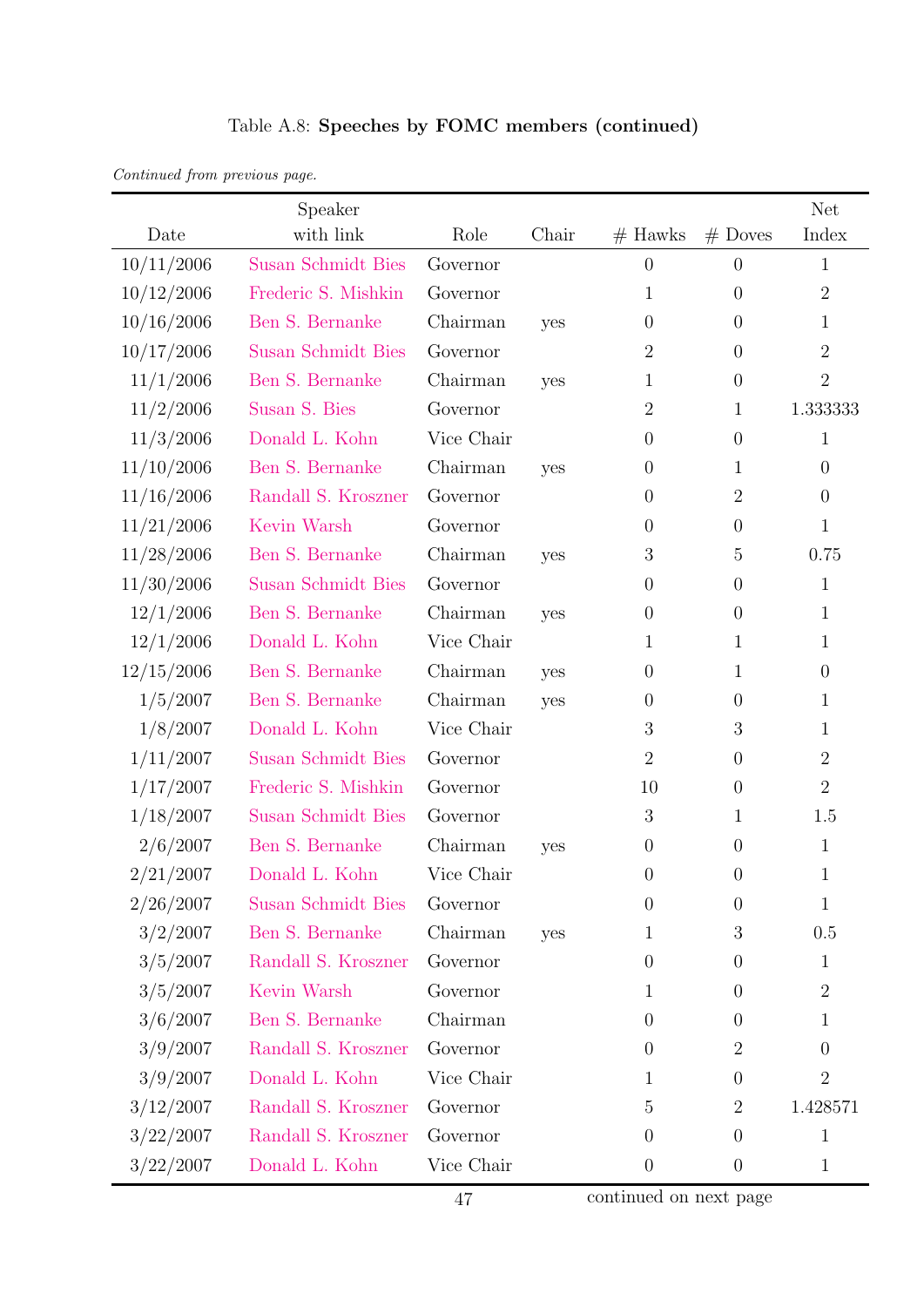|  | Table A.8: Speeches by FOMC members (continued) |  |
|--|-------------------------------------------------|--|
|--|-------------------------------------------------|--|

| Continued from previous page. |  |  |
|-------------------------------|--|--|
|                               |  |  |

|           | Speaker             |            |       |                |                | <b>Net</b>       |
|-----------|---------------------|------------|-------|----------------|----------------|------------------|
| Date      | with link           | Role       | Chair | $#$ Hawks      | $#$ Doves      | Index            |
| 3/23/2007 | Frederic S. Mishkin | Governor   |       | $\overline{0}$ | $\overline{7}$ | $\overline{0}$   |
| 3/30/2007 | Ben S. Bernanke     | Chairman   | yes   | $\theta$       | $\mathbf{1}$   | $\overline{0}$   |
| 4/10/2007 | Frederic S. Mishkin | Governor   |       | 3              | 11             | 0.428571         |
| 4/11/2007 | Ben S. Bernanke     | Chairman   | yes   | $\theta$       | $\overline{0}$ | $\mathbf{1}$     |
| 4/20/2007 | Frederic S. Mishkin | Governor   |       | $\overline{2}$ | $\overline{2}$ | $\mathbf{1}$     |
| 4/25/2007 | Ben S. Bernanke     | Chairman   | yes   | $\theta$       | $\theta$       | 1                |
| 4/26/2007 | Frederic S. Mishkin | Governor   |       | $\theta$       | $\theta$       | $\mathbf{1}$     |
| 5/1/2007  | Ben S. Bernanke     | Chairman   | yes   | 1              | $\overline{0}$ | $\overline{2}$   |
| 5/10/2007 | Randall S. Kroszner | Governor   |       | $\theta$       | $\theta$       | $\mathbf{1}$     |
| 5/15/2007 | Ben S. Bernanke     | Chairman   | yes   | $\theta$       | $\overline{0}$ | 1                |
| 5/15/2007 | Randall S. Kroszner | Governor   |       | $\theta$       | $\overline{0}$ | $\mathbf{1}$     |
| 5/16/2007 | Donald L. Kohn      | Vice Chair |       | $\theta$       | $\overline{0}$ | 1                |
| 5/16/2007 | Randall S. Kroszner | Governor   |       | 1              | $\mathbf{1}$   | 1                |
| 5/17/2007 | Ben S. Bernanke     | Chairman   | yes   | 1              | $\theta$       | $\overline{2}$   |
| 5/22/2007 | Ben S. Bernanke     | Chairman   | yes   | $\theta$       | $\theta$       | 1                |
| 5/23/2007 | Randall S. Kroszner | Governor   |       | $\theta$       | $\overline{0}$ | $\mathbf{1}$     |
| 5/24/2007 | Frederic S. Mishkin | Governor   |       | 1              | 3              | 0.5              |
| 6/1/2007  | Randall S. Kroszner | Governor   |       | 5              | $\mathbf{1}$   | 1.666667         |
| 6/5/2007  | Ben S. Bernanke     | Chairman   | yes   | $\mathbf{1}$   | $\theta$       | $\overline{2}$   |
| 6/5/2007  | Kevin Warsh         | Governor   |       | $\theta$       | $\theta$       | $\mathbf{1}$     |
| 6/14/2007 | Randall S. Kroszner | Governor   |       | $\theta$       | $\theta$       | 1                |
| 6/15/2007 | Ben S. Bernanke     | Chairman   | yes   | $\overline{2}$ | $\overline{0}$ | $\overline{2}$   |
| 6/23/2007 | Frederic S. Mishkin | Governor   |       | $\overline{0}$ | $\theta$       | 1                |
| 7/10/2007 | Ben S. Bernanke     | Chairman   | yes   | 4              | 8              | 0.666667         |
| 7/12/2007 | Randall S. Kroszner | Governor   |       | $\theta$       | $\overline{0}$ | $\mathbf 1$      |
| 8/1/2007  | Randall S. Kroszner | Governor   |       | $\theta$       | $\overline{0}$ | $\mathbf{1}$     |
| 8/31/2007 | Ben S. Bernanke     | Chairman   | yes   | $\overline{2}$ | $\mathbf{1}$   | 1.333333         |
| 9/1/2007  | Frederic S. Mishkin | Governor   |       | $\theta$       | $\mathbf{1}$   | $\boldsymbol{0}$ |
| 9/6/2007  | Randall S. Kroszner | Governor   |       | $\theta$       | $\overline{0}$ | $\mathbf 1$      |
| 9/10/2007 | Frederic S. Mishkin | Governor   |       | $\overline{0}$ | $\mathbf{1}$   | $\theta$         |
| 9/11/2007 | Ben S. Bernanke     | Chairman   | yes   | $\overline{2}$ | $\theta$       | $\overline{2}$   |
| 9/21/2007 | Donald L. Kohn      | Vice Chair |       | $\mathbf{1}$   | 4              | 0.4              |